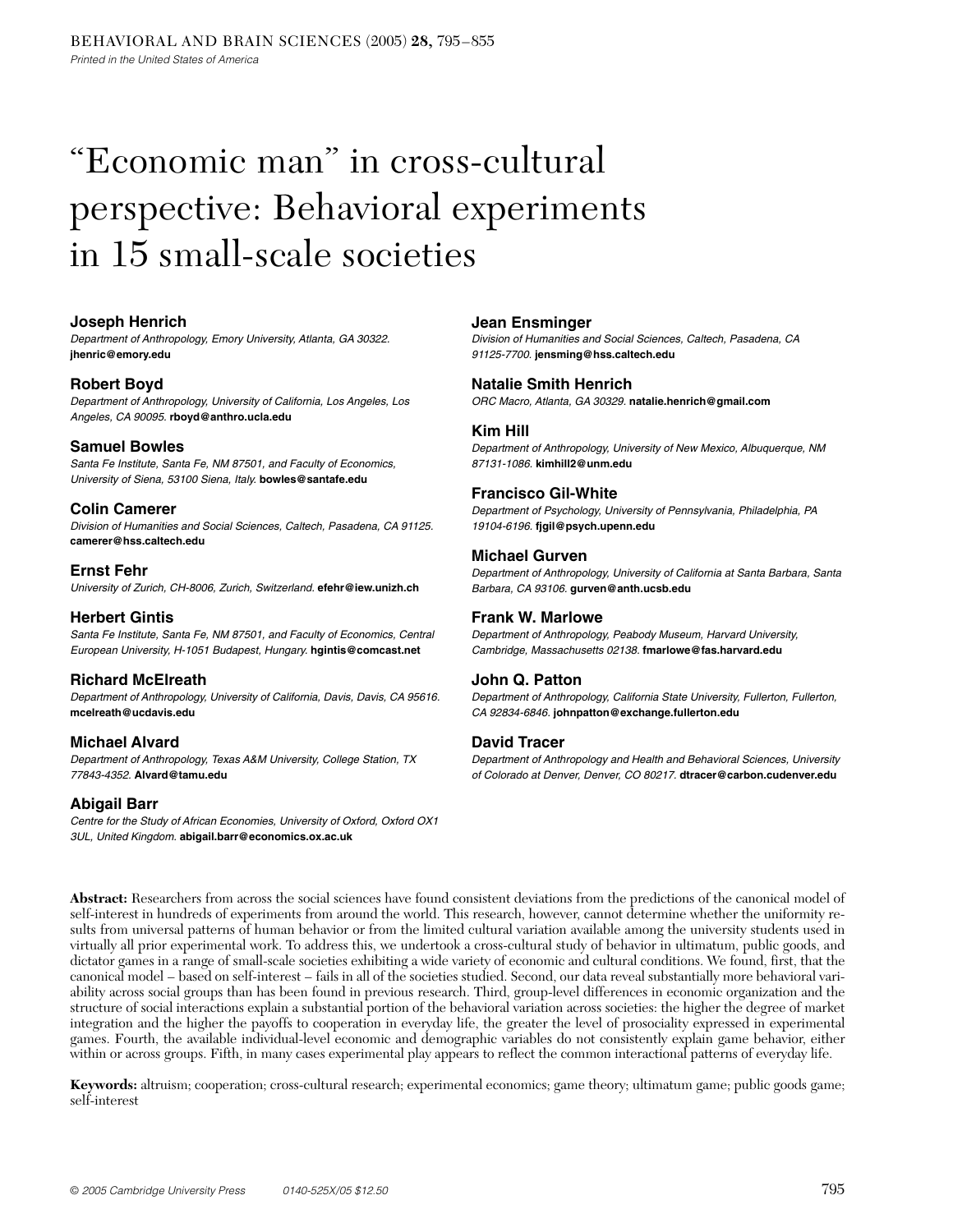1. Joseph Henrich is an Assistant Professor of Anthropology at Emory University. His work integrates the construction of formal models of cultural evolution with field methods that synthesize ethnographic and experimental approaches, which have been deployed in the Peruvian Amazon, rural Chile, and Fiji. He has published in *Nature, American Anthropologist, Current Anthropology, American Economic Review, American Antiquity,* and the *Journal of Theoretical Biology.* Henrich recently received the Presidential Early Career Award, the highest award bestowed by United States for early career contributions.

2. ROBERT BOYD is Professor of Anthropology at UCLA. Much of his research has been done in collaboration P. J. Richerson and focuses on models of cultural evolution. This work has been published in a wide range of scientific journals; including *Nature, PNAS, Current Anthropology,* and the *American Economic Review;* in the Staley Prize winning book, *Culture and the Evolutionary Process;* and in their recently published *Not by Genes Alone: How Culture Transformed Human Evolution.* Boyd has also co-authored an introductory textbook in biological anthropology, *How Humans Evolved,* with his wife, Joan Silk, now in its third edition.

3. Samuel Bowles (Ph.D., Economics, Harvard University) is Research Professor at the Santa Fe Institute where he heads the Behavioral Sciences Program and Professor of Economics at the University of Siena. His research concerns the nature and evolution of social preferences, the dynamics in society-level institutions, the evolution of economic inequality and political hierarchy, and policies to enhance equality of opportunity. His *Microeconomics: Behavior, Institutions, and Evolution* was published by Princeton University Press in 2004.

4. Colin Camerer has been Axline Professor of Business Economics at Caltech (USA) since 1994. He received his Ph.D. in decision theory from the University of Chicago in 1981. He was elected a fellow of the Econometric Society and the American Academy of Arts and Sciences. In his research, Camerer employs experimental and field data to inform behavioral economics, the creation of psychological foundations for economic theory. His most recent research concerns the neural foundation of economic decisions, using fMRI, tracking eye movements and psychophysiological responses, and studies with brain-damaged patients and other special populations.

5. Since 1994, Ernst Fehr has been professor of economics at the University of Zurich (Switzerland), where he is also the director of both the Institute for Empirical Research in Economics and the Research Priority Program on the "Foundations of Human Social Behavior." He has done research on the behavioral foundations of economic decision making and the nature of human cooperation and altruism. The main focus of his research is on how economic incentives and psychological forces, such as limits to rationality and other-regarding preferences, shape outcomes in markets, firms, and politics.

6. HERBERT GINTIS (Santa Fe Institute and Central European University, Budapest), with Robert Boyd, funded

the research analyzed in this target article. Gintis published *Game Theory Evolving* (Princeton University Press, 2000) and is coeditor of *Moral Sentiments and Material Interests* (MIT Press, 2005). He has published in the following journals, among others: *Economic Journal, Quarterly Journal of Economics, Journal of Economic Perspectives, American Economic Review, Journal of Economic Literature, Journal of Theoretical Biology, Theoretical Population Biology, Evolution & Human Behavior, Rationality & Society, Analyse & Kritik, Theoretical Primatology, Journal of Economic Behavior and Organization,* and *Nature.*

7. Richard McElreath is Assistant Professor of Anthropology at University of California at Davis. His main interest is in the nature of social learning as an adaptation. He has conducted fieldwork in East Africa, as well as developed analytical models of cultural evolution. His graduate textbook written with Robert Boyd, *Modeling the Evolution of Social Behavior: A Primer,* is due out from University of Chicago Press in 2006.

8. Michael Alvard is an Associate Professor of Anthropology at Texas A&M University, where he has been on the faculty since 2000. He received his Ph.D. from the University of New Mexico in 1993. Alvard uses evolutionary theory to understand human social behavior. His recent work in Lamalera, Indonesia focused on the problems associated with cooperation in the context of big game hunting. His current interests include understanding the role of culture in evolutionary context.

9. ABIGAIL BARR is a researcher at the Centre for the Study of African Economies, University of Oxford (UK), a position she has held since 1997. She received her D.Phil. in Economics from the University of Oxford. As a currently funded member of ESRC's Global Poverty Research Group, she is researching the interaction between social factors – such as behavioral norms and social networks, elements of formal institutional design, and economic outcomes in developing countries.

10. Jean Ensminger is Professor of Anthropology and Division Chair for the Humanities and Social Sciences at California Institute of Technology, where she has been since 2000. She received her Ph.D. in Anthropology from Northwestern University. Her research is concerned with the political economy of Africa. Currently she is working on corruption and employing experimental methods and social network analysis.

11. Natalie Smith Henrich is an Adjunct Professor in the Department of Anthropology at Emory University. Her research focuses on both the evolution of cooperation and on the relationship between culture and health outcomes. She has done ethnographic research in the Peruvian Amazon, among the Chaldeans in metro-Detroit, and in Fiji. She is a coauthor of *Culture and the Origins of Human Cooperation,* forthcoming with Oxford University Press.

12. Kim Hill is Professor of Anthropology at the University of New Mexico. He specializes in evolutionary ecology and field research with modern hunter-gatherers.

13. Francisco Gil-White is an Assistant Professor of Psychology at the University of Pennsylvania. He re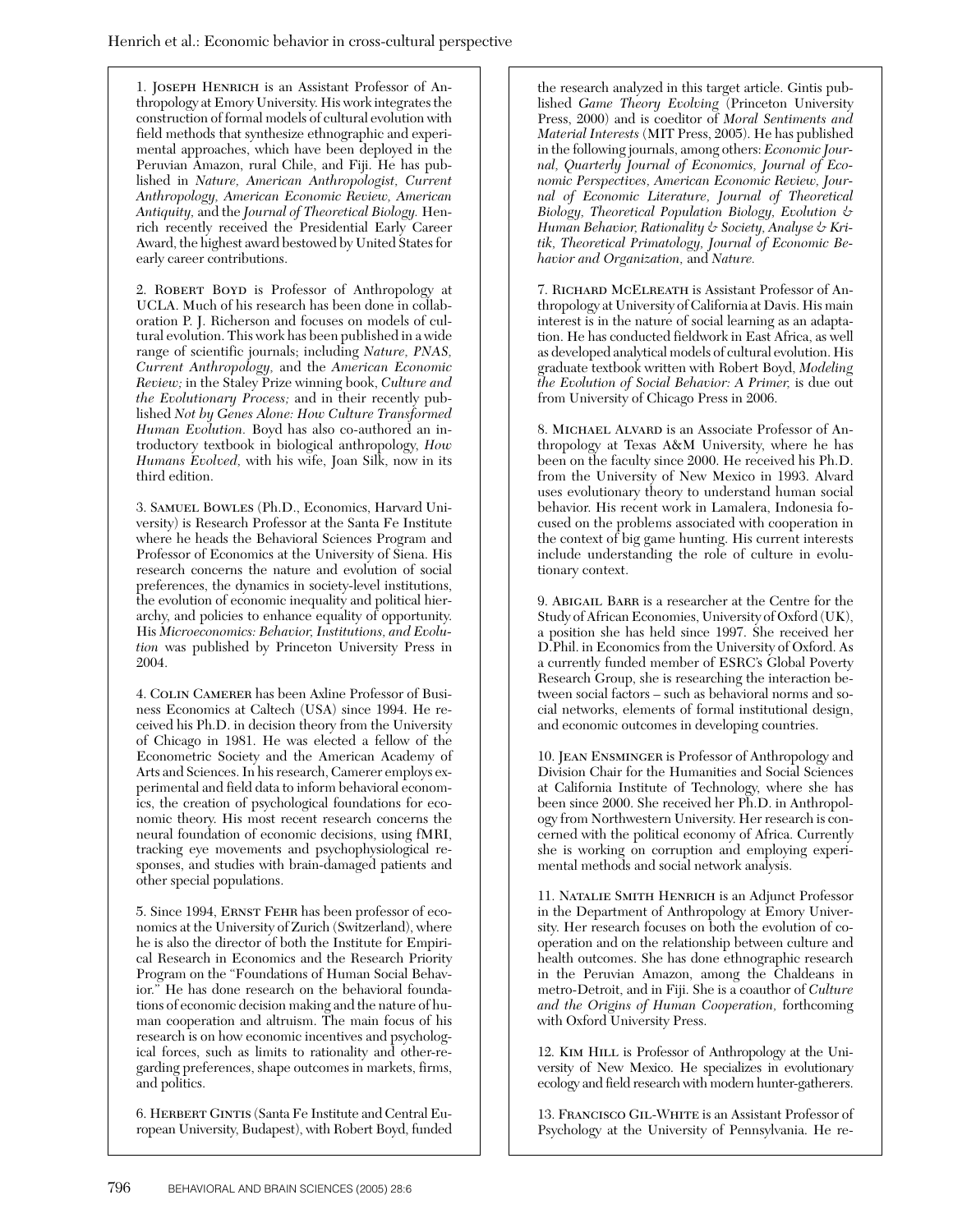ceived his Ph.D. in biological and cultural anthropology from UCLA. His research is broadly concerned with the evolution of the proximate mechanisms responsible for social learning and social perception and cognition. His main interests are the evolution of ethnic and prestige processes, the evolution of language, the structure of narrative memory, the structure and interaction of media and political processes, and the laws of history.

14. Michael Gurven, Assistant Professor of Anthropology at the University of California at Santa Barbara, obtained his Ph.D. in 2000 at the University of New Mexico. He has published on the economics of exchange and food production and problems of small-scale collective action, based on fieldwork in Paraguay and Bolivia with Ache and Tsimane forager-horticulturalists. His current research on the biodemography of human longevity attempts to explain extended childhood, and age profiles of production, transfers and mortality. Since 2002, Gurven has codirected the Tsimane Health and Life History Initiative, a five-year project funded by NSF and NIH to further develop theory and test models of human life history evolution.

15. Frank W. Marlowe is Associate Professor of Anthropology at Harvard University. He is a human behavioral ecologist with a focus on mating systems, the sexual division of labor, and food sharing. For the past decade he has conducted research with Hadza huntergatherers in Tanzania. Marlowe is the author of over twenty-five publications, primarily dealing with the conflict between household provisioning and camp-wide sharing in hunter-gatherers.

16. JOHN Q. PATTON is currently assistant professor of Anthropology at California State University at Fullerton. He received his Ph.D. in cultural anthropology from the University of California at Santa Barbara. Prior to his current position, he was the Chancellor's Postdoctoral Fellow for Academic Diversity at the University of Colorado at Boulder and was on the faculty at Washington State University. Patton is an evolutionary anthropologist who works with tribal people in the Ecuadorian Amazon. His research focuses on the evolution of cooperation and conflict, and fits within the theoretical perspectives of human behavioral ecology and evolutionary psychology.

17. David Tracer is Associate Professor of Anthropology and Health & Behavioral Sciences at the University of Colorado at Denver and Health Sciences Center, positions he has held since 1998. He received his Ph.D. in Anthropology from the University of Michigan in 1991. His main areas of expertise are human ecology and evolutionary perspectives on aspects of both human biology and behavior. His research has focused on life history theory, maternal and child health, determinants of fertility, and most recently, human decision making. Tracer has worked among the Au, Gnau, and neighboring lowland forager-horticulturalists of Papua New Guinea for the past 17 years.

## **1. Introduction**

Since "Selfishness examined . . ." (Caporael et al. 1989) appeared in these pages, more than 15 years ago, many additional experiments have strongly confirmed the doubts expressed by Caporael and her collaborators concerning the adequacy of self-interest as a behavioral foundation for the social sciences. Experimental economists and others have uncovered large, consistent deviations from the textbook predictions of *Homo economicus* (Camerer 2003; Fehr et al. 2002; Hoffman et al. 1998; Roth 1995). Hundreds of experiments in dozens of countries, using a variety of game structures and experimental protocols, have suggested that in addition to their own material payoffs, students care about fairness and reciprocity and will sacrifice their own gains to change the distribution of material outcomes among others, sometimes rewarding those who act prosocially and punishing those who do not. Initial skepticism about such experimental evidence has waned as subsequent studies involving high stakes and ample opportunity for learning have repeatedly failed to modify these fundamental conclusions.

This multitude of diverse experiments creates a powerful empirical challenge to what we call the *selfishness axiom* – the assumption that individuals seek to maximize their own material gains in these interactions and expect others to do the same.<sup>1</sup> However, key questions remain unanswered. Do such consistent violations of the canonical model provide evidence of universal patterns that characterize our species? Or, do individuals' economic and social environments shape their behavior, motivations, and preferences? If so, are there boundaries on the malleability of human nature, and which economic and social conditions are most involved? Are there cultures that approximate the canonical account of purely self-regarding behavior? Are inclinations towards fairness (equity) and "tastes" for punishing unfairness better explained statistically by individuals' attributes such as their sex, age, education, and relative wealth, or by the attributes of the individuals' group?

Existing research cannot answer such questions because virtually all subjects have been university students. Although there are modest differences among student populations throughout the world (Roth et al. 1991), these differences in subjects and settings are small compared to the full range of human social and cultural environments. To broaden this inquiry, we undertook a large cross-cultural study using ultimatum, public goods, and dictator games. Twelve experienced field researchers, working in 12 countries on four continents and New Guinea, recruited subjects from 15 small-scale societies exhibiting a wide variety of economic and social conditions. Our sample of societies consists of three groups of foragers, six groups of slash-andburn horticulturalists, four groups of nomadic herders, and two groups of small-scale agriculturalists.

Our overall results can be summarized in five major points: first, there is no society in which experimental behavior is fully consistent with the selfishness axiom; second, there is much more variation between groups than previously observed, although the range and patterns in the behavior indicate that there are certain constraints on the plasticity of human sociality; third, differences between societies in market integration and the local importance of cooperation explain a substantial portion of the behavioral variation *between* groups; fourth, individual-level economic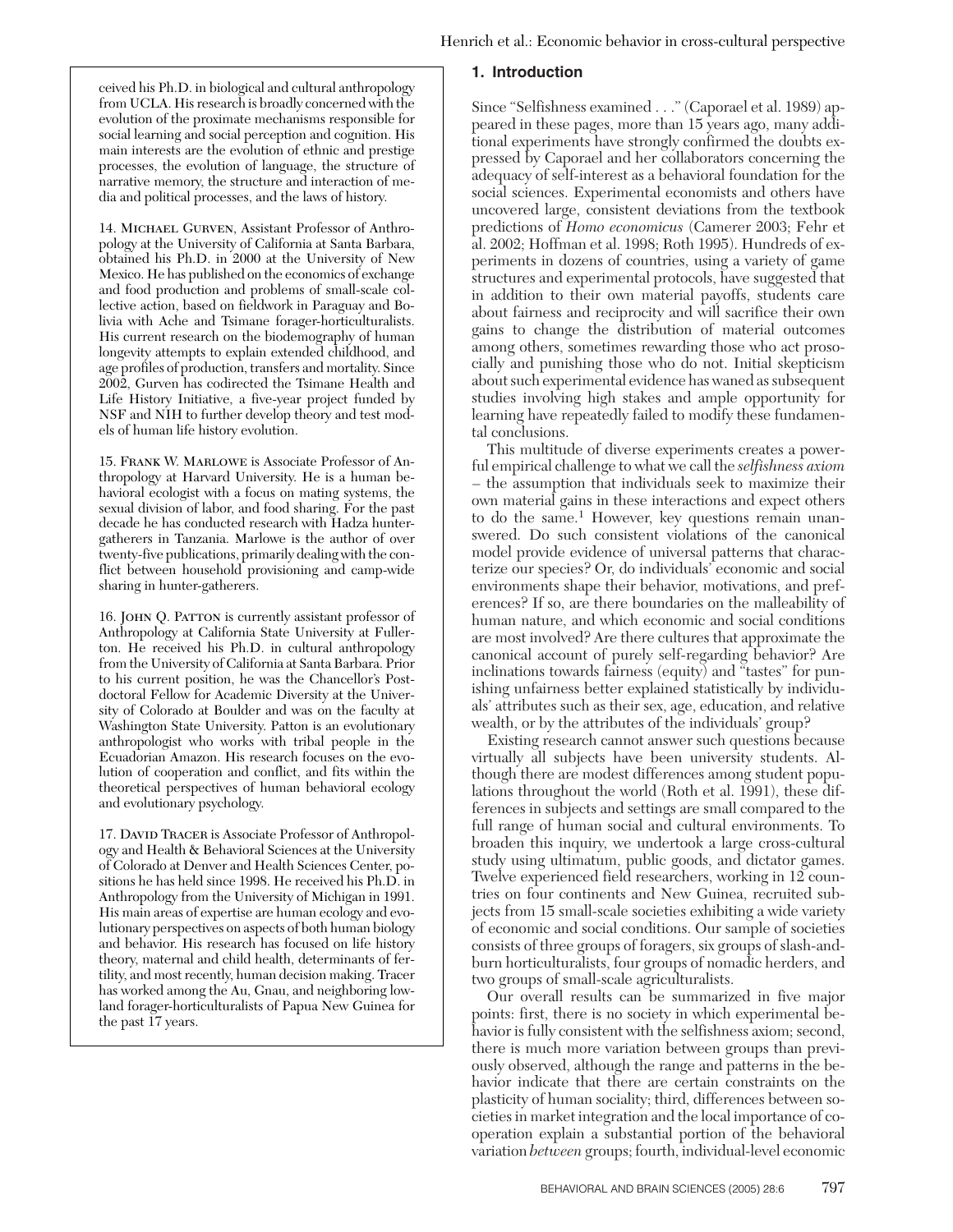and demographic variables do not consistently explain behavior within or across groups; and fifth, experimental play often reflects patterns of interaction found in everyday life. In this target article, we describe the experimental methods used and give a comparative overview of the societies studied. We then present and interpret our findings. More extensive details about each society, our results, and our methods can be found in Henrich et al. (2004).

## **2. Experimental games and behavior in student populations**

The three experiments we deployed, the ultimatum game (UG), dictator game (DG), and public goods game (PGG), have been extensively studied among students in complex market societies. In this section, we lay out the basic games and briefly summarize the typical findings from student populations. For extensive reviews see Kagel and Roth  $(1995)$  and Camerer (2003).

## *2.1. The ultimatum and dictator games*

The UG is a simple bargaining game that has been extensively studied. In this game, subjects are paired and the first player, often called the "proposer," is provisionally allotted a divisible "pie" (usually money). The proposer then offers a portion of the total pie to a second person, called the "responder." The responder, knowing both the offer and the amount of the pie, can then either accept or reject the proposer's offer. If the responder accepts, he receives the offer and the proposer gets the remainder (the pie minus the offer). If the responder rejects the offer, then neither receives anything. In either case, the game ends; the two subjects receive their winnings and depart. Players are typically paid in cash and are anonymous to other players, but not to the experimenters (although experimentalists have manipulated these variables). In all of the experiments we conducted, players were anonymous to each other and the games used substantial sums of money (in the appropriate currency). For this game, the canonical model (i.e., all participants maximize their income and this is known by all of them) predicts that responders, faced with a choice between zero and a positive payoff, should accept any positive offer. Knowing this, proposers should offer the smallest nonzero amount possible. In every experiment yet conducted, including all of ours, the vast majority of proposers violated this prediction of the selfishness axiom.

The DG is the same as the UG, except that responders are not given an opportunity to reject – they simply get whatever the proposer dictates.

In student populations, modal offers in the UG are almost always 50%, and mean offers are between 40% and 45%. Responders reject offers of 20% about half the time, and rejection is associated with emotional activation in the insula cortex (Sanfey et al. 2003). In the DG, modal offers are typically 0% and means usually fall in the 20% to 30% range, although DG results are more variable than in the UG.

#### *2.2. The public goods game*

The PGG shows how people behave when individual and group-interests conflict. We used two variants: the "voluntary contributions" (VC) and the "common-pool resources"

(CPR) formats. In the VC version, players receive some initial monetary endowment, and then have the simultaneous opportunity to anonymously contribute any portion of their endowment (from zero to the full endowment) to the group fund. Whatever money is in the group fund after players have contributed is augmented by 50% (or sometimes doubled), and then distributed equally among all players regardless of their contribution. The payoff structure of the CPR format is identical, except that instead of receiving an endowment, players can make limited withdrawals from the group fund. Whatever remains in the fund (the common pool) after everyone has withdrawn is increased by 50%, or doubled, and distributed equally among all group members. The game is not repeated. Selfish subjects may calculate that, independent of the actions taken by the other players, contributing as little as possible (in the VC version) or withdrawing as much as possible (in the CPR version) maximizes their monetary payoffs: Free-riding is thus the dominant strategy for selfish subjects.

Students in one-shot public goods games contribute a mean amount between 40% and 60%, although there is a wide variance, with most contributing either everything or nothing (Henrich & Smith 2004; Ledyard 1995; Sally 1995). Although this is fairly robust, participants are sensitive to the costs of cooperation and repeated play. Raising the augmentation percentage of the common pool produces an increase in contributions (Andreoni & Miller 2002). When the PGG is played repeatedly with the same partners, the level of contribution declines towards zero, culminating in most subjects refusing to contribute to the common pool (Andreoni 1988; Fehr & Gächter 2000a; 2002).

The two major concerns with interpreting experimental data – stake size and familiarity with the experimental context – have now largely been put to rest. Some have argued that as the stakes increase, the costs of being non-selfish also increase, so selfish behavior should increase. Were this true, it would show that in behaving unselfishly, people respond to costs and benefits (as they do in many games; cf., e.g., Ledyard 1995; Andreoni & Miller 2002). But evidence of responding to the cost of being non-selfish does not suggest that unselfish behavior is unimportant or extinguished at high stakes. Indeed, in the UG, raising the stakes to quite high levels (e.g., three months' income) does not substantially alter the basic results (Camerer & Hogarth 1999; Cameron 1999; Hoffman et al. 1996a; List & Cherry 2000; Slonim & Roth 1998). In fact, at high stakes, proposers tend to offer a little more, and responders remain willing to reject offers that represent small fractions of the pie (e.g., 20%) even when the pie is large (e.g., \$400 in the United States; see List & Cherry 2000). Similarly, the results do not appear to be due to a lack of familiarity with the experimental context. Subjects often do not change their behavior in any systematic way when they participate in several replications of the identical experiment (Fehr & Gächter 2002; Knez & Camerer 1995; List & Cherry 2000).

Several researchers have tested the effects of demographic variables on behavior in experimental games (Camerer 2003). The general result is that demographic effects are nonexistent, or are inconsistent, or weak, or both. In the UG, female students reject somewhat less often, but no differences emerge for offers. In the DG, no gender differences have been found. Similarly, the age of adult subjects was not an important predictor in any of our games, or among the handful of results from non-student populations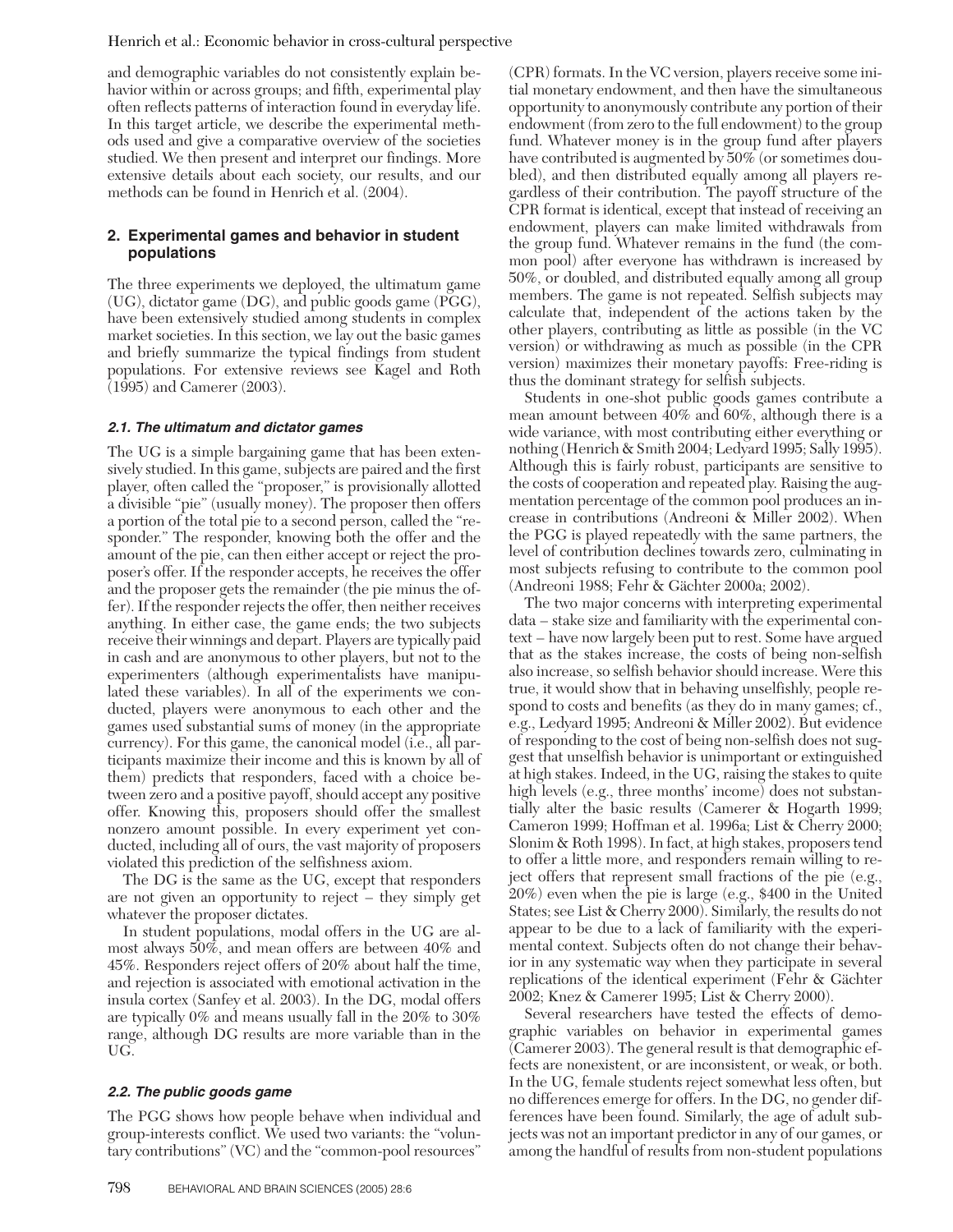in the United States (Carpenter et al. 2005; Henrich & Henrich, in press, Ch. 8). Thus, our cross-cultural results are consistent with existing findings on demographic variables. However, there is intriguing evidence that younger children behave more selfishly, but gradually behave more fair-mindedly as they grow older, up to age 22 or so (Harbaugh & Krause 2000; Harbaugh et al. 2002; Murnighan & Saxon 1998). An important exception is that about onethird of autistic children and adults offer nothing in the UG (Hill & Sally 2004); presumably their inability to imagine the reactions of responders leads them to behave, ironically, in accordance with the canonical model.

Behavioral economists have been remarkably successful in explaining the experimental behavior of students by adding social preferences (especially those related to equity, reciprocity, and fairness) to game theoretical models (Camerer 2003; Fehr & Schmidt 1999). Our endeavor aims at the foundation of these proximate models by exploring the nature of non-selfish preferences.

## **3. The cross-cultural behavioral experiments project**

Early cross-cultural economic experiments (Cameron 1999; Roth et al. 1991) showed little variation among university students. However, in 1996 a surprising finding broke the consensus: the Machiguenga, slash-and-burn horticulturalists living in the southeastern Peruvian Amazon, behaved much less prosocially than student populations around the world (Henrich 2000). The UG "Machiguenga outlier" sparked curiosity among a group of behavioral scientists: Was this simply an odd result, perhaps due to the unusual circumstances of the experiment, or had Henrich tapped real behavioral differences, perhaps reflecting the distinct

economic circumstances or cultural environment of this Amazonian society? In November 1997, the MacArthur Foundation Research Network on the Nature and Origin of Preferences brought 12 experienced field workers and several behavioral economists together in a three-day workshop at UCLA. During this meeting we redesigned the experiments – typically conducted in computer labs at universities – for field implementation in remote areas among nonliterate subjects. Two years later, when all of our team had returned from the field, we reconvened to present, compare, and discuss our findings. Here we summarize the findings to this point (a second phase is currently underway).

## *3.1. The experiments*

Overall, we performed 15 ultimatum, 6 public goods, and 3 dictator games, as well as 2 control experiments in the United States at UCLA and at the University of Michigan. All of our games were played anonymously, in one-shot interactions, and for substantial real stakes (the local equivalent of one or more days' wages). Because the UG was administered everywhere  $(n = 564 \text{ pairs})$ , we will concentrate on these findings and their implications, and make only some references to our other games (see Henrich et al. 2004).

## *3.2. Ethnographic description*

Figure 1 shows the location of each field site, and Table 1 provides some comparative information about the societies discussed here. In selecting these, we included societies both sufficiently similar to the Machiguenga to offer the possibility of replicating the original Machiguenga results,



Figure 1. Locations of the 15 small-scale societies.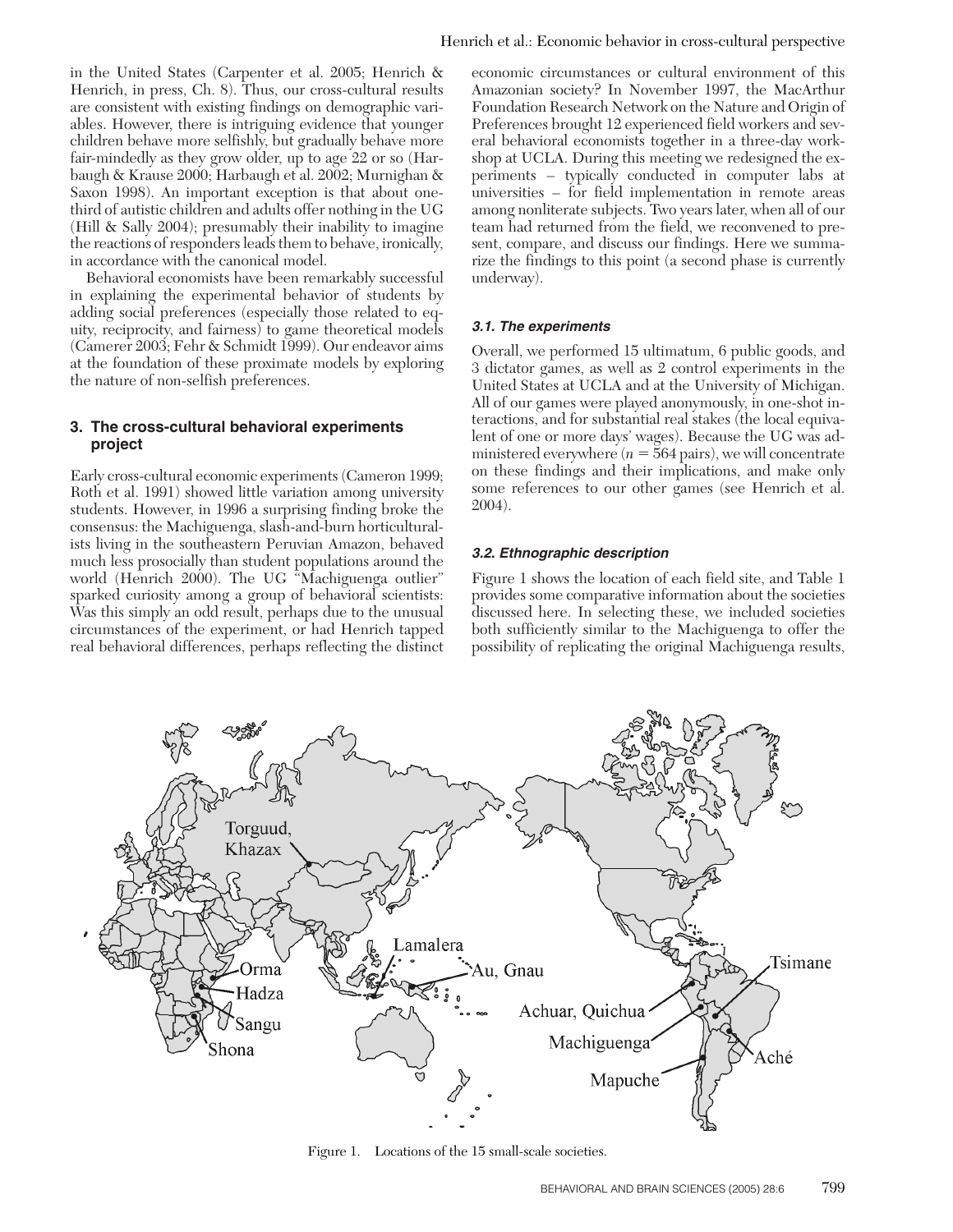and sufficiently different from one another to provide enough social, cultural, and economic diversity to allow an exploration of the extent to which behaviors covary with local differences in the structures of social interaction, forms of livelihood, and other aspects of daily life.

In Table 1, the "Language Family" column provides the current linguistic classification for the language traditionally spoken by these societies, and is useful because linguistic affinity provides a rough measure of the cultural relatedness of two groups. The classification of the Mapuche, Hadza, Tsimane, and New Guinean languages demand comment. There is no general agreement about how to classify *Mapudungun* (the Mapuche's language) with the other language groups of South America. Similarly, although Hadza was once considered a Khoisan language, distantly related to the San languages of southern Africa, agreement about this is diminishing. The Tsimane language resembles Moseten (the language of a Bolivian group similar to the Tsimane), but otherwise these two seem unrelated to other South American languages, except perhaps distantly to Panoan. Finally, because of the linguistic diversity found in New Guinea, we have included for the Au and Gnau both the language phylum, Torricelli, and their language family, Wapei.

The "Economic Base" column provides a general classification of the production system of each society. Horticulturalists rely primarily on slash-and-burn agriculture, which involves clearing, burning, and planting gardens every couple of years. All the horticulturalist societies included here also rely on some combination of hunting, fishing, and gathering. We have classified the Aché's economic base as *horticulture/foraging* because they were full-time foragers until about three decades ago, and still periodically go on multiweek foraging treks, but have spent much of the last few decades as manioc-based horticulturalists. The Au and Gnau of Papua New Guinea are classified as *foraging/horticulture* because, despite planting small swidden gardens, they rely heavily on harvesting wild sago palms for calories and hunting game for protein. Unlike foragers and horticulturalists, *pastoralists* rely primarily on herding. *Agro-pastoralists* rely on both smallscale sedentary agriculture and herding. We labeled the

|                          |                             |                                                                                      | $\circ$                   | JJ                        |                              |                |                |                                  |
|--------------------------|-----------------------------|--------------------------------------------------------------------------------------|---------------------------|---------------------------|------------------------------|----------------|----------------|----------------------------------|
| Group                    | Language Family Environment |                                                                                      | <b>Economic Base</b>      | Residence                 | Complexity                   | Researcher     |                | PC <sup>1</sup> AMI <sup>2</sup> |
| Machiguenga Arawakan     |                             | Tropical forest                                                                      | Horticulture              | Bilocal/<br>seminomadic   | Family                       | Henrich, Smith | 1              | 4.5                              |
| Quichua                  | Quichua                     | Tropical forest                                                                      | Horticulture              | Sedentary/<br>seminomadic | Family                       | Patton         | 1              | $\mathbf{2}$                     |
| Achuar                   | <i>livaroan</i>             | Tropical forest                                                                      | Horticulture              | Sedentary/<br>seminomadic | Family plus<br>extended ties | Patton         | 1              | 2.50                             |
| Hadza                    | Khoisan/Isolate             | Savanna-woodlands                                                                    | Foraging                  | Nomadic                   | <b>Band</b>                  | Marlowe        | 4              | 1.25                             |
| Aché                     | Tupi-Guarani                | Semitropical<br>woodlands                                                            | Horticulture/<br>foraging | Sedentary/<br>nomadic     | Band                         | Hill, Gurven   | 6              | $\mathbf 5$                      |
| <b>Tsimane</b>           | Macro-Panoan<br>Isolate     | Tropical forest                                                                      | Horticulture              | Seminomadic               | Family                       | Gurven         | 1              | 2.75                             |
| Au                       | Torricelli/<br>Wapei        | Mountainous<br>tropical forest                                                       | Foraging/<br>horticulture | Sedentary                 | Village                      | Tracer         | 3              | 4.75                             |
| Gnau                     | Torricelli/<br>Wapei        | Mountainous<br>tropical forest                                                       | Foraging/<br>horticulture | Sedentary                 | Village                      | Tracer         | 3              | $\overline{5}$                   |
| Mapuche                  | Isolate                     | Temperate plains                                                                     | Small scale<br>farming    | Sedentary                 | Family plus<br>extended ties | Henrich        | $\mathfrak{2}$ | $\overline{4}$                   |
| Torguuds                 | Mongolian                   | High latitude<br>desert;<br>seasonally-<br>flooded<br>grassland                      | Pastoralism               | Transhumance              | Clan                         | Gil-White      | $\mathfrak{2}$ | 9                                |
| Kazakhs                  | Turkic                      | High-latitude desert; Pastoralism<br>seasonally-flooded<br>grassland                 |                           | Transhumance              | Clan                         | Gil-White      | $\mathfrak{2}$ | 9.25                             |
| Sangu<br>(farm/<br>herd) | Bantu                       | Savanna-woodlands; Agro-pastoralists Sedentary or<br>seasonally-flooded<br>grassland |                           | nomadic                   | Clan-chiefdom McElreath      |                | 5              | 6.5<br>6.75                      |
| Orma                     | Cushitic                    | Savanna-woodlands                                                                    | Pastoralism               | Sedentary or<br>nomadic   | Multiclan<br>chiefdom        | Ensminger      | $\mathfrak{2}$ | 9.25                             |
| Lamalera                 | Malayo-<br>Polynesian       | Island tropical<br>coast                                                             | Foraging/trade            | Sedentary                 | Village                      | Alvard         | 7              | 9                                |
| Shona                    | Niger-Congo                 | Savanna-woodlands Farming                                                            |                           | Sedentary                 | Village                      | Barr           | 1              | 10                               |

Table 1. *Ethnographic summary of societies*

1 Payoffs to cooperation.

2 Aggregate market integration.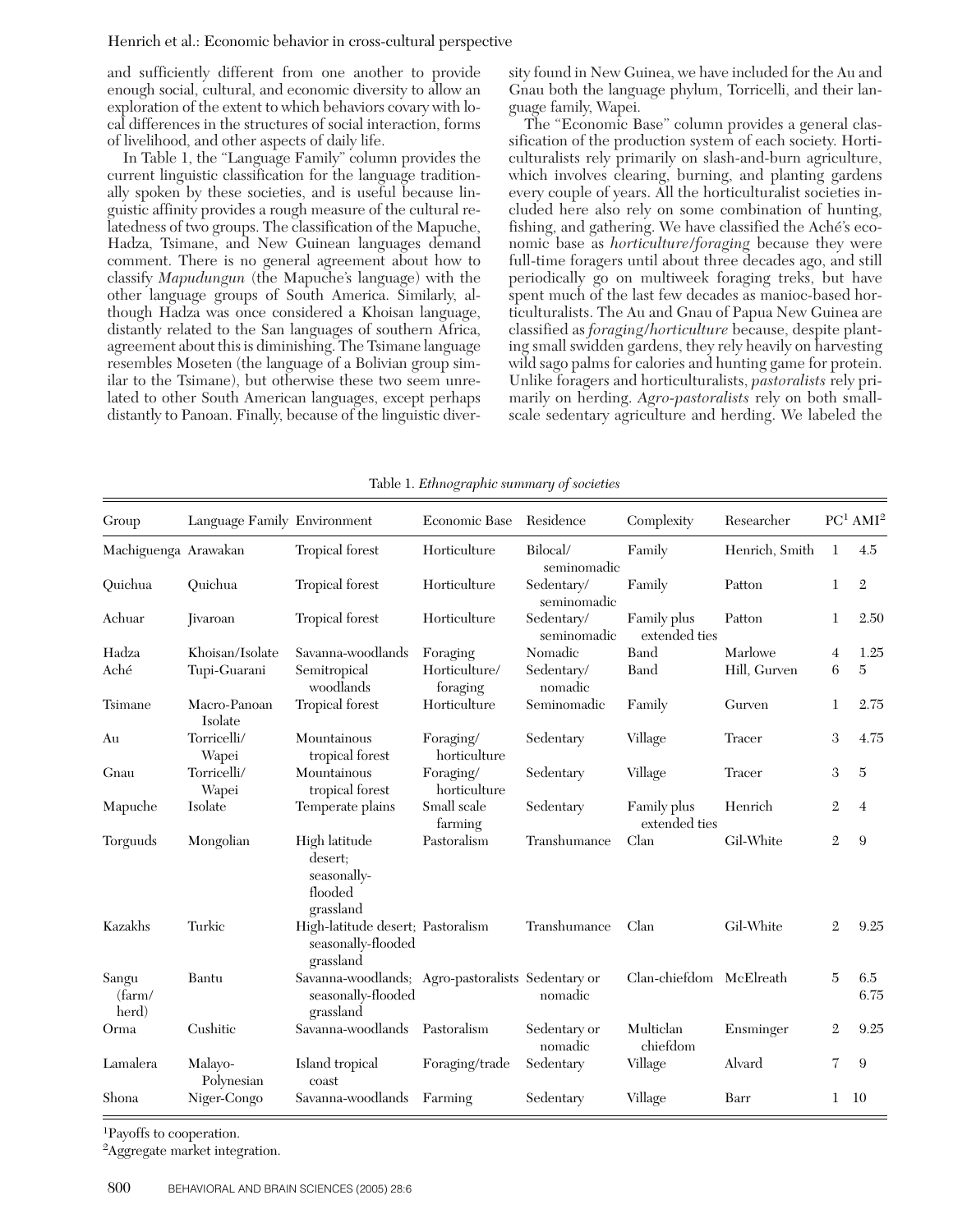Orma, Mongols, and Kazakhs as pastoralists because many people in these societies rely completely on herding, although some members of all three groups do some agriculture. The Sangu are labeled *agro-pastoralists* because many people in this society rely heavily on growing corn, while others rely entirely on animal husbandry (consequently, we sometimes separate Sangu herders and Sangu farmers).

The "Residence" column in Table 1 classifies societies according to the nature and frequency of their movement. *Nomadic* groups move frequently, spending as few as a couple of days or as long as a few months in a single location. *Semi-nomadic* groups move less frequently, often staying in the same location for a few years. Horticultural groups are often semi-nomadic, moving along after a couple of years in search of more abundant game, fish, wild foods, and fertile soils. *Transhumant* herders move livestock between two or more locales in a fixed pattern, often following the good pasture or responding to seasonal rainfall patterns. *Bilocal* indicates that families maintain two residences and spend part of the year at each residence. The Machiguenga, for example, spend the dry season living in villages along major rivers but pass the wet season in their garden houses, which may be located three or more hours from the village. The *bilocal/semi-nomadic* classification given to the Machiguenga indicates that traditionally they were semi-nomadic but have more recently adopted a bilocal residence pattern. Similarly, the Aché are classified as *sedentary/nomadic* because of their recent transition from nomadic foragers to sedentary horticulturalists.

The "Complexity" column refers to the anthropological classification of societies according to their political economy (Johnson & Earle 2000). *Family-level* societies consist of economically independent families that lack any stable governing institutions or organizational decision-making structures beyond the family. Societies classified as *family plus extended ties* are similar to family-level societies, except that such groups also use extended kin ties or nonkin alliances for specific purposes such as warfare. In these circumstances, decision-making power remains ephemeral and usually diffuse. *Bands* are composed of both related and unrelated families who routinely cooperate in economic endeavors. Decision-making relies substantially on group consensus, although the opinions of prestigious males often carry substantial weight. *Villages* and *clans* are both corporate groups of the same level of complexity, and both are typically larger than bands. *Clans* are organized around kinship, tracked by lineal descent from a common ancestor. Decision-making power is often assigned according to lineage position, but achieved status plays some role. *Villages* operate on the same scale of social and political organization as clans, but usually consist of several unrelated extended families. Decision making is often in the hands of a small cadre of older, high-status men. At a larger scale of organization, *multi-clan corporate groups* are composed of several linked clans, and are governed by a council of older high-status men – assignment to such councils is often jointly determined by lineal descent, age, and achieved prestige. Multi-clan corporations sometimes act only to organize large groups in times of war or conflict, and may or may not play an important economic role. Often larger than multi-clan corporations, *chiefdoms* are ruled by a single individual or family and contain several ranked clans or villages. Both individual ranks and that of clans/villages usu-

ally depend on real or customary blood relations to the chief. Political integration and economic organization in chiefdoms is more intense than in multi-clan corporate groups, and chiefs often require subjects to pay taxes or tribute.

The two remaining columns in Table 1, "Payoffs to Cooperation" (PC) and "Aggregate Market Integration" (AMI), refer to rankings we constructed on the basis of ethnographic investigations; we explain these in section 6.

## **4. Experimental results**

#### *4.1. Substantial cross-cultural variability*

The variability in ultimatum game behavior across the groups in our study is larger than that previously observed in large-scale, industrialized societies (e.g., Camerer 2003, Ch. 2). Prior work comparing UG behavior among university students from Pittsburgh, Ljubljana (Slovenia), Jerusalem, Tokyo (Roth et al. 1991), and Yogyakarta (Indonesia; Cameron 1999) revealed little group variation. In contrast, our UG results from 15 small-scale societies show substantial variation, as is illustrated in Figure 2. Whereas mean UG offers in standard experiments in industrialized societies are typically between 40% and 50% (see Table 2.2. in Camerer 2003), the mean offers from proposers in our sample range from  $26\%$  to  $58\%$  – both below and above the "typical" behavior (Fig. 2; Table 2 presents additional details). Similarly, modal UG offers are consistently 50% among university students, but our sample modes vary from 15% to 50%, though the 50/50 offer is clearly popular in many groups. As a student benchmark, we have included UG data from Roth et al.'s (1991) Pittsburgh study.<sup>2</sup>

On the responder side of the UG (Figure 3), rejection rates are also quite variable. In some groups, rejections were extremely rare, even in the presence of low offers, but



Figure 2. A bubble plot showing the distribution of UG offers for each group. The size of the bubble at each location along each row represents the proportion of the sample that made a particular offer. The right edge of the lightly shaded horizontal gray bar gives the mean offer for that group. Looking across the Machiguenga row, for example, the mode is 0.15, the secondary mode is 0.25, and the mean is 0.26.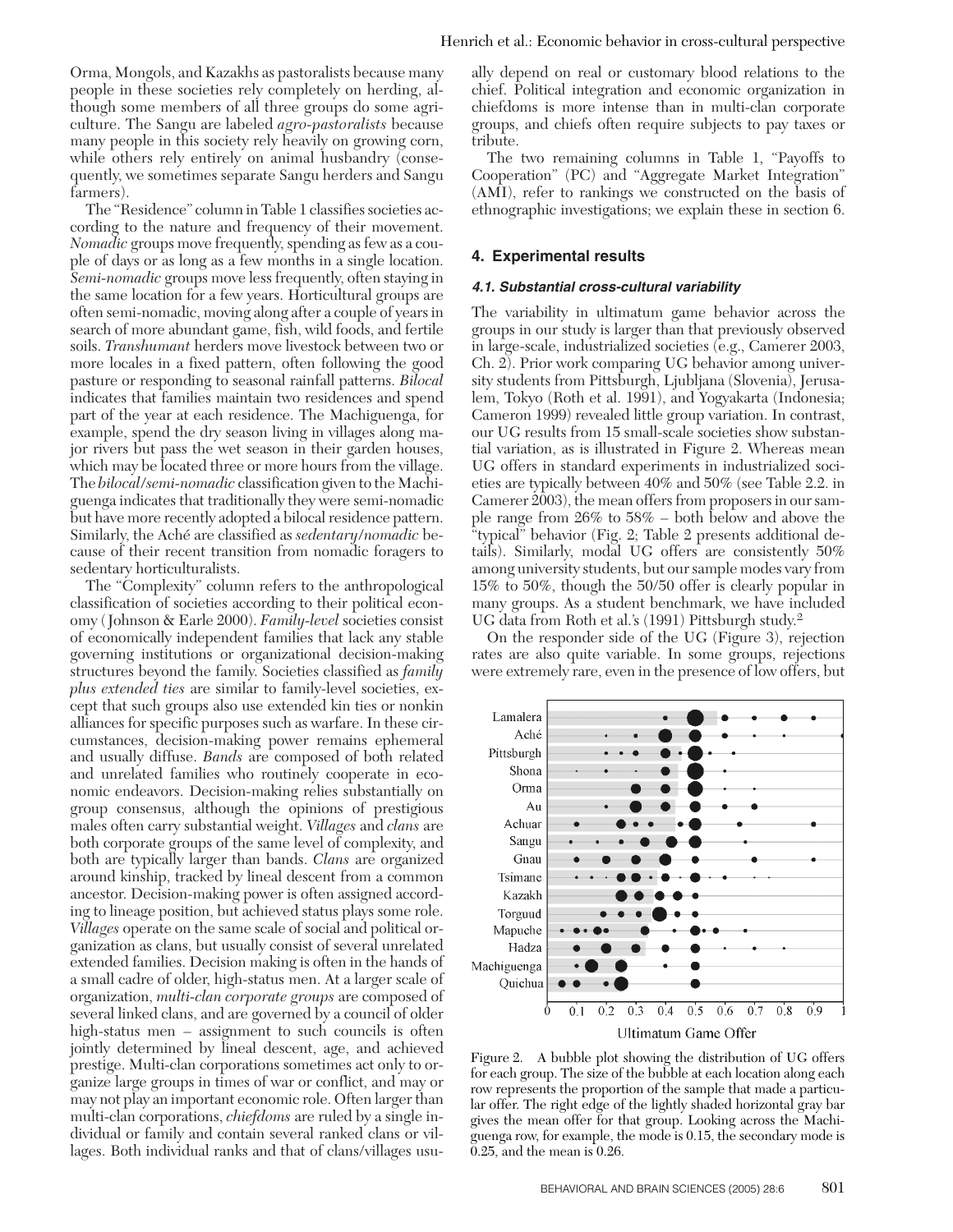Table 2. *Ultimatum game experiment summary statistics*

| Group                 | Mean | No. of<br>Pairs | Percentage<br>female | Stake       | Mode<br>(% of sample) <sup>1</sup> | Rejections                 | Low Rejections <sup>2</sup> |
|-----------------------|------|-----------------|----------------------|-------------|------------------------------------|----------------------------|-----------------------------|
| Lamalera <sup>3</sup> | 0.57 | 19              | 55                   | 10          | 0.50(63%)                          | $4/20$ (sham) <sup>4</sup> | $3/8$ (sham) <sup>4</sup>   |
| Aché                  | 0.48 | 51              | 54                   | 1           | 0.40(22%)                          | 0/51                       | 0/2                         |
| Shona (resettled)     | 0.45 | 86              | 45                   | 1           | 0.50(69%)                          | 6/86                       | 4/7                         |
| Shona (all)           | 0.44 | 117             | 46                   | 1           | 0.50(65%)                          | 9/118                      | 6/13                        |
| Orma                  | 0.44 | 56              | 38                   | 1           | 0.50(54%)                          | 2/56                       | 0/0                         |
| Au                    | 0.43 | 30              | 48                   | 1.4         | 0.3(33%)                           | 8/30                       | 1/1                         |
| Achuar                | 0.43 | 14              | 50                   | 1           | 0.50(36%)                          | $2/15^5$                   | 1/3                         |
| Sangu (herders)       | 0.42 | 20              | 50                   | 1           | $0.50(40\%)$                       | 1/20                       | 1/1                         |
| Sangu (farmers)       | 0.41 | 20              | 50                   | 1           | 0.50(35%)                          | 5/20                       | 1/1                         |
| Sangu                 | 0.41 | 40              | 50                   | 1           | 0.50(38%)                          | 6/40                       | 2/2                         |
| Shona (unresettled)   | 0.41 | 31              | 48                   | $\mathbf 1$ | 0.50(55%)                          | 3/31                       | 2/6                         |
| Hadza (big camp)      | 0.40 | 26              | 50                   | 3           | 0.50(35%)                          | 5/26                       | 4/5                         |
| Gnau                  | 0.38 | 25              | 46                   | $1.4\,$     | 0.4(32%)                           | 10/25                      | 3/6                         |
| Tsimane               | 0.37 | 70              | 51                   | 1.2         | 0.5/0.3(44%)                       | 0/70                       | 0/5                         |
| Kazakh                | 0.36 | 10              | 45                   | 8           | $0.38(50\%)$                       | 0/10                       | 0/1                         |
| Torguud               | 0.35 | 10              | 50                   | 8           | $0.25(30\%)$                       | 1/10                       | 0/0                         |
| Mapuche               | 0.34 | 31              | 13                   | 1           | 0.50/0.33(42%)                     | 2/31                       | 2/12                        |
| Hadza (all camps)     | 0.33 | 55              | 50                   | 3           | 0.20/0.50(47%)                     | 13/55                      | 9/21                        |
| Hadza (small camp)    | 0.27 | 29              | 51                   | 3           | 0.20(38%)                          | 8/29                       | 5/16                        |
| Ouichua               | 0.25 | 15              | 48                   | 1           | 0.25(47%)                          | $0/14^5$                   | 0/3                         |
| Machiguenga           | 0.26 | 21              | 19                   | 2.3         | 0.15/0.25(72%)                     | 1                          | 1/10                        |

<sup>1</sup>If more than one mode is listed, the first number is the most popular offer, the second number is the second most popular, and so forth. The percentage in parentheses is the fraction of the sample at the mode(s). For example, for the Machiguenga 72% of the sample offered either 0.15 or 0.25.

<sup>2</sup>This is the frequency of rejections for offers equal to or less than 20% of the pie.

<sup>3</sup>In Lamalera, Alvard used packs of cigarettes instead of money to avoid the appearance of gambling. Cigarettes can be exchanged for goods/favors.

4Instead of giving responders the actual offers, Alvard gave 20 "sham" offers that ranged from 10% to 50% (mean sham offer = 30%). These are response frequencies to the sham offers.

5 Because Patton randomly paired Quichua and Achuar players, there were 14 Achuar proposers and 15 Achuar responders, and 15 Quichua proposers and 14 Quichua responders.

in others the rejection rates were substantial and included frequent rejections of offers *above* 50%. Among the Kazakh, Quichua, Aché, and Tsimane, we observed zero rejections out of 10, 14, 51, and 70 proposer offers, respectively. And although offers among the Aché were mostly at or near 50%, they were at or below 30% for 57% of the offers to Quichua and for 47% of offers to Tsimane – yet all were accepted. Similarly, Machiguenga responders rejected only one offer, despite the fact that more than 75% of their offers were below 30% of the pie. At the other end of the rejection scale, Hadza rejected 24% of all offers and 43% (9/21) of offers 20% and below. Unlike the Hadza and other groups who preferentially rejected low offers, the Au and Gnau of Papua New Guinea rejected offers both below *and* above 50%, with nearly equal frequency. University student responders fall towards the upper end of the rejection scale (with more rejections than average), but still they rejected less often than groups like the Au, Gnau, Sangu farmers, and Hadza, all of whom rejected positive offers with greater frequency than did, for example, the Pittsburgh subjects in the study by Roth et al. (1991).

As in the UG, our data from public goods games, which include both VC and CPR versions, show much greater variation than previous experiments in industrialized societies. Typical distributions of PGG contributions from university students have a "U-shape" with the mode at full defection (zero given to the group) and a secondary mode at full cooperation (everything to the group). Although the format of the games does impact the results (e.g., people tend to give more in the CPR version than in the VC version), the mean contributions nevertheless still usually end up between 40% and 60%. Table 3 shows that our cross-cultural data provide some interesting contrasts with this pattern. The Machiguenga, for example, have a mode at full defection but lack any fully cooperative contributions, which yields a mean contribution of 22%. By direct comparison (the protocol and experimenters were identical to those in the Machiguenga experiment), students at the University of Michigan produced the typical bimodal distribution, yielding a mean contribution of 43%. Both the Aché and Tsimane experiments yielded means similar to those found in industrialized societies, but the shape of their distributions could not have been more different: they have unimodal, not bimodal, distributions. Their distributions resemble *inverted* American distributions with few or no contributions at zero or 100%. Like the Aché and Tsimane, the Huinca and Orma show modes near the center of the distribution, at 40% and 50% respectively, but they also have secondary peaks at full cooperation (100%) – and *no* contributions at full defection.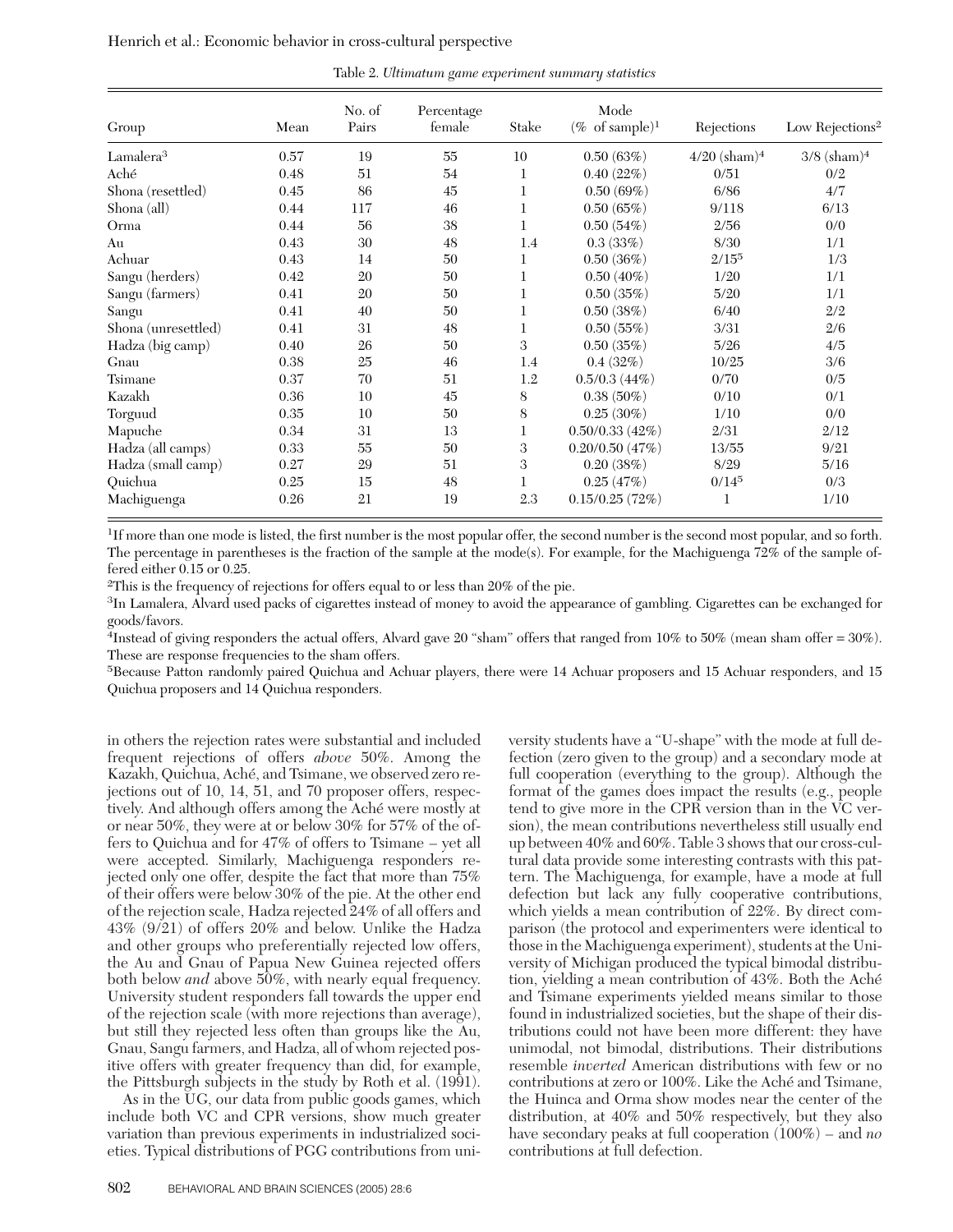

Figure 3. Summary of responder's behavior in ultimatum game. The lightly shaded bar represents the fraction of offers that were less than 20% of the pie. The length of the darker shaded bar gives the fraction of all ultimatum game offers that were rejected, and the gray part of the darker shaded bar gives the number of these low offers that were rejected as a fraction of all offers. The low offers plotted for the Lamalera were sham offers created by the investigator.

#### *4.2. Violations of the selfishness axiom*

The selfishness axiom was violated in some way in every society we studied, across all three experimental games (DG, UG, and PGG). Focusing on the UG, either proposer or responder behavior, or both, violated the axiom. Yet, responder behavior was consistent with selfish motives in several groups, unlike typical university students. As shown in

## Henrich et al.: Economic behavior in cross-cultural perspective

Table 2, responders from the Aché, Tsimane, Machiguenga, Quichua, Orma, Sangu herders, and Kazakhs all have rejection rates of less than 5%, roughly consistent with the canonical model. For some groups these low rejection rates are not informative because all the offers were near 50/50 (e.g., the Aché and Sangu), so no one in these groups received a low offer. However, proposers in several societies made numerous low offers that were not rejected. The selfishness axiom accurately predicts responder behavior for about half of our societies, even though it generally fails to predict the responder behavior of university students. Like university students, the Au, Gnau, Sangu farmers, and Hadza subjects rejected positive offers and thereby violated the axiom.

Table 2 and Figure 2 show that proposers are not making offers consistent with the standard game theoretical prediction based on the selfishness axiom, which requires that proposers offer the smallest positive amount – because they believe that the responders are seeking to maximize only their income from the game. In none of our societies was this behavior common.

Perhaps, however, proposers' behavior can be understood as income maximizing *given their belief* that responders would be willing to reject low offers. In this case the proposers' own preferences conform to the selfish axiom, but they do not believe that others are also selfish. Among university subjects, it is generally thought that offers are fairly consistent with expected income-maximizing strategies given the empirical distribution of actual rejections across offers (Roth et al. 1991). Our results and analyses suggest that this is unlikely to be the case in several of the groups studied. For the groups in which at least one offer was rejected, we used the responder data to estimate an income-maximizing offer (IMO), and then compared this estimate to the group's mean offers. Intuitively, the IMO is the offer that an income-maximizing proposer would make assuming he knows the distribution of what responders in his group will accept (and is neutral toward economic risk, an important qualification we will return to shortly).

Figure 4 compares the actual mean offers from proposers (on the y-axis) with their corresponding IMOs (calculated from responder data, on the x-axis) for the various societies.

Table 3. *Summary of public goods game experiments*

| Group                    |            |   |       | Format <sup>1</sup> Group Size MPCR <sup>2</sup> Sample Size Stake <sup>3</sup> Mean |      |      | $\rm Mode^4$ | Full Cooperation | Full Defection (%) |
|--------------------------|------------|---|-------|--------------------------------------------------------------------------------------|------|------|--------------|------------------|--------------------|
| Michigan <sup>5</sup>    | CPR        | 4 | 0.375 | 64                                                                                   | 0.58 | 0.43 | 0(33%)       | 26               | 33                 |
| Machiguenga <sup>5</sup> | <b>CPR</b> | 4 | 0.375 | 21                                                                                   | 0.58 | 0.22 | 0(38%)       | $\Omega$         | 38                 |
| Tsimane                  | VС         | 4 | 0.50  | 134                                                                                  | 0.75 | 0.54 | 0.67(17%)    | 1.5              | 5                  |
| Mapuche <sup>6</sup>     | VС         | 5 | 0.40  | 12                                                                                   | 0.33 | 0.34 | $0.1(42\%)$  | $\left($         | $\theta$           |
| Huinca <sup>6</sup>      | VС         | 5 | 0.40  | 12                                                                                   | 0.33 | 0.58 | 0.5(25%)     | 17               | $\theta$           |
| Aché                     | VС         | 5 | 0.40  | 64                                                                                   |      | 0.65 | $0.40(30\%)$ | 3.1              | 1.6                |
| Orma                     | VС         | 4 | 0.50  | 24                                                                                   | 0.5  | 0.58 | 0.40(37%)    | 25               | $\theta$           |

1CPR is the common-pool resources format; VC is the voluntary contributions format.

2Marginal per capita return.

3 Stakes sizes are standardized to a one-day wage in the local market, so this column is the endowment received by each player divided by one-day's wage.

4The percentage in parentheses is the total proportion of the sample at the mode.

5 Both the experimenters and protocols were identical between Michigan and the Machiguenga (Henrich & Smith 2004). Comparing the distributions yields a *p*-value of *p* = 0.05 using the Epps-Singleton test.

6Both the experimenters and protocols were identical between the Mapuche and Huinca (Henrich & Smith 2004). An Epps-Singleton test for a difference between the distributions yields *p* = 0.09. Huinca are non-Mapuche Chileans, described in section 7.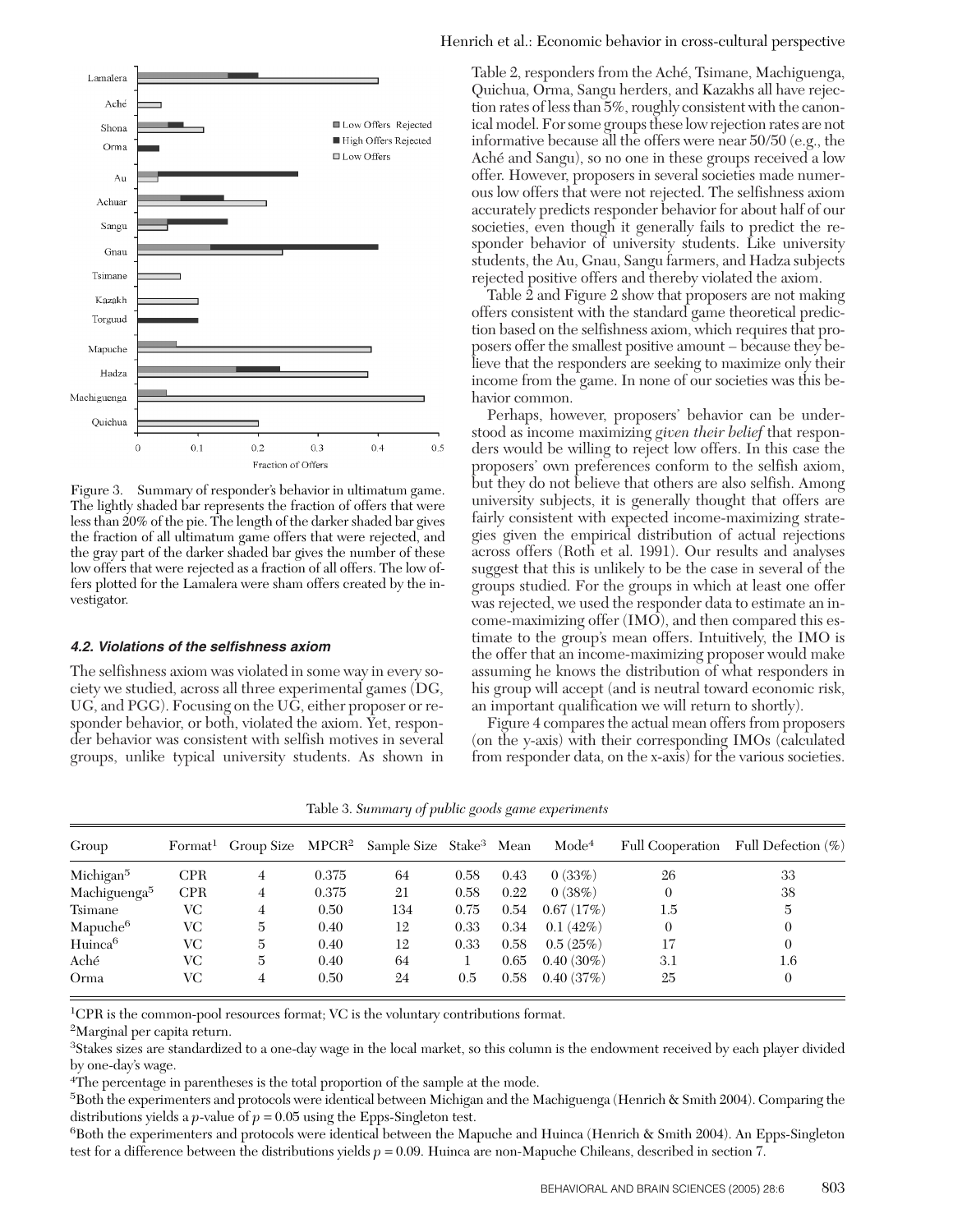

Figure 4. Two-dimensional 90% confidence intervals of the mean UG offers in various groups plotted against the expected income maximizing offers (estimated from the observed distributions of rejections). Intervals show loci of possible mean offers and expected IMOs randomly resampled (bootstrapped) from samples. We were unable to estimate the IMO for societies with no rejections (Quichua, Tsimane, Ache, Kazakhs) or for societies in which rejections bore no monotonic relationship to offers (Au, Gnau).

The mean offer/IMO pairs for each society are plotted as points next to the societies' names. Look first at the midpoint and ignore the ellipses around them. *Every* group is above the unity line where mean  $UG$  offer  $=$  IMO. This unity line is where the average offer would lie if the average offer in each group were perfectly calibrated to that group's empirical IMO. When the mean UG offer is *above* the unity line, proposers are being "generous" given the likelihood of rejection at each offer level (i.e., they are offering more than selfishness alone would motivate them to offer).

To assess the statistical significance of how far mean offers depart from the estimated IMO, each point in Figures 4a and 4b is surrounded by an elliptical two-dimensional 90% "confidence interval".3 A one-dimensional 90% confidence interval is a range of numbers that has a 90% chance of containing the true value of the statistic of interest. A two-dimensional interval is the same idea extended to a *pair* of statistics. Using a statistical method called "bootstrapping," we can use the data we gathered to judge how differently the results might have turned out if the experiment had been done (hypothetically) over and over. The interval of bootstrapped values that results enables us to judge how confident we can be that the mean offer would almost always be above the IMO if our experiments were repeated.

Now we return to the question of whether the average offer is above the IMO – that is, did proposers offer significantly more than they had to, to maximize their earnings (given that some responders rejected low offers)? That question is answered at a glance for a particular group by simply observing whether the entire two-dimensional ellipse for that group lies above and left of the 45-degree unity line. The two graphs plot separately those societies in which we can be quite confident the mean offer is clearly above the IMO (Figure 4a), and those for which we cannot be fully confident the mean offer is truly above the IMO (Figure 4b). Roughly half of the societies clearly lie to the upper left, with their mean offers above their IMOs. The others also lie in the upper left, but we cannot be too confident that their means are above their IMOs, even though the ellipses only slightly overlap the 45-degree unity line for the Machiguenga and the Sangu herders.4

It is possible that such high offers are consistent with a

more conventional extension of the selfishness axiom – an aversion toward taking a chance on either getting a high or a low money payoff ("risk aversion" in economic language). It is a common (though not universal) observation that people prefer a *certain* amount of money to a *gamble* with the same expected payoff. Economists model this behavior by assuming that people seek to maximize their expected utility, and that utility is a concave function of income (diminishing psychophysical returns – earning an extra dollar is worth less in utility terms on top of a lot of other dollars, compared to a smaller number of dollars).

For example, suppose a subject estimates that an offer of 40% of the pie will be accepted for sure (leaving 60% for the proposer), and that an offer of 10% will be accepted with probability 2/3. If she were risk aversive, she might value the certainty of keeping 60% of the pie more than the 2/3 chance of keeping 90% (and a 1/3 chance of getting nothing). In this case the expected monetary gain is the same for the two offers (namely, 60% of the pie), but the *expected utility* of the certain outcome is greater. Thus, a highly risk averse subject might make a high offer even if the probability of rejection of a low offer were small.

To explore whether risk aversion can explain the fact that average offers are so much higher than IMOs in most of our samples, we measured the degree of risk aversion both indirectly and directly. The indirect measurement asks what degree of aversion toward risk is necessary to make the riskadjusted IMO equal to the mean offer. To answer this we transformed the game payoffs into utilities, by assuming that the utility function for money is a power function,  $x^{\rho}$ , of the money amount  $x$ , with  $\rho$  as the standard measure of the degree of risk aversion. For each group we estimated the value of  $\rho$  that would make the observed mean offer a utility maximizing offer given the distribution of actual rejection frequencies.5

As noted in Figure 4b, the Hadza and the Sangu farmers were approximately expected income maximizers – that is, their average offers were consistent with expected utility maximization for risk-neutral individuals. But for the other groups – Orma, Sangu herders, Machiguenga, Mapuche, and Shona – the implied levels of risk aversion were implausibly high. Even for the least extreme case, the Shona,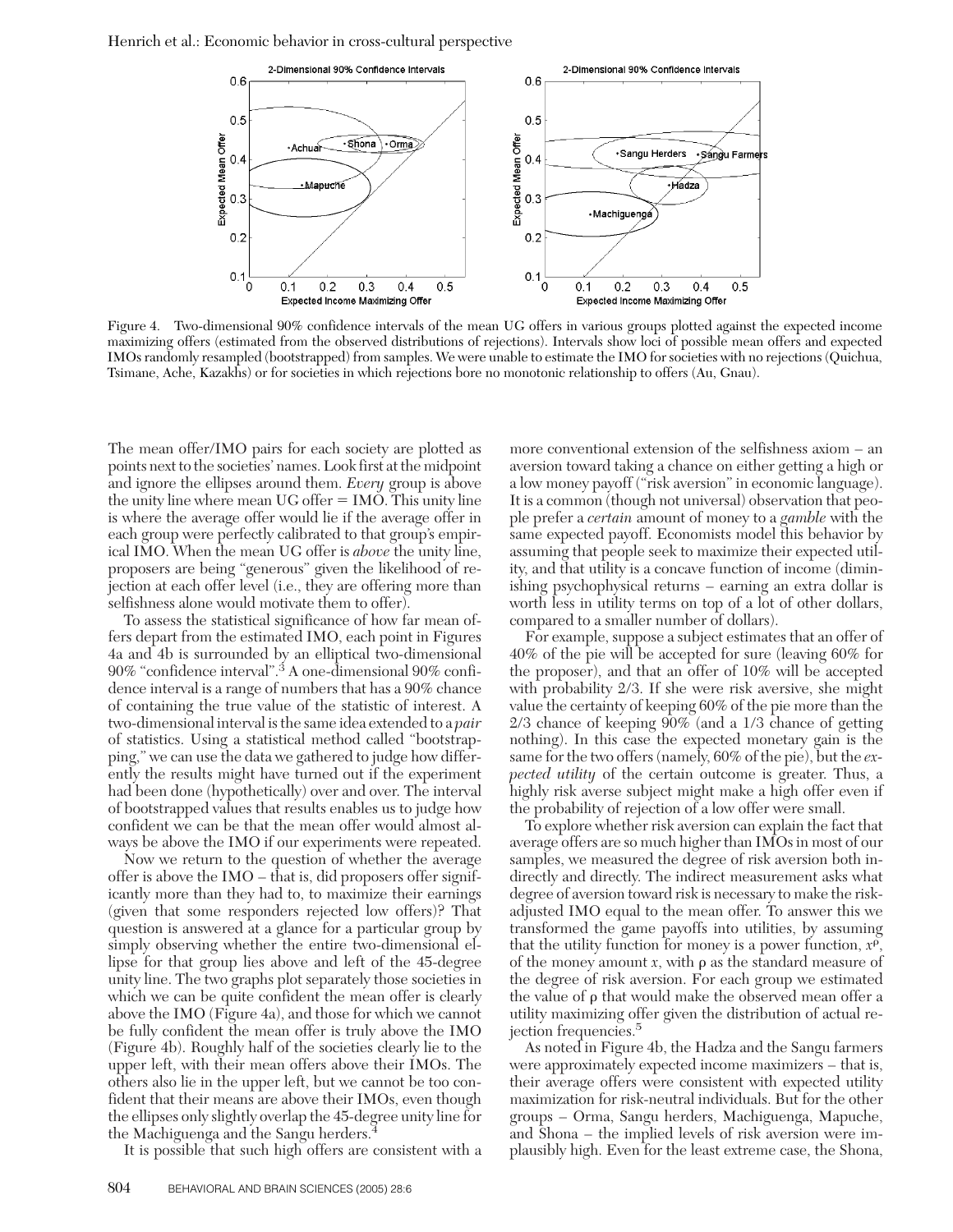the degree of risk aversion necessary to make their behavior consistent with expected utility maximization implies that they would be indifferent between an even chance that an offer of 1 out of 10 dollars would be accepted (an expected payoff of \$4.5) and getting only \$.04 for sure.<sup>6</sup> Clearly, an individual with this degree of risk aversion would be unable to function in variable environments.

Risk aversion was also measured *directly* among the Mapuche and the Sangu. Subjects were offered a series of risky choices between gambles with different probabilities of monetary payoffs to numerically calibrate their degree of aversion toward economic risk (Henrich & McElreath 2002; Henrich & Smith 2004). In neither society did measured risk preferences predict offers. Moreover, in both societies, subjects were risk preferring (formally,  $\rho > 1$ ) rather than risk aversive, a fact that casts further doubt on the risk-aversion interpretation. We conclude that our offers are not explained by risk aversion *in the usual sense* (i.e., concave utility functions defined over gamble income,  $x^{\rho}$  with  $\rho < 1$ ). Instead, high offers may reflect a desire to avoid rejections because of an aversion to social conflict, or a fear that a rejection is an awkward insult, rather than because of an aversion to variance in monetary outcomes (as in the economic model).

Alternatively, perhaps because proposers are not sure how likely responders are to reject, they offer more to be on the safe side. This tendency to behave cautiously in the face of unknown odds ("ambiguity" in economic language) is consistent with many other types of experimental data and economic phenomena (Camerer & Weber 1992). In our settings, ambiguity-aversion toward rejection is plausible because the proposers do not see all the rejection frequencies that we observe. Whether ambiguity aversion can explain the high mean offers can be judged using the bootstrapping results shown in Figures 4a and 4b. That exercise produces 1,000 different estimates of IMOs. Think of these as expressing the range of possible beliefs about rejections which an uncertain proposer might entertain, and the optimal offers those wide-ranging beliefs imply. We can then ask: How pessimistic would proposers have to be to justify the mean offer as expected-income maximizing given pessimistic beliefs? A simple way to answer this question is to ask what fraction of the IMOs is above the mean offer. For most of the groups for which we can estimate IMOs at all, the results are striking: For the Achuar, Shona, Orma, Sangu herders, Machiguenga, and Mapuche, the mean offer is just slightly above the *most pessimistic* IMO among the 1,000 simulated ones (which occurs when all the resampled offers are rejected). The mean offers/maximum IMO pairs are, respectively, 0.42/0.30, 0.44/0.40, 0.43/0.40, 0.41/0.33, 0.26/0.25, and 0.335/0.33. It is as if subjects have a good guess about the highest offer that *could* be rejected, act as if that offer will be rejected *for sure*, and offer just above it to avoid rejection. Therefore, although the gap between mean offers and IMOs visible in Figures 4a and 4b cannot be explained by risk aversion because of the concavity of the utility function for money, it can be explained as the result of pessimism about rejection frequencies and aversion to ambiguity.

For four groups (the Aché, Tsimane, Kazakhs, and Quichua) we could not estimate the IMOs because there were no rejections. Nevertheless, as we have discussed, it seems likely that substantially lower offers would have been accepted. Hence, offers in these groups cannot be explained by narrow self interest. Among the Au and Gnau, the IMO could not be established because responders from

these groups did not preferentially accept higher offers, which is perhaps an even more striking violation of the selfishness axiom.

Additional evidence against the selfishness axiom comes from our three dictator games: the results here are more transparent than for the UG because the proposer is simply giving money away, anonymously, with no possibility of rejection. In each of the three groups in which the DG was played, offers deviated from the typical behavior of university students and from the predictions of self-regarding models. Mean offers among the Orma, Hadza, and Tsimane were 31, 20, and 32 percent, respectively, of the stake. These mean Dictator offers were 70, 60, and 86 percent of the corresponding mean UG offers for these groups. Few or none of the subjects in these societies offered zero, whereas the modal offer among university students is typically zero (Camerer 2003).7

Finally, the results from all six of our public goods games also conflict with the selfishness axiom, with means ranging from 22% among the Machiguenga to 65% among the Aché – see Table 3. Even the Machiguenga data show 62% of the sample violating the income-maximizing prediction of 0%. Among the other groups, no group had more than 5% of the sample making contributions of zero. To our knowledge, this is never seen in one-shot PGGs among students, where a large percentage of players (usually the mode) give zero.

#### *4.3. Methodological variations between sites*

Because our experiments were conducted at remote field sites with diverse, largely uneducated participants, we used some discretion in conducting the experiments to ensure comprehension and internal validity. The result was some methodological variation across sites. For the UG, Table 4 documents the potentially important dimensions of variation in the administration of the experiments – note, we have grouped by the "researcher" here, rather than the "society," as this is the locus of methodological variation. These variations fall into eight categories. Beginning with column two, there were three different ways that the instructions used by different experimenters explained the allocation of the initial sum of money between the proposer and responder. In nine of our societies, the instructions stated that the money was allocated "to the pair"; in five societies the money was allocated "to the first person" (the proposer). Experimental economists have used both of these versions in their many UG experiments, and the results do not show any significant variation. Finally, instructions among the Shona (Barr 2004) left the allocation of money ambiguous.

A second kind of variation is outlined in column 3, which shows that while most of our researchers stuck to entirely abstract explanations of the game and experimental context, using no explicit (and intentional) framing, two ethnographers did use some contextualization or framing in the games. To ensure comprehension among the Aché, Hill created an analogy between the UG and the process used by the Aché for apportioning the subcutaneous fat of game animals (Hill & Gurven 2004). More indirectly, to attract Achuar and Quichua to the game, Patton called for a *Minga*, which, among these groups, is called to bring people together for cooperative work projects such as cutting a field for planting (Patton 2004).

In a third kind of variation, five researchers read the in-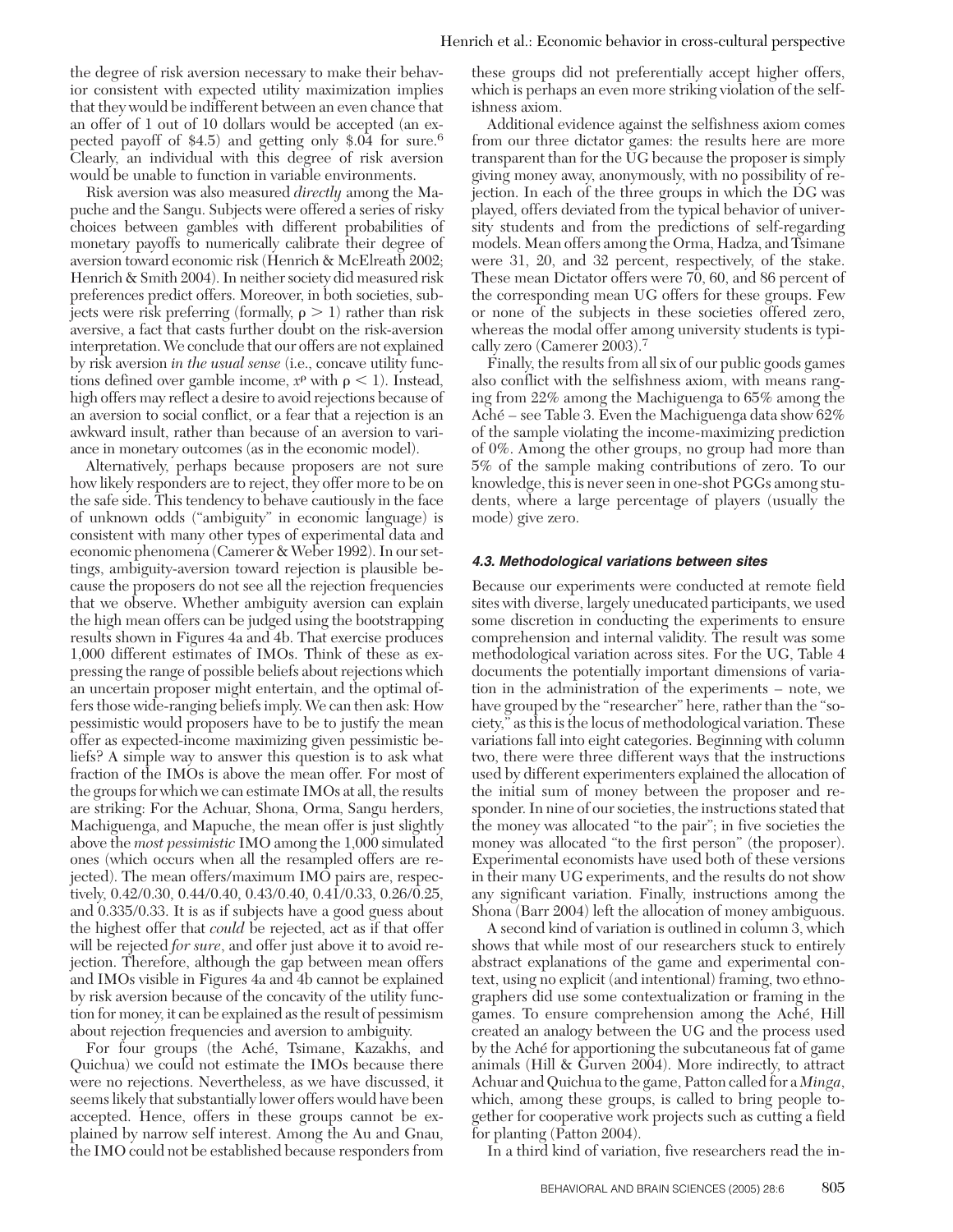| Table 4. Summary of methodological variation across field sites |  |  |
|-----------------------------------------------------------------|--|--|
|                                                                 |  |  |
|                                                                 |  |  |

| Site               | Money<br>Allocation | Any Explicit/<br>Intentional<br>Contextualization? | Instructions<br>to Group<br>First | Players<br>Corralled<br>or House-<br>by-House | Medium                 | Deceptions<br>Used     | Fee            | Show-Up Postgame<br>Interviews |
|--------------------|---------------------|----------------------------------------------------|-----------------------------------|-----------------------------------------------|------------------------|------------------------|----------------|--------------------------------|
| Orma               | The pair            | No                                                 | Group                             | Corralled<br>(no talking)                     | Cash                   | None                   | Yes            | Some                           |
| Machiguenga        | The pair            | N <sub>0</sub>                                     | <b>Both</b>                       | <b>Both</b>                                   | Cash                   | None                   | N <sub>0</sub> | Yes                            |
| Mapuche            | The pair            | N <sub>o</sub>                                     | Individuals<br>only               | House-by-<br>house                            | Cash                   | None                   | No             | Yes                            |
| Au/Gnau            | The first<br>person | No                                                 | Individuals<br>only               | Corralled<br>(talking)                        | Cash                   | None                   | Yes            | None                           |
| Aché               | The first<br>person | $Yes - related$<br>to meat sharing                 | Group                             | Corralled<br>(talking)                        | Cash                   | Few sham<br>low offers | Yes            | Some                           |
| <b>Tsimane</b>     | The pair            | N <sub>o</sub>                                     | Group                             | Corralled                                     | Cash                   | None                   | Yes            | Some                           |
| Lamalera           | The pair            | N <sub>o</sub>                                     | Group                             | Corralled<br>(some<br>talking)                | Packs of<br>cigarettes | Sham low<br>offers     | N <sub>0</sub> | None                           |
| Torguud<br>Kazakhs | The first<br>person | $\rm No$                                           | Individuals<br>only               | House-by-<br>house                            | $\operatorname{Cash}$  | Sham low<br>offers     | N <sub>0</sub> | Yes                            |
| Hadza              | The pair            | N <sub>0</sub>                                     | Individuals<br>only               | One-by-one<br>(No corralling)                 | Cash                   | None                   | No             | Yes                            |
| Shona              | Ambiguous           | N <sub>0</sub>                                     | Individuals<br>only               | Corralled<br>No talking)                      | $\operatorname{Cash}$  | None                   | N <sub>0</sub> | Group<br>debriefs              |
| Achuar<br>Ouicha   | The pair            | $Yes - people$<br>invited to a<br>"Minga"          | Group                             | Corralled<br>(No talking)                     | Cash                   | None                   | Yes            | Some                           |
| Sangu              | The pair            | N <sub>0</sub>                                     | Individuals<br>only               | <b>Both</b>                                   | $\operatorname{Cash}$  | None                   | N <sub>0</sub> | Yes                            |

structions to a group first, and then brought the individuals into a gaming area to have their comprehension tested and make their decisions. Six other researchers explained the games to individuals only after they had entered the gaming area, and explained nothing to the group. Among the Machiguenga, Henrich (2000) used both methods and found no difference. Among university students this modification makes no difference.

Fourth, the difficulty of bringing all players together at the same time led four researchers to conduct their experiments from house-to-house or one-by-one, sometimes spreading the games out over a few weeks. However, in nine other societies everyone was brought together in a single gaming area. Among the Machiguenga, both methods were used and no difference was found. Among students, this procedural variation does not impact the results (Henrich 2000; Henrich & Smith 2004).

Fifth, in all of our UG experiments, participants divided up sums of *cash*, except in Lamalera. There, to avoid the appearance of gambling, packs of cigarettes (which can be readily traded) were used as the medium of exchange (Alvard 2004).

Sixth, a few of our ethnographers, desiring to explore whether low offers would be rejected, fabricated offers for responders.8

Seventh, along with the money from the game itself, players in seven groups were paid a flat fee for "showing up" to the experiment (which subjects get regardless of what happens in the game). The eight other groups received money only from decisions in the games. U.S. research suggests that show-up fees do not have an important impact on UG play (Henrich & Smith 2004; Henrich & Henrich, in press, Ch. 8).

Finally, one-on-one post-game interviews (to explore what people thought of the games, and why they did what they did, etc.) were conducted extensively in six societies, somewhat in five, and not at all in three groups. In one group, the Shona, Barr (2004) used post-game focus groups.

Three lines of argument suggest that these methodological variations cannot account for the broad patterns of variation we observed. First, there is no reliable correspondence between methodological variations across groups in the UG and their game behavior (compare Tables 2 and 4).

Second, as noted, many of these variations do not produce substantial differences in the populations where they have been tested.<sup>9</sup> Third, in several cases in which the identical protocols and experimenters were used in different places, the results still show substantial variation. The following subsets faced the *identical* experimenters and protocols and still showed substantial variation: (1) Machiguenga, UCLA students (a student control; see Henrich 2000) and the Mapuche (Henrich: these three yielded UG mean offers of 26, 48, and 34%, respectively), (2) the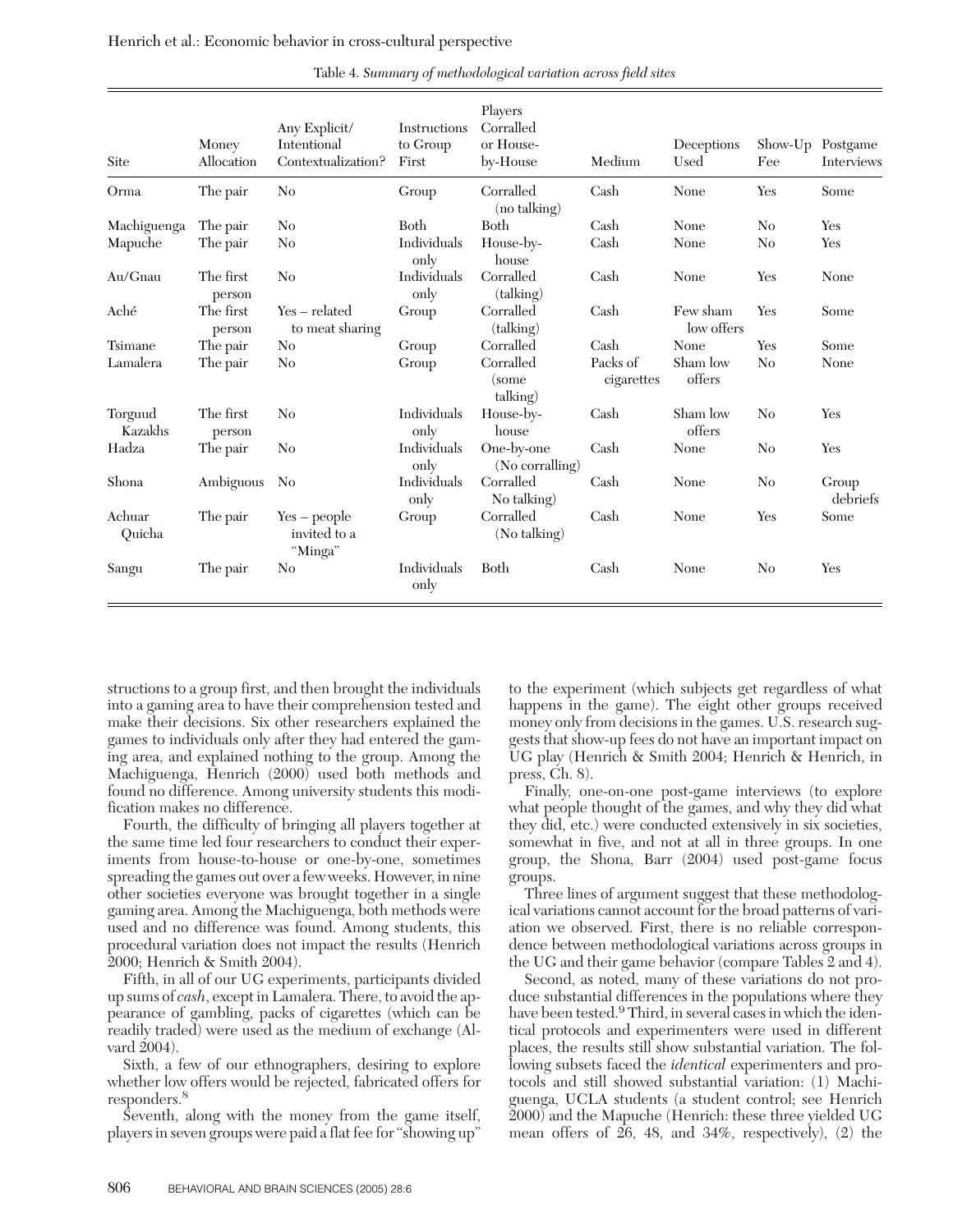Quichua and Achuar (Patton: UG mean offers of 25 and 43%). The same can be said of the PGG data, where the same experimenters and protocols were used for comparisons of the Machiguenga with the Michigan students, and of the Huinca with the Mapuche. Moreover, within our linguistic groups, individual researchers found substantial variation between communities (Tsimane, Sangu, Shona, and Hadza), which is discussed further in section 7. By the same token, however, the same experimenters and protocols did not always find between-group variation, as these comparisons attest: (1) Kazaks and Mongols (Gil-White) and (2) the Au and Gnau (Tracer).

Third, it is also important to realize that UG results from industrialized societies are generally quite robust against a wide range of procedural variations (which is why we selected the UG for the project!).<sup>10</sup> Many experimentalists have highlighted significant differences in framing effects for the UG, but the size of these differences is almost always small compared to the kinds of differences we found cross-culturally (Camerer 2003, Ch. 2). Thus, "significant" effects should not be confused with big effects (and one should also consider that treatments that result in non-significant differences will rarely see the light of day). The largest of these effects (among university students) involves substantial manipulations, such as including a pregame trivia contest to determine who is to be the proposer. Under these conditions, proposers offer less, and responders accept lower offers (Hoffman et al. 1994). Certain contextualizations (e.g., a monopoly seller choosing a price) have a modest effect on offers, shifting the mean by about 10% of the pie (Camerer 2003, Ch. 2; Hoffman et al. 1994). Other seemingly important variations actually have little effect on offers (Larrick & Blount 1997). For example, playing repeatedly (with feedback about one's own results) or increasing stakes by up to a factor of 25 changes offers by only 1–2% of the stake, and does not affect the modal offer. In contrast, moving the identical protocol from the Machiguenga to UCLA increases offers by 24% of the stake, and moves the mode from 15% to 50%.

It is important to realize that the few variations in UG instructions or procedures that have shown a substantial impact on past results were *deliberately* designed by researchers because they suspected that such variations might cause a big effect. In contrast, our researchers tried to avoid any modifications that might have an effect, and our variations were typically ad hoc procedures created by field researchers in adapting to the field situation, or inadvertent nuances due to translation. Such variations do not result, for example, in accidentally slipping a trivia contest – which determines who the proposer is – into the instructions.

A final methodological concern in interpreting the crosscultural results comes from possible experimenter bias. The relationships between our experimenters and the participants are typically much closer, more personal, and longer lasting than in university-based experiments. Consequently, it is possible that ethnographers may bias the results of our experiments in ways different from those found in standard situations. However, two pieces of data argue against this interpretation. First, Henrich (2000) attempted to control for some of this effect by replicating the Machiguenga UG protocol with UCLA graduate students. In this control, Henrich and his subjects knew one another,

had interacted in the past, and would interact again in the future. His results were quite similar to typical UG results in high-stakes games among adults in the United States, and substantially different from the Machiguenga. This is certainly not a complete control for experimenter bias, but it does confront some elements of the bias. Second, to test for experimenter bias across our samples, we examined the relationship between the time each experimenter had spent in the field prior to administering the games and the mean UG of each group, but found no consistent pattern in the data. Finally, since most people would predict that having some longer term relationship with the experimenter would bias offers towards generosity, and most of our variation is more selfish than university student results, it is difficult to argue that such a bias is driving the results. Nonetheless, we cannot entirely exclude the possibility that some of the observed between-group differences result from differences among the experimenters and the details of how the experiments were implemented.

## **5. Explaining group differences in behavior**

To examine the variation between groups, we first examined whether any attributes of individuals were statistically associated with proposer offers across our sample. Among the measured individual characteristics that we thought might explain offers were the proposer's sex, age, level of formal education, and their wealth relative to others in their group.<sup>11</sup> In pooled regressions across all offers none of these individual-level variables predicted offers once we allowed for group-level differences in offers (by introducing group dummy variables). Since the group dummy variables account for approximately 12% of the variance in individual offers, we conclude that group differences are important. However, for the moment, we remain agnostic about the role of individual differences. Our pooled regression tested for common effects of these variables across all the groups and hence does not exclude the possibility that the individual differences we have measured may predict behaviors in different ways from group to group. We return to this in section 6.

In proposing this project, we hypothesized that differences in economic organization and independence, social organization (complexity), and market integration may influence cultural transmission and create between-group differences in notions of fairness and punishment.<sup>12</sup> To test these initial hypotheses, we rank ordered our societies along five dimensions. First, *payoffs to cooperation* (PC): To what degree does economic life depend on cooperation with non-immediate kin? In a sense, PC measures the presence of extrafamilial cooperative institutions. Groups like the Machiguenga and Tsimane ranked the lowest because they are almost entirely economically independent at the family level. In contrast, the economy of the whale hunters on Lamalera depends on the cooperation of large groups of nonkin. Second, *market integration* (MI): Do people engage frequently in market exchange? Hadza foragers were ranked low because their life would change little if markets suddenly disappeared. Others, like the Orma, were ranked higher because they frequently buy and sell livestock and work for wages. Third, *anonymity* (AN): How important are anonymous roles and transactions? Many Achuar of the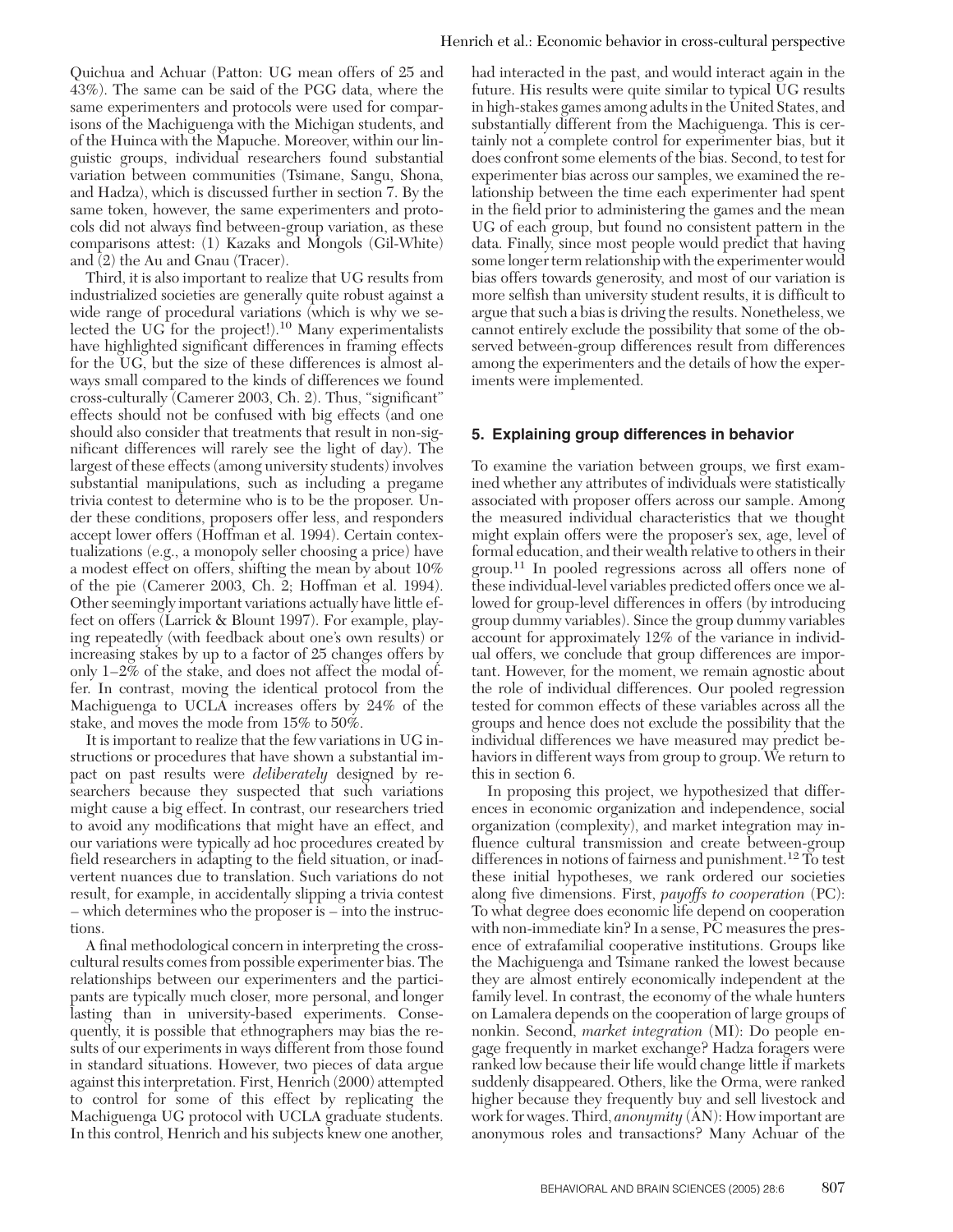Ecuadorian Amazon never interact with strangers, unlike the Shona of Zimbabwe who frequently interact with people they do not know and may never see again. Fourth, *privacy*: How well can people keep their activities secret from others? In groups like the Au, Gnau, and Hadza, who live in small villages or bands and eat in public, it is nearly impossible to keep secrets and quite difficult to hide anything of value. Among the Hadza, simply having pants increases privacy because they have pockets. In contrast, Mapuche farmers live in widely scattered houses and maintain strict rules about approaching another's house without permission, so privacy is substantial. Fifth, *sociopolitical complexity* (SC): How much decision making occurs above the level of the household? Because of the importance in the anthropological literature of the classifications of societies by their political complexity (Johnson & Earle 2000), we ranked our societies from family level through chiefdoms and states. Finally, *settlement size* (SS) – the size of local settlements, which ranged from fewer than 100 members among the Hadza to more than 1,000 on Lamalera.

Before beginning the data analysis we ranked the groups along these dimensions using the following procedures. First, during a meeting of the research team, we had a lengthy discussion of the underlying attributes that each dimension was designed to capture. Then the field researchers lined up and sorted themselves by repeatedly comparing the group they studied with those of their two neighbors in line, switching places as necessary, and repeating the process until no one needed to move. The subjective nature of the resulting ordinal measures is evident.<sup>13</sup> Second, our complexity rankings were generated by both Henrich (who was not blind to our experimental results) and Allen Johnson, an outside expert on societal complexity, who was blind to the results. Henrich's and Johnson's rankings correlated 0.9, and explain about the same amount of variation in mean UG offers.

We have no way of knowing the direction of causality between the measures of social structure and offers. An ideal way to disentangle causality is to have an exogenous variation in structural conditions and correlate it with offers (what econometricians call an "instrumental variable"). The time course of history in these societies does not permit such an inference.

As can be seen in Table 5, four of these indices – market integration, anonymity, social complexity, and settlement size – are highly correlated across groups, suggesting that they may all result from the same underlying causal process. The correlation of each of these variables with the potential payoffs to cooperation is very small, suggesting that this

ranking measures a second set of causal factors. This is not surprising. An increase in social scale is associated with a shift to a market-based economy and an increase in anonymity. Within small-scale societies with similar levels of social complexity, there is a wide range of economic systems with varying levels of cooperation. To capture the causal effects of this nexus of variables, we created a new index of "aggregate market integration" (AMI) by averaging the ranks of MI, SS, and SC. (We did not include AN because it is so similar to MI, and including it has only a slight effect.)

We estimated ordinary least squares regression equations for explaining group mean UG offers using the PC and AMI. Both of their normalized regression coefficients are highly significant and indicate that a standard deviation difference in either variable is associated with roughly half of a standard deviation difference in the group mean offers (Table 6; Figure 5). Together these two variables account for  $47\%$  (adjusted  $R^2$ ) of the variance among societies in mean UG offers. The magnitude of these coefficients, and their significance, is robust to three different checks on the analysis.<sup>14</sup>

All regressions using PC and one of the other predictors (AN, MI, SC, or SS) yielded a significant positive coefficient for PC and a positive, nearly significant, coefficient for the other variable. If we use the IMO (income maximizing offer) as a predictor of the UG offers along with PC and AMI, we find that the IMO's coefficient is small (in magnitude), negative, and insignificant, whereas the coefficients of PC and AMI remain large and close to significance at conventional levels (even though for IMO  $n = 9$ ), suggesting that the effects of economic structure and cultural differences captured by PC and AMI do not substantially influence offers through the IMO.

The same two variables (PC and AMI) also predict the group average IMO; the effect sizes are large (normalized regression coefficients about one half) but very imprecisely estimated (significant only at the 20% level). Taken at face value, these estimates suggest that subjects' expectations about the likelihood that low offers will be rejected covaries with both the benefits of cooperation and aggregate market integration.

Our analysis of the individual-level responder data across all groups reveals some of the same basic patterns observed in the proposer data. The age, sex, and relative wealth of a responder does not affect an individual's likelihood of rejecting an offer across our entire sample. What does matter is the proportion of the stake offered and the responders' ethnolinguistic group.

|                             | PC.  | AN      | МI   | <b>PR</b> | SS   |
|-----------------------------|------|---------|------|-----------|------|
| Social complexity (SC)      | .242 | .778    | .913 | .374      | .670 |
| Payoffs to cooperation (PC) |      | $-.063$ | .039 | $-.320$   | .165 |
| Anonymity (AN)              |      |         | .934 | .743      | .664 |
| Market integration (MI)     |      |         |      | .644      | .731 |
| Privacy (PR)                |      |         |      |           | .328 |
| Settlement size (SS)        |      |         |      |           |      |
|                             |      |         |      |           |      |

Table 5. *Correlation matrix for our group-level variables*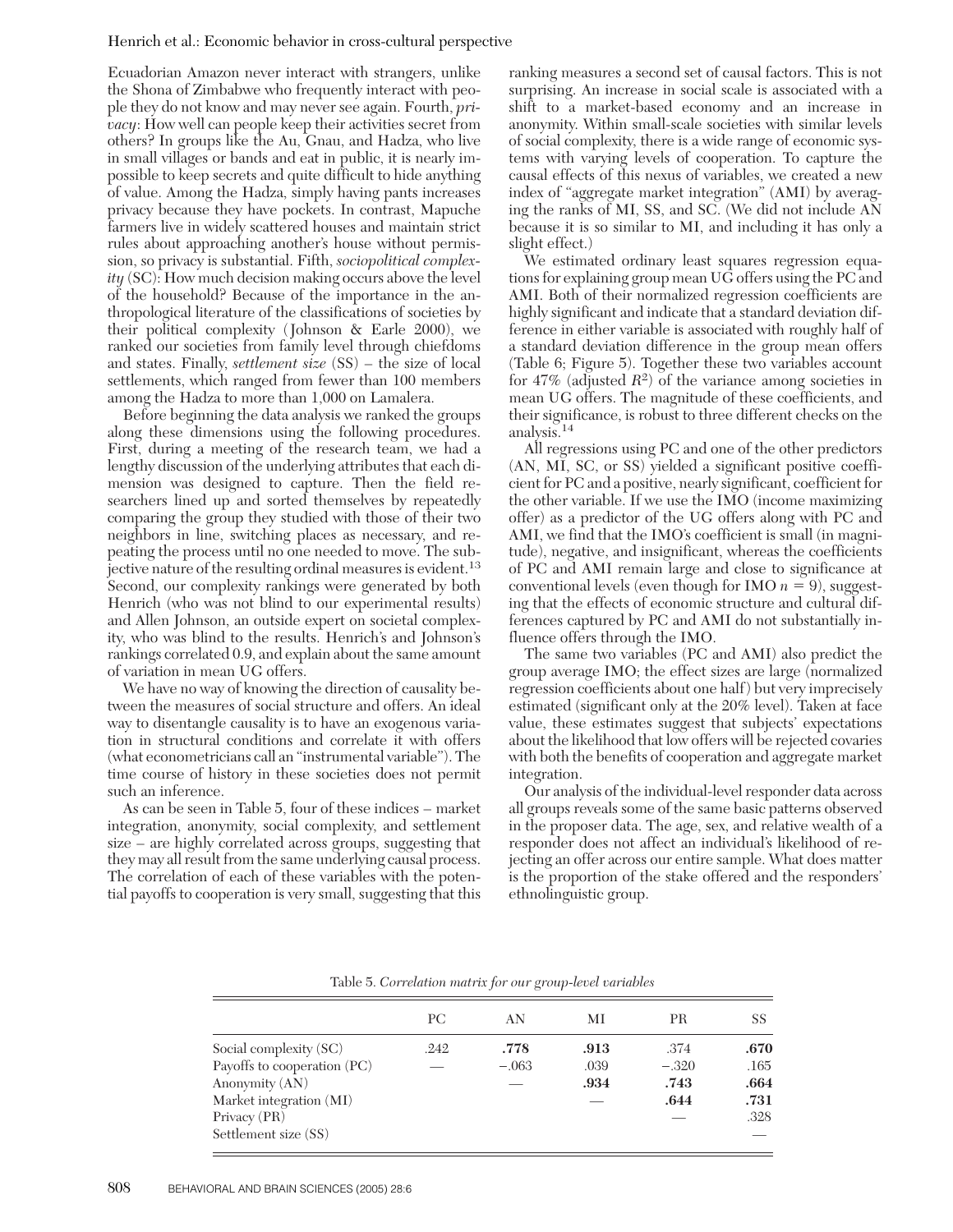Table 6. *Regression coefficients and statistics*

|                                                   | Coefficients         |                      | Standardized<br>Coefficients |                         |                      |
|---------------------------------------------------|----------------------|----------------------|------------------------------|-------------------------|----------------------|
|                                                   | В                    | Standard<br>Error    | Beta                         | ŧ                       | Significance         |
| (Constant)<br>PC <sup>1</sup><br>AMI <sup>2</sup> | .261<br>.021<br>.012 | .036<br>.007<br>.005 | 0.528<br>0.448               | 7.323<br>2.922<br>2.479 | .000<br>.011<br>.027 |

1 Payoffs to Cooperation.

<sup>2</sup>Aggregate Market Integration.

## **6. Explaining individual differences within groups**

In contrast to the power of our group-level measures in statistically explaining between-group differences in experimental behaviors, our individual-level variables explain little of the variation within or across groups. With a few group-specific exceptions, nothing we measured about individuals other than their group membership (society, village, camp, or other subgroup membership) predicted experimental behavior. Here we summarize our findings concerning individual attributes and experimental play in *within-group* analyses. Sex, wealth, and age do not generally account for any significant portion of the variance in game play. However, in the UG, sex was marginally significant among the Tsimane, where males offered 10% more than females (Gurven 2004a). Among the Hadza, women's UG offers strongly increased with camp population size, but camp size was not important to men's offers. Conversely, in the DG, it was the offers of Hadza men that increased with camp size (Marlowe 2004a). As in the UG,



Figure 5. Plots Mean UG offers as a function of the PC and AMI indices. Because AMI and PC are almost uncorrelated (*r* - .09), these bivariate plots give a useful picture of their effects.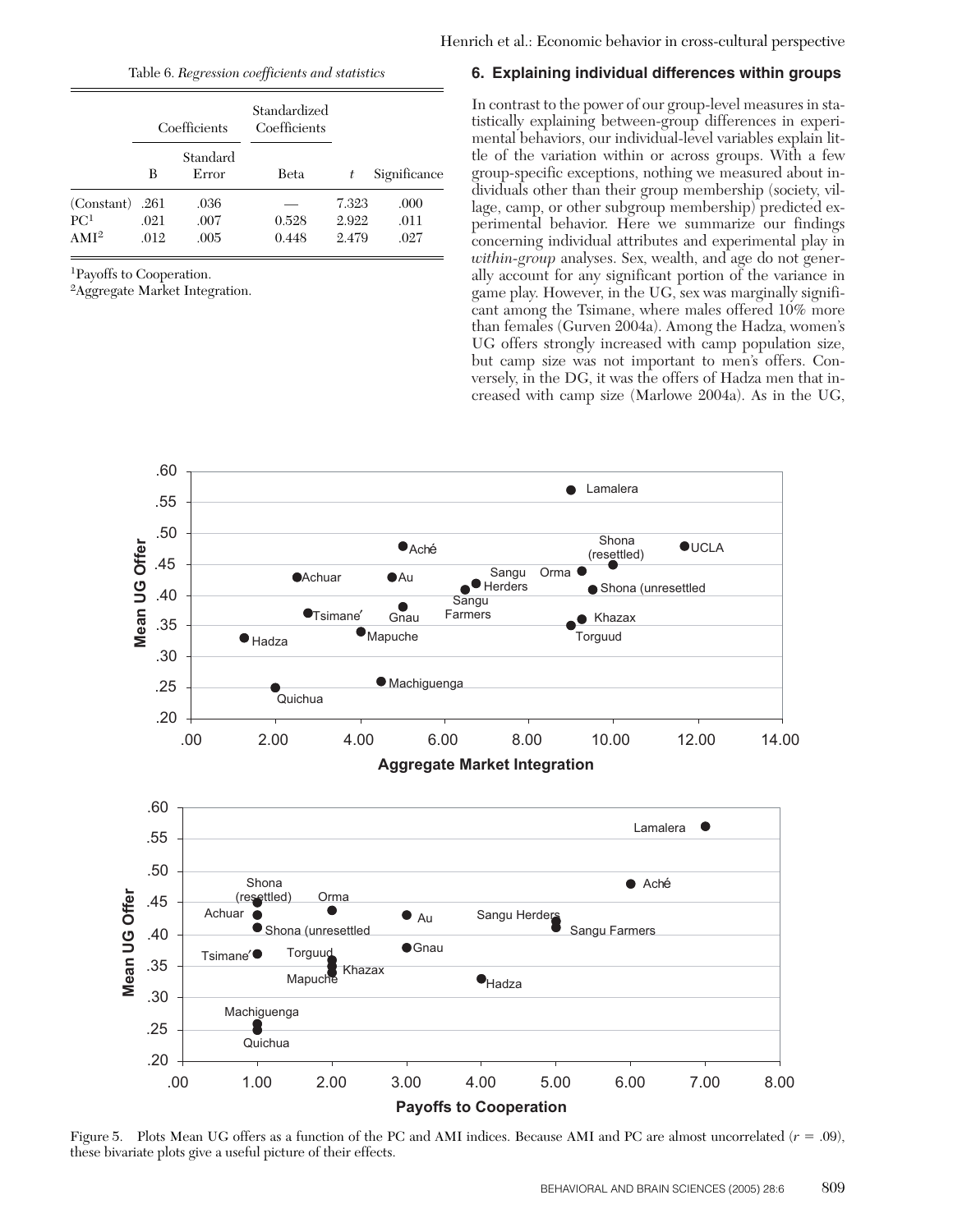public goods game data from five societies also reveal no significant effects of sex, except among Aché men who contributed a bit more than did the women (Hill & Gurven 2004). Similarly, wealth in any form (e.g., cash, cows, land) fails to predict game behavior. In several circumstances, multiple measures of wealth (e.g., animal wealth, cash, and land wealth) were gathered and analyzed, as well as an aggregate measure. In these within-group analyses, wealth arose as significant only once in 12 different data sets, including both UG and PGG games. The exception comes from an all-male public goods game among the Orma. Controlling for age, education, income, and residence pattern (sedentary vs. nomadic), wealth was the only significant predictor of contributions in a multivariate linear regression, with a standard deviation difference in wealth predicting well over half a standard deviation increase in contributions (Ensminger 2004). We make sense of this finding below.

Several researchers also analyzed measures of formal education. Analyzing UG data from the Sangu, Orma, Mapuche, Au, and Gnau, we find that the extent of schooling does not account for any significant portion of the variation in offers in either bivariate analyses or multivariate regressions that controlled for sex, age, and wealth. Among the Tsimane, the extent of formal education emerges as marginally significant in a multivariate regression involving age, village, sex, Spanish-speaking ability, trips to the nearest market town, and wage labor participation. Less-educated Tsimane offered *more* in the UG game. However, we find no effect of formal education on PGG play among the Tsimane. Therefore, although schooling effects may exist, they are neither particularly strong nor consistent across games or societies.

Although our group-level measure of aggregate market integration has solid statistical power, individual-level measures of market exposure do not explain any significant proportion of the variation within groups. To assess market integration, some researchers gathered data on individuals' participation in wage labor, their reliance on cash cropping, and their competence in the national language. Wage labor participation shows no significant relation to UG offers in six groups: the Tsimane, Aché, Gnau, Au, Machiguenga, and Mapuche. PGG data from the Orma, Aché, Machiguenga, and Tsimane also show that wage labor does not influence game play. The only clear exception to the wage labor pattern occurs in the Orma UG data, where individuals who participate in wage labor (to any degree) make significantly higher offers than those who do not (Ensminger 2004).

In societies based on agriculture, another measure of market integration is the amount of land an individual (or household) devotes to cash cropping, as opposed to subsistence cropping. We obtained cash cropping data from three societies. Among the Machiguenga, land (in hectares or as a proportion of total land) devoted to cash cropping is positively correlated with UG offers; its normalized partial regression coefficient when age, sex, and wage labor are controlled remains substantial, though its significance level is marginal (Henrich & Smith 2004). Neither total cash-cropping land nor the proportion of land devoted to cash cropping is significantly related to UG offers for the Au and Gnau. However, among the Au (but not the Gnau) multivariate regressions show that land devoted to *subsistence* cropping positively predicts UG offers, controlling for sex,

age, cash cropping land, and wage labor (Tracer 2003; 2004).

In many places, an individual's degree of competence in the national language may also represent a measure of market integration, or at least of market exposure. We have language data only from the Tsimane, and though it is significant in bivariate analyses, multivariate regressions that control for village membership, sex, age, visits to San Borja, years of formal education, and participation in wage labor show no relationship between Spanish-speaking ability and UG offers. Using the same controls, competence in the national language also fails to predict PGG contributions (Gurven 2004a).

As is the case for all of our individual-level data, except for age and sex, these measures capture individual behaviors that may well be endogenous with respect to the beliefs or preferences our experiments measure. Because it is possible that these measures are the consequence rather than the cause of individual behavioral differences, we also sought to use geographical measures of proximity to market opportunities as exogenous instruments for measuring market exposure in three groups: the Tsimane, Au, and Gnau. None of these were significant predictors of proposer behavior.

It is possible, of course, that the unexplained within-group variance in experimental behaviors reflects a lack of comprehension of the game or errors in experimental play that are unrelated to measures like age, wealth, or wage labor participation. Overall, we have little reason to suspect that game comprehension significantly influenced the results (although see Gil-White 2004). In most cases experimenters tested subjects for game comprehension before the experiments were implemented, and excluded those who had difficulty grasping the game. In several studies, experimenters used post-game interviews to probe for possible misunderstandings and faulty assumptions. Among the Mapuche, the players who passed the basic tests were ranked according to how well they understood the strategic nature of the game and how well they were able to do the monetary calculations involved. Neither measure predicts game behavior or deviation from mean game behavior. Similarly, among the Hadza (Marlowe 2004a), players were scored according to the number of practice examples it took for them to learn the game. Among Hadza males this measure is unrelated to both UG proposer and responder behavior, but for females comprehension is positively and significantly correlated with offer size. We do not know if the covariation of comprehension and experimental behavior among Hadza women represents the effect of comprehension per se, or results from the association of comprehension with other correlates of game play for women, such as camp size (a strong predictor of Hadza women's offers). Finally, as noted above, education – which might be thought to correlate with degree of game comprehension – did not predict game behavior.

Given that we sought individual-level statistical associations for a number of variables in 15 societies and found just a handful of estimates suggesting substantial effects, we conclude that, other than group membership, the individual-level facts we have collected about our subjects do not consistently predict how individuals will behave. This does not mean that within-group variation in subjects' behavior cannot be explained; rather it suggests that the explanation may be group-specific and/or that we may not have collected the appropriate information.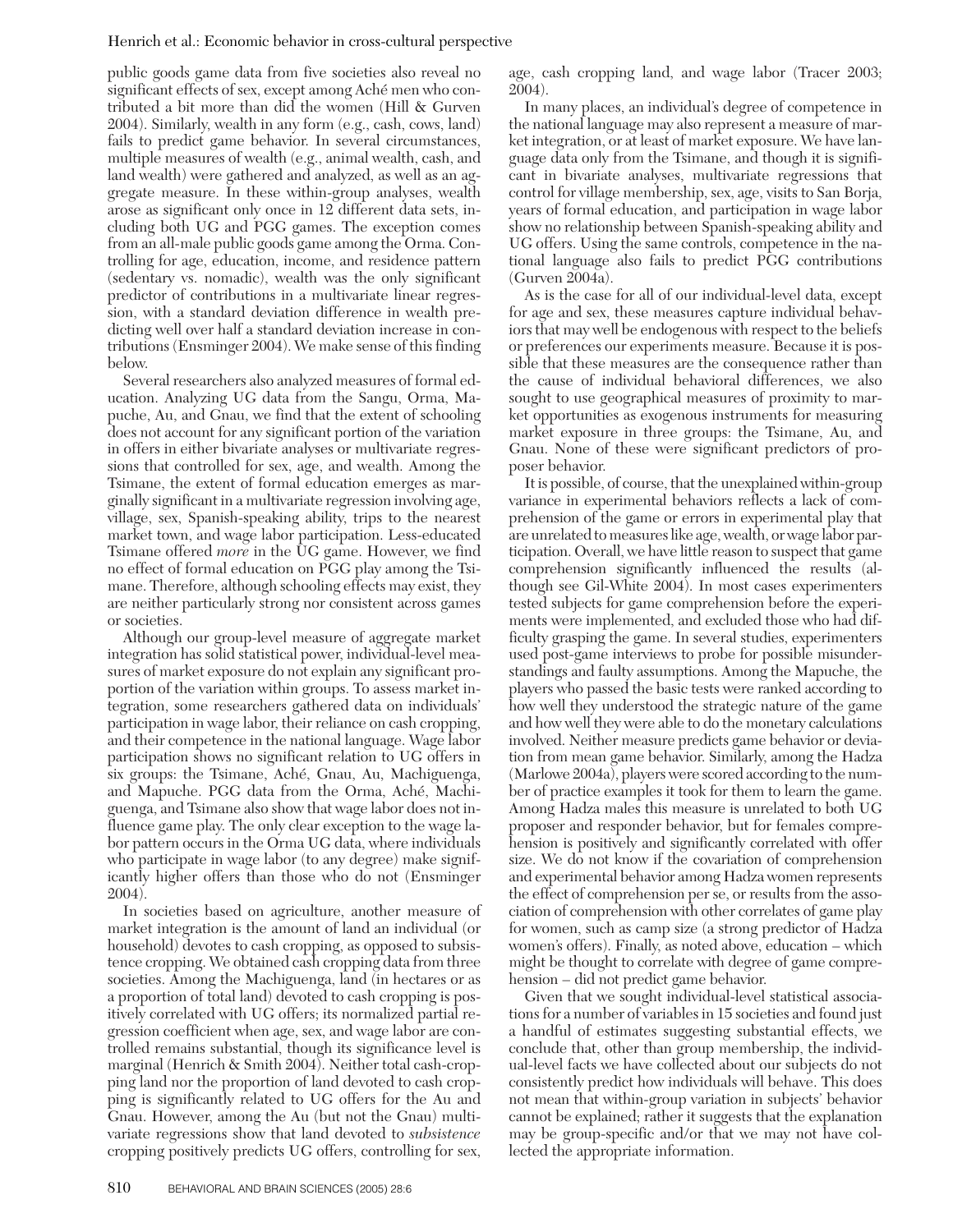## **7. Local group effects**

Our analysis suggests that group-effects may be important, and this opens the question of how to define a group. In the above analyses, ethnolinguistic markers were used to define group membership, but non-ethnolinguistic regional groupings or smaller local clusters (e.g., villages) may be more appropriate. Our data allow some comparisons. Such smallscale tests permit us to control for a number of variables, including climate, language, regional/national economy, local buying power of the game stakes, and local history. In the Bolivian Amazon, the effects of market integration on local groups were examined by performing the UG and PGG in five villages at different distances from the market town of San Borja, the only source of commercial goods, medicines, and wage labor opportunities. Like the Machiguenga, the Tsimane live in small communities scattered along a major riverine drainage system. Under these circumstances, physical distance (in travel time along the river) from San Borja provides a proxy measure for the extent of market contact of different Tsimane communities. As noted, the results indicate that a community's distance from San Borja is unrelated to UG or PGG behavior. Interestingly, however, the best predictor for UG offers and PGG contributions is what community one is from, *independent* of the community's distance from San Borja and population size. So, where a Tsimane lives matters, but differences in both individual-level measures of market integration and community-level market variables apparently do not. Among the Tsimane, the relevant group for predicting UG and PGG behavior appears to be smaller than the ethnolinguistic group.

We found a number of other cases in which group membership effects were strong even in the absence of geographical isolation, suggesting that the processes that generate and maintain behavioral differences among groups can maintain differences between frequently interacting, and even intermarrying, groups. In Chile, Mapuche farmers and non-Mapuche Chilean townspeople, locally called Huinca, have lived side-by-side, intermarried, and interacted for over 100 years. Yet, the Mapuche and the Huinca behaved quite differently in a single-shot PGG game. The Mapuche contributed a mean of 33% to the pot, while the Huinca offered an average of 58%. In Ecuador, the Achuar and Quichua of Conambo, who interact and intermarry frequently, played the UG quite differently: Achuar proposers offered a mean of 43% while Quichua proposers offered only 25%. This difference is especially notable as Quichua and Achuar subjects were randomly paired, so the proposers from the two groups faced the same probability of rejection. In Tanzania, Hadza from the biggest camp (which was three times larger than the next largest camp) played the UG much more like university students than like Hadza from the four smaller camps, despite the fact that camps are ephemeral social units and camp membership is quite fluid. For the Hadza, camp population size turns out to be the best predictor of UG offers – the larger the camp, the higher the mean UG offer. Finally, although Sangu herders and farmers made similar UG offers, farmers rejected offers more frequently than herders. Yet, Sangu often change from herder to farmer and back again over the course of one lifetime.

In contrast, local groups in some locations showed little or no between-group variation. In Mongolia, the Torguud Mongols and Kazakhs are separated by deep cultural and

historical differences, yet they played the UG similarly. In Papua New Guinea, the Au and Gnau, who speak mutually unintelligible languages and show differing degrees of market incorporation, played the UG in the same unusual manner (making and rejecting offers over 50%). Similar comparisons in Zimbabwe between resettled and unresettled Shona reveal only slight differences.

In general, the micro level variation we observed contrasts with the UG results from the U.S. and Europe in which university students, who speak different languages and live thousands of miles apart, behave quite similarly. Of course, it is possible that variation exists within contemporary societies, but this variation is not represented in university populations (Ferraro & Cummings 2005). Nevertheless, recent UG experiments with adult subjects outside of universities have failed to uncover behavioral patterns in the UG much different from those observed among university students (Carpenter et al. 2005; Henrich & Henrich, in press).

## **8. Experimental behavior and everyday life**

The fact that group-level measures of economic and social structure statistically explain much of the between-group variance in experimental play suggests that there may be a relationship between game behavior and patterns of daily life in these places. In several cases the parallels are striking, and in some cases our subjects readily discerned the similarity and were able to articulate it. The Orma, for example, immediately recognized that the PGG was similar to the *harambee*, a locally initiated contribution that Orma households make when their community decides to pursue a public good, such as constructing a road or school. They dubbed the experiment "the *harambee* game" and contributed generously (mean 58% with 25% full contributors).

Recall that among the Au and Gnau of Papua New Guinea many proposers offered more than half the pie, and many of these offers were rejected. The making and rejection of seemingly generous offers, of more than half, may have a parallel in the culture of status-seeking through gift giving found in Au and Gnau villages and throughout Melanesia. In these societies, accepting gifts, even unsolicited ones, implies a strong obligation to reciprocate at some future time. Unrepaid debts accumulate, and place the receiver in a subordinate status. Further, the giver may demand repayment at times or in forms (e.g., political alliances) not to the receiver's liking, but the receiver is still strongly obliged to respond. As a consequence, excessively large gifts, especially unsolicited ones, will frequently be refused. Together, this suggests that as a result of growing up in such societies, individuals may have acquired values, preferences, or expectations that explain both high offers and the rejection of high offers in a one-shot game. Interestingly, it may turn out that what is unique here is not the rejection of high offers (ethnographically, many societies disdain excess generosity), but the willingness to make offers of more than 50%.

Among the whale hunting peoples on the island of Lamalera (Indonesia), 63% of the proposers in the ultimatum game divided the pie equally, and most of those who did not, offered more than half (the mean offer was 58% of the pie). In real life, when a Lamalera whaling crew returns with a large catch, a designated person meticulously divides the prey into pre-designated parts allocated to the harpooner, crewmembers, and others participating in the hunt,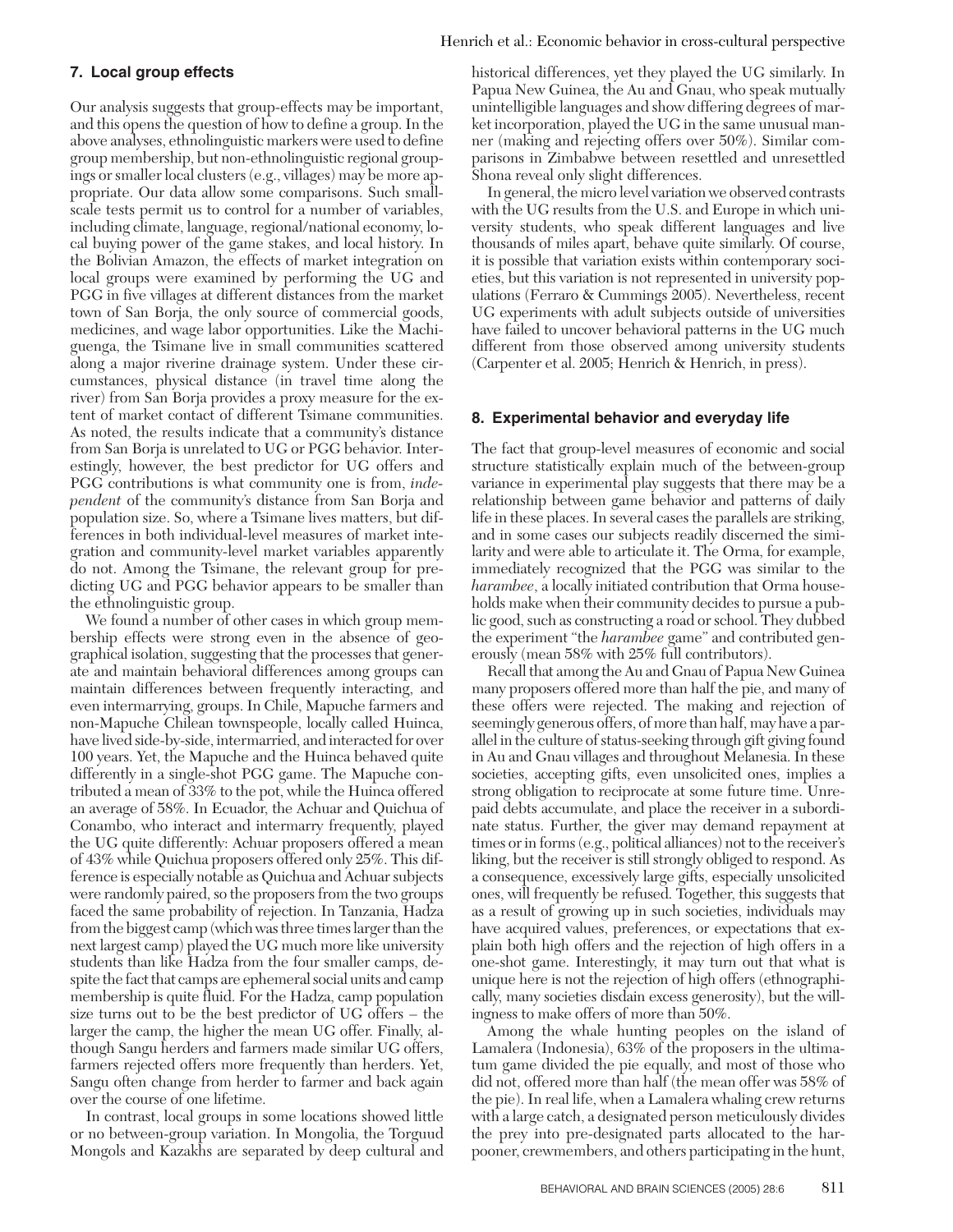as well as to the sailmaker, members of the hunters' corporate group, and other community members (who make no direct contribution to the hunt). Because the size of the pie in the Lamalera experiments was the equivalent of 10 days' wages, making an experimental offer in the UG may have seemed similar to dividing a whale.

Similarly, in Paraguay the Aché regularly share meat. During this sharing, the hunters responsible for the meat forgo their share, while the prey is distributed equally among all other households. There is no consistent relationship between the amount a hunter brings back and the amount his family receives (Kaplan & Hill 1985). Successful hunters often leave their prey outside the camp to be discovered by others, carefully avoiding any hint of boastfulness. When asked to divide the UG pie, Aché proposers may have perceived themselves as dividing the game (meat) they or a male member of their family had acquired, thereby leading 79% of the Aché proposers to offer either half or 40%, and 16% to offer more than 50%, with no rejected offers.

By contrast, the low offers and high rejection rates of the Hadza, another group of small-scale foragers, are not surprising in light of the numerous ethnographic descriptions (Marlowe 2004b; Woodburn 1968). While the Hadza extensively share meat (and other foods to a lesser degree), they do not do so without complaint, and many look for opportunities to avoid sharing. Hunters sometimes wait on the outskirts of camp until nightfall so they can sneak meat into their shelter (Marlowe 2004b). The Hadza share because they fear the social consequences that would result from not sharing. Cooperation and sharing are enforced by a fear of punishment that comes in the form of informal social sanctions, gossip, and ostracism (Blurton Jones 1984; 1987). Many Hadza proposers tried to avoid sharing, and several of them were punished by rejection. Thus, we find two foraging peoples, the Aché and the Hadza, at opposite ends of the UG spectrum in both offers and rejections, with each seeming to reflect their differing patterns of everyday life.

Similarly, both the Tsimane and Machiguenga live in societies with little cooperation, sharing, or exchange beyond the family unit. Ethnographically, both groups demonstrate little fear of social sanctions and seem to care little about local opinion. The Machiguenga, for example, did not even have personal names until recently – presumably because there was little reason to refer to people outside of one's kin circle (Johnson 2003). Consequently, it is not very surprising that in an anonymous interaction both groups made low UG offers. Given that Tsimane UG offers vary across villages, it would be interesting to know if these differences reflect village-level differences in real prosocial behavior.

Whereas methodological discussions commonly address the correspondence of experimental regularities to behavior in naturally occurring economic interactions (Camerer 1996; Loewenstein 1999), our concern here is more modest: to explore the possibility of a connection between patterns of behavior in the experiments and those in the daily lives of our subjects. In many societies it appears that there may be such a connection, and that sometimes our subjects were able to verbalize those parallels.

## **9. Discussion: Theoretical implications**

Understanding the patterns in our results calls for incorporating proximate-level decision-making models from behavioral economics, which have increasingly drawn insights on human motivation and reasoning from psychology and neuroscience (Camerer 2003; de Quervain et al. 2004; Sanfey et al. 2003), under the ultimate-level evolutionary umbrella created by culture-gene coevolutionary theory (Baldwin 1896; Boyd & Richerson 1985; Campbell 1965; Cavalli-Sforza & Feldman 1981; Durham 1991; Pulliam & Dunford 1980). Coevolutionary theory treats genes and culture as intertwined informational systems subject to dual evolutionary forces. In our species, cultural capacities are best understood as sophisticated social learning mechanisms (Tomasello et al. 2005) for acquiring, at low cost, locally adaptive behaviors or decision information. Because these forms of social learning create cumulative evolutionary products over generations (e.g., technologies), as well as multiple stable equilibria in social interactions (e.g., institutional forms), and operate on much shorter time scales than genetic evolution (Boyd & Richerson 1996; Gintis 2003a; Tomasello 1999), cultural evolution and its products have undoubtedly influenced the human genotype (Bowles & Gintis 2003). This theoretical avenue predicts that humans should be equipped with learning mechanisms designed to accurately and efficiently acquire the motivations and preferences applicable to the local set of culturally evolved social equilibria (institutions).

Behavioral game theory – the subdiscipline from which our experimental methods derive – is rooted in the notion that individuals will select among alternatives by weighing how well the possible outcomes of each option meet their goals and desires. Theoretically, this is operationalized by assuming that agents maximize a *preference function* subject to informational and material *constraints*. Behavioral game theory shows that by varying the constraints and the rewards, as assessed by the agent's preference function – as we do in such games as the UG and PGG (Charness & Rabin 2002; Fehr & Schmidt 1999) – we can determine the arguments of the agent's preference function and how the agent trades off among desired rewards. We call this the preferences, beliefs, and constraints approach.

It is often thought that this preferences, beliefs, and constraints approach presumes that individuals are self-regarding, and/or that they have very high levels of reasoning or omniscience. However, though this has often been true of many models, these assumptions are certainly not necessary. Indeed, our research (along with much other work) shows that such considerations as fairness, sympathy, and equity are critical for understanding the preference functions of many humans, and can be effectively integrated with such things as pleasure, security, and fitness to produce a more complete understanding of human behavior. Similarly, these models do not necessarily presume anything in the way of reasoning ability, beyond that required to understand and perform in everyday social contexts.

The relationship between culture-gene coevolutionary theory and the preferences, beliefs, and constraints approach is straightforward, although rarely illuminated. As background, evolutionary game theory has shown that social interactions among populations of individuals with adaptive learning mechanisms often produce multiple stable social equilibria (Fudenberg & Levine 1998; Gintis 2000; Weibull 1995; Young 1998). As different human ancestral groups spread across the globe and adapted their behavioral repertoire to every major habitat from the malarial swamps of New Guinea to the frozen tundra of the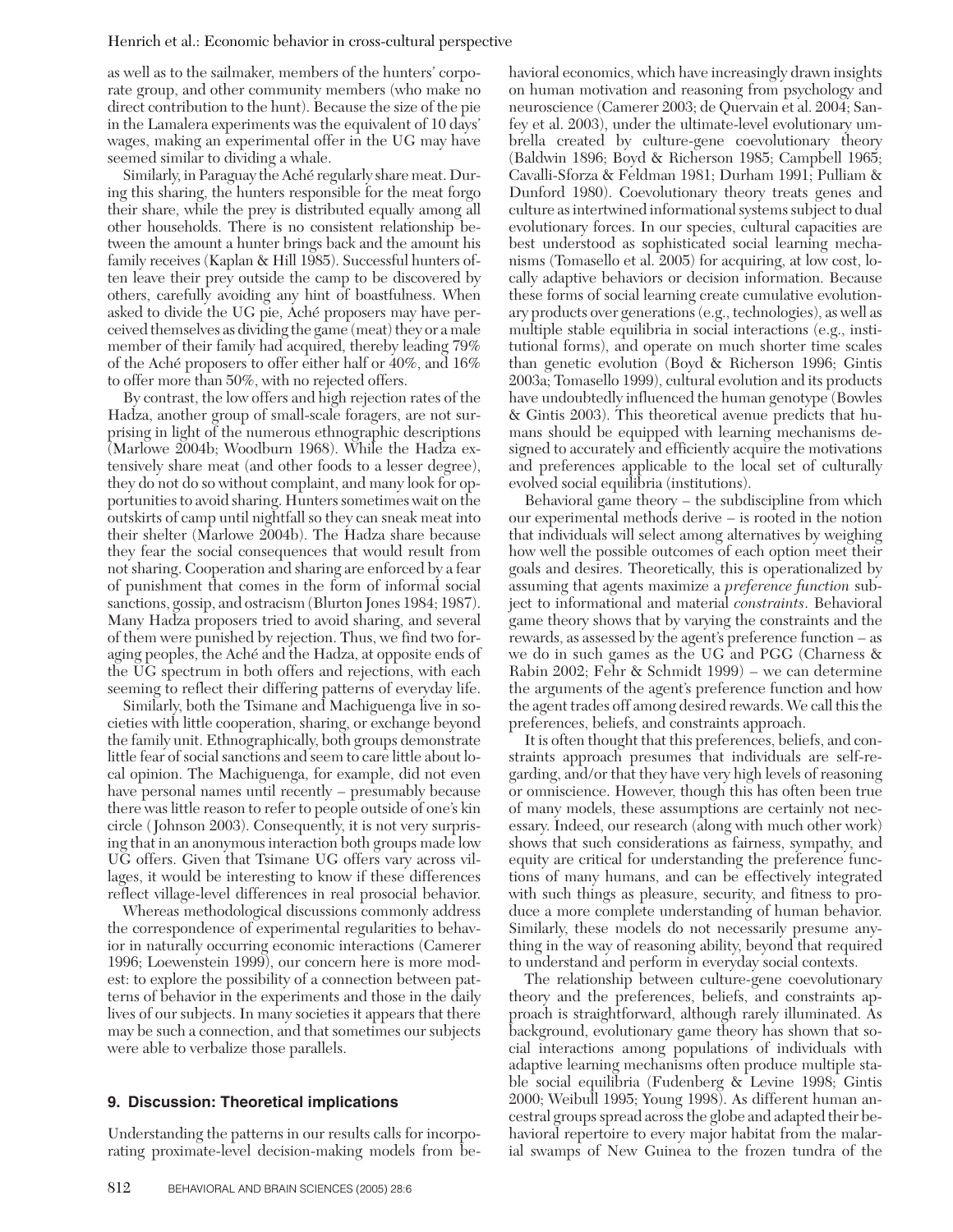Siberian Arctic, they would have, over time, culturally evolved different social equilibria (forms of social organizations and institutions).<sup>15</sup> As a consequence, ancestral humans would have needed to adapt themselves ontogenetically to the vast range of potential social equilibria that one might encounter upon entering the world. The result of dealing with this adaptive problem, we argue, is that humans are endowed with cultural learning capacities that allow us to acquire the beliefs and preferences appropriate for the local social environment; that is, human preferences are *programmable* and are often internalized, just as are aspects of our culinary and sexual preferences. The *preferences* become part of the preference function that is maximized in preferences, beliefs, and constraint models. Norms such as "treat strangers equitably" thus become valued goals in themselves, and not simply because they lead to the attainment of other valued goals.

The theory sketched above has two immediate empirical entailments. First, people should rely on cultural learning to acquire significant components of their social behavior. If they do not, the theory cannot even get off the ground. Second, as a consequence of these adaptive learning processes, societies with different historical trajectories are likely to arrive at different social equilibria. As such, people from different societies will tend to express different preferences and beliefs: one should be able to measure between-group variation. With regard to this second entailment, we submit the above results from our cross-cultural project.

For the first entailment, there is ample evidence from psychology and sociology that humans acquire much of their social behavior through cultural learning. Psychologists have amassed evidence showing that children spontaneously (without incentives) acquire social behavior by observing and imitating others (Bandura 1977; Rosenthal & Zimmerman 1978). More to the point, studies of prosociality in children show that children readily imitate models demonstrating either costly altruism or selfishness (Bryan 1971; Bryan & Walbek 1970; Grusec 1971; Presbie & Coiteux 1971). Additional work demonstrates that (1) this effect is not ephemeral and can be seen in retests months later (Rice & Grusec 1975; Rushton 1975), (2) the effect is increased somewhat if values are strongly voiced along with actions (Grusec et al. 1978; Rice & Grusec 1975; Rushton 1975), (3) sometimes these imitation patterns are generalized to other quite different contexts (Elliot & Vasta 1970; Midlarsky & Bryan 1972), and (4) children use learned standards of altruism to judge and punish others (Mischel & Liebert 1966). Some of the details of how norms get internalized have been studied in socialization theory (Grusec & Kuczynski 1997; Parsons 1967).

Integrated with these basic cultural processes, the preferences and beliefs of new members are influenced by the economic and social institutions that structure the tasks people perform to make a living and to remain in good standing in their communities. Indeed, evidence from experiments, industrial sociology, and ethnography suggest that commonly performed tasks affect the basic values incorporated in the individual's preference function, and hence will be expressed far beyond the limits of the workplace or the specific institutional structure responsible for their social prominence. In experimental work, Sherif (1937) and others have shown that the performance of cooperative tasks (in which success depends on the efforts of many and the rewards are shared) induces positive senti-

ments toward those with whom one cooperates. Competitive tasks produce the opposite effect. Sociological and ethnographic studies show that the degree of autonomy one exercises, for example in making a living, is strongly associated with child-rearing values in industrial (Kohn 1990) and small-scale (Barry et al. 1959) societies. That these values are widely internalized and expressed is exemplified by the fact that group-level average UG offers and PGG contributions are highly correlated across the societies in which both games were played ( $r = 0.79$ ,  $p = 0.06$ ,  $n = 6$ ).

Consistent with this view is evidence from UG, DG, and PGG experiments among children and adults in the United States showing that preferences related to altruism, conditional cooperation, and equity are acquired slowly over the first two decades of life (second graders are pretty selfish), and subsequently change little after this (Harbaugh & Krause 2000; Harbaugh et al. 2002; Henrich, in press).

Because of the nature of our adaptive learning processes, individuals in experiments bring the preferences and beliefs that they have acquired in the real world into the decisionmaking situation. The social relations of daily life may lead individuals to generalize about how others are likely to act in novel situations. Thus, for instance, if there is a high level of cooperation in work or community, people may expect others to behave in a similarly cooperative manner in novel situations, such as those provided by experimental games. If people prefer to cooperate when others cooperate (as shown by experimental data from Fehr & Gächter 2000a; 2002, and in cross-cultural data from Henrich & Smith 2004), and if they have reason to believe others will cooperate, they themselves will likely cooperate, thus leading to a high level of cooperation in the experimental situation. If subjects believe others will not cooperate, and even if they prefer to cooperate as long as others do so as well, a low level of cooperation will likely result. For example, participants in a market-oriented society may develop distinct cognitive capacities and habits. Moreover, extensive market interactions may accustom individuals to the idea that strangers can be trusted (i.e., expected to cooperate). This idea is consistent with the fact that UG offers and the degree of market integration are strongly correlated across our groups.

Demonstrating the effect of contextual interpretation on beliefs and expectations, experiments with students in industrialized societies have shown that contextual cues can change contributions in social dilemmas. This dramatizes the importance of expectations in strategic cooperative behavior. For example, Ross and Ward (1996) and Pillutla and Chen (1999) used two versions of a public goods game, one construed as a joint investment or "Wall Street game," and the other as a contribution to a social event or "community game." Players contributed significantly less to the investment than to the social event, holding their payoff structures constant (also see Hayashi et al. 1999).<sup>16</sup>

For some cues, culture and context interact. Cues that create an effect in one place do not create the same effect elsewhere. For example, in a public goods experiment comparing Canadian, mainland Chinese, and Hong Kong students, Kachelmeier and Shehata (1997) showed that low anonymity conditions led Chinese students, especially mainlanders, to behave very cooperatively, but those same conditions had no effect on Canadians. Similarly, Hayashi et al. (1999) showed that certain framing effects strongly influence cooperation rates among Japanese students, but not among Americans.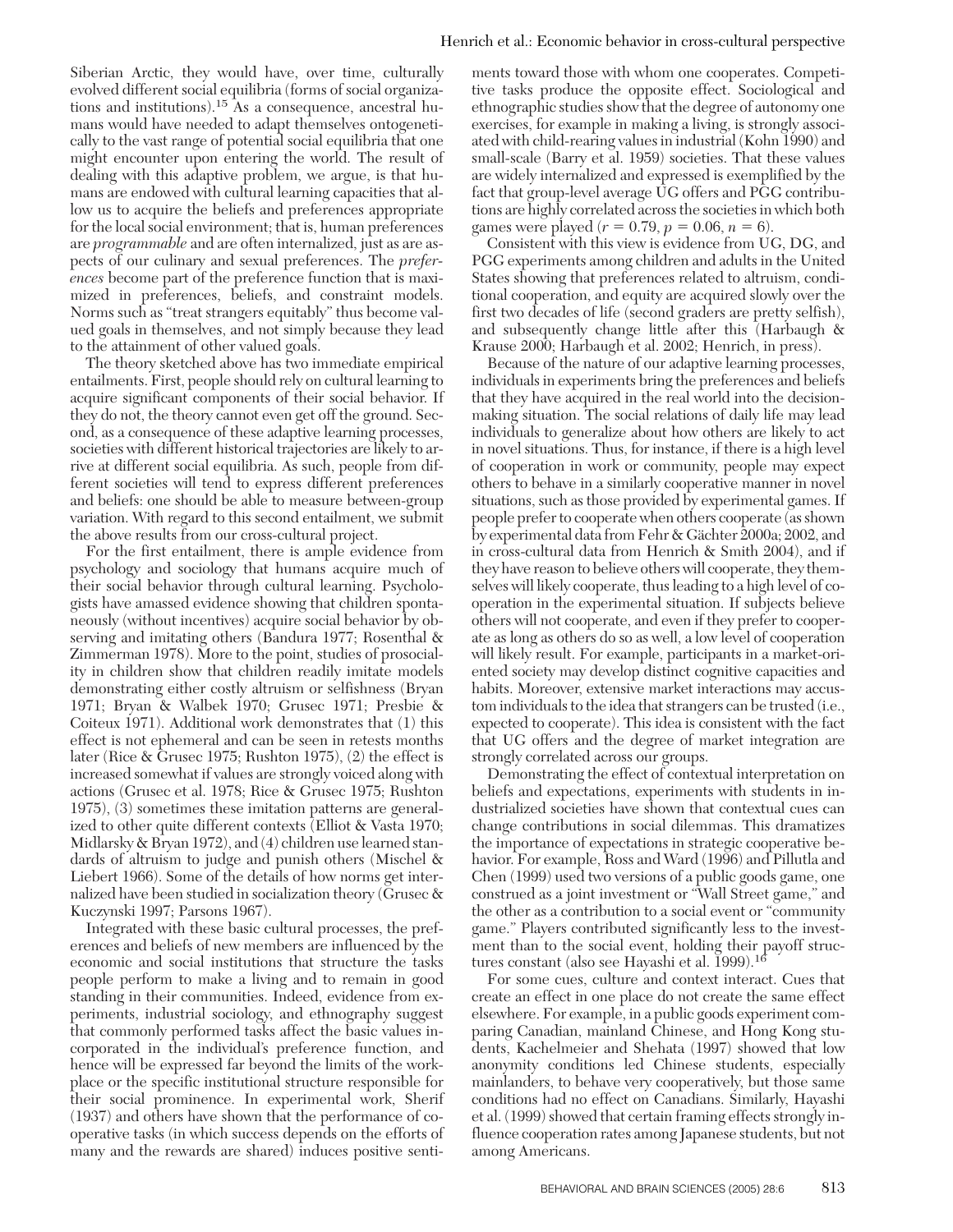The details of how daily life enters the experimental situation to influence behavior remain unclear. Two non-exclusive possibilities deserve note. It may be that different social, cultural, and physical environments foster the development of differing *generalized behavioral dispositions* (equity, altruism, etc.) that are applicable across many domains, as might be the case using the above reasoning concerning task performance or investment in reputation building. For example, the Lamalera may be generally more "'altruistic" or "fair-minded" than Machiguenga or Quichua. In our experimental situations, such dispositions could account for the statistical relationships between group characteristics and experimental outcomes. Alternatively, the abstract game structures, which are standard in such experiments, may cue one or more highly context-specific behavioral rules (or sets of preferences), as is suggested by the situational framing examples above. In these situations, subjects in some places were first identifying the kind of situation they were in, seeking analogues in their daily life, and then acting appropriately. In this case, individual differences result from the differing ways that individuals frame a given situation, not from generalized dispositional differences. Given what is known about how generalized values develop, it is plausible that both are going on to differing degrees in different societies.

One of our cases allows a distinction between the two. Recall that the Orma made a connection between the public goods game and their local practice, the *harambee*. The Orma believe that wealthier households should make larger contributions to the *harambee* than poorer households. The Orma did not perceive a similar connection between the *harambee* and the UG. Multivariate regressions involving wealth, age, education, and income indicate that wealth is the only significant predictor of PGG contributions among Orma individuals. The more wealth a person has the more they contribute to the common pool, just as in the real *harambee*. Wealth, however, is not a significant predictor of UG offers in either multivariate or bivariate analyses. The importance of wealth for PGG games, but not for UG, is consistent with predictions from the context-specific approach, assuming that the resemblance of the public goods game to the familiar *harambee* cues appropriate behavior in that game but does not generalize to the uncued.

Combining a preferences, beliefs, and constraints approach with culture-gene coevolutionary theory produces a framework that endogenizes both the cultural and genetic aspects of human preferences and beliefs, and at the same time retains analytically tractable models that permit quantitative predictions of behavior (Camerer 2003; Fehr & Schmidt 1999; Fischbacher et al. 2002). Coevolutionary approaches provide a firm theoretical foundation for studying the psychological mechanisms that permit us to rapidly and accurately acquire the locally adaptive preferences, norms, and beliefs (Gintis 2003a; 2003b; Henrich & Gil-White 2001; Richerson & Boyd 2000b). Cultural evolutionary game theory allows us to explore the conditions and processes that generate the range of different preferences and beliefs that underpin the diversity of human institutions and social norms observed in our species (Boyd et al. 2003; Henrich & Boyd 2001; McElreath et al. 2003). Each of these evolutionary processes helps us to understand where the preferences and beliefs – the critical ingredients of the decision-making models – come from, and how they have

evolved over human history, on both shorter and longer time scales (Bowles 1998).<sup>17</sup>

#### **NOTES**

**1.** We extend this axiom to cover cases in which individuals maximize the *expected* utility of their material gains to address the question of risk aversion, but use this simpler formulation otherwise.

**2.** Most of this group-level variation is not likely to be explained by differences in sample size between our efforts and those of laboratory experimentalists. First, our experiments used mostly sample sizes on a par with, or larger than, university-based experiments. The robust UG pattern that motivated us is based on numerous samples of 25 to 30 pairs. For example, Roth et al.'s (1991) four-country study used samples of 27, 29, 30, and 30 pairs. Comparably, the Machiguenga, Hadza, Mapuche, and Tsimane studies used 21, 55, 34, and 70 pairs. Overall, our mean sample size was 38, compared to 29 for Roth et al. Second, the regressions on UG offer shown below explain a substantial portion of the between-group variation (which is unlikely to arise via sample variation). Third, we compared this standard regression to a weighted regression (using 1√n as the weight) and found little difference in the results – which shows that the sample size variation is likely not having important effects. Fourth, we regressed sample size on the groups' deviations from the overall mean (across groups) and found no significant relationship ( $p = 0.41$ ).

**3.** The two-dimensional intervals were calculated using the following procedure: For a sample of *n* data points, we created a randomized "bootstrap" sample by sampling *n* times from the offer distribution *with replacement*. For each randomly sampled offer, we randomly sampled a rejection (e.g., if we sampled an offer of 40%, and two out of three 40% offers were rejected, we sampled whether an acceptance or rejection occurred with probability 2/ 3). This yielded a single "pseudosample" of *n* offers and an associated rejection profile of zeroes or ones for each offer. We then used the rejection profile to estimate an IMO (explained in the Appendix of Henrich et al. 2004). This single resampling produced a mean offer and IMO. This procedure was repeated 1,000 times. Each repetition generated a mean offer/IMO pair. The two-dimensional intervals drew an ellipse around the 900 pseudosamples (out of the 1000 samples, which were closest to the mean – that is, the smallest circle which included all 900 pseudo-sampled [mean offer, IMO] pairs). Small samples generate large confidence intervals because the means of pseudo-sample of *n* draws, made with replacement, can be quite different from the mean of the actual sample.

**4.** A simple measure of our confidence that the average offer is above the estimated IMO is the percentage of resampled points that lie below the 45-degree unity line (this is an exact numerical measure of "how much" of the ellipse crosses right and below the 45-degree line). These percentages are 13.7% (Pittsburgh), 0.0% (Achuar), 0.0% (Shona), 58.9% (Sangu farmers), 0.0% (Sangu herders), 1.5% (Mapuche), 1.2% (Machiguenga), 25.5% (Hadza), and 0.0% (Orma). (These figures do not match up perfectly with the visual impression from Figures 4a and 4b because the ellipses enclose the *tightest* cluster of 900 points, so the portion of an ellipsis that overlaps the line may actually contain no simulated observations, or may contain a higher density of simulated observations across the 45-degree line). Note that the only group for which this percentage is above half is the Sangu farmers. Even the Pittsburgh (student) offers, which are widely interpreted as consistent with expected income maximization (i.e., average offers are around the IMO; see Roth et al. 1991), are shown to be too high to be consistent with expected income maximization.

The ellipses are flat and elongated because we are much less confident about the true IMOs in each group than we are about the mean offers. This is a reflection of the fact that small statistical changes in the rejections lead to large differences in our estimates of the IMOs. Since rejections may be the tail that wags the dog of proposer offers, our low confidence in what the true IMOs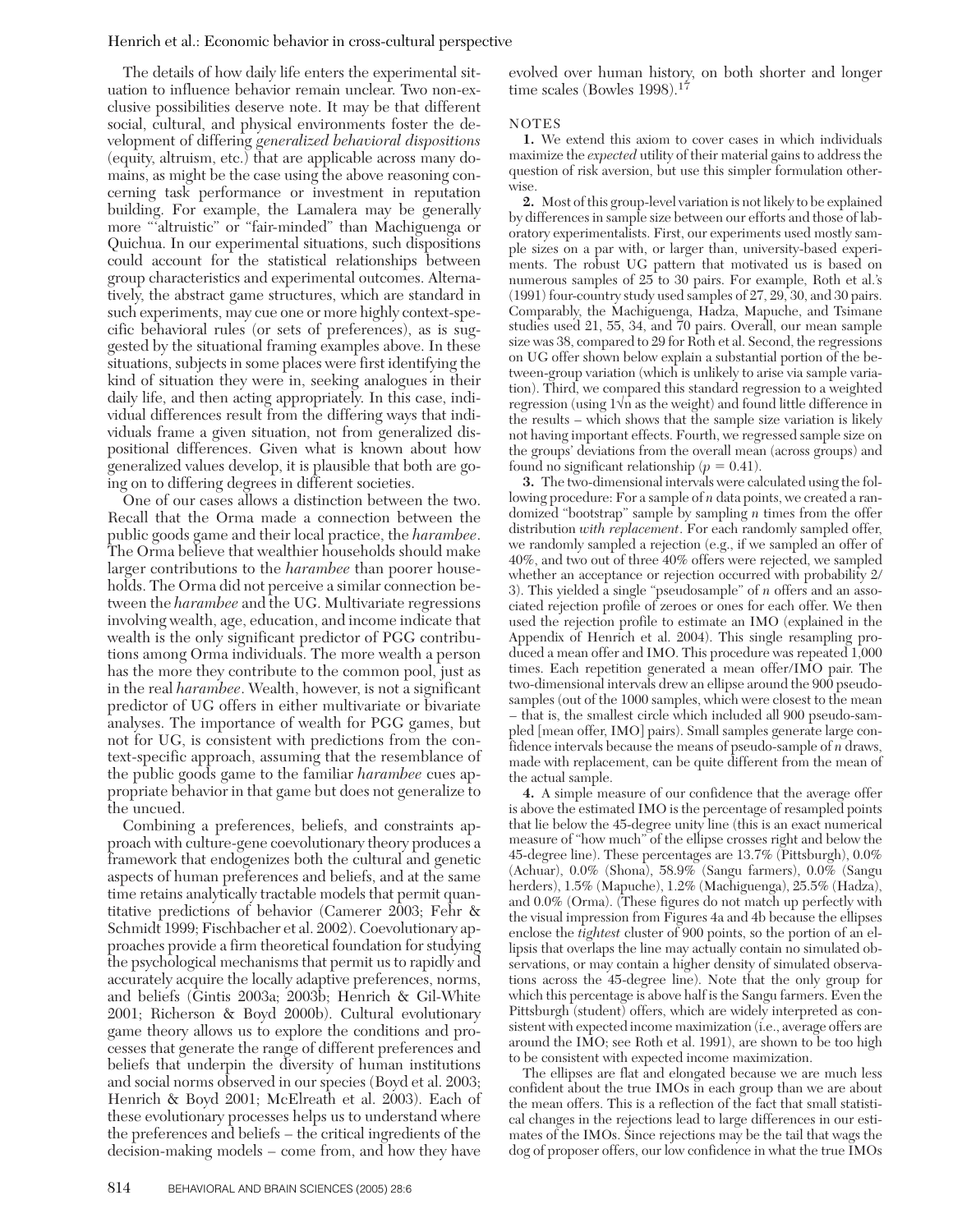are is a reminder that better methods are needed for measuring what people are likely to reject. The second phase of our project addressees this directly.

**5.** An individual for whom  $\rho < 1$  is risk averse,  $\rho = 1$  is risk neutral, and  $\rho > 1$  is risk preferring. We calculated the values of  $\rho$  for which the observed mean offer maximized the expected utility of the proposers, where the expectation is taken over all possible offers and the estimated likelihood of their being rejected. See the Appendix of Henrich et al. (2004) for details on this calculation.

**6.** Because the numbers of rejections were small, some of our estimates of risk aversion are imprecise. Accordingly, one concern is that more reasonable estimates of risk aversion might fit the data nearly as well as the best fit. To test for this possibility, we computed the difference between the best-fit value of *r* and 0.81, the value estimated by Tversky and Kahneman (1992) from laboratory data on risky decision making. The differences were small for some data sets and quite large for others. In addition, there is a positive but non-significant correlation between the deviation of observed behavior from the IMO and this measure of the precision of the *r* estimate. Therefore, it seems unlikely that risk aversion is an important explanation of our observations.

**7.** Among nonstudent adults in industrialized societies, DG offers are higher, with means between 40 and 50%, and modes at 50% (Carpenter et al. 2005; Henrich & Henrich in press, Ch. 8).

**8.** Since completing this project, our research team has decided to avoid any use of deception in future work. We also hope to set this as the standard for experimental work in anthropology.

**9.** Of course, some variations might matter a lot in some places but not in others. This kind of culture-method interaction is in itself an important kind of cultural variation.

**10.** It is important to distinguish between classes of games in assessing the impact of methodological variables. Many of the largest effects of methodological and contextual variables have been observed in dictator games (DGs) rather than in ultimatum games (UGs) (e.g., Camerer 2003, Ch. 2; Hoffman et al. 1998). This is not surprising since the DG is a "weak situation." Absent a strong social norm or strategic forces constraining how much to give, methodological and contextual variables have a fighting chance to have a large impact. In contrast, UG offers are strategically constrained by the possibility of rejection; that is, a wide range of rejection frequency curves will lead to a narrow range of optimal offers. As a result, we should expect less empirical variation in UGs than in DGs. Therefore, one cannot simply say "context matters a lot" without referring to specific games.

**11.** Relative wealth was measured by the in-group percentile ranking of each individual, with the measure of individual wealth varying among groups: for the Orma and Mapuche we used the total cash value of livestock, while among the Au, Gnau, and Machiguenga we used total cash cropping land. In the UG, estimates of relative wealth were available only for seven groups.

**12.** The original MacArthur-funded proposal is available at http://www.hss.caltech.edu/roots-of-sociality/phase-i/.

**13.** Abigail Barr suggested this procedure.

**14.** Three exercises were performed to test robustness. First, because the sample sizes vary across groups by a factor of almost 10, it is possible that the results are disproportionately influenced by groups with small samples. To correct for this, we ran weighted least squares in which observations were weighted by 1/√1n. This gives univariate standardized coefficients of 0.61 ( $t = 3.80, p <$ 0.01) for PC and 0.41  $(t = 2.28, p < 0.05)$  for MI, close to those from ordinary least squares in Table 5. Second, we reran the (univariate) regressions, switching every pair of adjacent expressed ranks in the variables PC and MI, one pair at a time. For example, the societies ranked 1 and 2 were artificially re-ranked 2 and 1, respectively, then the regression was re-estimated using the switched ranks. This comparison tells us how misleading our conclusions would be if the ranks were really 2 and 1 but were mistakenly switched. For PC, this procedure gave standardized univariate values of  $\beta_{PC}$  ranging from 0.53 to 0.66, with *t*-statistics from 3.0–4.5 (all  $p \le 0.01$ ). For MI, the corresponding estimates

range from 0.37–0.45, with *t*-statistics from 2.0–2.6 (all  $p < .05$ ) one-tailed). These results mean that even if small mistakes were made in ranking groups on PC and MI, the same results are derived as if the mistakes had not been made. The third robustness check added quadratic and cubic terms (e.g., MI<sup>2</sup> and MI<sup>3</sup>). This is an omnibus check for a misspecification in which the ordered ranks are mistakenly entered linearly, but identical numerical differences in ranks actually have larger and smaller effects (e.g., the difference between the impacts of rank 1 and rank 2 may be smaller than between 9 and 10, which can be captured by a quadratic function of the rank). The quadratic and cubic terms actually lower the adjusted  $R^2$  dramatically for MI, and increase it only slightly (from 0.60 to 0.63) for PC, which indicates that squared and cubic terms add no predictive power.

**15.** This is true even for situations of *n*-person cooperation, if punishing strategies also exist (Boyd & Richerson 1992; Henrich & Boyd 2001).

**16.** Hoffman et al. (1994) reported similar effects of "social distance" and construal in the UG; for example, players offer less (and appear to accept less) when bargaining is described as a seller naming a take-it-or-leave-it price to a buyer, rather than as a simple sharing of money.

**17.** It is a common misconception that decision-making models rooted in the preferences, beliefs, and constraints approach are inconsistent with notions of evolved modularity and domainspecificity. Such models, however, are mute on this debate, and merely provide a tractable approach for describing how situational (e.g., payoff) information is integrated with coevolved motivations. This implies nothing about the cognitive architecture that infers, formulates, and/or biases beliefs and preferences, nor about what kinds of situations activate which human motivations. It is our view that the science of human behavior needs both proximate models that integrate and weight motivations and beliefs, and rich cognitive theories about how information is prioritized and processed.

## Open Peer Commentary

## **You can't give permission to be a bastard: Empathy and self-signaling as uncontrollable independent variables in bargaining games**

#### George Ainslie

*Department of Veterans Affairs Medical Center, 116A, Coatesville, PA 19320; and Temple University, Philadelphia, PA 19140.* **George.Ainslie@va.gov www.Picoeconomics.com**

**Abstract:** Canonical utility theory may have adopted its selfishness postulate because it lacked theoretical rationales for two major kinds of incentive: empathic utility and self-signaling. Empathy – using vicarious experiences to occasion your emotions – gives these experiences market value as a means of avoiding the staleness of self-generated emotion. Selfsignaling is inevitable in anyone trying to overcome a perceived character flaw. Hyperbolic discounting of future reward supplies incentive mechanisms for both empathic utility and self-signaling. Neither can be effectively suppressed for an experimental game.

Henrich et al.'s project has been an invaluable step forward in cross-cultural research, systematically collecting actual behavioral data in a design that makes data from diverse societies comparable. The result extends a finding in developed societies that is anomalous for utility theory as often interpreted: In ultimatumtype games people make offers that are greater than necessary to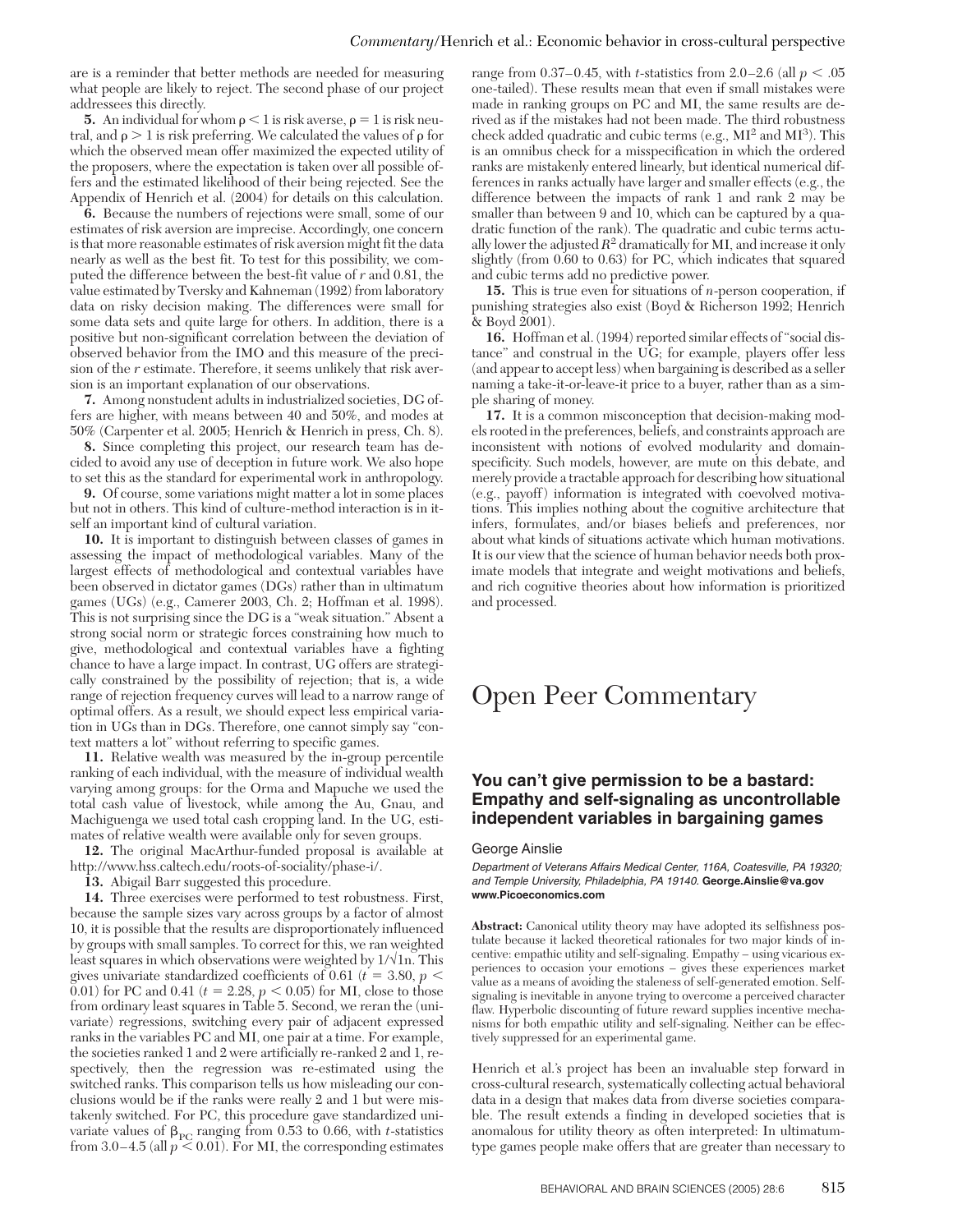## *Commentary*/Henrich et al.: Economic behavior in cross-cultural perspective

avoid rejection; and the risk of rejection is itself substantial even though the strictly monetary incentive is to accept any offer. The variability of responses among cultures is of great interest, of course, particularly the increase of altruism with degree of market integration until this altruism drops off sharply in western college students. However, it is also remarkable that this strenuous undertaking should have been thought necessary to demonstrate the basic robustness of fellow feeling.

Economic man and his Darwinian kin have always represented somewhat of a victory of theory over common sense. Someone's refusal to share will generally strike an observer as callous or even hostile, and elicit a negative empathic response unless the person has "good reason." Utility theories that have felt compelled to view selfishness as rational in situations where cooperation cannot be rewarded have probably done so because they lacked concepts of either empathic utility or self-signaling. I will suggest that some form of these two concepts can let utility-based theory advance to the point of predicting what we have known all along.

Bargaining games try to create self-contained situations, so that subjects are motivated only by the contingencies of the game itself. They can only partially achieve this isolation. Rewards can be made large and the subjects can be tested in privacy, as in the research reported by Henrich et al., but at least two major kinds of incentive remain uncontrolled. Perhaps not coincidentally, they come from the very sources that have been undeveloped theoretically, empathic utility and self-signaling.

*Empathic utility.* Although well-adapted individuals undoubtedly have to husband resources with which to propagate their genes for posterity, organisms do not think about this goal as such, and might not sympathize with it if they did. It is true that the reward process that evolution has shaped to give adaptiveness immediate salience includes the satisfaction of material needs, but it also involves emotions, which, whatever their adaptive function for the species, stand on their own as motivators of individuals. For instance, people not only give when they feel love and withhold when they feel hate, but they also find it rewarding to cultivate loves and hatreds. The occasions that support love and hate undoubtedly have some relationship with the circumstances where love and hate will bring materially adaptive outcomes, but only in a general way, in the big picture, where they select for the various degrees of preparedness our species has to generate these emotions. For the individual these emotions are consumption goods in their own right, to be sought and sometimes paid for in social organizations, taverns, movies, rehearsed memories, and fantasies – independently of whether they are otherwise profitable.

I have argued elsewhere that, because of our hardwired hyperbolic overvaluation of imminent experiences, emotions generated *ad lib* become relatively unrewarding. That is, our impatience for satisfaction makes us anticipate whatever is predictable, so that self-generated emotions pale into daydreams, creating the incentive to make vicarious experiences the most important occasions for our emotions (Ainslie 2001, pp. 161–86; 2005, sects. 10 and 11.2). In addition, preliminary neurophysiological evidence suggests that vicarious experience may be generated readily at the most basic level: The brain motor area controlling a particular part of the body becomes active when a person sees someone else moving that part (Iacoboni et al. 1999). It looks like we are both innately prepared to model the experiences of others in ourselves and motivated to occasion our emotions with this model – unless, perhaps, as Henrich et al. note, we are autistic. Thus, the proposer in an ultimatum game will be aware of offering the other player not only money but also an emotional occasion, a choice that creates an emotional occasion for the proposer herself. She will feel generous or unremarkable or stingy, feelings that have values in themselves.

For the responder, if the occasion offered seems insulting, angry rejection may promise more reward than the prospect of having the money. It has always been clear that not all empathy is positive – for example, a person's motive for retribution usually goes beyond the practical need for deterrence and involves an emotional appreciation of the target individual's discomfiture (Leach et al. 2003; see, in the extreme case, Davies 1981, pp. 78–82). A possible mechanism by which empathy for pain can be satisfying is even more speculative than the one for vicarious reward itself (Ainslie 2001, pp. 183–86), but the idea that occasions for emotion can compete with money and other goods in the marketplace of utility should not be controversial.

**Self-signaling.** Beyond the imagined impact of their moves on other players, human subjects will also be concerned about what their choices tell them about their own characters. I have argued that hyperbolic discount curves for valuing future events innately dispose people to prefer poorer, earlier options to better, later ones *temporarily*, when the poorer options are imminently available (Ainslie 2001; 2005). This disposition leads us to adopt devices to forestall these temporary preferences, the most powerful of which is the perception of current choices as test cases predicting entire bundles of future choices. This perception (I argue) is recognizable as willpower, which increases the force of the better options but makes our expectation of getting the bundle of better options vulnerable to any individual lapse. Proposers in ultimatum games might well see their choices as tests of whether they have overcome selfishness.<sup>1</sup> Responders might be concerned about overcoming either meekness or resentfulness. In such cases the subjects would have an incentive to avoid seeing themselves set a bad precedent, quite apart from the incentives created by the game. Of course, they might count their choices in a one-time experiment as exceptions to their resolutions; but if they had been giving their impulse a wide berth they might regard considerateness, say, to be a character trait, and count the making of any inconsiderate offer as symptomatic of not really having the trait. When I have run multi-person repeated prisoner's dilemmas with an explicit instruction to try only to maximize individual winnings, subjects have cooperated when it was clearly not in their financial interest, and subsequently told me, "I'm just the kind of person who does that." Bodner and Prelec discuss the wide-berth case, presumably refined thus from individual self-control efforts, in a paper on "self-signaling" (Bodner & Prelec 2001). So, arguably, does Max Weber in his explanation of why Calvinists' belief in predestination seemed to increase their self-control (Weber 1904/ 1958; see Ainslie, 2001, pp. 135–36). If you are at pains to overcome a basic human urge in your life, you probably will not let an experimenter give you permission to indulge it, even "just this once."

In Henrich et al.'s rich data we get glimpses of how cultural pressures shape people's occasions for emotion and the "kind of person" they try to be. Orma subjects' anonymous matching of progressive *harambee* contributions seems especially fine-tuned. What we do not see, and will never see, is choice based entirely on the ostensible contingencies of reward in a bargaining game.

#### NOTE

The author of this commentary is employed by a government agency and as such this commentary is considered a work of the U.S. government and not subject to copyright within the United States.

**1.** Determined canonical theorists might see such choices as a test of whether they had overcome "irrational" empathic urges – hence the reported epidemic of selfishness among economists (Frank et al. 1993).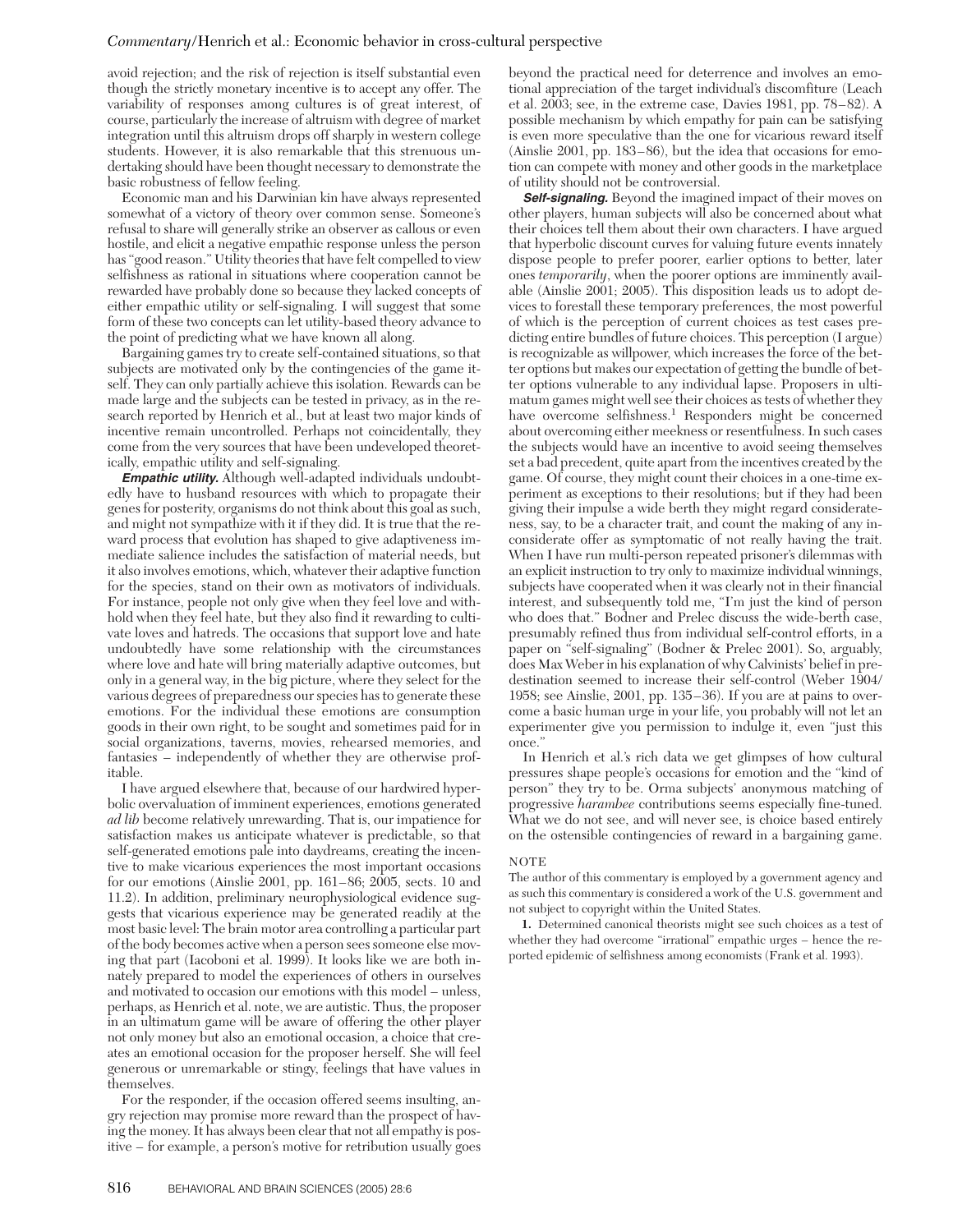## **Economic man – or straw man?**

#### Ken Binmore

*Department of Economics, University College London, London WC1E 6BT, United Kingdom.* **k.binmore@ucl.ac.uk**

**Abstract:** The target article by Henrich et al. describes some economic experiments carried out in fifteen small-scale societies. The results are broadly supportive of an approach to understanding social norms that is commonplace among game theorists. It is therefore perverse that the rhetorical part of the paper should be devoted largely to claiming that "economic man" is an experimental failure that needs to be replaced by an alternative paradigm. This brief commentary contests the paper's caricature of economic theory, and offers a small sample of the enormous volume of experimental data that would need to be overturned before "economic man" could be junked.

Henrich et al.'s paper "'Economic man' in cross-cultural perspective" is a summary of work described at greater length in the book *Foundations of Human Sociality* (Henrich et al. 2004). Both works describe some economic experiments carried out among fifteen small-scale societies all round the world. The experimental results are broadly supportive of an approach to understanding social norms that is commonplace among game theorists (Binmore 2005, pp. 57–92; Binmore & Samuelson 1994). It is therefore perverse that the rhetorical part of both works should largely be devoted to claiming that "economic man" is an experimental failure that needs to be replaced by an alternative paradigm. This commentary is an attempt to set the record straight. A longer commentary appears as http://else.econ.ucl.ac.uk/newweb/papers/ economicman.pdf.

**Homo economicus.** It is not true that "texbook predictions" based on *Homo economicus* incorporate a "selfishness axiom." Orthodox economic theory only requires that people behave consistently. It is then shown that they will then necessarily behave *as though* maximizing something. Economists call this something *utility*, but they emphatically do not argue that people have little utility generators in their heads. Still less do they make it axiomatic that utility is the same as income. The mainstream view is that the extent to which human beings can be modeled as "income maximizers" is an empirical question.

*Backward induction.* It is not true that the backward induction argument that Henrich et al. use in analyzing the Ultimatum Game follows from the hypothesis that both players know that the other is an "income maximizer". One can arguably deduce that the outcome of a game will necessarily be a Nash equilibrium from this hypothesis, but the Ultimatum Game has many Nash equilibria. In fact, any division whatsoever of the available money is a Nash equilibrium outcome.

*Mainstream experimental economics.* As far as I know, nobody defends income maximization as an explanatory hypothesis in experiments with inexperienced subjects of the type conducted by Henrich et al. However, there is a huge literature which shows that adequately rewarded laboratory subjects learn to play incomemaximizing Nash equilibria in a wide variety of games – provided they have gained sufficient experience of the game and the way that other subjects play.

It is true that there are anomalous games in which this standard result does not seem to apply in any simple way. In referring to the experimental work on such unusual games, Henrich et al. are entitled to claim that: "Initial skepticism about such experimental evidence has waned as subsequent studies involving high stakes and ample opportunity for learning has repeatedly failed to modify these fundamental conclusions" (target article, sect. 1, para. 1). But even their own Public Goods Game does not fall into this category.

*Public Goods Game.* The Prisoners' Dilemma is the most famous example of a Public Goods game. The essence of such games is that each player can privately make a contribution to a notional public good. The sum of contributions is then increased by a substantial amount and the result redistributed to all the players. In

such games, it is optimal for a selfish player to "free ride" by contributing nothing, thereby pocketing his share of the benefit provided by the contributions of the other players without making any contribution himself.

Henrich et al. tell us that students in such Public Goods games contribute a mean amount of between 40% and 60% of the total possible, but that this "fairly robust" conclusion is "sensitive to the costs of cooperation and repeated play" (sect. 2.2, para. 2). In fact, the standard result is exemplified by the first ten trials of an experiment of Fehr (the fifth co-author of the target article) and Gächter (Fehr & Gächter 2000a) illustrated in Figure 3.2 of Henrich et al. (2004). After playing repeatedly (against a new opponent each time), about 90% of subjects end up free riding. One can disrupt the march towards free riding in various ways, but when active intervention ceases, the march resumes. The huge number of experimental studies available in the early nineties was surveyed by John Ledyard (1995) and David Sally (1995), the former for Kagel and Roth's (1995) authoritative *Handbook of Experimental Economics*. Camerer (co-author number four) endorses their conclusions in his recent *Behavioral Game Theory* (Camerer 2003, p. 46).

*Social norms.* I emphasize the standard results in Public Goods games because the orthodox view among mainstream economists and game theorists who take an interest in experimental results is not that the learning or trial-and-error adjustment that might take place during repeated play (against a new opponent each time) in the laboratory is a secondary phenomenon to which conclusions may or may not be sensitive. On the contrary, the fact that laboratory subjects commonly adapt their behavior to the game they are playing as they gain experience is entirely central to our position.

But what do subjects adapt their behavior from? Our view is that one must expect to see subjects begin by using whatever social norm is cued by the framing of the experiment in which they are asked to participate. And this seems to be broadly what happens. As Jean Ensminger (the tenth co-author of the target article) writes (in Henrich et al. 2004) when speculating on why the Orma contributed generously in her Public Goods Game:

When this game was first described to my research assistants, they immediately identified it as the *"harambee"* game, a Swahili word for the institution of village-level contributions for public goods projects such as building a school. I suggest that the Orma were more willing to trust their fellow villagers not to free ride in the Public Goods Game because they associated it with a learned and predictable institution. While the game had no punishment for free-riding associated with it, the analogous institution with which they are familiar does. A social norm had been established over the years with strict enforcement that mandates what to do in an exactly analogous situation. It is possible that this institution "cued" a particular behavior in this game. (Henrich et al. 2004, p. 376)

As Ensminger's reference to punishment suggests, the likely reason that this social norm survives in everyday life is that it coordinates behavior on a Nash equilibrium of the *repeated* game of life that the Orma play among themselves – a view that would seem close to that proposed elsewhere by Boyd (co-author number two) (see Boyd & Richerson 1985).

*Ultimatum Game.* Why is the Ultimatum Game anomalous? An explanation that is consistent with mainstream thinking depends on the fact that the game has large numbers of Nash equilibria. If an adjustment process ever gets close to one of these Nash equilibria, it is likely to stay nearby for a long time – perhaps forever (Binmore et al. 1995). For this reason, the game is very unsuitable for testing whether experienced subjects behave as though they were maximizing their income. The Prisoners' Dilemma has only one Nash equilibrium, and so it is very suitable for testing the income-maximizing hypothesis. It was at one time the chief standby of those who wish to discredit mainstream economics, but ceased to be popular for this purpose after it no longer became possible to deny that experienced subjects mostly play the game as though they were maximizing their income.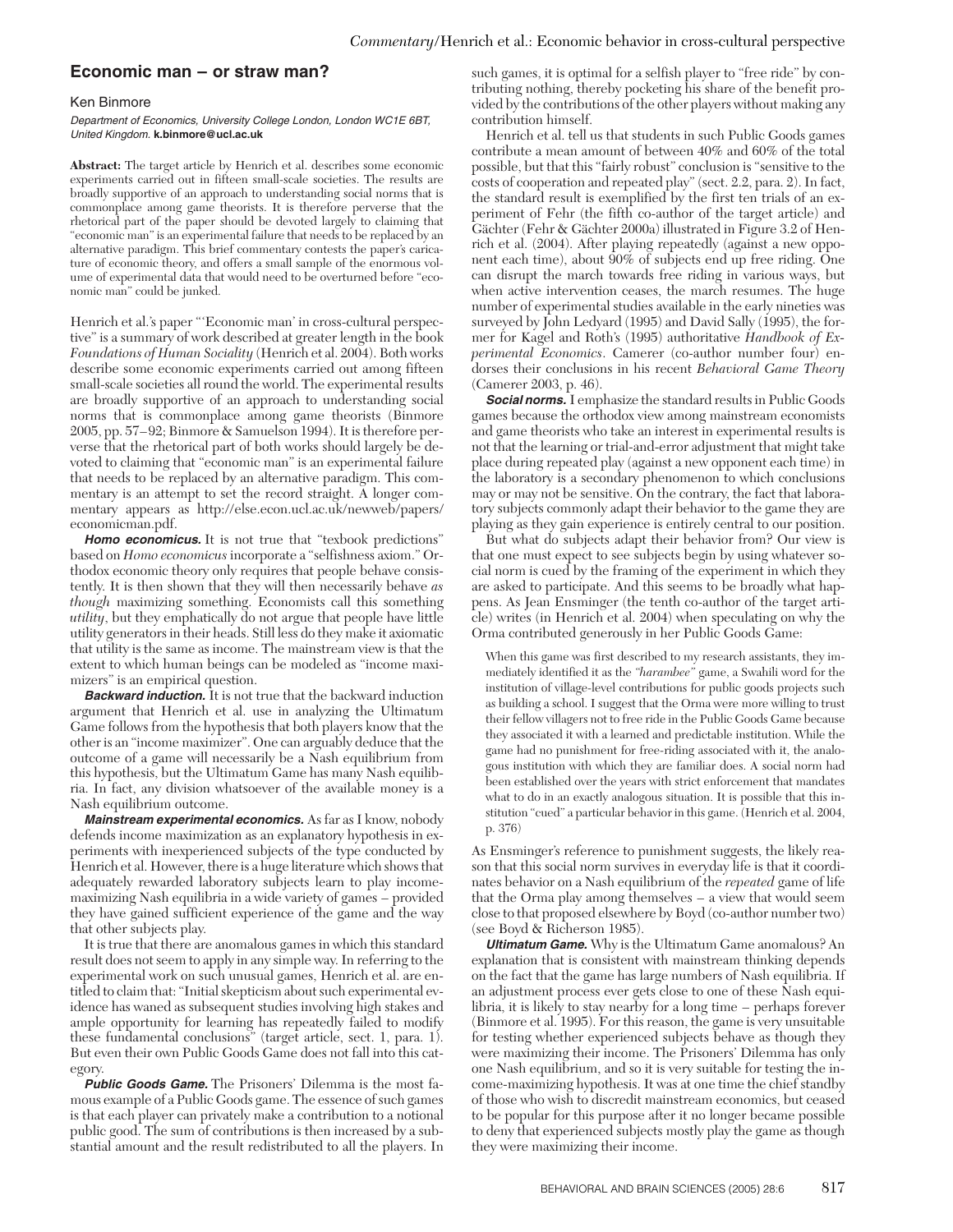## *Commentary*/Henrich et al.: Economic behavior in cross-cultural perspective

*Conclusion.* The fine anthropological work reported in Henrich et al. (2004; and target article) is at variance with the rhetoric with which it is introduced. Please do not throw away game theory and other approaches associated with "economic man." The ideas that motivate the folk theorem of repeated game theory remain our best hope of understanding how societies hold together and adapt to new challenges.

## **A cross-species perspective on the selfishness axiom**

#### Sarah F. Brosnan<sup>a,c</sup> and Frans B. M. de Waal<sup>b,c</sup>

<sup>a</sup>*Department of Anthropology, Emory University, Atlanta, GA 30322;* <sup>b</sup>*Department of Psychology, Emory University, Atlanta, GA 30322;* <sup>c</sup> *Living Links, Yerkes National Primate Research Center, Atlanta, GA 30329.* **sbrosna@emory.edu dewaal@emory.edu http://userwww.service.emory.edu/~sbrosna http://www.emory.edu/LIVING\_LINKS**

**Abstract:** Henrich et al. describe an innovative research program investigating cross-cultural differences in the selfishness axiom (in economic games) in humans, yet humans are not the only species to show such variation. Chimpanzees and capuchin monkeys show signs of deviating from the standard self-interest paradigm in experimental settings by refusing to take foods that are less valuable than those earned by conspecifics, indicating that they, too, may pay attention to relative gains. However, it is less clear whether these species also show the other-regarding preferences seen in humans.

It is assumed, both explicitly and implicitly, that animals (including humans) attempt to maximize their own self interest. After all, this is fundamental to natural selection and many behaviors are demonstrably motivated by self-interest. In some areas of economics, this has been translated into an assumption that a truly self-regarding person would accept any offer that was positive, as, for instance, in the Ultimatum Game discussed in the target article. However, as Henrich et al. note, people from a variety of cultures appear more interested in relative than absolute benefits, indicating that interest in fairness is a universal human characteristic. Recent research has shown that two species of nonhuman primates, capuchin monkeys (*Cebus apella*) and chimpanzees (*Pan troglodytes*), may behave similarly. These primates will refuse previously acceptable rewards if their rewards differ from those of a companion (Brosnan & de Waal 2003; Brosnan et al. 2005), indicating that they are more interested in their *relative* benefit in comparison with a conspecific partner than in absolute benefits. This is similar to the logic explaining people's reactions to the Ultimatum Game and provides a beginning for the exploration of a "sense of fairness" in nonhuman species (Brosnan, in press).

Moreover, as with people from different cultures, chimpanzees show great variation in the level of response dependent upon the social group from which they originated. (Bear in mind that this variation may or may not be based on the same sorts of cultural or socioecological factors as it is in humans.) These differences are not based on the sex or the rank of the individual, nor relatedness, as all subjects tested were adults paired with nonkin. Chimpanzees from a social group in which virtually all of the individuals grew up together, showed virtually no reaction to inequity, while those in a more newly formed social group responded relatively strongly. Psychology research has shown that people respond very differently to inequity when in close or positive relationships than when in distant or negative ones (Clark & Grote 2003; Loewenstein et al. 1989), and perhaps nonhumans react similarly. Chimpanzees that grew up together may have intimate, kin-like relationships and hence respond to relative inequity quite differently than chimpanzees introduced to each other as adults.

Although nonhumans apparently react to inequity, and this reaction may be impacted by the social environment of the individual, the results do not perfectly mirror those of humans. This is in part because of experimental constraints (the primates did not have anonymous interactions, nor were they allowed to choose the reward distribution themselves), and in part because it is unclear how to compare these chimpanzee groups to human sociopolitical groups. Regarding the former, in a follow-up experiment with capuchin monkeys, individuals were paired with a group mate to solve a mutualistic cooperation task for two rewards. Rewards were sometimes the same and sometimes different (one better than the other). Pairs that were more equitable in the division of rewards in the unequal condition were far more successful in all situations than those in which one individual dominated the better rewards (Brosnan et al., submitted). While this is not a perfect match for games such as the Ultimatum Game, it indicates that monkeys do pay attention to their partner's actions in determining reward division. They may "reject" a partner who is not generous, perhaps by simply failing to cooperate, and "reward" a generous partner with continued cooperation (see also de Waal & Davis 2003). Regarding the latter constraint (comparing human and chimpanzee groups), male chimpanzees in particular may need to cooperate frequently for territory defense and hunting, indicating that, as with some human societies, these individuals should have an interest in fairness and, perhaps, display other-regarding preferences.

We know that some nonhuman primates react to being relatively underbenefitted compared to a conspecific, which is irrational according to a strict self-interest paradigm. However, due to factors such as the primates being unable to determine the distribution of resources (excepting in the Brosnan et al. [submitted] study mentioned above), this research cannot compare partner response directly to any of the games discussed in Henrich et al's target article, nor can we effectively comment on the potential for otherregarding preferences in chimpanzees or capuchin monkeys. However, one bit of evidence indicates that these primates may be less other-regarding than humans are. In the experimental setup for the exchange tests, the primates were able to share food with each other if they so chose. However, there was virtually no sharing between the privileged individual and their less well-endowed partner (no instances in capuchin monkeys and less that 1% of interaction in the chimpanzees). Both of these species are known to be good food sharers and, indeed, we saw some sharing in the other direction (the privileged individual consuming the less valuable food). Previous research has indicated far greater levels of food sharing. It is interesting, therefore, that the relatively benefited individuals did not exert more effort to equalize rewards.

Studying such behaviors in nonhuman species may be an excellent way to further our knowledge of the selfishness axiom and other-regarding behavior. Not only do nonhuman primates provide a possible glimpse of the evolutionary trajectory of these behaviors, but investigation of their behavior may give us a greater insight into our own behavior. Other socially complex food-sharing species, such as the social carnivores, may display similar tendencies and provide further insight (e.g., Bekoff 2004).

## **On the limitations of quasi-experiments**

#### Terence C. Burnham<sup>a</sup> and Robert Kurzban<sup>b</sup>

<sup>a</sup>*Acadian Asset Management, One Post Office Square, Boston, MA 02109;* <sup>b</sup>*Department of Psychology, University of Pennsylvania, Philadelphia, PA 19104.* **tburnham@acadian-asset.com kurzban@psych.upenn.edu**

Abstract: Although provocative, the data reported in Henrich et al.'s target article suffer from limitations, including the fact that the "selfishness axiom" is not an interesting null hypothesis, and the intrinsic limitations of quasi-experimental designs, in which random assignment is impossible. True experiments, in the laboratory or in the field, will continue to be crucial for settling core issues associated with human economic behavior.

The wealth of data reported in the target article is a welcome addition to the study of economic behavior, which has, with impor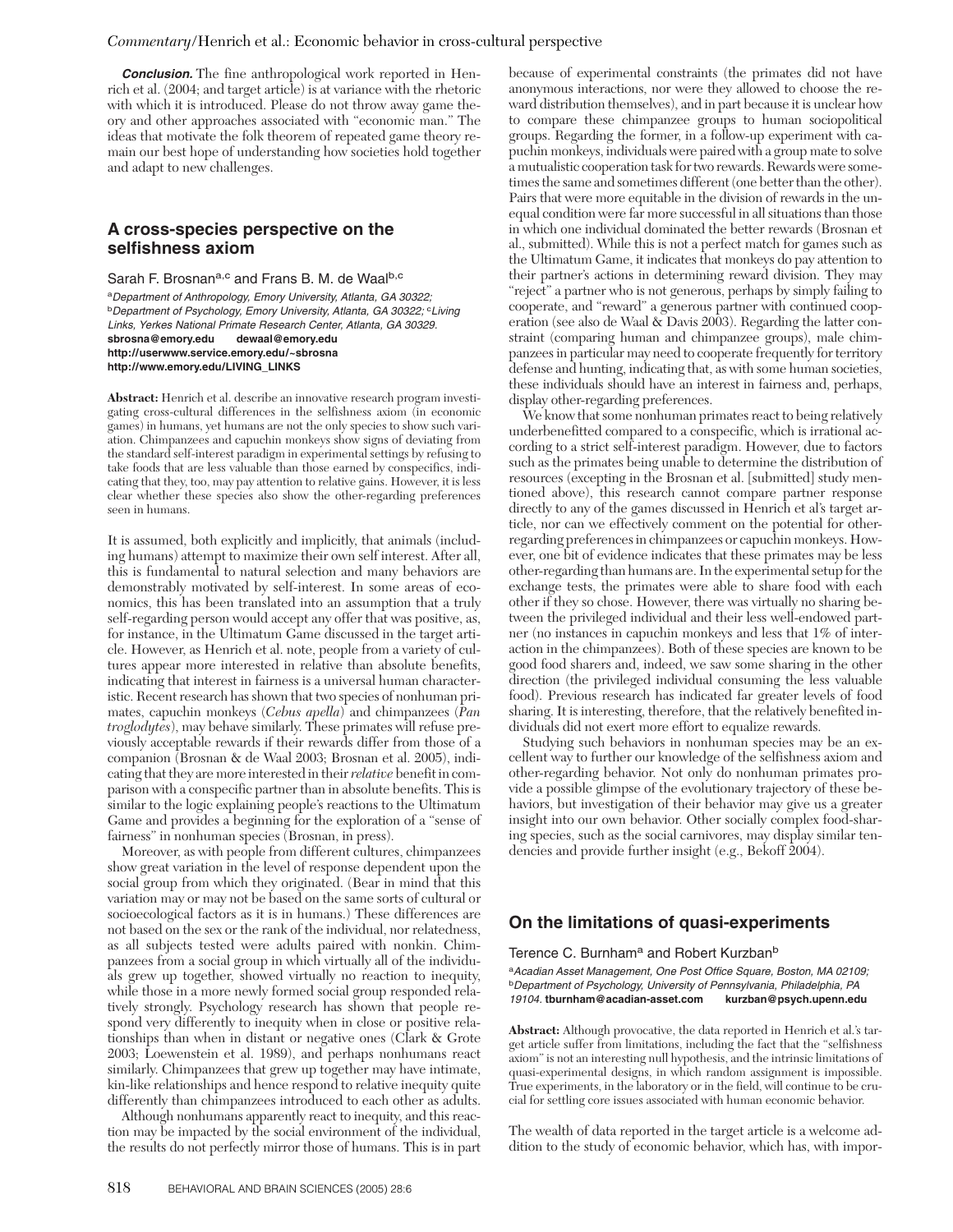tant exceptions (e.g., Buchan & Croson 2004), only rarely concerned itself with populations outside of the industrialized West. Moving beyond the convenience samples so frequently used by researchers in this area is an important step in broadening our understanding of issues related to prosocial behavior, altruism, and cooperation.

We focus here on three points. First, we question the continued use of the "selfishness axiom" as a null hypothesis. Second, we point to the advantages of experiments on the cognitive mechanisms that produce prosocial behavior. Third, we question what inferences are licensed by the present studies.

The first of the authors' five main conclusions from their data is a rejection of the "selfishness axiom" (target article, sect. 1, para. 4). As the authors themselves acknowledge, however, a massive amount of data has already accumulated that undermines this axiom. In 1965, for example, participants showed high levels of cooperation in finitely repeated prisoners' dilemmas (Rapoport & Chammah 1965). Because defection is a dominant strategy in the last round, researchers expressed surprise that even in the last round many people cooperated, earning less money than they could have. Similarly, in 1982, some ultimatum game responders chose less money than was feasible when they rejected offers that were a small percentage of the total (Guth et al. 1982).

The hypothesis that people maximize monetary payoffs in all environments (an unsophisticated interpretation of self-interest) has failed so vividly and so frequently that it is not clear that continued falsification adds to our understanding. Indeed, recent work has shifted towards much more sophisticated models of human economic behavior, which has yielded a bounty of theoretical and empirical fruit (Camerer 2003; Gintis 2000).

This leads to our second point, the success of recent experiments in shedding light on the mechanisms that underlie the behavior discussed in the target article. Tinbergen provided a framework that explained both maximizing behavior and persistent failures to maximize in particular settings (Tinbergen 1968), and this framework has become the standard for the study of the behavior of all animals except humans.

As an example of Tinbergen's approach, consider work showing that herring gulls fail to maximize in environments constructed to include artificial eggs. Careful experimental studies were able to pick apart the mechanisms that gulls use for egg selection (Baerends & Drent 1982a; 1982b). These mechanisms (1) arose by natural selection, (2) advanced the inclusive fitness of the individuals in natural environments, and, crucially, (3) failed spectacularly in particular, artificial settings.

Tinbergen's theory and its applications suggest a similar explanation for human economic behavior that fails to maximize, and this approach is already providing novel insights. For example, it has long been known that humans fail to maximize in many experimental settings involving time discounting (Ainslie 1974; Rachlin 1970). A recent study manipulated the mechanism of discounting and caused an increase or decrease in the deviation from maximization (Wilson & Daly 2004). By illuminating one aspect of the cognitive architecture behind discounting, this work suggests that the apparently puzzling economic behavior is simply caused by adaptive mechanisms interacting with particular and peculiar environments.

Similarly, a growing body of research investigates the mechanisms that modulate prosocial behavior as a function of anonymity. Models based on signaling (Smith & Bliege Bird 2000) or reputation (Panchanathan & Boyd 2003; Trivers 1971) predict the adaptive value of psychological mechanisms sensitive to cues of anonymity. Indeed, people modulate their behavior as a function of anonymity (Burnham 2003; Hoffman et al. 1996b; Rege & Telle 2004) and prosociality is more likely when actions are observed.

In fact, the data in the target article would not be surprising at all if they took place in a repeated, non-anonymous setting with an ability to generate reputations. Is this failure to maximize – like that of gulls with artificial eggs and people discounting in the laboratory – caused by mechanisms interacting with specific environmental cues? If so, it might be possible to create prosociality using cues to social presence. In particular, a powerful cue is likely to be the presence or absence of eyes, which is used to modulate behavior across many species (Call et al. 2003; Hampton 1994; Hare et al. 2001).

This hypothesis that eyes will produce prosocial economic behavior has been tested and confirmed in two studies. Contributions to a public good game increased by 29% in the presence of human eyes (Burnham & Hare, in press; see also Kurzban 2001). Similarly, contributions in a dictator game were increased 32% by the presentation of eyespots (Haley & Fessler 2005). We are optimistic that the continued application of Tinbergen's framework to human economic decisions may provide both proximate and ultimate explanations for prosocial behavior.

This brings us to our third and final point, which concerns the inferences that one can draw from studies of this nature. As the authors point out, the use of "culture" as an independent variable places severe restrictions on what can be learned. Because "culture" cannot be experimentally manipulated, causal claims are necessarily problematic (and indeed, section 4 should properly be labeled "Quasi-experimental results"). This is important because the issues that are at stake in this arena surround the underlying psychological mechanisms that cause the observed behavior.

The difficulty with the cross-cultural work described here is that it speaks only obliquely to centrally debated questions. The authors, for example, favor a proximate explanation that makes reference to socially acquired preferences and norms, a model that differs importantly from other approaches in that the postulated psychology is, broadly, a domain-general learning psychology. Such a model (Note 17 of the target article notwithstanding) does indeed imply something about cognitive architecture because the acquisition of any information necessarily entails a mechanism by which the information is acquired. To the extent that this constitutes a key element of debate, research will need to be directed squarely at this issue. Findings such as the one concerning market integration, while interesting, lend themselves to extremely wide interpretation.

In summary, the data showing that people fail to maximize monetary outcomes in some settings and that there is cross-cultural variability, are useful, but do not directly address the key debates in the area. Accordingly, we suggest that research should be carefully directed towards resolving the relevant central theoretical issues, with a focus on the nature of the psychological mechanisms that underpin economic behavior.

## **Psychology and groups at the junction of genes and culture**

#### Linnda R. Caporael

*Department of Science and Technology Studies, Rensselaer Polytechnic Institute, Troy, NY 12180.* **caporl@rpi.edu http://www.rpi.edu/~caporl**

**Abstract:** Replacements for the self-interest axiom may posit weak to strong theories of sociality. Strong sociality may be useful for positing social cognitive mechanisms and their evolution, but weak sociality may work better for identifying interesting group-level outcomes by focusing on deviations from self-interested psychological assumptions. Such theoretical differences are likely to be based on disciplinary expertise, and the challenge for Darwinian integration is to keep the conversation flowing.

Henrich and his colleagues have made an outstanding contribution with an illuminating study combining descriptive and experimental methods. They not only expand the challenge to the canonical model of self interest, they also present remarkable cross-cultural evidence that local, group-level effects explain substantially more of the variance in choice behavior than do individual-level variables. (And, of course, the opening line with its allusion to Caporael et al. [1989] was just perfect from my perspective.) My com-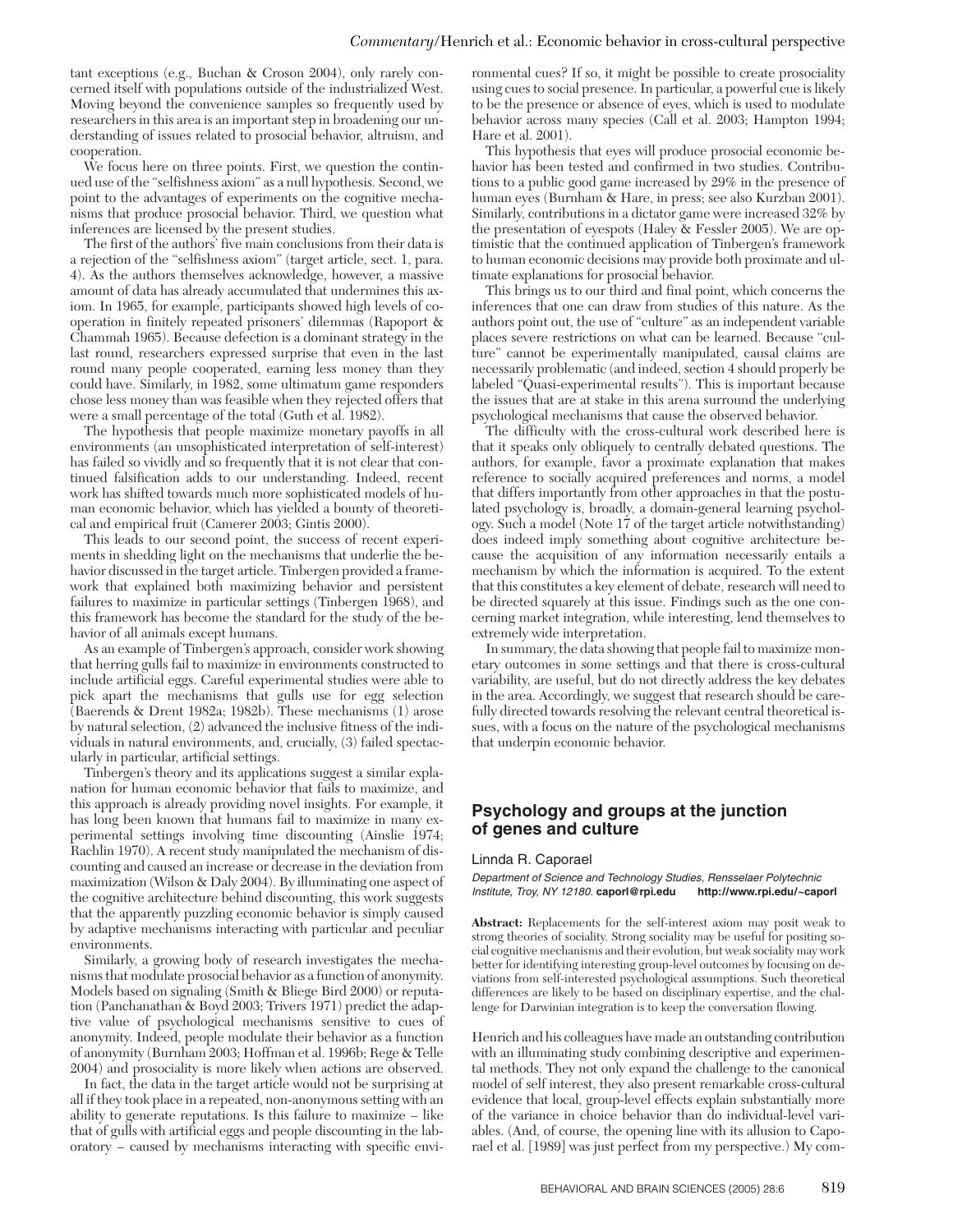#### *Commentary*/Henrich et al.: Economic behavior in cross-cultural perspective

ments concern primarily the theoretical component of their work, which may be too modest, perhaps even conventional, and a note on interdisciplinarity.

If the self-interest axiom were to collapse, the interesting question becomes what would replace it? For all its many defects, selfinterest has served as an omnibus theory and lingua franca. Whether the theoretical currency was genes, money, power, or even a clear conscience, the principles of own-gain maximization and revealed preferences could be understood from the halls of academe to the coffee shops and bars of folk psychologists. There are a range of replacement possibilities from the conventional to the radical, and Henrich et al. in the target article and Caporael et al. (1989) illustrate two ends of the spectrum.

With a nod to coevolutionary theory, Henrich et al. propose that humans are equipped with social learning mechanisms that enable people to learn preferences and beliefs appropriate to the local social environment. Humans are "*programmable*" (sect. 9, para. 4, italics in original), or, in ordinary vernacular, they are socialized into the attitudes and beliefs of their culture. Considerations such as fairness, justice, or sympathy can be culturally acquired and subsumed into an individual preference function. As Henrich et al. point out, this approach retains computational tractability and permits quantitative prediction. We can call this a "weak sociality" theory. Self-interest is simultaneously constrained by the social environment and expanded to include group-regarding preferences.

The essence of the theoretical point in "Selfishness examined . . ." (Caporael et al. 1989) was that individuals are adapted to groups and groups mediate exchange with the environment. The "central problem" was not the "evolution of altruism" (Wilson 1975); it was the evolution of coordination. Finding food, defense from predation, moving across a landscape – these matters of coping with the physical habitat – are largely group processes. If exploiting a habitat is more successful as a collective process than as an individual one, then not only would more successful groups persist, but so also would individuals who are better adapted to group living. Face-to-face groups would be the significant selective context for uniquely human mental systems, resulting in the evolution of perceptual, affective, and cognitive processes that support the development and maintenance of membership in groups. This approach assumed that the primitive state for humans was one of obligate interdependence, which is literally inscribed on the human body (Brewer 2003). Even in the modern world, humans are unable to reproduce and survive to reproductive age without a group.

This "strong sociality" approach was extended in later work (Brewer 1997; Brewer & Caporael, in press; Caporael 1997; 2001; 2003). The basic idea is that the human cognition is coevolutionarily adapted to a small number of dynamically shifting core con-

figurations in face-to-face groups. These are based on the subgroup size and recurrent features of tasks for which the configuration is particularly well suited. Size/task configurations are a functional consequence of the physical relation between morphology and ecology. To illustrate, consider the number of people who can physically hold a baby compared to the number who can simultaneously examine an object held in the palm of one's hand or the number who can gather round a fire to hear a tale. The recurrent structural relations can be thought of as niche construction that affords (but does not guarantee) the evolution and development of correlated cognitive processes (cf. Laland et al. 2000). For example, dyads afford possibilities for microcoordination (e.g., facial imitation in a mother-infant dyad, the automatic adjustment of gait that occurs when two people walk together, etc.). A group of four to five people affords possibilities for distributing cognition (the sharing of memory, perception, contextual cues, etc.); a group of about 30 people affords culture, but not reproduction, which requires a "group of groups" that is an order of magnitude larger for sufficient genetic variability in sexual reproduction. This larger group also affords the standardization and stabilization of language (and knowledge) over a broad area.

Table 1 illustrates the model for an imaginary hunter-gatherer group (for a parallel between foragers and scientists, see Caporael 1997; Hull 1988). Core configurations repeatedly assemble in ontogeny and in daily life and presumably in evolutionary time. As infants develop, their range and increasing scope of social interaction creates new demands for reciprocity, skills, memory, social judgment, and so on. The strong sociality thesis is that human mental systems should have evolved for core configurations; once evolved, cognitive mechanisms can be combined and extended to novel tasks, bridged by technology, and exploited by new institutions (e.g., religious organization, military, bureaucracies). Core configurations and their cognitive correlates can also operate independently of their structure, as occurs in the multiple, crosscutting groups characteristic of modern urban life.

In pointing to a continuum from weak to strong sociality, there also is an implication of different levels of analyses. For example, Bowles and Gintis (2003) proposed that institutions and behavior co-evolved from non-institutional group arrangements through invasion by strong reciprocators. Such coalition formation theories presuppose high levels of coordination. My proposal is that face-to-face group structure and cognition co-evolved through the repeated assembly of evolutionary-developmental processes. I do not believe that such theoretical difference are, generally speaking, mutually exclusive approaches so much as differences in expertise and disciplinary levels of analysis with different advantages. In sociology and economics, the lingua franca of self-interest enables holding psychology relatively stable and explaining large-scale social arrangements. In social and cultural psychology,

| Core Configuration*      | Group Size | Modal Tasks                                                                                                     | Function                                                                                 |
|--------------------------|------------|-----------------------------------------------------------------------------------------------------------------|------------------------------------------------------------------------------------------|
| Dyad                     | 2          | Sex; infant interaction with older<br>children and adults                                                       | Microcoordination                                                                        |
| Task group               | 5          | Foraging, hunting, gathering; direct<br>interface with habitat                                                  | Distributed cognition                                                                    |
| Deme (Band)              | 30         | Movement from place-to-place;<br>general processing and maintenance;<br>work group coordination                 | Shared construction of reality<br>(includes indigenous psychologies),<br>social identity |
| Macrodeme<br>(Macroband) | 300        | Seasonal gathering; exchange of<br>individuals, resources, information;<br>individual and cultural reproduction | Stabilizing and standardizing<br>language                                                |

Table 1 (Caporael). *Core Configurations Model*

\*Except for dyads, these numbers should be considered as basins of attraction for sizes in a range roughly plus or minus a third of the number.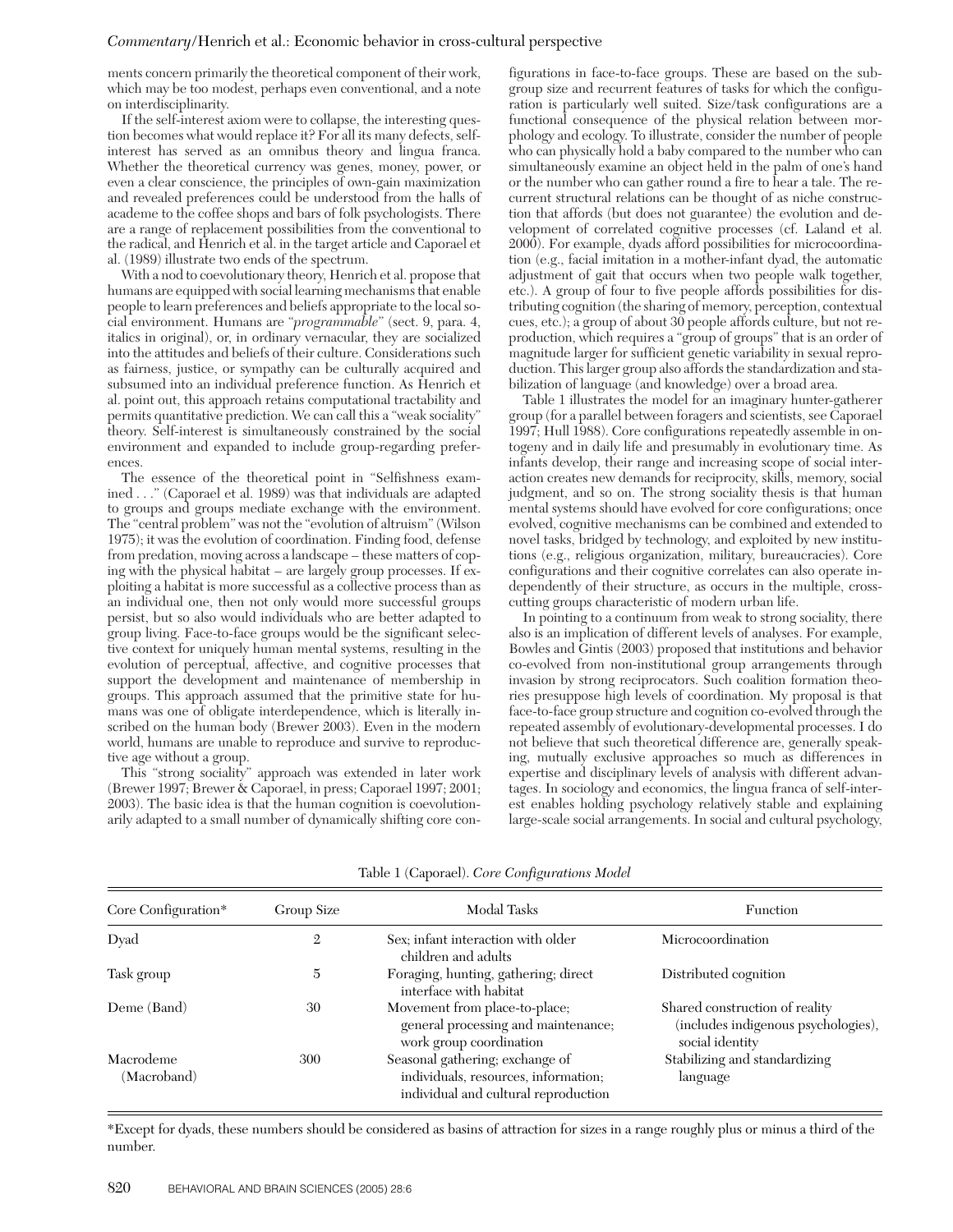institutional contexts are relatively stable (or invisible) and a high value is placed on the "discomfort index" (Fiske 2003) that arises when research disrupts conventional wisdom or folk psychology. Among cultural psychologists and cognitive anthropologists (Cole 1996; Cole & Engestrom 1993; Hutchins 1996; Rogoff 2003) everyday life, groups, and development are theoretical starting points. Such large differences in assumptions, values, and approaches to human cognition and behavior speaks not only to disciplinary differences and states of knowledge, but also to the problem of being both the agent and object in accounts of human origins.

The challenge for researchers looking to Darwinism as a source of theoretical integration between individual and sociological levels of analysis is to keep the conversation going, with promissory notes to check in occasionally on what's new. And it has been a pleasure to be a part of that conversation and read about the new and exciting research of Henrich et al.

## **Radical contingency in sharing behavior and its consequences**

Todd Davies

*Symbolic Systems Program, Stanford University, Stanford, CA 94305-2150.* **tdavies@csli.stanford.edu http://www.stanford.edu/~davies**

**Abstract:** The data of Henrich et al., when combined with other research, suggest that sharing behavior probably varies systematically across cultures, situations, and individuals. Economic policies founded on recognition of this "radical contingency" would, I argue, nurture economic pluralism rather than attempting to bring the world under one system.

I have followed the project of Henrich et al. with great interest since attending a lecture about it a few years ago by Samuel Bowles, who amusingly compared the roster of authors to the cast of a Cecil B. DeMille epic. The reach of Henrich et al.'s study is truly impressive, as is the thoroughness with which the authors have addressed potential objections. This study is already a landmark in the joining of economic theory with anthropology, and, to a psychologist who studied under Amos Tversky, it appears to be the coup de grace in the behavioral critique of Homo economicus.

Henrich et al. emphasize the failure of the pure self-interest model across all the societies that they and others have studied, the greater variability across small-scale societies than has been seen in large-scale societies when procedures are held constant, and the importance of group membership and key group-level variables, as opposed to measured individual differences, as predictors of behavior. If we combine their study with others, however, I claim the picture that emerges is just that sharing behavior is *radically contingent*. 1Adopting the useful classification of effect types in the target article, I use "radical contingency" to refer to systematic variations in a behavior across all three of the following types of variables: (1) cultural groups, (2) situational contexts, and (3) individuals. Let us consider each in turn.

*Cultural groups.* An important contribution of Henrich et al.'s target article is that it demonstrates that sharing behavior in the games they studied varies widely across communities. This is crucial because previous studies had not revealed much cultural variation, in particular for the ultimatum game. The variation in sharing behavior may be even stronger than claimed in Henrich et al. if we consider the economically trained to be a cultural group, because such training has been shown to induce behaviors such as free-riding (Marwell & Ames 1981; Frank et al. 1993).

*Situational contexts.* Even within a community, very different behaviors may be evoked by changes in the situation or framing in which participants are given a task. Henrich et al. did not manipulate context in this way, though they do note that the ability of participants to see a task as similar to aspects of their daily lives may help to determine the response, and that similarities in daily

experience and in such construals within a community may account for variation across communities. We know, from studies the authors cite, that large swings in the tendency to share can result from changes in presentational context (e.g., Hoffman et al. 1994). Liberman et al. (2004), for example, found a swing from one-third to two-third cooperation in the prisoner's dilemma when it was described as the "Community Game" instead of as the "Wall Street Game." Recent experiments have shown that subtle changes in presentation such as whether a set of preferences is presented in rank or pairwise format can strongly affect social preferences when criteria strongly compete (Davies et al., in preparation).

*Individuals.* A notable feature of all the data on sharing behavior is the substantial presence of within-group variation. Henrich et al. report a failure to find reliable predictors of individual differences. Indeed, in public goods games, individual variation appears to be greater in large-scale societies than in those studied by Henrich et al., with bimodal percentages of students opting for the extremes (full and no contribution). It seems very likely that correlates of individual differences in small-scale societies could be found as well if one were to measure subjective variables such as attitudes and beliefs. In large-scale societies, individual differences may reflect adherence to ideologies.

A radical contingency model of sharing behavior requires going beyond the evidence in Henrich et al., but it also differs from their interpretation by, for example, including the possibility that a norm of self-interest can prevail within a community. There is mounting evidence for the importance of such a norm in contemporary U.S. culture (Miller 1999), and Ferraro et al. (2005) have argued that the assumptions of economics as a discipline may bring about such norms as self-fulfilling predictions, by, for example, shaping institutional arrangements. Henrich et al. also do not emphasize situational and individual variables.

If the propensity to share is viewed as radically contingent, the consequences for policy appear sharply at odds with current practice. Assuming that the selfishness axiom holds universally bolsters efforts to impose economic orders such as the "Washington consensus," often through transnational institutions and/or military intervention. But if, as Henrich et al. indicate, locally varying conditions select for different norms, and Homo economicus does not characterize people generally, then national or global institutions might better foster a plurality of economic arrangements. The autonomous municipalities associated with the Zapatistas in Chiapas (Mexico) are examples of such arrangements.

Combining (a) the observation from earlier data that ultimatum game behavior shows little variation across cultures among university students, with (b) the greater variety of behavior seen in small-scale societies, implies that a set of shared assumptions has emerged across large societies. This seems related to globalization. Sociologists debate whether such convergence reflects deep commonality of preferences or the imposition of a global economic system (see, e.g., Chase-Dunn & Grimes 1995; Meyer et al. 1997). But the fact that it seems to be happening is at odds with the economic diversity that Henrich et al. characterize as resulting from culture-gene co-evolution. If there is no diversity, then there can be no selection.

System globalization also makes it harder to accommodate individual preferences for arrangements that could otherwise be satisfied through voluntary association. In such a world, behavior is less likely to reflect individuals' and groups' true beliefs, preferences, and constraints, simply because there is little room for variation. The challenge for an economics rooted in an understanding of radical contingency is to provide for both diverse arrangements and the translocal coordination necessary to foster human freedom and to sustain our global ecology.

#### NOTE

**1.** This term has appeared in various disciplines with somewhat different meanings previously. I am not alluding to any particular previous usage.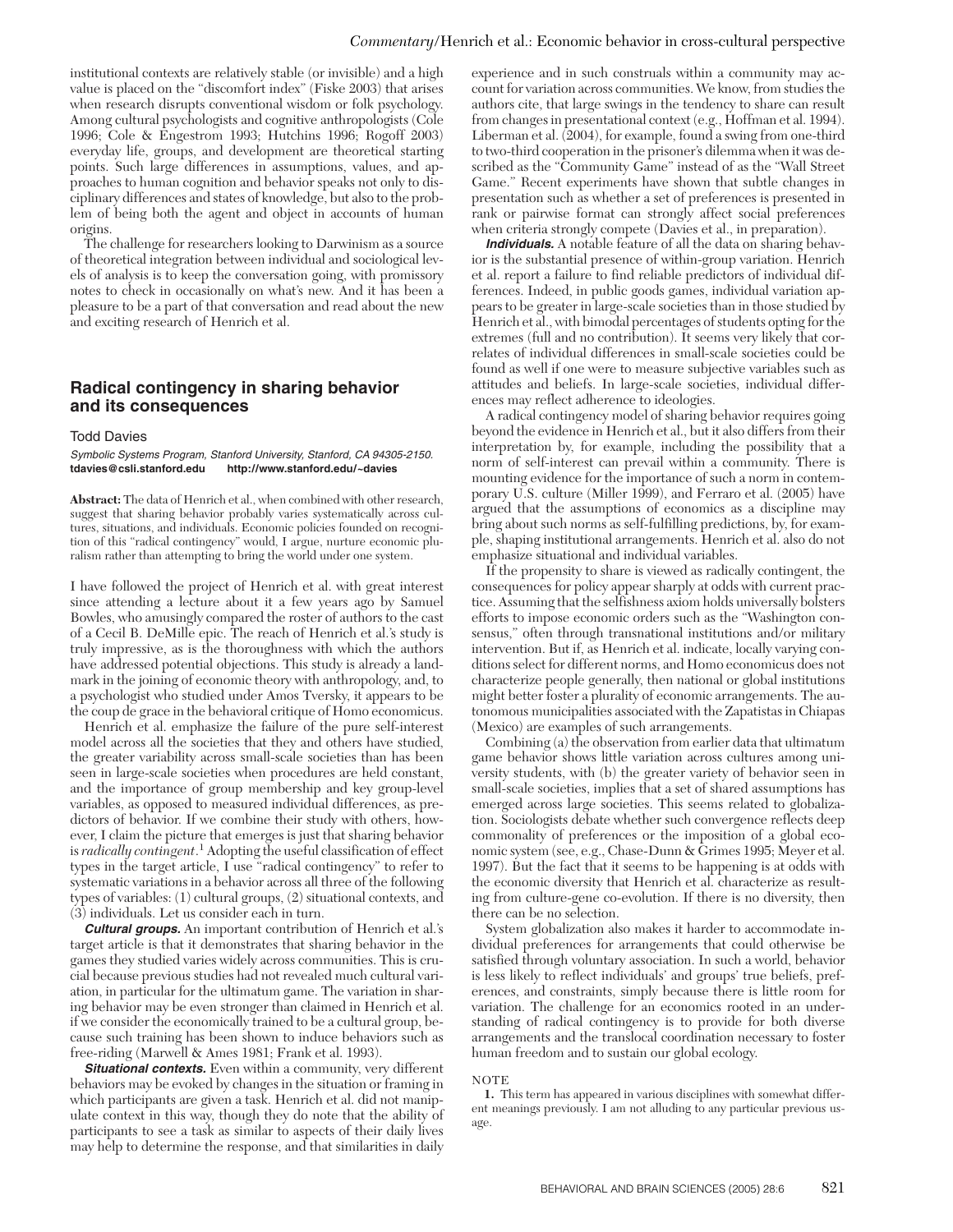## **Measuring fairness across cultural contexts**

Edmund Fantino, Stephanie Stolarz-Fantino, and Arthur Kennelly *Department of Psychology, University of California, San Diego, La Jolla, CA*

*92093-0109.* **efantino@ucsd.edu sfantino@psy.ucsd.edu kennelly@ucsd.edu**

**Abstract:** Future economic game research should include: (1) within-culture comparisons between individuals exposed and not exposed to market integration; (2) use of a game (such as the "Sharing Game") that enables subjects to maximize their earnings while also maximizing those of the other participant; and (3) assessment of performance in a repeated-trials format that might encourage sensitivity to the games' economic contingencies.

Researchers in decision making are naturally concerned about the extent to which findings based on the behavior of college students from industrialized countries can be generalized to people in diverse environments. Henrich and his colleagues report a series of fascinating cross-cultural comparisons using three classic economic games (Ultimatum, Dictator, and Public Goods). We agree that this is important research; we also agree that a more finegrained analysis of the differences found should be profitably explored in future research. To that end, we offer some suggestions. In particular, we would be interested in learning the extent to which the major between-group findings may be supported by within-group comparisons. The authors have identified market integration as a major force in shaping cooperation in everyday life. It would be difficult to assess this in the United States, since the effects of market integration are pervasive here. Thus, studies in cultures with less ubiquitous market integration may offer a unique opportunity to conduct a within-groups study. Specifically, if there are cultures in which some members have relocated from villages to cities, how would these members behave when tested in the city environment as compared to their behavior in the village where they formerly lived? Perhaps they would react differently depending on the perceived expectations of the other player, which would vary across contexts.

A feature common to all three games studied in the target article is that there is no obvious way for the subject to maximize the earnings of the other participant without compromising his own earnings. In future research it would be interesting to include a game in which this possibility is clearly offered. For example, we have been studying a game (the "Sharing Game") in which (as one possibility) participants may choose to earn \$7 for themselves and either \$5 or \$9 for another participant. Would participants in market-integrated cultures be more likely to choose the larger amount for the other participant in line with the idea that market integration promotes cooperation? Or would they instead show a competitive streak and select the smaller outcome for the other participant? In a related vein, the authors note: "It may be that different social, cultural, and physical environments foster the development of differing *generalized behavioral dispositions* (equity, altruism, etc.) that are applicable across many domains, as might be the case using the above reasoning concerning task performance or investment in reputation building" (sect. 9, para. 12, emphasis in original). These types of questions may also be asked at the level of the individual. Both between and within cultures, we may identify dispositional characteristics that affect decisions in games such as the Dictator Game (in which the decision-maker maximizes earnings by giving the other participant nothing) and the Sharing Game (in which a player's largesse towards the other participant need not reduce his own earnings). A useful tool may be the "Individualism-Collectivism Scale" survey developed by Triandis (1995). Would individualism be positively correlated with self-interest, and collectivism with generosity, in these two games? We have not found differences of this type in pilot data with the Sharing Game among students at UCSD. Instead, students were more generous when the other participant was a friend than when the other player was a stranger. However, as noted above, the ho-

822 BEHAVIORAL AND BRAIN SCIENCES (2005) 28:6

mogeneity of college students in the U.S. with respect to market integration makes such comparisons relatively unpromising. A study across cultures and a within-group study in more (economically) heterogeneous cultures may prove enlightening in terms of pinning down the conditions wherein subjects make cooperative or competitive choices.

Henrich et al. also describe support for a context-specific approach to explaining variation in game performance across cultural groups. It is especially noteworthy that some groups saw similarities between one of the games and a specific, culturally important activity, and made offers accordingly. This highlights the question of how the activity is framed by the participants: What do participants think the game is about? A repeated-trials approach might shed light on this issue. Assuming that for most participants in the Henrich et al. study these economic games were more novel than they are for college students, their behavior may exhibit variability depending on how individuals interpret the task. Under repeated-trials conditions (which, admittedly, would have to involve lower stakes for each trial), participants' behavior might come under the control of the economic contingencies of the activity, minimizing cultural dispositions. Conversely, if players' partners were responding according to cultural dispositions, these might become more pronounced with repeated trials.

In any case, we look forward to seeing future results from this line of research.

## **Cross-cultural differences in norm enforcement**

Simon Gächter,<sup>a</sup> Benedikt Herrmann,<sup>a</sup> and Christian Thöni<sup>b</sup>

<sup>a</sup>*School of Economics, University of Nottingham, University Park, Nottingham NG7 2RD, United Kingdom;* b*Research Institute for Empirical Economics and Economic Policy, University of St. Gallen, CH-9000 St. Gallen, Switzerland.* **simon.gaechter@nottingham.ac.uk**

**benedikt.herrmann@nottingham.ac.uk christian.thoeni@unisg.ch http://www.nottingham.ac.uk/economics/staff/details/simon\_ gaechter.htm**

**http://www.nottingham.ac.uk/economics/staff/details/b.herrmann.htm http://www.few.unisg.ch**

**Abstract:** We argue that the lack of large cross-cultural differences in many games with student subjects from developed countries may be due to the nature of the games studied. These games tap primarily basic psychological reactions, like fairness and reciprocity. Once we look at normenforcement, in particular punishment, we find large differences even among culturally rather homogeneous student groups from developed countries.

The games that have been studied in cross-cultural research are "basic" games, in the sense that they tap one basic dimension of people's psychology: the Ultimatum Game taps the second mover's taste for fairness (to which the first mover best responds); and the Public Goods game (or the Prisoner's Dilemma game) elicits people's willingness to cooperate. One surprising finding of the intriguing study by Henrich et al. is that aggregate market integration (AMI) and the payoffs to cooperation (PC) explain a fair amount of the cross-societal variety in ultimatum game behaviour. To the extent that AMI and PC have indeed shaped people's basic psychology, behavioural differences in experiments between cultural groups that are similar with respect to AMI and PC are likely to be small.

We believe that such a conclusion would be premature, however. First, with the exception of the ultimatum game (Camerer 2003; Oosterbeek et al. 2004), the lack of strong behavioural variation across social groups in developed (western) economies is not yet a firmly established result. For instance, only a few studies (e.g., Buchan et al. 2002) have *systematically* investigated trust games in a cross-cultural context (i.e., holding all game parameters and procedures constant). This also holds for experiments on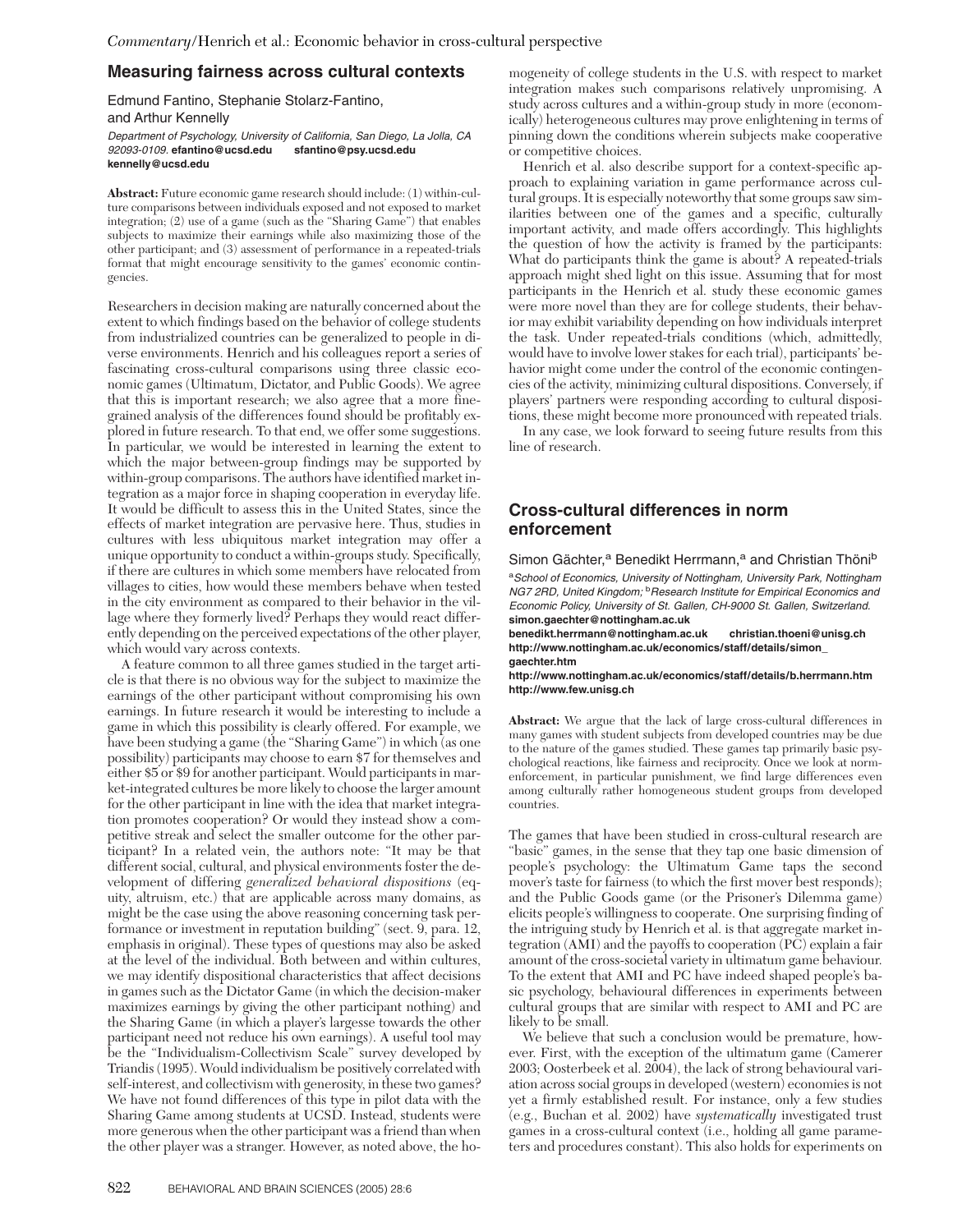## *Commentary*/Henrich et al.: Economic behavior in cross-cultural perspective

| Table 1 (Gächter et al.). Main results from cross-cultural experiments on cooperation |                |  |  |
|---------------------------------------------------------------------------------------|----------------|--|--|
|                                                                                       | and punishment |  |  |

|                         | Mean contribution in treatment |      |      |                                   |                                   |  |  |
|-------------------------|--------------------------------|------|------|-----------------------------------|-----------------------------------|--|--|
|                         | No.<br>subject                 | N    | P    | Mean punishment<br>of free riders | Mean punishment<br>of cooperators |  |  |
| Zurich                  | 140                            | 8.5  | 16.2 | 1.22                              | 0.15                              |  |  |
| Strasbourg              | 96                             | 8.0  | 11.3 | 0.86                              | 0.34                              |  |  |
| Minsk                   | 68                             | 10.5 | 12.9 | 1.11                              | 0.51                              |  |  |
| Samara                  | 152                            | 10.4 | 11.5 | 1.15                              | 0.64                              |  |  |
| Kruskal-Wallis<br>tests |                                | 0.10 | 0.00 | 0.37                              | 0.00                              |  |  |

voluntary contributions to public goods (e.g., Brandts et al. 2004; Kachelmeier & Shehata 1997;). Thus, many more systematic cross-cultural experiments would be needed before the lack of cross-cultural variation is an established fact in games other than the ultimatum game.

Second, and this is our main point, if we move beyond "basic" games, and look at norm enforcement, differences between social groups are likely to emerge even if AMI and PC are similar. The basis for this belief is experiments on public goods games with punishment, which we see as a model of norm enforcement. We (Gächter et al., in preparation) ran a standard linear public goods game, very similar to the one used by Fehr and Gächter (2000a). We conducted the experiments in Zürich (Switzerland), Strasbourg (France), Minsk (Belarus), and Samara (Russia). Participants (undergraduates from the respective universities at an average age of 20) were divided into groups of four members who played the game in the same group for ten periods. In the nonpunishment condition (the "N-treatment"), subjects had to decide simultaneously on their contribution to a public good. In our terminology, this game may classify as a "basic game," because cooperation is the only issue. In the punishment condition (the "Ptreatment"), a second stage was added where each subject could punish each group member at its own cost. One punishment unit cost the punishing subject one money unit and reduced the punished subject's payoff from the first stage by three money units. We applied standard methods to ensure cross-cultural comparability (e.g., instructions were translated into Russian or French, and translated back into German to control for language-induced differences in meaning, etc.).

Table 1 presents the key results. We report both mean contributions over all periods in the N and in the P treatments. In the N-treatment we find only minor differences in cooperation rates between our four subject pools. The differences are not statistically significant. This finding is consistent with (1) comparable public goods experiments (Brandts et al. 2004; Kachelmeier & Shehata 1997), and (2) with the hypothesis that cross-cultural differences are small in basic games.

Yet, with the introduction of the opportunity to punish each other, strong differences emerge: Compared to their average contribution in the N-treatment, the Swiss students increase their contributions by 90 percent, while the French subjects increase their contributions by 41 percent. Belarusian and Russian students increase their contribution only by 23 percent and 11 percent, respectively. The increase is significant at the 5 percent level only for the Swiss subjects.

The key to understanding this result is punishment behaviour. Table 1 shows that the four subject pools differ greatly with respect to how they punish "free riders" (defined as group members who contributed less than the punishing subject) and "cooperators" (group members who contributed at least as much as the punisher). For instance, the Zurich subjects punish a "free rider"

on average by 1.22 points and a "cooperator" by 0.15 points. The Strasbourg subjects contribute very similar amounts as the subjects in Zurich in the N treatment but reach substantially lower contribution levels in the P treatment. At the same time, their punishment is much less clearly directed towards the free riders. The comparison with Zurich suggests that differences with respect to punishment behaviour may occur even in social groups of quite similar cultural proximity (Strasbourg and Zurich are less than 140 miles apart). The Minsk and Samara subjects punish free riders similarly as do the Zurich subjects, but punish cooperators roughly four times as harshly as the Zurich subjects. Further experiments and data analyses suggest that much of the punishment of cooperators is punishment by free riders in revenge of the punishment the free riders anticipated to receive from the cooperators.

A further data analysis reveals that punishment can successfully solve the free rider problem only when (1) people predominantly punish the free riders sufficiently strongly; (2) the free riders therefore increase their contributions to avoid punishment; and (3) cooperators do not get punished. The experiments show that there are strong differences between groups with respect to the validity of these conditions. This holds despite a very similar readiness to cooperate in the absence of punishment. Punishment is not only about inflicting material sanctions; it also expresses a normative view about unacceptable behaviour. Punishment is also emotion-laden and may trigger revengeful feelings and/or defiance in the punished subject. Both the normative and emotive perception may differ strongly even between sociologically rather uniform subject pools. Once we move away from "basic games," we might uncover surprising and substantial behavioural differences even between student subject pools.

## **Is the Ultimatum Game a three-body affair?**

#### Gerd Gigerenzer and Thalia Gigerenzer

*Center for Adaptive Behavior and Cognition, Max Planck Institute for Human Development, 14195 Berlin, Germany.* **gigerenzer@mpib-berlin.mpg.de http://ntfm.mpib-berlin.mpg.de/mpib/FMPro**

**Abstract:** The Ultimatum Game is commonly interpreted as a two-person bargaining game. The third person who donates and may withdraw the money is not included in the theoretical equations, but treated like a neutral measurement instrument. Yet in a cross-cultural analysis it seems necessary to consider the possibility that the thoughts of a player – strategic, altruistic, selfish, or concerned about reputation – are influenced by both an anonymous second player *and* the non-anonymous experimenter.

The behavior of people in the Ultimatum Game (UG) has been analyzed in terms of a two-person interaction between a proposer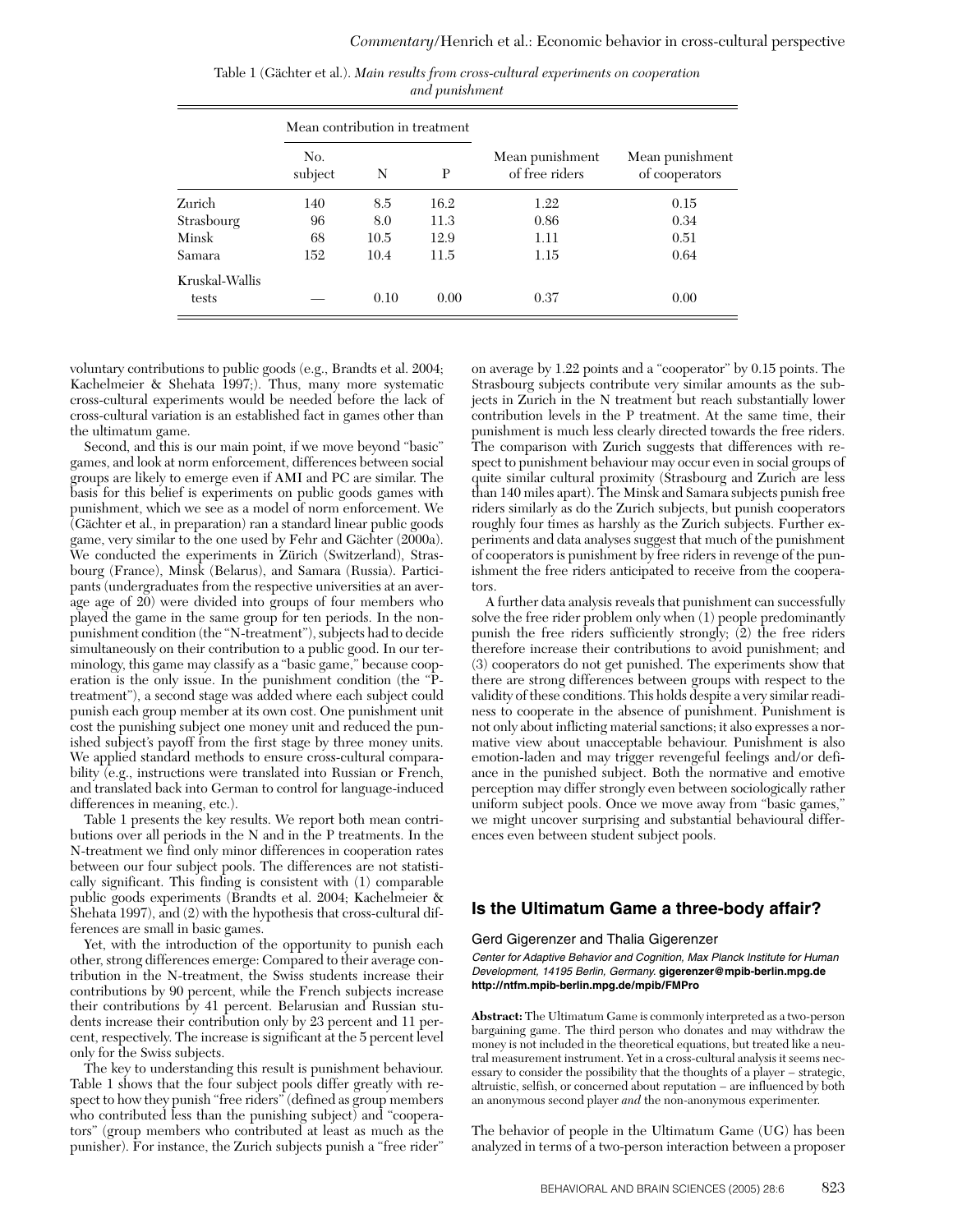#### *Commentary*/Henrich et al.: Economic behavior in cross-cultural perspective

and a responder. Yet there is a third person involved: the experimenter who donates the money and has the power to withdraw it if the responder does not accept the proposer's offer. Since the third person has no name in the theoretical analyses of the UG, let us call him or her the donor. Whether or not the donor can be treated as a neutral observer, equivalent to a measurement instrument, seems to be particularly interesting in cross-cultural comparisons. When an experimenter walks into one of the 15 small-scale societies, he or she represents a technologically advanced tribe and is likely to stand out more than when in a university lab. Both the proposer (she) and the responder (he) know that the donor will record their choices, and they might not be indifferent to the impression their behavior has on the donor. In addition, the responder may realize that by accepting he might take money away from the donor, whereas if he rejects the offer, he will give money to the donor. This three-body perspective differs from the theoretical treatment of the donor as a neutral figure, whose only task is to explain the rules and record the behavior. Our question is: Should we ignore the third person in a cross-cultural study of the Ultimatum Game?

Like Henrich et al.'s abundant results, our commentary poses more questions than it provides answers. Yet there are good reasons to consider the possibility that the behavior of the proposer is not simply a function of his expectations about the responder, or of some stable social preferences, but is also targeted at the donor. The UG is supposedly played anonymously, a term that describes the relation between proposer and responder, whereas in fact there is no anonymity between the two and the donor. In Henrich et al.'s analysis, a choice between a selfish or altruistic offer is assumed to reflect the proposer's social preferences or expectations concerning the responder. Yet, seen as a three-body game, his or her choice could reflect her goals and expectations concerning the donor as well. A proposer might want to appear generous instead of greedy in the eyes of the donor (who is not anonymous) rather than before the responder (who is anonymous). A proposer may be embarrassed if the donor sees her offer being rejected. The likelihood that the proposer's offer is a signal towards the donor is high when the donor is known in the community and has political connections, friends and enemies, as was the case with the Ache (Hill & Gurven 2004).

The same holds for the responder, who can expect that the donor knows what amount he accepted or refused. A responder may also be concerned with creating a reputation of being tough by rejecting a low offer, or seeks social approval by not showing anger or disappointment in public and accepting any offer. Since he can assume he will never find out who the proposer was, and vice versa, the primary target of reputation building appears to be the donor rather than the proposer. In this view, fairness or toughness are signals towards the donor as well as the partner, unlike in two-body analyses of the UG, such as Fehr and Schmidt's (1999) theory of fairness.

The same perspective can be applied to the Dictator Game. The fact that a proposer offers more than zero in the Dictator game has been taken as the demonstration of genuine rather than strategic altruism. Seen as a three-body game, this conclusion does not follow. If the proposer is concerned with her reputation, an anonymous player who cannot identify her consequently cannot promote her reputation, whereas the non-anonymous donor can. This issue seems critical in societies where the donor stands out, in terms of status or knowledge, from the social environment in which the players live.

The three-body view of the UG extends to explanatory attempts in terms of social analogs. Such an explanation was proposed for the Orma, who recognized a similarity between the Public Goods Game and the local contributions Orma households make when the community decides to pursue a common good, such as building a school. For the UG, no such analogy was proposed, and we would be curious to learn from the authors whether they were never observed, or else, what analogies have been made. A threebody view invites looking for analogies with a richer interactive structure: one party donating goods to a second one, while retaining the option to withdraw them if the second party's division of the pie is rejected by a third party. In such cultural analogs, if they exist, the donations could be bribes, gifts, alms, or obligations, or something else. And when the money changes hands from the donor to the proposer, it can change its functional category, such as from a gift to an obligation – but only when considered from the three-body perspective. If people can map the UG into a common analogy, then the variance in the offers (rejections) should decrease, whereas the absolute offers and acceptance levels will still vary with the specific analogy.

How would the behavior be different if the donor provided other goods to the proposer than money? If heuristics for sharing depend on the goods – meat and honey are meticulously shared among the Ache, but goods purchased by money are not (Henrich et al. 2004) – then the observed behavior in the UG should also depend on the kind of pie, not solely on some abstract preferences for selfish or altruistic behavior. In fact, in Lamalera, packs of cigarettes rather than money were used in the UG, and the Lamalera ranked among the top "altruistic" societies. Cigarettes tend to be shared, and this may enhance the appearance of a preference for altruism.

Henrich et al. assume that cultural evolution shapes preferences, yet the alternative to this view is that evolution shapes decision heuristics instead. A tit-for-tat player follows a heuristic, not a preference for altruism or defection, except in the first move. The resulting behavior is based on an interactive strategy, not on preferences that are assumed to be stable like personality traits. We think that the connection between cultural evolution and behavioral economics might be better understood as the shaping of heuristics in the adaptive toolbox. Here, the interpretation of the UG as a three-body transaction provides a new twist to the question of the influence of the environment in which the heuristics of the players are adapted. They may react to the donor as well as to the other player.

## **What does the Ultimatum Game mean in the real world?**

#### Randolph C. Grace and Simon Kemp

*Department of Psychology, University of Canterbury, Christchurch, New Zealand.* **randolph.grace@canterbury.ac.nz simon.kemp@canterbury.ac.nz**

**Abstract:** The predictive validity of the ultimatum game (UG) for crosscultural differences in real-world behavior has not yet been established. We discuss results of a recent meta-analysis (Oosterbeek et al 2004), which examined UG behavior across large-scale societies and found that the mean percent offers rejected was positively correlated with social expenditure.

Experiments with ultimatum games (UG) have now been conducted for at least 25 years (cf. Güth et al. 1982). However, there is considerable doubt about which (if any) real world phenomena game behavior might relate to. The predictive validity of the UG as a measure of prosocial behavior is yet to be established.

Henrich et al. are to be congratulated for their efforts in conducting games across an unusually wide range of societies and for clearly showing that rather different average behavior in the game is displayed in these different societies. But which features of the societies are associated with the differences in game behavior? Alternatively, is it possible that differences arise because societies tend to cue different contexts which motivate the respondents to approach the essentially decontextualized UG in different ways? Henrich et al. are unable to answer these questions completely, although they come up with suggestive results and discuss the issues clearly and fairly.

A recent meta-analysis by Oosterbeek et al. (2004) has shown that there are cultural differences in UG behavior. These re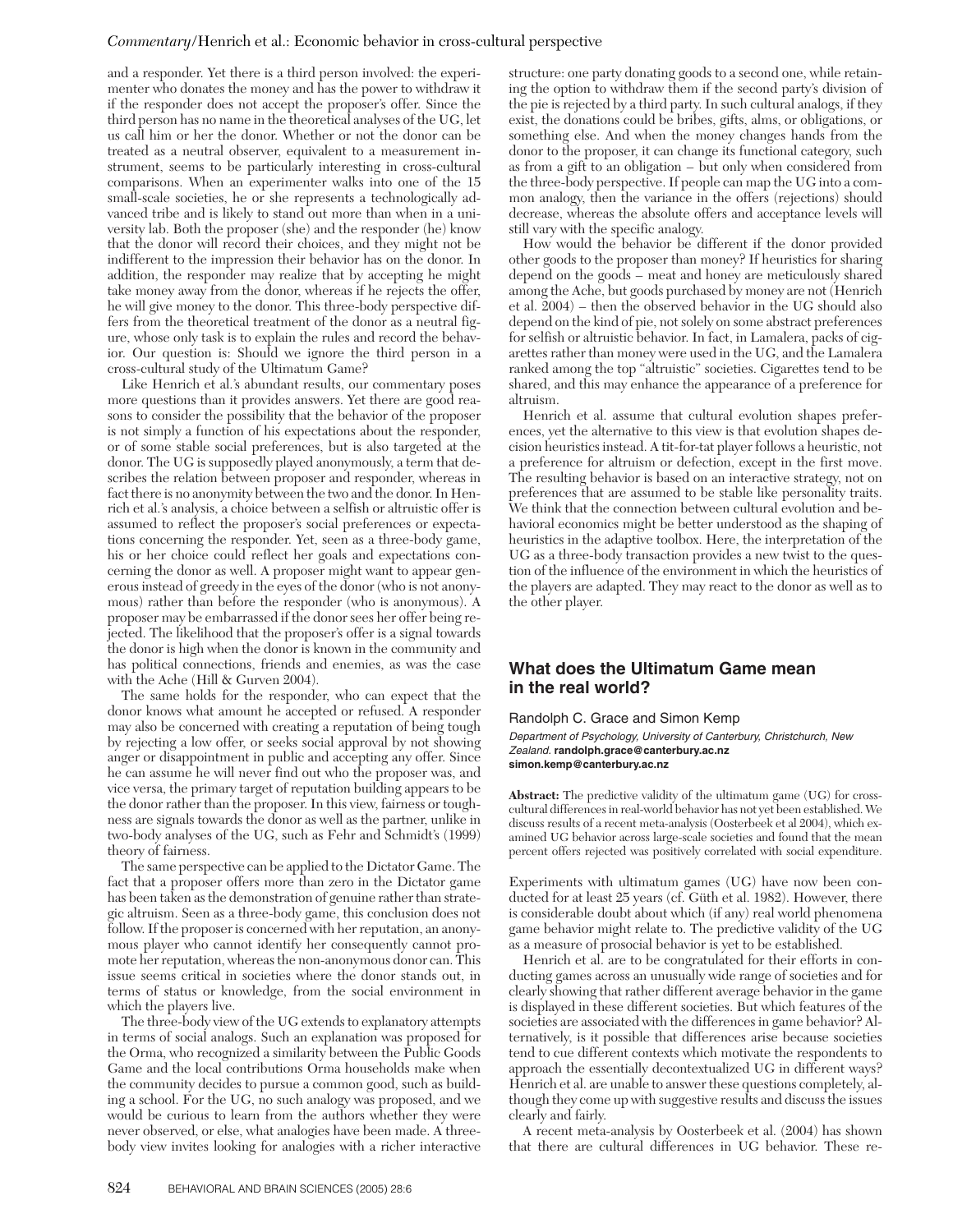searchers compared results from 37 published articles with participants from various large-scale societies (developed and developing countries). The likelihood of responders rejecting the offers varied to a greater extent across countries than the offers, and the behavior of the proposers was found to vary with independent measures of the respect for authority in the particular country.

To illustrate some of the real-world issues raised we present (in Table 1) some of the international results on UG behavior summarized by Oosterbeek et al. (2004), along with two other measures. We chose to look at the public social expenditure in 1996 on health and pensions in different countries, either as a percentage of the country's Gross Domestic Product (GDP) or as a percentage of total public spending (International Labour Organisation [2000]). These measures have the advantages of availability for many of the countries in Oosterbeek et al.'s (2004) analysis, are intuitively related to the concepts of fairness and equity believed to be implicit in the ultimatum game, and feature a reasonable variation even among developed countries. Taking each country as a separate data point (i.e., regardless of the number of samples in Oosterbeek et al's analysis), we found a significant  $(p < .05)$  correlation between the mean percentages of offers rejected by responders and social expenditure as a percentage of  $GDP(r=.51)$ or as a percentage of public expenditure  $(r = .50)$ . There was also a suggestive  $(p < .10)$  correlation between the mean amounts offered by the proposer and social expenditure as a percentage of public expenditure  $(r = -.47)$ .

The correlations found for the responders suggest that people might be more likely to reject apparently inequitable offers in the UG, either because they are used to better treatment in their society or because they have a public welfare system to fall back on. On the other hand, had we found a negative correlation here we might have been tempted to argue (although perhaps less plausibly) that people living in countries with more social spending are perhaps more used to receiving assistance which, although generous by international standards, still results in a standard of living less than that enjoyed by some others in their society.

The negative correlation found for the proposers can be explained by remarking that those who live in countries with relatively generous social expenditure are perhaps less likely to be individually generous because they know that public expenditure will take care of people (especially the poor) in their society. For example, there may be more beggars *and* more money given by individuals to beggars in countries with lower social expenditures (Jordan 1999). On the other hand, a positive correlation would (probably more plausibly) be interpreted as the consequence of people in countries with high social expenditure generally being more generous (*videlicet* the higher social expenditure), or perhaps being accustomed to the democratic rejection of proposals regarding lower social spending.

Double-edged interpretations of correlations could also be made for other social indices (e.g., the Gini indices examined by Oosterbeek et al.). The basic point is that the intuitive and experimental simplicity of the UG, which is probably responsible in part for its popularity among experimental economists, may make it difficult to relate to real-world phenomena. Nonetheless, it is important to make this relation, if we are to understand cross-cultural variation in prosocial behavior.

Although these correlations and comparisons are interesting, they should be interpreted with caution. The samples are small, and the UG studied by Oosterbeek et al. varied considerably in procedure; we have ignored rather than controlled for these differences. Nor do the relationships we mention here have close equivalents in the small-scale societies investigated by Henrich et al. Nevertheless, the results do make it clear that we have some distance to go in establishing a real-world validity for the UG.

## **The ecological rationality of strategic cognition**

#### Christophe Heintz

*Institut Jean Nicod, École des Hautes Études en Sciences Sociales (EHESS), F-75007 Paris, France.* **christophe.heintz@gmail.com http://christophe.heintz.free.fr**

**Abstract:** I argue that altruistic behavior and its variation across cultures may be caused by mental cognitive mechanisms that induce cooperative behavior in contract-like situations and adapt that behavior to the kinds of contracts that exist in one's socio-cultural environment. I thus present a cognitive alternative to Henrich et al.'s motivation-based account. Rather than behaving in ways that reveal preferences, subjects interpret the experiment in ways that cue their social heuristics. In order to distinguish the respective roles of preferences and cognitive processes that determine economic behavior, we need more ethnography of strategies "in the wild."

Henrich et al.'s article and book are much needed works, helping to bridge the gap between economics, psychology, and anthropology. Nonetheless, here I defend a different theory of the psychological foundations of human sociality. I will present this alternative theory and show that its methodological implications for the study of human cooperation open the door to a greater role for anthropology.

The initial problem posed by Henrich et al. is that the "canonical model" of the self-interested rational agent is unable to account for the altruistic behavior observed in day-to-day life and in the economists' laboratories. Therefore, we must modify the canonical model in order to explain the altruistic behavior of agents. The traditional approach of Rational Choice Theory (RCT) accounts for human behavior with two components: (1) *preferences* (desires, utility, or goals), which function as the motivating force behind human action and which are specific to each agent (their origins fall outside the scope of RCT); and (2) *rational calculation and evaluation* of the outcomes of possible behaviors, which lead the agent to enact the behavior that is expected to result in the achievement of what the agent prefers (to maximize his utility, to best satisfy his desires, etc.). Henrich et al. fully keep this traditional RCT approach, but question an auxiliary assumption – the Selfishness Axiom – which stipulates on what the agents' preferences are. According to the axiom, agents strive to maximize their own material gains and only those gains. Henrich et al.'s amendment to the canonical model is minimal: they simply incorporate altruistic preferences into agents' preferences; people, they say, enjoy improving the well being of others for the sake of it, and they enjoy being fair. But throughout their entire argument, Henrich et al. still heavily rely on traditional RCT. In particular, they rely on RCT's assumption of rationality, as is shown in their analysis of the ultimatum game results. In their analysis, they do not question RCT's normative, highly complex method of calculating the maximizing choice; rather, they consider alternative ways of modifying the utility function by factoring in high risk aversion, social conflict aversion, and ambiguity aversion, before ultimately concluding, with the help of the results of the dictator game, that people's preferences must include non-selfish preferences.

There is, however, at least one other way of modifying the canonical model that would account for the altruistic behavior of agents. Henrich et al. choose to revise the assumptions lying in the "self interested agent" without questioning RCT's notion of rationality. I hold, on the contrary, that we should revise the assumptions underlying the notion of the "rational agent." It is certainly not new to say that RCT's normative view of rationality does not accurately describe what goes on in people's minds (cf. Tversky and Kahneman's "heuristic and bias" program; e.g., Kahneman et al. [1982], which forms the core of behavioral economics). Along these lines, I propose that the systematic deviation of experimental results from the predictions of the canonical model is explained by a *reputation investment bias*. This bias is caused by the fact that people do not use the most up-to-date mathematical theories to calculate cost, risks, and benefits of possible choices, as in the rational agent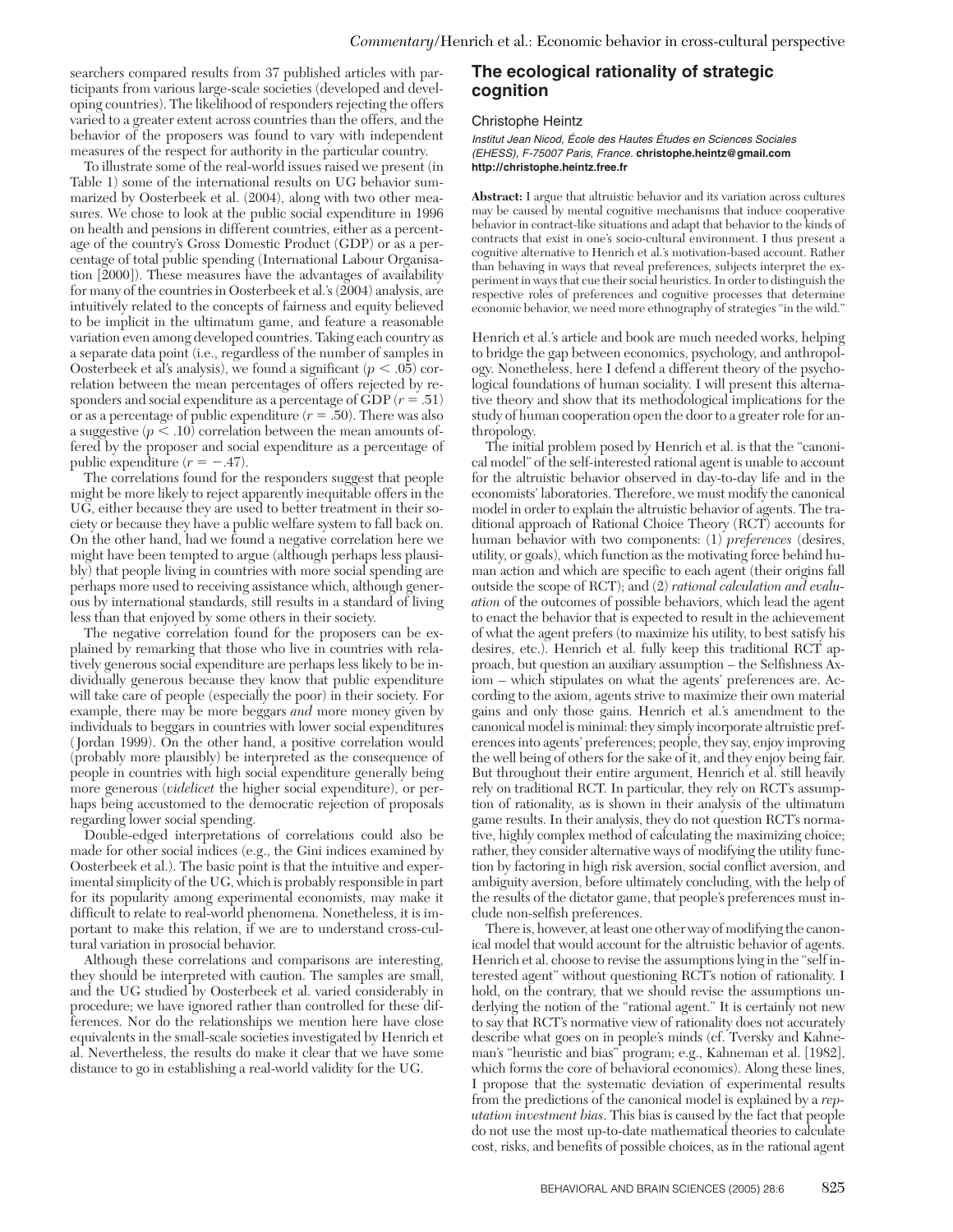## *Commentary*/Henrich et al.: Economic behavior in cross-cultural perspective

model, but rather rely on a heuristic for contract-like situations that makes them systematically invest their resources in the improvement of their reputation, in generating friendship, and in creating social relations of positive reciprocity. The heuristic is biased because, in the experimental situations of the anonymous one-shot game, it does not lead to the maximization of utility. On the other hand, the heuristic is adapted to the social environment of people, where economic interaction is rarely one-shot or anonymous. In the multiple interrelated repeated games that better describe economic interactions outside the labs, it pays to have some friends. Where the detection of cheaters is nearly flawless, where people quickly communicate information on the reliability of people in economic exchange, it pays to have a good reputation. In other words, a reputation investment heuristic is ecologically rational and generally maximizes utility in real-world environments. The heuristic simply steers people toward using what Axelrod (1984) called "nice strategies," that is, strategies that start with cooperation. It is therefore a cognitive mechanism that is, in evolutionary terms, at least as plausible as altruistic preferences.

Let me extend the argument to the explanation of cultural variation. What varies across cultures, altruistic preferences or the cognitive processes that sustain choices? If people are *ecologically* rational, as Gigerenzer et al. (1999) argue, they then use simple heuristics that are adapted to their socio-cultural environment. The sort of contracts existing in a community, the way in which people normally share and with whom, the kinds of incentives that promote cooperation, the ease with which one can avoid punishment after defection, all provide information for the design of the most adapted heuristics. Rather than internalizing cultural norms, people learn the heuristics with which to interact fruitfully with others. In this view, the social environment is as much constitutive of the norms as the mental events that cause normative behaviors. The hypothesis of a reputation investment bias implies that there is a learning process that leads to the production of different reputation investment heuristics that are adapted to the types of economic interactions existing in one's environment. There is a mental cognitive device for reputation investment that produces these heuristics and that activates them according to the cues provided by the contractual situations. When people make choices in experimental games, they probably do not transform themselves into the demonically rational agents of RCT. Most likely, people continue to use the heuristics they have developed in their day-today interactions. They pick up on certain cues in the experimental situation that trigger a heuristic that is adapted to a given sort of contract that they encounter in their normal environment. So, rather than altruistic preferences varying across cultures, it may well be the cognitive heuristics that vary.

The main consequence of the explanation I advance is that cultural variation in the experimental game setting comes from the contextual interpretation of games and not wholly from differences in people's preferences. Although Henrich et al. recognize the plausibility of this explanation, they attempt to downplay its significance by limiting it to cases where interpretation is made explicit, as in the identification of the Public Goods Game with the *harambee* in the Orma case. However, understanding the experimental game *is interpreting* what the experimenter says, shows, and expects. In order to understand, people put their cognitive resources and abilities to work. They consequently invoke their knowledge, beliefs, and past experiences. They use ready-made and quickly available heuristics to solve the task set by the experimenter. But if interpretation is always at work, then the preferences, the motivations of people's behavior, are not *revealed* by their behavior in the experimental situation. This is because the experimenter cannot assume that his subjects have made the choices that actually maximize their utilities in the closed context of his experimental game, even when he made sure his subjects understood the game. The solution to the problem, I believe, lies in buttressing the causal hypothesis generated by multivariate analysis with qualitative studies. This is all the more necessary because people's behaviors are adapted to their specific environ-

ment. Their cognitive processes, notes Hutchins (1995), can only be functionally understood by taking into account the situations in which they normally apply. I argued that altruistic behavior is likewise socially situated and must be accounted for with environmental phenomena, such as the structure of payoffs, the mechanisms for the attribution of reputation, contract enforcement mechanisms, or attribution of reputation mechanisms. This means doing the ethnography of strategic interactions; this means addressing the standard (non-experimental) economic anthropology literature. But the latter may in turn be reinvigorated by the application of game-theoretic concepts (some anthropologists are already doing this, e.g., Acheson 2003; Ensminger 1992). The gap between economics and anthropology cannot be bridged by crosscultural experimental economics alone; if the hypothesis I advance has any plausibility, then one also needs, at a minimum, the cognitive ethnography of strategies in the wild.

#### ACKNOWLEDGMENTS

I thank Nicolas Baumard, Brian Donahoe, and Patrick Heady for the discussions we have had on the target article and on my commentary.

## **Market integration, cognitive awareness, and the expansion of moral empathy**

#### William Jankowiak

*Anthropology Department, University Nevada, Las Vegas, Las Vegas, NV 89153.* **jankbill@unlv.nevada.edu**

**Abstract:** The target article authors' study has highlighted the relationship between market integration and an increased willingness to enter into cooperative exchanges. Less developed, albeit implied, in their analysis are the theoretical implications of their findings for the theory of altruism first developed by Adam Smith and later expanded in the works of the American historian, Thomas Haskell.

Joseph Henrich and his co-authors have put together an impressive research design and analysis that finds a strong relationship between a community's level of social organization, especially as it pertains to economic involvement (or market integration), and an increase in individuals' willingness to enter into cooperative exchanges. This increased involvement in market transactions impacts individuals' awareness and understanding of their place within society and in the world. Implict in Henrich et al.'s analysis, yet undeveloped, is the potential for understanding the origins of moral empathy and the evolution of altruism. This heightened awareness also contributes to a greater readiness to enter into cooperative interactions, and may also result in an expansion of moral empathy toward a stranger's plight.

As the authors point out, humans are capable of fairness, sympathy, and equity in their dealings with others. In many ways, the authors' findings are remarkably consistent with the 18th century Scottish philosopher Adam Smith's writings on the relationship between market integration and heightened empathy for nonkin or strangers.

Smith first suggested there existed a strong link between the development of a nationalistic-oriented government, the rise of a capitalistic economy, and the expansion of an empathic gaze toward another's plight (Smith 1759/1966; cf. Greenfeld 2001). For Smith, self-interest explanations favored by Hobbes and others failed to account for the origins of altruistic behavior. The American historian, Thomas Haskell, drew upon Smith's discussion of the origins of moral sentiments to advance the thesis that there is a causal relationship between the appearance of a global trading system, the expansion of an individual's sense of moral inclusiveness, and, thereby, an individual's obligation to others. In a series of impressive publications, Haskell (1985; 1998; Haskell & Teichgraeber 1993) sought to explain this relationship. Smith and Haskell assume that humans are "cognitively and emotionally pre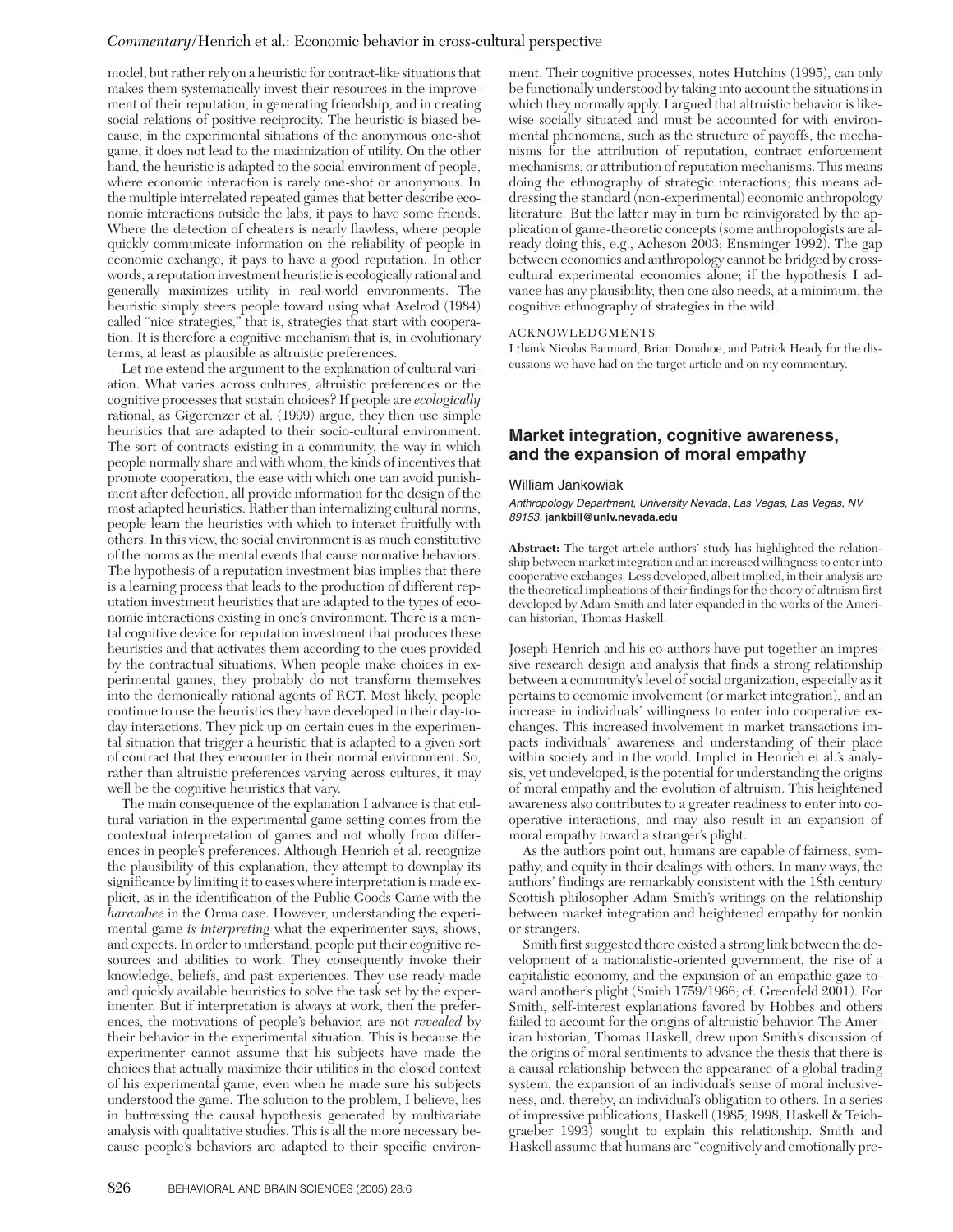disposed towards moral sensibility" (Howell 1997, p. 10). From this, it follows that once someone becomes aware of misfortune or an injustice, an ethical imperative will arise to do something to alleviate the suffering of others. This imperative, Haskell points out, stimulates us to mitigate another's suffering not only for their benefit, but also for the benefit of ourselves. In effect, altruism has cognitive and emotional bases that result in a kind of "empathic motivation"(Monroe 1996, p. 13).

The Smith-Haskell hypothesis suggests that the rise of a worldwide market system would result in the formation of a new cognitive framework in which individuals perceive themselves in relation to society. From this it would follow that people can no longer lightly disregard social injustices and other forms of human suffering. In effect, people are pushed "over the threshold from separating passive sympathy to being engaged in some form of humane action" (Haskell 1985, p. 556). Individuals now want to do something about the suffering of others which had previously aroused no more than passive sympathy (Haskell 1985, p. 853). The hypothesis is consistent with recent studies of consumerism that routinely point out the relationship between the market and increased consumer choice and personal freedom. These studies suggest that the more dynamic a market system, the greater the interconnectiveness individuals have with one another. It is also consistent with the writings of Charles Taylor (1964; 1992) who argues that the growth of capitalism brought with it an increased value of individualism and a corresponding emphasis on greater personal responsibility and, thus, indirectly, voluntaristic action.

The more fully integrated or interdependant a community is within the global economy, the greater the willingness for individuals to enter into cooperative arrangements, as well as to feel a heightened sense of responsibility to alleviate the misfortune and suffering of others. On the other hand, communities less linked to a national or global economy are likely to have a weakly internalized set of social values such as justice and altruism (Humphrey 1996, p. 33). To date, there are only two studies (Haskell 1985; Jankowiak 2004) that have applied Smith's insights in an effort to account for the shift in social and moral consciousness as it pertains to 17th century Europe and contemporary urban China. Thanks to this pioneering research program, there is now data from fifteen other societies that lend further support to the Smith-Haskell hypothesis. This original contribution to knowledge has enormous implications for refining our existing theories of cooperation, moral empthy, and altruism.

## **How do cultural variations emerge from universal mechanisms?**

Douglas T. Kenrick<sup>a</sup> and Jill M. Sundie<sup>b</sup>

<sup>a</sup>*Department of Psychology, Arizona State University, Tempe, AZ 85287- 1104;* b*Department of Marketing, C. T. Bauer School of Business, University of Houston, Houston, TX 77204.* **douglas.kenrick@asu.edu jsundie@uh.edu**

**Abstract:** Diverse cultural norms governing economic behavior might emerge from a dynamic interaction of universal but flexible predispositions that get calibrated to biologically meaningful features of the local social and physical ecology. This impressive cross-cultural effort could better elucidate such gene-culture interactions by incorporating theory-driven experimental manipulations (e.g., comparing kin and non-kin exchanges), as well as analyses of mediating cognitive processes.

For decades, psychologists attributed behaviors to "Western culture," without bothering to check a single non-Western society. For example, the mutual attraction between powerful older males and attractive younger females was regularly blamed on the cultural norms of American society, but actual cross-cultural research instead revealed this sex discrepancy to be stronger in non-Western societies (Kenrick & Keefe 1992; Kenrick & Li 2000). In re-

cent years, cultural psychologists actually do make comparisons, though commonly between only two cultures at a time. Anthropologists have traditionally focused on single cultures, often using research methods subject to interpretative bias. Henrich et al.'s project, involving simultaneous examination of several cultures using relatively rigorous methods, promises clearer insights about what varies across cultures, what does not, and why. We offer suggestions for empirical and theoretical enhancements that could yield a clearer picture of who exactly this "economic man" is.

*Experimental variations could elucidate the culture-evolution interface.* By administering a constant set of controlled methods, Henrich et al. worked to increase the validity of their cross-cultural comparisons. But to understand the interacting ultimate and proximate causes of individual game behavior, more than correlational analysis is required. The reported research could have better elucidated underlying psychological processes by incorporating key elements of experimental methodology – manipulating relevant independent variables and exploring mediating cognitive processes. Obvious candidates for experimental manipulations follow from the authors' general commitment to a co-evolutionary view of gene-culture interaction. For instance, numerous evolution-based studies of animals, including Homo sapiens, support the broad assumption that organisms evolve mechanisms that maximize the success of kin (Alcock 2001; Lahamet al. 2005; Smith et al. 1987). Inclusive fitness considerations have direct implications for game theory analyses of human behavior, as illustrated in Figure 1.

In several studies conducted by ourselves and our colleagues, participants were exposed to simple dilemma-type games with coplayers who were either anonymous strangers (as in the typical game), friends, or biological relatives. Participants are reliably more generous and cooperative with relatives than with strangers (treating friends somewhere in between) (Ackerman et al. 2003; Ledlow & Linder 2003).

We presume that people everywhere have similar psychological mechanisms governing the way they treat kin, and yet another set of similar mechanisms for interacting with strangers. We also presume that people in traditional societies (often labeled "collectivist") have more regular and expected interactions with kin, whereas modern urbanites have more individualized interactions with strangers. This raises interesting questions about the cognitive processes underlying the relative selfishness of Quichua and Machiguenga participants compared to Americans. We would have expected that people living in small villages, who commonly interact with kin, would be the most generous in economic games. Their selfishness would make more sense if they believed they were playing against a member of a different group. For example, if random pairings of Quichua and Achuar participants meant individuals often thought they were making offers to members of another tribe, that would explain the relative selfishness of Quichua (although not the comparatively more generous behavior of



Figure 1 (Kenrick & Sundie). Cooperation becomes the dominant strategy in a variant of the traditional prisoner's dilemma where, considering inclusive fitness, the payoffs for each player are recalculated to be his own plus half of his brother's (Kenrick & Sundie, in press).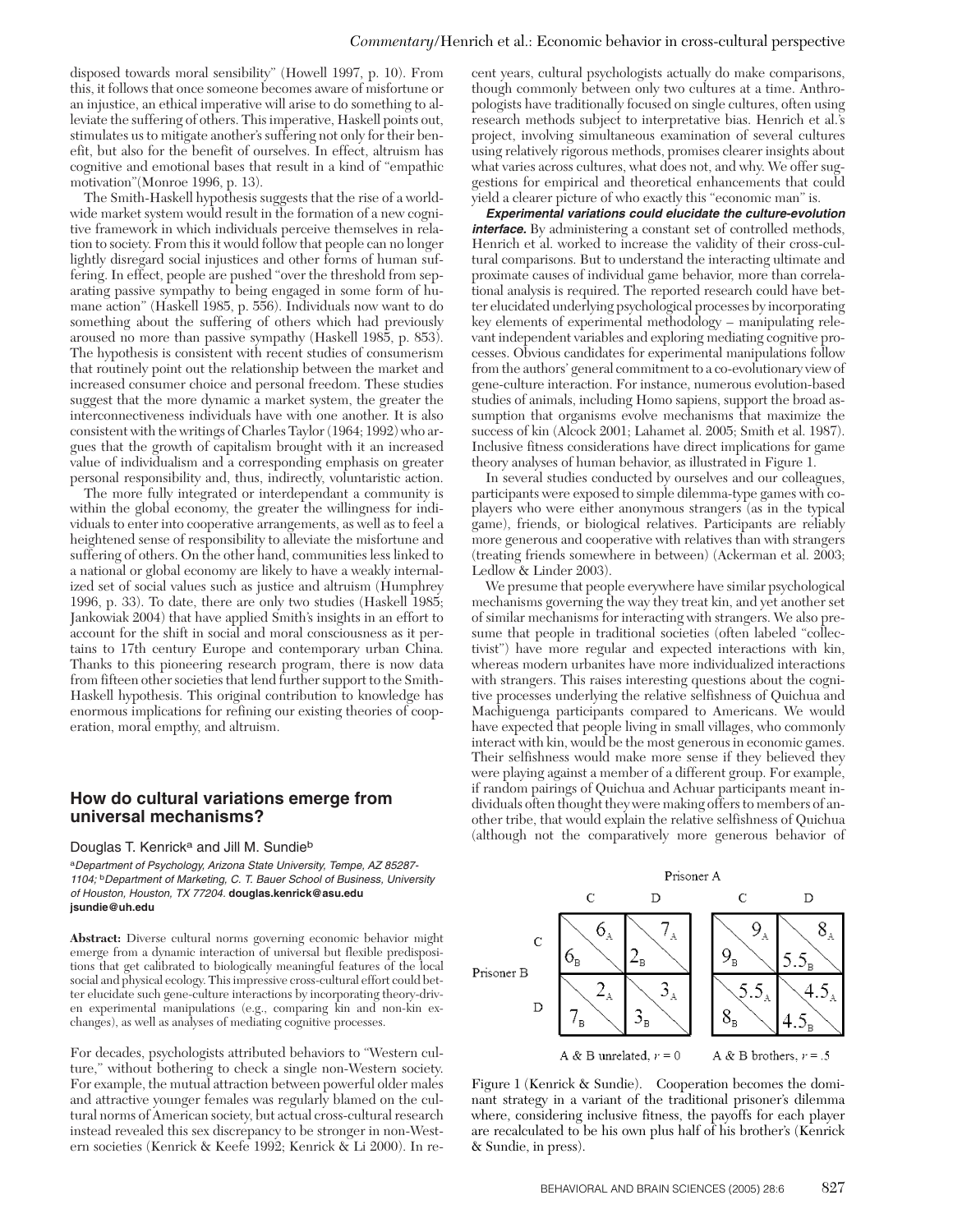#### *Commentary*/Henrich et al.: Economic behavior in cross-cultural perspective

Achuar). These apparently puzzling results could be clarified with experimental studies systematically manipulating recipient relationship, along with closer examinations of mediating cognitive processes (what goes on in the minds of relatively selfish vs. generous players within each group).

*Interactionist models: Blank slate or coloring book?* We believe many interesting "cultural variations" are simply dynamic outcomes of relatively universal multi-setting mechanisms calibrated to local social and physical ecologies. For example, humans everywhere have similar psychological mechanisms controlling mating (such as capacity for romantic love, attachment, and jealousy triggered by particular social stimuli). Whether a culture is relatively monogamous, polygynous, or polyandrous, however, is partly a function of features of the social and physical environment (such as resource distribution and sex ratios) (Crook & Crook 1988; Kenrick et al. 2003b). Even culinary preferences, formerly considered a function of "purely cultural" factors, may emerge from fundamental psychological mechanisms interacting with local ecological factors (Sherman & Hash 2001).

Our guess is that economic behaviors likewise emerge from a set of basic human psychological mechanisms involving fairness and resource distribution, constrained in different ways by kinship, age, status, and other biologically meaningful variables (Fiske 1992; Sugiyama et al. 2002). Evolutionary theorists generally presume that few cultural differences are attributable to genetic differences between groups (consider how second generation immigrants favor the cultural norms of their parents' adopted country rather than the ancestral land). Cultural theorists, however, are often a bit quick to interpret such phenomena as favoring a blank slate view, in which more or less anything is possible. Henrich et al. present their findings in a manner suggesting that evolved predispositions and cultural factors operate independently (one part the general human tendency not to be completely selfish, and one part learning the local norms).

Economic decisions may indeed be one part universal added to one part free-ranging culture. But the more interesting possibility involves true interaction – with universal mechanisms calibrating themselves to local ecological conditions. Exactly how these interactions unfold requires more of this truly cross-cultural comparison, in combination with experimental manipulations to elucidate underlying processes. We believe such investigations will not reveal many parts of the slate to be blank, or to be pre-painted in the genes (Kenrick et al. 2003a). Instead, interactions between genes and culture are better conceptualized as a coloring book, with distinctly drawn lines directing experience in different domains, but particular palettes chosen to complement the locally popular behavioral hues.

## **Let's add some psychology (and maybe even some evolution) to the mix**

Daniel Brian Krupp, Pat Barclay, Martin Daly, Toko Kiyonari, Greg Dingle, and Margo Wilson

*Department of Psychology, Neuroscience & Behaviour, McMaster University, Hamilton, ON, L8S 4K1, Canada.* **kruppdb@mcmaster.ca**

**barclapj@mcmaster.ca daly@mcmaster.ca kiyonar@mcmaster.ca dinglegl@mcmaster.ca wilson@mcmaster.ca http://psych.mcmaster.ca/krupp http://psych.mcmaster.ca/dalywilson/pat.html http://psych.mcmaster.ca/dalywilson/martin.html http://psych.mcmaster.ca/dalywilson/toko.html http://www.gregdingle.com/research http://psych.mcmaster.ca/dalywilson/margo.html**

**Abstract:** Henrich et al.'s nice cross-cultural experiments would benefit from models that specify the decision rules that humans use and the specific developmental pathways that allow cooperative norms to be internalized. Such models could help researchers to design further experiments to examine human social adaptations. We must also test whether the "same" experiments measure similar constructs in each culture, using additional methods and measures.

The work that Henrich et al. report is impressive in its cross-cultural scope and fascinating in detail. Any experimental economist implicitly operating on the premise that American undergraduates are representative of humankind must feel chastened. To some extent, this is *déjà vu* for psychologists, who have repeatedly seen cross-cultural studies complicate simple views of human nature, but the ecological reasons for cultural diversity have less frequently been explored (e.g., Gangestad & Buss 1993; Low 1990; Sherman & Hash 2001), as Henrich et al. do in their regressions (target article, Fig. 5) and case-specific ethnographic accounts (sect. 8).

As much as we appreciate their research, however, we have some qualms about the ways in which the authors interpret it. First, as Henrich et al. note, the Ultimatum Game had already debunked Homo economicus before anyone took it overseas, and yet by bashing a "selfishness axiom" that is a straw man, they may mislead readers into thinking that the proposition that motives are "ultimately" (functionally) selfish has also taken a beating. It has not. People may very well possess sincere preferences for fairness, magnanimity, and adherence to local norms, but whether such preferences have evolved because they helped our ancestors reap reputational or other long-term benefits of cooperation is a distinct question that these studies do not address. The authors apparently believe their results speak to such evolutionary issues, since the target article's concluding discussion begins and ends with repeated references to evolution, but we looked in vain for specifics about how "culture-gene coevolutionary theory" (or indeed *any* brand of evolutionizing) either informs this research or points the way forward.

The authors analyze both cross-cultural and within-society sources of variance, but leave readers wanting the two levels better integrated. Henrich et al. recognize the need for psychological theories of learning, framing effects, and various motives or preferences, in order to account for diversity at both levels, but in our view, their discussion of such psychological phenomena still lacks the specificity needed to develop testable hypotheses for future research. To their credit, they cleverly address whether risk or ambiguity aversion might explain certain results, but only within the constraints of modeling people as rational maximizers, which is arguably a non-starter. A complete account will eventually include an explanation of how the generic human mind (even if such a thing exists only in infancy) responds to environmental contingencies, and what the specific developmental pathways might be that translate ecological and societal variability into behavioral variability. For example, cross-culturally general cognitive and emotional responses may lead people to act cooperatively to the extent that they expect others to do likewise (Price 2005), with learning processes tailoring a person's cooperativeness to what is locally adaptive or reinforced. We look forward to a model that details the specific processes by which this might occur.

Over a quarter century ago, Pruitt and Kimmel (1977) complained that the field of experimental gaming, with over 1000 studies already published, was a "method bound approach, lacking in theory and with little concern for external validity" (p. 363). Are these complaints still relevant? The ecological validity issue is answered, at least in part, by Henrich et al.'s successful efforts to find predictors of game play in real world social phenomena (Fig. 5 of the target article), but the accusations of being method bound and short on theory are a little harder to shake. Are the Ultimatum, Public Goods, and Dictator Games being used in cross-cultural research because they are experimental tools that are well designed to illuminate the psychology of cooperation, or because there is already a literature on them? And is there still a paucity of theory?

Drawing psychological inferences from an experimental simulation of an isolated component of social reality is always tricky, but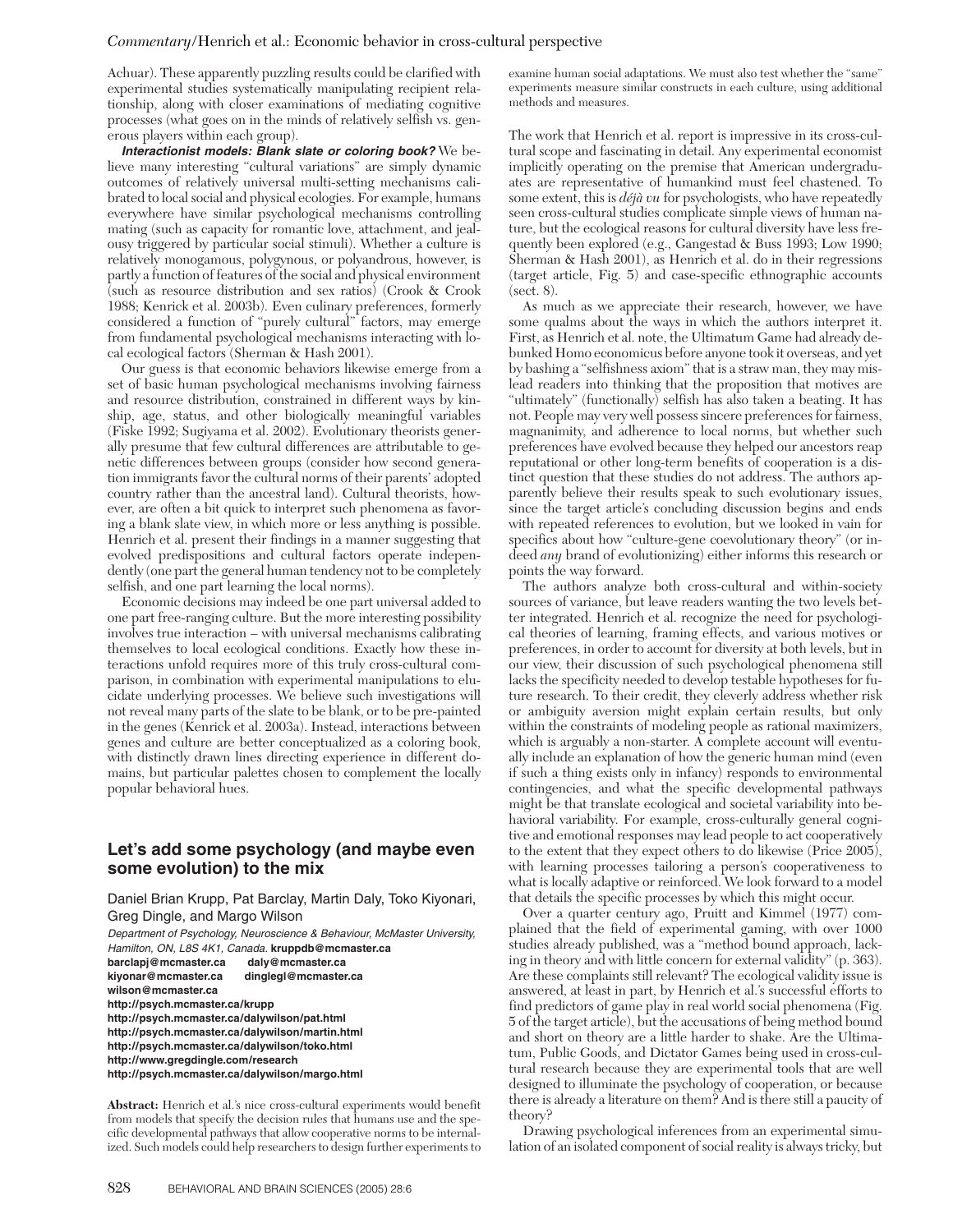it is especially so in comparative research, whether across species or societies. Henrich et al. assume, based on data gathered chiefly from industrial societies, that their games tap into the psychology of such important constructs as fairness and equity, but even in such societies, what psychological phenomena these games tap into is controversial (Camerer & Thaler 1995) and capable of surprises (e.g., DeBruine 2002). So how can we be sure we are even studying the "same" thing when different peoples play the "same" games? People do not necessarily construe even the simplest economic games as one might initially suppose (e.g., Kiyonari et al. 2000), and Henrich et al. themselves argue convincingly that culture affects how people construe the games. But where does that leave the goal of drawing inferences from cross-cultural economic games research about human cooperativeness, taste for fairness, other-regarding sentiments, and so forth?

Henrich et al. have brilliantly documented cross-cultural diversity in economic game play, and have provided strong evidence that other aspects of these societies predict much of that diversity. To clarify how players perceive these tasks and how their decisions are made, we think future research will require experiments that are more explicitly psychological in their approach, and if they are to illuminate the evolutionary origins of our species' remarkable capacity for cooperation, such experiments should test hypotheses derived from a conceptual model of social evolution built on an appreciation of the qualities of information (e.g., reliability and regularity) available to our ancestors for use in cooperative ventures.

## **Born selfish? Rationality, altruism, and the initial state**

Margery Lucas<sup>a</sup> and Laura Wagner<sup>b</sup>

<sup>a</sup>*Department of Psychology, Wellesley College, Wellesley, MA 02481;* <sup>b</sup>*Department of Psychology, Ohio State University, Columbus, OH 43210.* **mlucas@wellesley.edu lwagner@wellesley.edu**

**Abstract:** Henrich et al. propose that humans are genetically equipped with learning mechanisms that enable them to acquire the preferences and beliefs related to economic prosocial behaviors. In addition to their cross-cultural data, they cite developmental evidence in support of this theory. We challenge Henrich et al.'s interpretation of the developmental data in a discussion of recent work which suggests that preferences for altruism and fairness may have an innate basis.

> *Be warned that if you wish, as I do, to build a society in which individuals cooperate generously and selflessly towards a common good, you can expect little help from biological nature. Let us try to teach generosity and altruism because we are born selfish.* —Richard Dawkins (1990, *The Selfish Gene*)

In Henrich et al.'s model of economic game performance, people have preferences, beliefs, and constraints that vary across cultures and are the product of culture-gene co-evolution; only the general facility for learning the preferences and beliefs of one's culture is genetically programmed. From this model it follows that Dawkins's view, expressed in the quote above, is correct: particular preferences for generosity and altruism must be acquired through cultural learning. Henrich et al. present an impressive body of research showing wide cultural variation in performance on economic games. They also cite developmental research showing that children can imitate altruism or selfishness with equal facility. Moreover, they cite one of the few studies investigating young children's performance on bargaining games: Harbaugh et al. (2004) found that children playing ultimatum games were more selfish than adults. Henrich et al. argue that these developmental data indicate that "preferences related to altruism, conditional cooperation, and equity are acquired slowly over the first two decades of life" (sect. 9, para. 8). They conclude that preferences

for fairness, altruism, and reciprocity result from the influence of economic, social, and cultural environments rather than from universal (and possibly evolved) preferences for cooperative and altruistic behaviors. We challenge Henrich et al.'s interpretation of the developmental data.

The developmental work that Henrich et al. cite involves school-age children, but research on younger children and infants suggests a possible role for innate biases regarding altruism. As the authors note, Harbaugh et al. (2004) have indeed found that children as young as seven have more selfish preferences than adults in ultimatum games. However, Hill and Sally (2004) found that six-year-olds were as generous as adults in dictator and ultimatum games. Moreover, using an even younger sample, Chow et al. (2005) found that four-year-olds demonstrated preferences for fairness and altruism in dictator and ultimatum games similar to those of American adults. These results seem inconsistent with Harbaugh et al.'s finding, but there were methodological differences among the studies that might account for the discrepancies. Notably, Harbaugh et al. used money instead of goods. Children at that age, however, may not understand the value of coins or currency, and instead treat money more like tokens in a game than like commodities in a social exchange (indeed, the initial exchanges were with tokens which were only later traded for cash). Both Chow et al. and Hill and Sally used stickers which are of obvious and immediate value to young children. The results showing adult-like sharing in children as young as four suggest that core values of generosity and fairness are in place earlier in development than had been thought. Although these studies by themselves do not show that altruistic preferences have an innate basis, they prompt a revision of the assumption that young children are naturally more selfish than adults.

More support for the notion that humans are biologically predisposed towards altruism and generosity comes from work with infants. Martin and Clark (1982) found that 1- and 2-day-old infants exhibit signs of empathy by crying when another infant cries. In a controlled experiment, Bischof-Kohler (1994) found that, when confronted with a person in need, 14–24 month-olds engaged in prosocial interventions. Warneken and Tomasello (2005) also found that in an experiment on helping behavior, 18-montholds spontaneously performed actions whose goal could only be to help a strange adult with a problem (e.g., retrieving a dropped object). These data are problematic for a view which holds that preferences for altruism and cooperation must be slowly learned over the course of decades. Instead, they suggest an initial state already biased towards prosocial behavior. Such an initial state makes sense evolutionarily, given the advantages conveyed by reciprocal altruism on organisms with large enough brains to remember past favors. This supposition is consistent with work showing that apes and monkeys exhibit reciprocal altruism (de Waal 2000; Hauser et al. 2003).

It is hard to argue with the impressive data collected by Henrich et al., showing the role of environment and learning in acquiring specific preferences for selfish or altruistic behaviors. The data indicate that humans may well be genetically programmed for ease of acquisition of cultural norms for cooperation and altruism. But this position does not rule out the possibility that humans also have instincts for altruism. An analogy with language acquisition might be helpful. Acquiring a specific language requires substantial learning and exposure to a particular language environment. But this fact is not inconsistent with a role for innate linguistic universals that constrain the kinds of languages that can be learned. Similarly, the range of possible norms for sharing and social exchange that can be learned may be constrained by specific innate preferences for altruism. Consider the work on imitation cited by Henrich et al. (e.g., Bryan 1971; Grusec 1971; Presbie & Coiteux 1971). Those studies involved a form of the dictator game in which children were allowed to split winnings from a bowling game with an anonymous individual or a charity. The results showed that children were influenced by an adult model's previous generosity or stinginess. Although this and other work has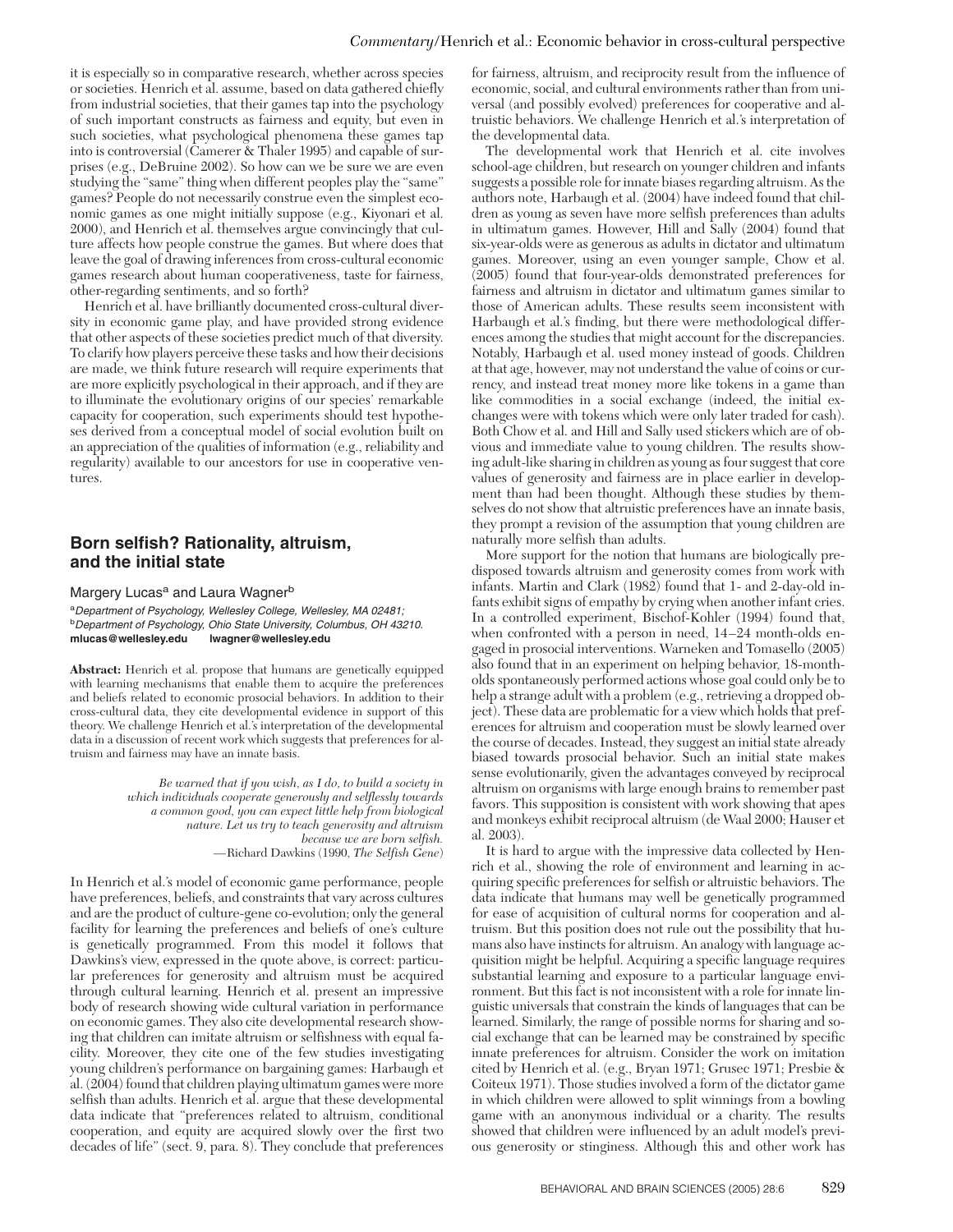#### *Commentary*/Henrich et al.: Economic behavior in cross-cultural perspective

demonstrated the positive effect of modeling on children's sharing, it is notable that even in the "stingiest" modeling conditions, children always contributed something and contributed more than the selfish adult model did (Presbie & Coiteux 1971). The Henrich et al. study provides converging cross-cultural evidence for boundary conditions on selfishness by showing that, although there are differences among cultures regarding preferences in bargaining games, there is also one very striking similarity: in no culture is the average behavior described by the canonical model of pure self-interest. Rather than being "born selfish," humans may well have instincts for altruism and generosity that are differentially expressed, depending on learning, environment, and situation.

## **Moral realism and cross-cultural normative diversity**

Edouard Machery,<sup>a</sup> Daniel Kelly,<sup>b</sup> and Stephen P. Stich<sup>c</sup>

<sup>a</sup>*Department of History and Philosophy of Science, University of Pittsburgh, Pittsburgh, PA 15260;* b*Department of Philosophy, Rutgers University, New Brunswick, NJ 08901-2882;* c*Department of Philosophy and Center for Cognitive Science, Rutgers University, New Brunswick, NJ 08901-2882.* **machery@pitt.edu http://www.pitt.edu/~machery/ dankelly@rci.rutgers.edu stich@ruccs.rutgers.edu http://www.rci.rutgers.edu/~stich/**

**Abstract:** We discuss the implications of the findings reported in the target article for moral theory, and argue that they represent a clear and genuine case of fundamental moral disagreement. As such, the findings support a moderate form of moral anti-realism – the position that, for some moral issues, there is no fact of the matter about what is right and wrong.

Whereas previous evidence suggested that fairness norms vary little across cultures (Cameron 1999), Henrich et al.'s important article summarizes a large body of evidence that in small-scale societies, fairness norms vary tremendously (see also Henrich et al. 2004). Certainly, neither the evidence nor its interpretation are completely beyond dispute. However, rather than quibbling about specific details of Henrich et al.'s work, we will draw out the implications of their findings for moral theory: we believe that these findings support a traditional argument against moral realism, namely *the argument from disagreement*.

*Moral realism* is, roughly, the view that there is a fact of the matter about what is right and what is wrong, about what ought morally to be done and what ought not to be done, and so on. *Moral anti-realism* denies moral realism. We focus on a *moderate version* of moral anti-realism, that is, roughly, on the view that for at least *some* moral issues, there is no fact of the matter about what is right and what is wrong (Brink 1989; for an introduction, see Smith 1993).

One of the strongest reasons to reject moral realism comes from the *existence and resilience of moral disagreements*. For almost any moral issue, it is possible to find people who hold opposing moral views. By itself, of course, this does not entail that in such cases, there is no fact of the matter. After all, for almost any nonmoral issue, it is possible to find people who hold opposing views. Though most agree that the earth is round, some believe that it is flat. This disagreement, however, does not entail – nor even suggest – that there is no fact of the matter about the shape of the earth. For, once provided with all the relevant empirical evidence, rational people will end up agreeing that the earth is not flat.

According to moderate moral anti-realism, however, some moral disagreements are different: They may persist even after all the relevant facts have been agreed upon and taken into account, and all errors in reasoning have been corrected. Such moral disagreements are *fundamental* rather than superficial. Now, if there exist some moral disagreements that persist in the face of both correct reasoning and agreement on the relevant facts, then there

seems to be no rational way to resolve such disagreements. The existence of such abiding standoffs supports moderate moral antirealism, which holds there are no rational solutions to these moral disagreements because for these moral issues, *there are no moral facts* (e.g., Brandt 1959; Harman 1977; Mackie 1977).

We are sympathetic to this argument. However, it has been attacked on various fronts. Since space is limited, we focus on what is perhaps the most common reply. Moral realists often claim that moral disagreements are not truly fundamental, but instead rest ultimately on disagreements about nonmoral facts. Were this the case, all rational people should ultimately agree about moral issues once agreement is reached on all relevant nonmoral facts. Thus, one leading moral realist, the philosopher Richard Boyd, writes: "careful philosophical examination will reveal, I believe, that agreement on nonmoral issues would eliminate *almost all* disagreement about the sorts of moral issues which arise in ordinary moral practice" (Boyd 1988, p. 213). Indeed, we concede that clear examples of genuine fundamental moral disagreements – that is, moral disagreements that do not rest on factual disagreements – are difficult to come by. However, in our view, Henrich et al.'s findings constitute *just such* a clear and genuine example. They provide clear cases of cross-cultural moral differences, specifically about *fairness*, that are difficult to account for in terms of differences in beliefs about nonmoral facts.

Henrich et al. have gathered an impressive body of evidence to show that behaviors in one-shot ultimatum games (UG), dictator games (DG), and public good games (PGG) vary substantially across small-scale societies (sect. 4.1, Figs. 2 and 3, and Table 3; cf. Henrich et al. 2004). Decisions in UG, DG, and PGG are influenced by various factors, including personal interest, strategic considerations, risk aversion, and fairness norms. Analysis can sometimes pull these factors apart. Thus, Henrich et al. show (sect. 4.2, Fig. 4) that the cross-cultural diversity in behavior cannot be entirely explained in terms of strategic considerations (beliefs about how to maximize one's personal interest, given one's beliefs about others' expectations) or culturally variable risk aversion. Rather, across these 15 small-scale societies, subjects distribute windfall gains differently because they hold different views about fairness, specifically about how to fairly distribute such windfall gains. Henrich et al. note that this conclusion is consistent with ethnographic evidence (sect. 8). Thus, differences in attitudes about fairness – a core element of morality (e.g., Rawls 1971) – underlie the cross-cultural behavioral differences described by Henrich et al.

In response, moral realists like Boyd might contend that members of the cultural groups under consideration believe that different distributions in the UG, the DG, or the PGG are fair, because they have different factual beliefs about the nature of the situation. If they shared the same beliefs about the nature of the situation, they would also agree on which distributions are fair. This reply is unconvincing, however. UG, DG, and PGG are simple experimental situations, much simpler than real-life decisionmaking situations. In the 15 small-scale societies studied, the principles of these experiments are explained to subjects and subjects are also given ample practice in playing the games. Finally, their understanding of the experiments is probed (sect. 6). Across cultures, then, subjects are provided with the same relevant, simple facts. It is therefore unclear which factual disagreement could explain the cross-cultural moral disagreement in these simplified situations.

The upshot for the debate between moral anti-realists and moral realists, at the very least, is that moral realists can no longer simply assert or assume that moral disagreements always rest on disagreements about nonmoral facts (for further considerations, see Doris & Stich, forthcoming, sect. 4). Henrich et al.'s findings lend substantial support to the moderate anti-realist claim that, at least in some cases, moral disagreement is indeed fundamental.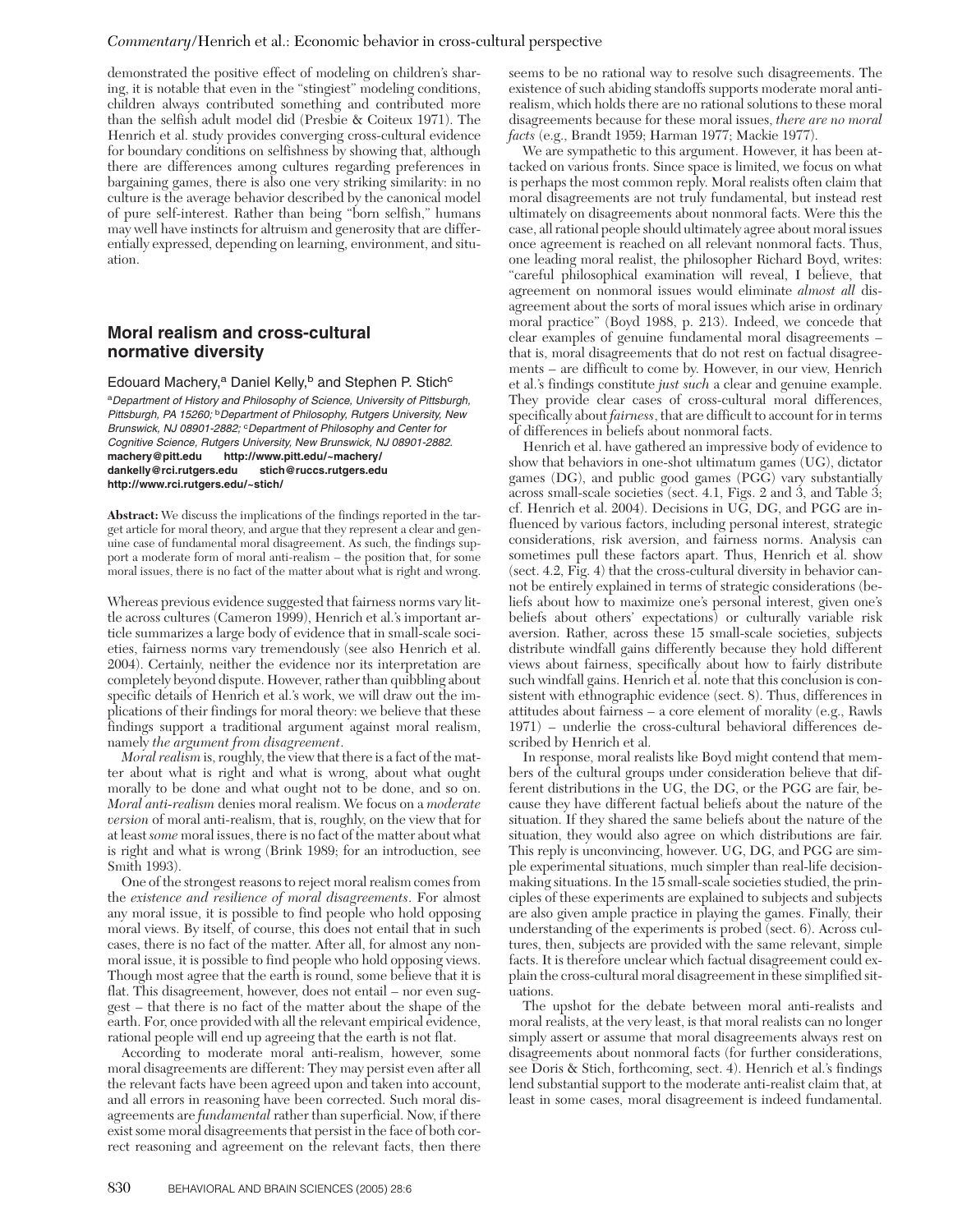## **Culture and individual differences**

Arthur B. Markman,<sup>a</sup> Serge Blok,<sup>a</sup> John Dennis,<sup>a</sup> Micah Goldwater,<sup>a</sup> Kyungil Kim,<sup>a</sup> Jeff Laux,<sup>a</sup> Lisa Narvaez,<sup>a</sup> and Eric Taylor<sup>b</sup>

<sup>a</sup>*Department of Psychology, University of Texas at Austin, Austin, TX 78712;* <sup>b</sup>*Department of Psychology, University of Illinois, Champaign, IL 61820.* **markman@psy.utexas.edu blok@psy.utexas.edu johnlmdennis@mail.utexas.edu micahbg@mail.utexas.edu kyungil@psy.utexas.edu laux@mail.utexas.edu grimmlr@mail.utexas.edu eric@gregalo.com http://www.psy.utexas.edu/psy/FACULTY/Markman/index.html**

**Abstract:** Tests of economic theory often focus on choice outcomes and find significant individual differences in these outcomes. This variability may mask universal psychological processes that lead to different choices because of differences across cultures in the information people have available when making decisions. On this view, decision making research within and across cultures must focus on the processes underlying choice.

Economic theory is cast in universal terms. People make choices that have the greatest long-term expected utility. Expected utility is itself a psychological concept, because items are only useful to the extent that they permit people to satisfy their goals. Thus, assessing whether people make choices that accord with expected utilities requires understanding people's goals and motivations. Because goals are idiosyncratic, most tests of "Homo Economicus" involve some form of currency, because the utility function for money is monotonically increasing for almost all individuals.

The target article follows in a tradition of recent studies that have begun to explore the limitations of these tests of economic models. Some of these explorations come from within cultures and demonstrate that individuals have many different kinds of relationships, and that their transactions within those relationships are governed by different rules (Fiske & Tetlock 1997). For example, while we gladly pay cash for a shirt in a store, we would be unlikely to pay a parent for a shirt. Other explorations make clear that people may conceptualize a situation in very different ways depending on whether money is involved. For example, imposing weak monetary penalties for environmental transgressions can lead business decision makers to switch from thinking about polluting as a moral problem to a financial one (Tenbrunsel & Messick 1999). Finally, analyses of the development of currencies suggest that people often create different kinds of money that are suitable for different kinds of transactions. For example, people who give cash on birthdays often try to find new bills and expect that money to be used for frivolous purchases (Zelizer 1994). All of these demonstrations suggest that money itself is bound up with people's economic and social goals.

The target article extends this line in an interesting way. By exploring similar tasks across different cultures, the target article provides a way of assessing the degree of variability in people's approach to money and transactions across cultures. While there is impressive variability across cultures, the examinations of individual cultures is perhaps most interesting. For example, participants from cultures with a high rate of sharing (like the Aché) made high offers, and offers of all types were typically accepted. In contrast, participants from cultures with a low rate of sharing (like the Hadza) often made small offers, and many of those small offers were rejected.

Where does this variability leave decision theorists? The appeal of economic models used to be that they provided a benchmark for assessing behavior that could be applied to different individuals and to different cultures. Certainly, the notion of utility has a psychological fudge factor, because people's goals are not assessed directly, but at least there was a unifying framework for thinking about choice. As the present studies make clear, however, these choices are interpreted in a broad social context. Hadza participants may have rejected offers as a way of punishing the people who made them. If so, their choices were sub-optimal within the game setting. However, social structures are designed for the long-term, and punishing other members of a culture who are acting selfishly may provide the best long-term reward for members of that culture.

The problem with this explanatory story is that it is idiosyncratic to a particular culture. If every culture requires its own explanatory story (and the variability observed in the present studies is consistent with this possibility), then how are we to find generalizations about human decision-making behavior?

Markman and Medin (2002) suggest that there may be generalizations about decision-making performance by people from different cultures that are masked, because most studies of decision making focus on the outcome of decisions rather than on the processes by which decisions are made (see also Medin et al. 1995). On this view, choice outcomes are determined by culture-specific factors such as the kinds of transactions in which members of that culture typically engage. Nonetheless, many aspects of decisionmaking behavior may involve important mechanisms that are common across members of different cultures. Furthermore, there may be individual difference variables that may also lead to stable cultural differences in choice behavior.

For example, there has been an upsurge in research on the influence of motivational factors on decision making. Although the particular goals that someone may have are culturally determined, the influence of the activation of a particular goal on decision-making behavior may be common across individuals. In one study, Fishbach et al. (2003) find that people are able to maintain goal-directed behavior in the presence of tempting alternatives, because the temptations actually reactivate the threatened goal. Similarly, Brendl et al. (2003) find that activation of a goal (e.g., smoking) not only increases people's preference for goal-related items (e.g., cigarettes), but also decreases their preference for goal-unrelated items that might compete with the active goal (e.g., compact discs).

Other research has focused on individual difference variables that might differ across cultures and influence decision making. For example, there are stable cross-cultural differences in people's self-construal, such that members of East Asian cultures tend to perceive themselves as more interdependent with others than do members of Western cultures (Lee et al. 2000). People who have a relatively more interdependent self-construal are more likely to focus on potential losses that options might cause, whereas those with a more independent self-construal are more likely to focus on potential gains (Aaker & Lee 2001).

Thus, cultural differences in decision making may still be caused by cognitive mechanisms that are culturally universal. Although the content of people's goals is clearly different across cultures, the mechanisms of operation of the motivational system may be universal. Likewise, although cultures may emphasize different personality characteristics (on average), the influence of these characteristics on choice may be the same in members of different cultures. We suggest that research should shift away from an assessment of broad choice outcomes and toward the psychological characteristics underlying choice processes.

## **Building a better micro-foundation for institutional analysis**

#### Elinor Ostrom

*Workshop in Political Theory and Policy Analysis, Indiana University, Bloomington, IN 47408.* **Ostrom@indiana.edu http://www.indiana.edu/~workshop**

**Abstract:** The target article summarizes important research demonstrating that the canonical model of selfish, economic man is not empirically supported outside competitive settings, and that experimental research conducted in university settings should not be discounted because undergraduates were the subjects. Assuming that individuals are capable of reciprocity and trust provides a firmer foundation for the study of institutions, incentives, and outcomes.

As a scholar who has conducted multiple experiments, I have been a consistent fan of the small-scale societies study undertaken by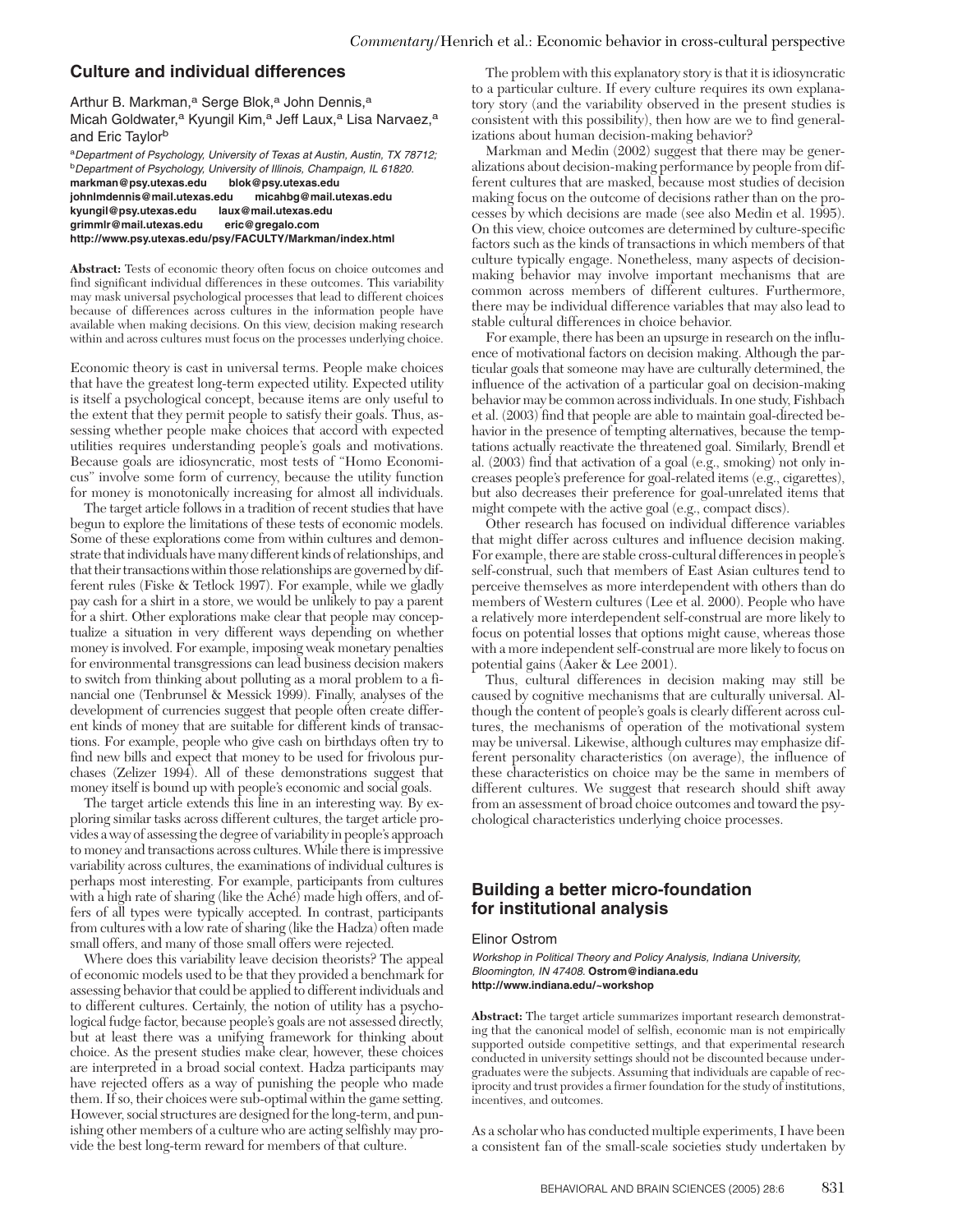#### *Commentary*/Henrich et al.: Economic behavior in cross-cultural perspective

this distinguished group of scholars. Some scholars have not taken experimental research seriously because college students are frequently the subjects recruited for study. Since I have spent more time conducting field research than experiments, the greater internal validity of experimental research has been for me a complement to the external validity my colleagues and I have achieved from field research. In our extensive research program on common-pool resources, one of our core strategies has been to go back and forth between field and laboratory research in an effort to understand what conditions enhance the likelihood of participants actually contributing to the sustainability of common-pool resources (see Gardner et al. 2000; Ostrom et al. 1994).

Therefore, it is encouraging that the findings reported in the target article from experiments conducted with residents of smallscale societies in many parts of the world are consistent with laboratory experiments conducted in a mid-western university (Ostrom & Walker 2003; Walker et al. 1990), as well as with parallel field experiments in Colombia (Cardenas 2000; Cardenas et al. 2000).

What is now well established from all of this research is that the narrow model of "economic man" is not a good foundation to explain behavior outside of open competitive markets. Scholars should no longer presume that individuals seek *only* short-term, material benefits for themselves in either experimental or field settings outside of competitive markets. We must not assume, however, that all individuals seek benefits for others, contribute to collective benefits, and thus are always "good guys." Individuals are capable of learning to trust others and to follow norms of reciprocity, but there are some individuals in every culture who are well modeled by the construct *Homo economicus*.

Individuals, who want to achieve collective objectives over time, must find a wide variety of institutional mechanisms that enable them to create fair rules of contribution and distribution and ways of monitoring people's contributions without squelching cooperation by overmonitoring. Without these mechanisms, a few individuals can begin to grab benefits, and levels of trust and cooperation can plummet rapidly.

The findings of the target article are particularly important for building better institutional theories. Until recently, the microfoundation for the theoretical study of institutions and incentives has been the canonical model of selfish individuals. With this model, one predicts that no one will cooperate in providing a public good (Olson 1965) or protecting a common-pool resource (Hardin 1968).

The tragedy of the commons does indeed occur in some settings. It has taken several decades of extensive field and experimental studies to show, however, that the tragedy of the commons is not a *necessary* outcome when resources are owned by a small community rather than by national governments or private owners. The real tragedy has been that so many scholars have assumed that individuals facing the problems of providing public goods or protecting common-pool resources were helpless and trapped in ongoing social dilemmas. When using the assumptions of selfish and trapped individuals, only one solution is proposed – to impose rules by external authorities. The preferred rules vary from those of central ownership to those of private ownership. The process of solving these problems, however, is always perceived to be in the hands of government officials. Those government officials are presumed to be acting in the public interest – contrary to the canonical assumption of economic man. The basic contradiction of modeling citizens as selfish and helpless while modeling public officials as all knowing and striving for the public interest is overlooked in the literature calling on the government to impose solutions for social dilemma problems.

With the accumulation of evidence of greater other-regarding behavior than previously assumed, it is now possible to build institutional theories on a more complex, but realistic foundation recognizing that individual humans seek multiple goals, including their own immediate material well-being as well as outcomes of benefit to others in their family, firm, community, and broader society (North 2005; Ostrom 2005).

Unfortunately, some readers have concluded from earlier reports of the target study that another primary foundation for explaining behavior exists – culture. Although it is extremely important that all social scientists recognize the importance of culture, it is also important that we recognize the creativity of humans and their adaptability. The studies reported on in the target article are all from small-scale communities. One can assume that in such communities, individuals facing repeated needs for cooperative efforts develop norms of reciprocity that facilitate gaining joint benefits. It is essential that scholars should not view culture as in itself an iron box determining outcomes.

Shared beliefs provide a broad environment in which individuals – if given opportunity and time – innovate and create rules for relating to one another, rules that enable them to build trust and the norms of reciprocity for solving problems of providing public goods and protecting common-pool resources. The culture of the whale hunters of Lamalera in Indonesia did not simply occur. Their high level of reciprocity evolved as members of hunting crews solved practical problems of dividing a catch, so that those who were directly or indirectly responsible for success were benefited and would contribute again in the future.

Henrich et al.'s important work on cultural evolution complements and extends the findings from biological evolution, and needs to be complemented by a more self-conscious awareness of institutional evolution. As individuals create the rules and norms affecting their rights and duties, they are creating new social environments that either foster or detract from the establishment and the evolution of productive societies.

## **Making it real: Interpreting economic experiments**

Eric Alden Smith

*Department of Anthropology, University of Washington, Seattle, WA 98195-3100.* **easmith@u.washington.edu http://faculty.washington.edu/easmith/**

**Abstract:** The relationship between game play and naturalistic cooperation, generosity, or market involvement is ambiguous at best, making it difficult to link game results to preferences and beliefs guiding decision-making in daily life. Discounting reputation-based explanations because the games are anonymous, while arguing that game play is guided by motivational structures or framing effects reflecting daily life, is inconsistent.

Findings that people's choices in economic experiments often deviate substantially from those that would maximize their immediate material payoffs have generated substantial rethinking of the postulates of human decision-making. The work Henrich and colleagues have done in extending these methods to small-scale societies in many different cultural and ecological contexts is of great value, particularly to those of us concerned with the effects of cultural variation, ecological adaptation, and social interaction in shaping human behavioral variation. Now that some fairly extensive results are available, we are faced with the challenging and contentious task of formulating a new consensus. My comments on the target article, and on this broader challenge, focus on two related issues: (1) How do we interpret the relationship between experimental findings and real-world social behavior? (2) What are the implications of these findings for current theories of behavioral adaptation?

*Relation to daily life.* The advantage of experiments over naturalistic observation is that the researcher can control for various factors that might influence outcomes, and thus hope to arrive at a clearer understanding of the effects of various hypothesized determinants. The disadvantage is that the "ecological validity" or relevance of the experiment to naturalistic contexts can be questioned. If the experimental results are not simply artifacts, we have to ask what they really mean. A plausible hypothesis is that play in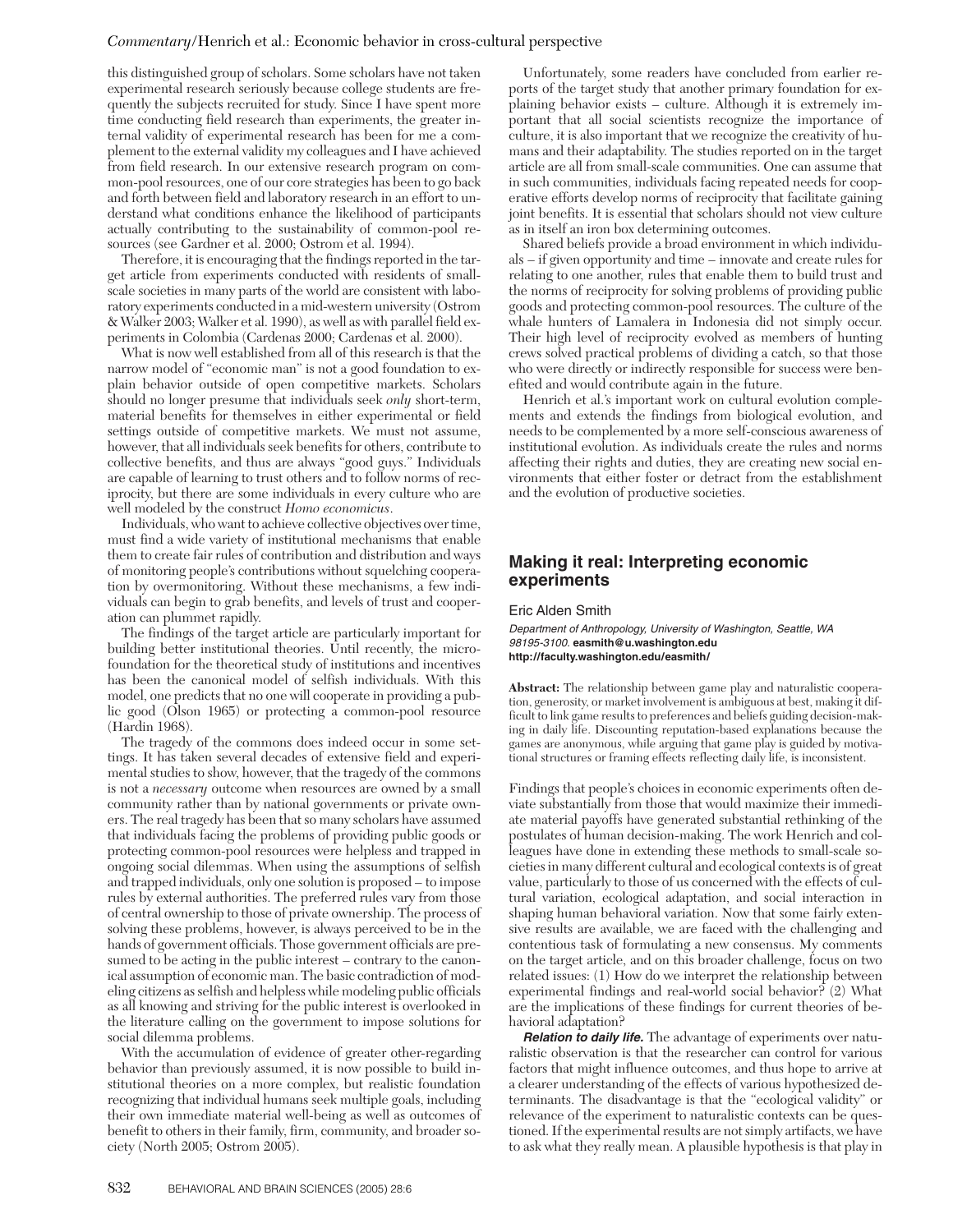the games reflects daily life – that, as the authors put it, "experimental play often reflects patterns of interaction found in everyday life," and more specifically that variation in "market integration and the local importance of cooperation explain a substantial portion of the behavioral variation between groups" (sect. 1, para. 4).

Yet, data on the study populations published elsewhere reveal enough discrepancies to call these generalizations into question:

1. Among the Hadza, the only significant predictor of UG (ultimatum game) offers is camp size: the modal offer is 50% in large camps versus 20% in small camps (Marlowe 2004a, p. 179ff). Yet food sharing between households is greater in small camps than in large ones. So "generosity" in the UG is inversely related to reallife food sharing, something inconsistent with the target article conclusion but consistent with a signaling or reputation-based interpretation.

2. In the Conambo community, members of the Achuar coalition make much higher UG offers (mode  $= 50\%)$  than do members of the Quichua coalition (25%). The target article ranks Achuar and Quichua as having identical "payoffs to cooperation" and very similar "aggregate market integration" (Fig. 5). The two coalitions do not differ in their frequency of between-household sharing of game, nor in the imbalance of such sharing (Patton 2004, p. 119). They do differ in the stability of the coalitions, which Patton argues explains the observed differences in UG offers, as well as the fact that among the Achuar (but not Quichua) higher status men share meat more widely (which Patton interprets as an alliance-building strategy). More recent data indicate that a reversal in coalition stability has led to a corresponding shift in relative generosity in game play, reinforcing this interpretation (Patton, personal communication).

3. Among the Tsimane, the five villages studied differ in closeness to market towns; although village membership is the best predictor of UG offers, the villages closer to town made smaller UG offers, contrary to the "market integration" hypothesis (Gurven 2004a). After analyzing a number of variables in relation to UG and PGG (public goods game) play, Gurven concludes that little "can be attributed to market exposure or acculturation, and the few differences that exist do not support the notion that exposure to modern markets produces game behavior similar to that found in the west" (Gurven 2004a, p. 217).

4. There is no relationship between generosity in the UG or the PGG and empirical data on food sharing between Ache individuals or households (Hill & Gurven 2004).

5. Neither the Tsimane (Gurven 2004a) nor the Ache (Hill & Gurven 2004) show any correlation between individual play in the UG versus the PGG.

6. The two New Guinea villages studied by Tracer (2004) differ substantially in degree of market integration, but UG offers do not differ significantly. Yet at the individual level, greater wealth, larger cash-crop gardens, and a history of wage labor, were all associated with higher UG offers.

These patterns suggest that generalizations regarding market integration and payoffs to cooperation are at best only part of the story; it is hard to see how the cross-cultural patterns claimed in the target article (which are based on subjective estimates of "market integration" and "payoffs to cooperation") could be very robust when so many of the within-society findings fail to find such patterns – even between different communities of the same culture.

*Theoretical Implications.* The "canonical model" of rational self-interest may still hold sway in much of economics and closely allied fields, but those of us with a more evolutionary approach to decision-making have a different take on this topic. First, "self-interest" is trumped by inclusive fitness considerations whenever the effects of one's actions alter the fitness of close relatives (Hamilton 1964) or well-defined sets of relatives even if not all are close (Jones 2000). Second (and more germane to the experimental findings), actions that sacrifice short-term self interest can be shown to be favored in various evolutionary regimes if they establish reputations (Hirshleifer 1987; Frank 2001; Milinski et al. 2002; Panchanathan & Boyd 2004), serve as commitment devices (Hirshleifer 2001; Irons 2001; Sosis & Alcorta 2003), or function as honest signals of underlying quality (Bliege Bird & Smith 2005; Boone 1998; Gintis et al. 2001). All of these strategic devices could be effective in attracting allies or discouraging competitors, thus recouping the short-term costs of providing public goods or engaging in costly enforcement of norms.

The hypothesis that reputation management is an important motivation for cooperation, generosity, and punishment of selfishness could account for at least some of the experimental results. For example, the target article notes that "the Tsimane and Machiguenga live in societies with little cooperation, sharing or exchange beyond the family unit. Ethnographically, both groups demonstrate little fear of social sanctions and seem to care little about local opinion" (sect. 8, para. 6). Indeed, several of the coauthors of the target article have proposed reputation-based explanations for the experimental results in the societies in which they work (see works cited above, as well as Alvard 2004; Gurven 2004b; Marlowe 2004b; Patton 2005; Tracer 2003).

However, other researchers cite experimental conditions (degree of anonymity, one-shot vs. repeated games) as evidence that reputation cannot explain the generosity exhibited in these and other studies (e.g., Bowles & Gintis 2003; Fehr & Henrich 2003; but see Haley & Fessler 2005 for a counterview). Because players do not maximize material payoffs from game play, alternative motivational structures (other-regarding, prosocial, strong reciprocity) are postulated to guide social interactions, and a history of group selection (cultural or genetic) is proposed to explain why these motivational structures exist (e.g., Bowles & Gintis 2003; Fehr & Fischbacher 2003; Gintis et al. 2003; Richerson et al. 2003).

I don't see how one can have it both ways: experimental conditions (e.g., anonymity, one-shot play, no opportunities for reputation management) strictly define the payoffs, but motivational structures or framing effects reflect daily life (market exposure, quotidian forms of collective action, etc.). This is the implicit argument in the target article's critique of the canonical model (or any self-interest based interpretation of the experimental results), yet it is internally inconsistent. If "individuals in experiments bring the preferences and beliefs that they have acquired in the real world into the decision-making situation" (sect. 9, para. 9), how is it that they cannot be guided by reputation issues because they are playing anonymously? I would like to see the authors' response address this discrepancy.

### ACKNOWLEDGMENTS

I thank Michael Gurven, John Patton, and Richard Sosis for helpful comments.

## **Sociality and self interest**

#### Vernon L. Smith

*Departments of Economics and Law, George Mason University, Fairfax, VA 22030.* **Vsmith2@gmu.edu**

**Abstract:** Selfishness narrowly defined as choosing dominant outcomes independent of context is widely rejected by experimentalists. Humans live in two worlds of personal and impersonal exchange; both are manifestations of human sociality, but the emphasis on preferences rather than cultural norms of personal exchange across time too much reflects a limited economic modeling, and fails to capitalize on the fresher experimental economics message of culture and diversity.

Economic theory is traditionally about proving theorems, not about studying economic behavior in a species whose largely autonomic sociality is as impressive as its intentional use of reason. The Scottish philosophers (e.g., David Hume, Adam Smith) understood that humans and their institutions achieve unintended ends, but somehow their ingenious discoveries got mislaid in our anthropocentric preoccupation with Cartesian logic (Smith 2003).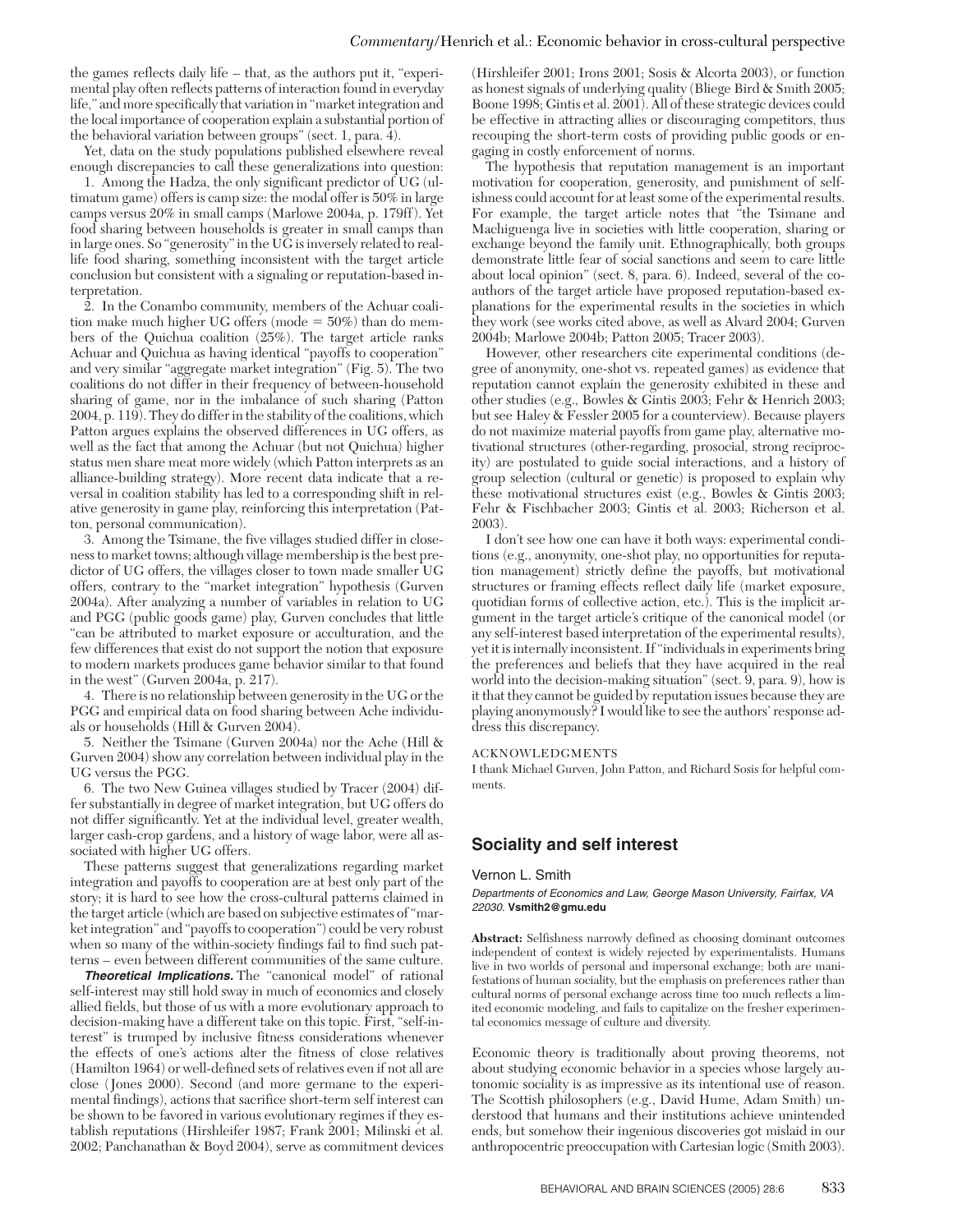## *Commentary*/Henrich et al.: Economic behavior in cross-cultural perspective

Humans live in two worlds – one of personal, the other of impersonal exchange; chimps, capuchins, and so on, live only in the former (de Waal 2005). Humans miraculously leveraged the former, the world of personal exchange, into cultures that enabled our ancestors to settle almost all the globe before they became herder-farmers.

Henrich et al.'s monumental and valuable cross-cultural study is *not* about human sociality – equity (equal opportunity), reciprocity, and sharing across time in personal exchange. It is about rejecting selfishness defined as choosing dominant outcomes independent of context, history, and the future. It is about attacking this narrow and misguided view of the self interest in social interactions, and shades of standard externality theory. It is also about adding arguments to utility functions – equity, reciprocity, and "fairness" as preferences, not as norms allowing self-betterment through gains from exchange across time.

I have argued (Smith 1998; 2003) that "property;" that is, human rights to act, arose endogenously by consent in social exchange; that norms like reciprocity – you have to give in order to receive – long preceded market exchange; and that these ancient emergent "laws" continue alive and well today, as revealed in the universal human expression, "I owe you one," in which A voluntarily acknowledges a debt to B for favors. Negative reciprocity is the endogenous policeman that reminds of debts not paid. It dictates punishment when the expectations of favors are not fulfilled.

These rules survive in the laboratory when subjects move in single-play trust games (TG) with or without punishment options, and cooperate with monotonous increasing average frequency in repeat play, as we vary the probability of being matched with the same person from zero to unity (McCabe et al. 1996). Also, when B sees what player A forgoes when risking defection by B, it doubles the cooperative response compared with B seeing that A has no alternative but to pass to B. This cannot be due to preferences regarding one's own and others' payoffs (McCabe et al. 2003). I see behavior in more austere Ultimatum Game (UG), Dictator Game (DG), and Public Good Games (PGG) as flatland projections of richer TG environments; the former are too easily over-interpreted in terms of utility rather than sociality. The evidence that children and young adults lean toward dominate outcome choices, and are vulnerable to drug abuse, suggests the likelihood that the superior benefits of delayed gratification from reciprocity have not yet become fully integrated into experience and behavior.

Our TG studies primed me for the central claim here that impersonal market exchange enhances, rather than crowds out, personal exchange as a viable hypothesis, credible if not predictable from extant theory. The cross-cultural data presented by Henrich et al. are consistent with this hypothesis, and the authors have done an excellent job of answering my earlier criticism that I believed their study suffered from a confounding of context and culture. As Henrich et al. note, the ad hoc need to adapt procedures to the field realities led to several variations, and these turn out to not materially affect the behavior. For future studies, I think they are now in a position to make such variations part of the design.

I believe such exercises in *deliberate* variation in the defined context are especially important in cross-cultural studies, in which there can be no presumption, given the wide variation in the techniques needed to convey comprehension, that different experimenters using different language, formats, descriptors, protocols, currencies, group sizes, and settings are all implementing the same "abstract game." Given all this variation, I don't know what it means to say the "researchers stuck to entirely abstract explanations of the game" (target article, sect. 4.3, para. 2). There is no such thing as a context-free experiment. All memory is autobiographical and context dependent, and our brains draw on that memory when deciding in an unfamiliar situation. What the experimenter thinks is "neutral," may not be so for the subjects. Hence the need to vary protocols and to empirically determine what is or is not a contextual "treatment." Recall that the canonical model predicts that none of these issues matter, yet they are obviously a consequence of variation in human sociality. When

theory fails, it ceases to provide any guidelines as to how to understand "abstract" play, and you are back to the starting point.

These considerations are underlined by the wide variation found in our (Hoffman et al 1994) studies of UG – mean proposals varied from 27.8% to 44.1% with undergraduates. Our variations shifted distributions, without altering their basic shapes, which I think is an interesting and unique feature of the cross-cultural data. But how is this affected by deliberately varying protocols? I assume that field anthropologists have some conjectures as to what in a particular culture might account for these "outlying" results, and through deliberate design variations they can increase our understanding of the culture. For our North American culture, we explored "earned rights" and the buy-sell context, and we were surprised that we could move the data across such a range with these treatments and their conjunction. Also, we conjectured that the social connection – we called it "distance" – may not have gone far enough in the DG (Hoffman et al 1996b). We were surprised, not just that the "double blind" made a large economic difference – giving nothing rose from 20% to 64% – but that, by relaxing the double blind conditions incrementally, the results stepped down incrementally to the baseline.

For DG, the authors should consult Cherry et al. (2002), who compare endowments given by the experimenter with money earned by the subjects: the percent of dictators giving nothing jumps from 19% to 79%. And the latter rises to 97% when double blinded. Strengthening the sense that the stakes belong to the dictator, combined with "no one can know" his or her decision, all but eliminates dictator giving. We don't know how playing with the money you earned impacts UG, PGG, and cross-cultural results; it would be interesting to find out.

## **Methods do matter: Variation in experimental methodologies and results**

#### Richard Sosis

*Department of Sociology and Anthropology, The Hebrew University of Jerusalem, Mt. Scopus, Jerusalem, 91905, Israel.* **richard.sosis@uconn.edu www.anth.uconn.edu/faculty/sosis/**

**Abstract:** Henrich et al.'s findings are generally consistent with the findings of other experimental field studies. However, the methodological variations deployed across field sites produced several systematic biases in their results. Hence, although the project is destined to become a watershed study, their results should be interpreted prudently.

Henrich and colleagues are to be commended for initiating what is surely a landmark interdisciplinary study that promises to have a profound impact on numerous fields in the social and biological sciences. Indeed, there is already a burgeoning anthropological and economic literature employing economic games among nonstudent populations (e.g., Carpenter et al. 2005; Lesorogol 2005b; Paciotti & Hadley 2003, Paciotti et al. 2005; Sosis & Ruffle 2003; 2004), some of which has been stimulated by Henrich's (2000) pioneering work among the Machiguenga. The findings of the target article are largely consistent with these studies: namely, non-student populations behave differently than students, the selfishness axiom is not supported, daily experiences influence game responses, and demographic factors have little impact on experimental decisions. The current study, as well as their companion co-edited volume, Henrich et al. (2004), will set the standard for the field. Nonetheless, I am concerned about the variance in methods employed across field sites and about how these variations influenced the experimental results.

Henrich et al. argue that the variation in their methodologies had little or no impact on the decision-making behavior of their subjects. Their data, however, cannot fully address this issue because there is no baseline data for any populations other than the Michigan and UCLA samples. We do not know whether method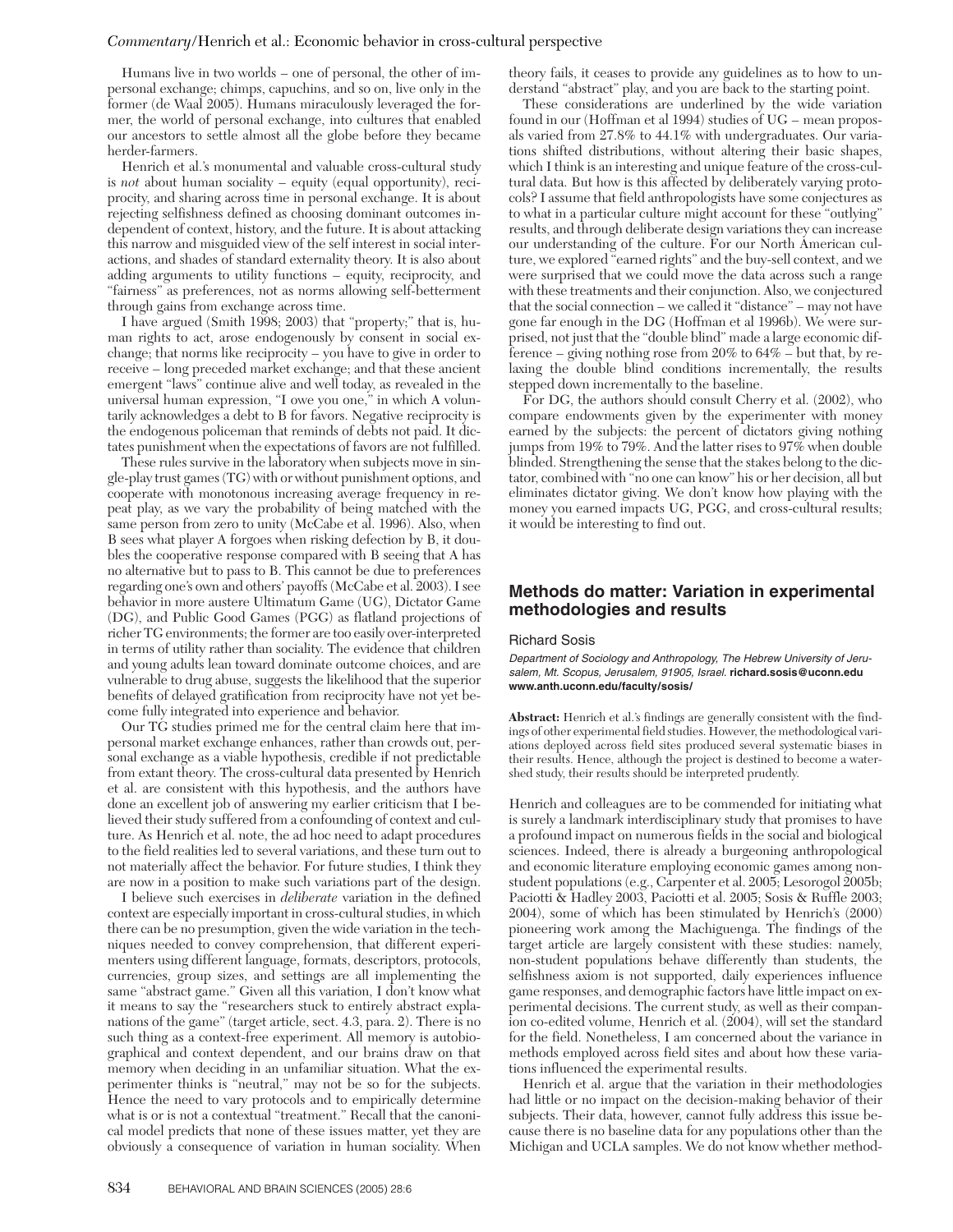ological variation affects different groups differently (which seems likely and is a point Henrich et al. acknowledge), and what aspects of decision-making the methodological variations are likely to affect. We can assume that group differences emerging from identical protocols (Mapuche, Machiguenga, and UCLA; Quichua and Achuar) are real, but the lack of differences between (1) Kazaks and Mongols, (2) Au and Gnau, (3) Shona resettled and unsettled, and (4) Sangu herders and farmers could be either real or a consequence of methodological biases. Additional data will be necessary for this to be determined.

My methodological concerns stem from my own experience (or more precisely, inexperience) in conducting similar economic experiments. I have repeatedly found slight variations in methods to have generally unwanted but significant effects. I offer two illustrative examples. During research aimed at examining cooperation among Israeli kibbutzim, Bradley Ruffle and I conducted various pilot studies to refine our methods. To test several variations of the common-pool resource game, we conducted experiments with Israeli students and kibbutz members from several kibbutzim not in our research sample. Unexpectedly, we found that students had higher levels of cooperation than did kibbutz members. We realized that kibbutz members and students had different expectations, which presumably influenced their decisions. Kibbutz members had anticipated our experiments for about a week, since we had written and phoned them to arrange meeting times in their homes. In contrast, during the pilot studies at Ben Gurion University we simply approached students in the hallway and asked them to participate. These students had few expectations and consequently kept very little of their endowment (i.e., they exhibited high levels of cooperation). Post-experiment interviews among kibbutz members, however, revealed that they often retained part of their endowment (i.e., they behaved uncooperatively) because they did not want to leave the experiment without payment; since they had already invested time in scheduling the appointment with us, they expected to make some money and wanted to be assured of this outcome (they were not paid fees for showing up). Hence, they appeared less cooperative than Israeli university students. Once we controlled for this methodological disparity, the behavioral differences disappeared. Additional work has further shown that, as one would expect, when paired with fellow anonymous kibbutz members, kibbutzniks are more cooperative than city residents paired with (anonymous) city residents (Ruffle & Sosis, in press; Sosis & Ruffle 2004). It is not clear whether an "expectation" bias occurred in the Henrich et al. project, but, given that researchers obviously had different means of recruiting subjects and that some researchers conducted their experiments in a day while others carried them out over weeks, it is a possibility that should be examined.

Another methodological blunder on my part further illustrates the importance of consistent methodologies. In trust experiments I recently conducted at the University of Connecticut, I had difficulty recruiting students because in the standard trust experiment (Berg et al. 1995) only half the participants receive show-up fees. I decided to offer students pizza following the experiment, to encourage participation. During one session, the pizza arrived early and I (very foolishly) allowed all the subjects to eat before commencing the research. Consistent with numerous experimental results demonstrating that "cheap talk" increases prosociality (e.g., Orbell et al. 1988), this session, to my dismay, had significantly higher levels of trust than all the other sessions with similar student samples.

Henrich et al. claim that "there is no reliable correspondence between methodological variations across groups in the UG and their game behavior (compare Tables 2 and 4)" (sect. 4.3, para. 9). A comparison of these tables, however, suggests that there may be some systematic biases in their results. I will discuss each of the eight types of variation listed in Table 4 by column (which I denote as C1–C8). It is not clear how post-game interviews (C8) could influence game decisions (as they happen after the fact), nor is it likely that sham offers (C6) affect results significantly; otherwise we would be forced to dismiss the entire field of social psy-

chology. Only Alvard used a non-monetary medium (C5), and although the Lamalera are the only group to offer more than 50% of their initial endowment, there are obviously not enough data to assess the influence of a non-monetary medium. Henrich et al. acknowledge that contextualizing (C2) experiments has an effect on game decisions, and they cite several studies in which this has been demonstrated, although it is not clear how contextualization influenced their results, if at all. There appears to be no consistent relationship between how the money was allocated (C1) and mean UG offers. However, in four remaining categories there appear to be systematic biases in the results. In Table 1, I rank the 15 studied groups by mean UG offer, as in Figure 2, and list the presence or absence of a show-up fee (C7), corralling with talking (C4), no corralling (C4), and individual instructions (C3; question marks indicate the category denoted as "both" in Table 4 of the target article). Similar to my pizza gaffe described above, we would expect higher prosociality when participants are in a communal setting and/or interact with each other prior to the experiment, as is the case when subjects are given the instructions as a group, when they are corralled, and, especially, when they are corralled with talking. We might also expect individuals who receive a show-up fee to be more generous, as they have already been guaranteed some payment. Henrich finds that show-up fees do not influence game decisions among U.S. populations; possibly U.S. students are more accustomed to participating in diverse experimental conditions and thus are less responsive to the presence or absence of pre-experimental payments. Regardless, the summary data in Table 1 here are consistent with all of these expectations and show systematic trends in the results that may be a consequence of methodological biases. I am not arguing that these biases, if real, diminish the significance of Henrich et al.'s main findings; I present them because I believe the authors' current results must be interpreted cautiously and so that future researchers employ consistent methods (as Henrich et al. have done with their second round of experiments).

Despite my concerns, I find Henrich et al.'s interpretation of their findings compelling and consistent with other research which has similarly shown that social institutions and daily life activities, ranging from economic pursuits to ritual practices, do impact game decisions (Paciotti & Hadley 2003; Sosis & Ruffle 2003; 2004). Many of the concerns raised here will likely be resolved in their second round of experiments, the results of which I eagerly await.

Table 1 (Sosis). *Group Rankings by UG Mean Offers and Methodological Variation*

| Group Ranked<br>by UG mean | Show-<br>up fee | Corralling<br>with<br>talking | No.<br>corralling | Instructions<br>to individuals<br>only |
|----------------------------|-----------------|-------------------------------|-------------------|----------------------------------------|
| Lamalera                   |                 | X                             |                   |                                        |
| Ache                       | Χ               | X                             |                   |                                        |
| Shona                      |                 |                               |                   |                                        |
| Orma                       | Χ               |                               |                   |                                        |
| Au                         | Χ               | Χ                             |                   | Χ                                      |
| Achuar                     | X               |                               |                   |                                        |
| Sangu                      |                 |                               | $X$ <sup>2</sup>  |                                        |
| Gnau                       | X               | X                             |                   | X                                      |
| Tsimane                    | X               |                               |                   |                                        |
| Kazakh                     |                 |                               | X                 | X                                      |
| Torguud                    |                 |                               | X                 | X                                      |
| Mapuche                    |                 |                               | X                 | X                                      |
| Hadza                      |                 |                               | X                 | X                                      |
| Machiguenga                |                 |                               | $X$ <sup>2</sup>  | ΧP                                     |
| Quichua                    | Χ               |                               |                   |                                        |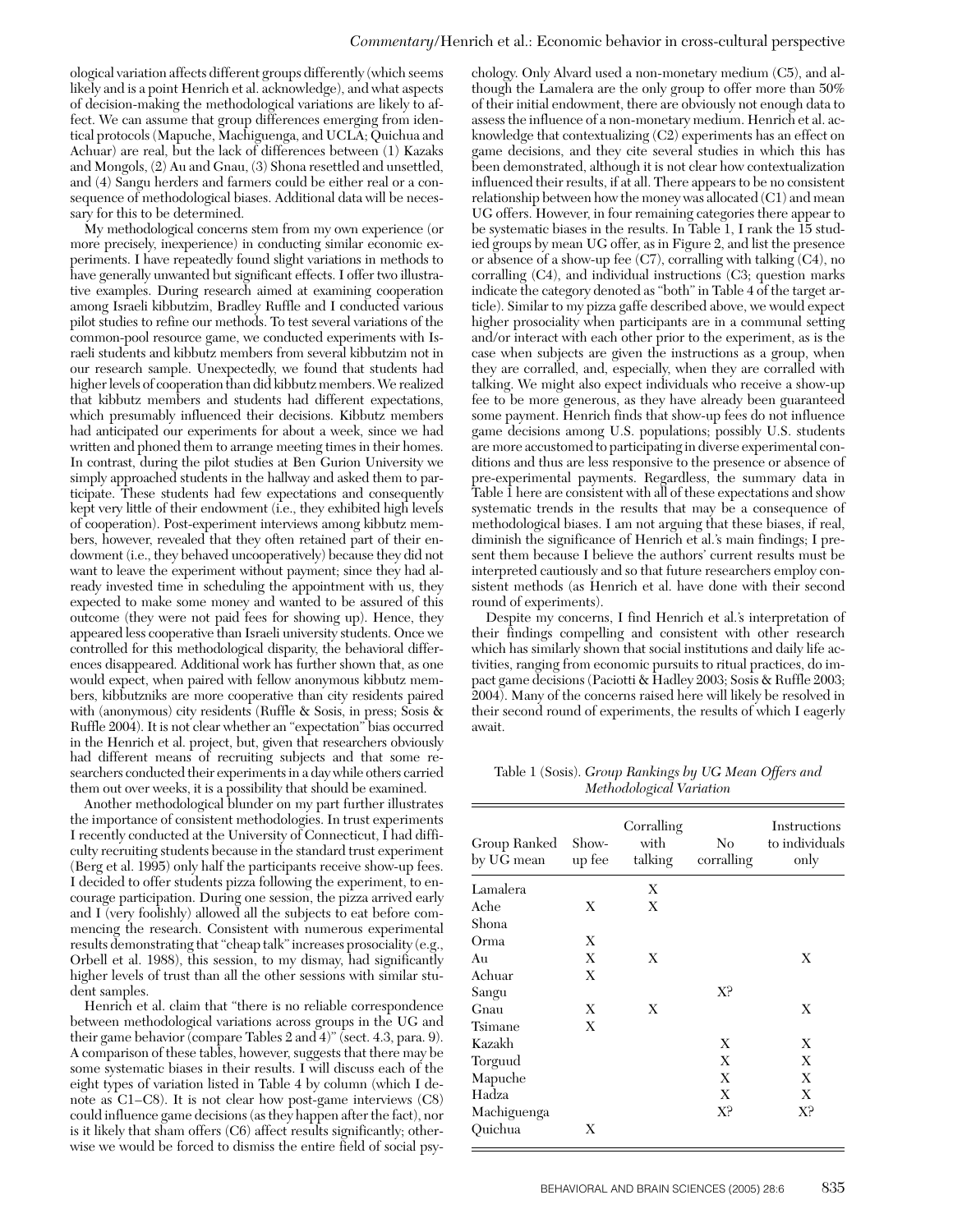## **Economic models are not evolutionary models**

Roger J. Sullivan and Henry F. Lyle, III *Department of Anthropology, California State University, Sacramento, Sacramento, CA 95819-6106.* **sullivar@csus.edu lyle@csus.edu www.csus.edu/indiv/s/sullivanr**

**Abstract:** Henrich et al. reject the "selfishness axiom" within a narrowlydefined *economic* model, and are premature in claiming that they have demonstrated cross-cultural variability in "selfishness" as defined in broader *evolutionary* theory. We also question whether a key experimental condition, anonymity, can be maintained in the small, cohesive, social groupings employed in the study.

The authors of the target article are to be commended for successfully executing a complex study and generating much-needed data on human cooperation in cross-cultural contexts. They have used an economic model to test an evolutionary problem – are rules of cooperation between non-kin universal or particular? Our main problem with the article is that it never explicates the difference between an economic and evolutionary model – a test of the canonical economic "selfishness axiom" becomes an unexplicated test of Trivers' (1971) assertion that apparently altruistic acts are ultimately self-interested. This lack of definition leads to problems in the very first paragraph in which the authors point out that participants in experimental economic games "care about fairness and reciprocity" (target article, sect. 1, para. 1). Although concerns with fairness and reciprocity are a problem for the economic "selfishness axiom" – which predicts that people should be narrowly concerned with immediate selfish returns – they are anticipated by a broader evolutionary theory of reciprocity. Trivers (1971) and, more recently, Bshary and Schäffer (2002) use the example of symbiosis between reef cleaner fish and their hosts to demonstrate that social animals should be both selfish *and* concerned with fairness and reciprocity. In this example of between-species cooperation, various species of host fish are kept free of parasites and the cleaner wrasses benefit from a food source. Both parties play fair: the wrasses by not biting healthy tissue and the host-fish by not eating the cleaner fish. Roaming reef fish return faithfully to the same cleaner stations, unless they are cheated by poor service or opportunistic bites by the parasite-cleaning wrasse. By focusing on a problem for classical *economic* theory in the target article – why people should be concerned with fairness and reciprocity – the authors have created something of a strawman by implying an *evolutionary* theoretical conundrum where none exists.

The target article authors have tested the economic "selfishness axiom" with a narrowly focused method using one-time transactions between anonymous pairs of players. In evolutionary theories of cooperation, however, "selfishness" is just one dimension of a more complex dynamic of reciprocity. In his broader evolutionary model, Trivers argues that "[c]learly, what matters for the evolution of reciprocal altruism is that the same two individuals interact repeatedly" (Trivers 1971, p. 42). A more appropriate methodology for testing an evolutionary, rather than narrow economic, hypothesis might employ repeated interactions between people who recognize each other and who are likely to interact in the future. While Henrich et al.'s study provides valuable data about cross-cultural variation in human cooperation, it does not reject the null-hypothesis of selfishness in the dynamic of human reciprocity beyond a narrow economic definition particular to the methodology employed.

The second point we would like to make is that it is questionable whether anonymity between gaming pairs can be maintained in small experimental groups whose members are inter-dependent and highly familiar with each other. While conducting crosscultural fieldwork on social aspects of mental illness in the Pacific, Sullivan has found that anonymity and confidentiality cannot be assumed (Sullivan & Allen 1999; Sullivan et al. 2000). Even the most personal information elicited in a research interview can become the subject of hilarious post-study analysis in "small-scale"

settings where participants are well known to each other. The target article authors acknowledge the problem of anonymity in the smaller groups of their study, stating that "[i]n groups like the Au, Gnau, and Hadza, who live in small villages or bands and eat in public, it is nearly impossible to keep secrets and quite difficult to hide anything of value" (target article, sect. 5, para. 2).

The unlikelihood of achieving enduring anonymity between gaming protagonists suggests that uncontrolled variables may affect the data outcomes, in particular, differences in status between players. Based on Sullivan's experience of fieldwork in a hierarchical post-colonial "small-scale" society (Palau), a low-ranking individual might feel obliged to *accept any offer* from a high-ranking individual out of deference protocol, and a high ranking individual may well *reject any offer* from a low-ranking individual simply because such an offer would be inappropriate from a low-ranked group member. The possibility that gaming pairs will not remain anonymous, and that players could be revealed to be of unequal status, may profoundly affect game outcomes in terms of both offers and refusals. A perusal of Ultimatum Game rejections in Table 2 shows that the rates of rejection are highest amongst the Au (8/30 pairs; 26.7%), Gnau (10/25 pairs; 40%) and Hadza (13/55 pairs; 23.6%) – the same groups identified by the target article authors as being the least private. A high rejection rate may reflect uncertainty about true anonymity, and that the cost of rejecting an offer is less than that of having to reciprocate in the unknowable future. Given the difficulty in maintaining anonymity in "small-scale" societies, it would seem necessary to control for status differences by matching the status of each protagonist, or letting it be known that each protagonist would be of approximately equal rank. There is no indication in the target article that any such consideration of the effects of relative rank and status were controlled during the study.

Finally, Haley and Fessler (2005) have demonstrated that the outcomes of economic games are affected by subtle cues. For example, when anonymous Dictator Games were played under the gaze of stylized eye-like shapes, allocations were 55% higher than when no eye shapes were present (Haley & Fessler 2005, p. 252). Henrich and colleagues employed gaming methods that were inconsistent between groups. If even subtle experimental cues can dramatically alter game play, then we might expect to see between-group differences in game outcomes when a variable methodological protocol is used.

Economic models do not constitute evolutionary models, but the results of this narrowly focused economic methodology are presented as an evolutionary statement of the *nature* (or lack thereof) of human cooperation. In reality, the study methodology ignores key fundamentals of the evolution of human reciprocity as theorized by Trivers (1971): that reciprocal transactions require protagonist recognition and repeated interactions. By excluding these variables the target article has addressed only a narrow dimension of human reciprocity: selfishness in anonymous, non-repeated transactions. This should not be extrapolated to a general statement about the evolution of human cooperation.

## **Preferences, beliefs, and heuristics**

#### Toshio Yamagishi

*Graduate School of Letters, Hokkaido University, Sapporo, Japan 060-0810.* **Toshio@let.hokudai.ac.jp http://lynx.let.hokudai.ac.jp/members/yamagishi/**

**Abstract:** Alternative interpretations are proposed for the finding that market integration is positively related to fair behavior in experimental games. Market activities may produce market relevant concepts and stories that interpret experimental games as incidences of social exchange, and thus may enhance the relevance of (1) market-related preferences or (2) a decision heuristic designed for social exchange.

The findings coming out of the cross-cultural experiment conducted by Henrich and his collaborators are of extreme impor-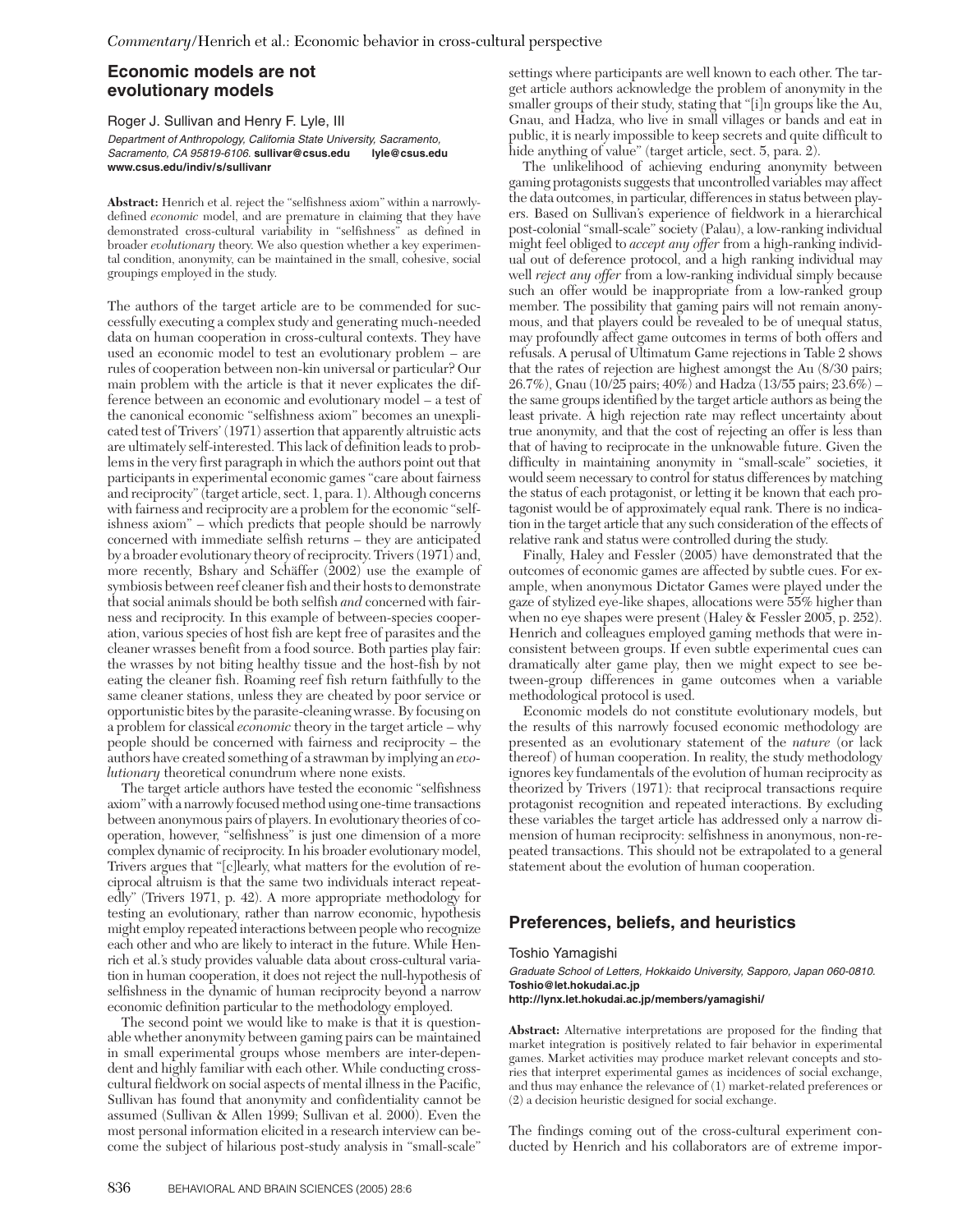## *Commentary*/Henrich et al.: Economic behavior in cross-cultural perspective

tance for those economists who are starting to reconsider the super "rational" view of economic man, as well as for social scientists already aware of the social and cultural malleability of human behavior. Among the many interesting findings reported in the study, my comments focus mainly on the discovery that college students in industrial societies are *less* "rational" in their decision-making compared to people living in small societies lacking a modern market economy. This finding must be surprising for those who believe that people living in industrial societies are more "individualistic" – putting self-interest ahead of the collective interest – than people who are less involved with a market economy. Surprising and counter-intuitive findings often fuel new advances in science, and therefore I admire the authors for providing us with this important insight.

Nevertheless, interpreting this finding will certainly kindle a great deal of controversy. The authors adopt a "preferences, beliefs, and constraints approach" (sect. 9, para. 2) in interpreting their results, according to which "agents maximize a *preference function* subject to informational and material *constraints*" (sect. 9, para. 2, emphasis in original). They further argue that humans "acquire the beliefs and preferences appropriate for the local social environment" (sect. 9, para. 4). These are very general statements, and there is more than one manner in which these principles are applied for interpreting the findings. I propose three plausible alternatives for the authors' consideration.

*Preferences are different.* The most straightforward interpretation of the finding, which I believe is the closest to the authors' position, is that people acquire different preferences in different societies. In particular, people who have been exposed to a market economy acquire a preference for fairness and reciprocity, presumably because such a preference would assist exchange in market-based societies by ensuring proper behavior. This interpretation seems to provide a decent description of the findings, but faces a challenge when explaining why market exposure works at the group level but not at the individual level. Gains associated with market-relevant preferences should predominantly work at the individual level. There may be an aggregation effect of individual dispositions, but this should not eliminate the effect of individual exposure to market activities.

*Sensitivity to cues that suggest the experimental situation is a form of social exchange.* The second explanation is more compatible with the group level effect of exposure to a market environment. In societies and communities that are widely exposed to market activities, the stories people use in describing their own and others' behavior may involve market-relevant concepts. Such stories and the way people talk about their activities cannot be confined to a particular individual; they have to be shared by community members if they are to make any sense at all. Cultural beliefs and stories are fundamentally a group level phenomenon. Once people begin using market-relevant vocabulary, they become sensitive to cues of fairness and reciprocity that suggest an activity is market related. Hence, they should be quicker to perceive the abstract rules of the experimental game as a form of social exchange. According to this interpretation, preferences are not necessary to explain differences in behavior; two people in an experimental game could make different decisions if one perceives the game as a form of social exchange and the other does not, even if they are given the same information beforehand and share an identical preference for fairness.

*The activation of heuristics.* The third interpretation is similar to the second in that it emphasizes the importance of cues connecting experimental games to relevant forms of social exchange. However, it is different from the second in that cues activate heuristics rather than the perception of relevance of particular preferences. In psychology, a number of dual-process models have been applied to behavior (Chaiken 1980; Metcalfe & Mischel 1999; Petty & Cacioppo 1986; Pyszczynski & Greenberg 1987; Zajonc 1980). According to these models, judgment and decisionmaking often involve two, separate but parallel information processes. One is fast, automatic, unconscious (i.e., does not require

attention), and intuitive (heuristic decision-making), whereas the other is slow, intentional, conscious, and rational (reasoned decision-making). Either process can be used to make a decision, and different conclusions can be made by the two processes. If the decision involves serious consequences, and if sufficient attention is devoted, the reasoned process can supersede the heuristic process. However, because the heuristic process works faster, we often draw our conclusion before the reasoning process can catch up and, in many cases, reason is invoked simply to "justify" a decision that has already been made (Haidt 2001). The heuristic information process is often the default option, automatically operating without conscious allocation of attention. Assuming that the cues available in experimental games are likely to be interpreted as suggestive of social exchanges in market-based societies, one possible interpretation of the current finding is that a decision heuristic relevant to social exchange is activated during an experimental game, thereby enticing the participant to automatically behave more equitably (Kiyonari et al. 2000). It is likely that the cultural beliefs shared by traditional people do not sensitize them to market-relevant cues in experimental games and, consequently, they may not perceive experimental games as a form of social exchange. In the absence of proper heuristics to use in experimental games, people in communities with less or no market exposure are "forced" to use reasoned information processing and make "rational" decisions.

Although, personally, I believe this last interpretation to be the most plausible, this is ultimately an empirical matter. The challenge will be to design an experiment powerful enough to test the validity of these three alternatives. Some of the experimental techniques used by cognitive psychologists to assess how much information processing is involved in a particular decision task may be useful in such an endeavor.

## **Economic man: Self-interest and rational choice**

#### Daniel John Zizzo

*School of Economics, University of East Anglia, Norwich, NR7 4TJ, United Kingdom.* **d.zizzo@uea.ac.uk http://www.uea.ac.uk/~ec601**

**Abstract:** "Economic man" assumes not only self-interest, but also rationality of choices. The finding that ultimatum game offers can be explained by ambiguity aversion as well as pessimism, plus other findings, suggests the usefulness of taking bounded rationality more into account. Neurodevelopmental and heritability research supports the authors' emphasis on the importance of social learning and socialization.

The target article offers impressive and ground-breaking research. There is heterogeneity in the protocols used by the various field researchers, to be sure, and yes, there are difficulties in interpreting the data and obvious dangers of data mining. But the article does provide the methodological foundations for behavioural research which is more homogeneous and sophisticated in design and more focused in terms of theoretical predictions. This, I believe, is an important achievement.

Self-interest is indeed a key assumption of "economic man," and one that typical experimental evidence – reviewed, for example, in Camerer (2003) and Fehr and Gachter (2000b) – shows to have been violated again and again. Neurodevelopmental evidence proves the importance of the learning environment in determining interpersonal behaviour (Zizzo 2003a), and fits well with the importance of socialisation highlighted by the authors in explaining cross-cultural differences. The brain is significantly plastic in development in response to environmental input (Quartz & Sejnowski 1997). One way in which both genetic and environmental input affect biological neural networks is by determining the functioning and shaping up of neurotransmitter systems (e.g., Duman et al. 1997). Serotonin appears to regulate how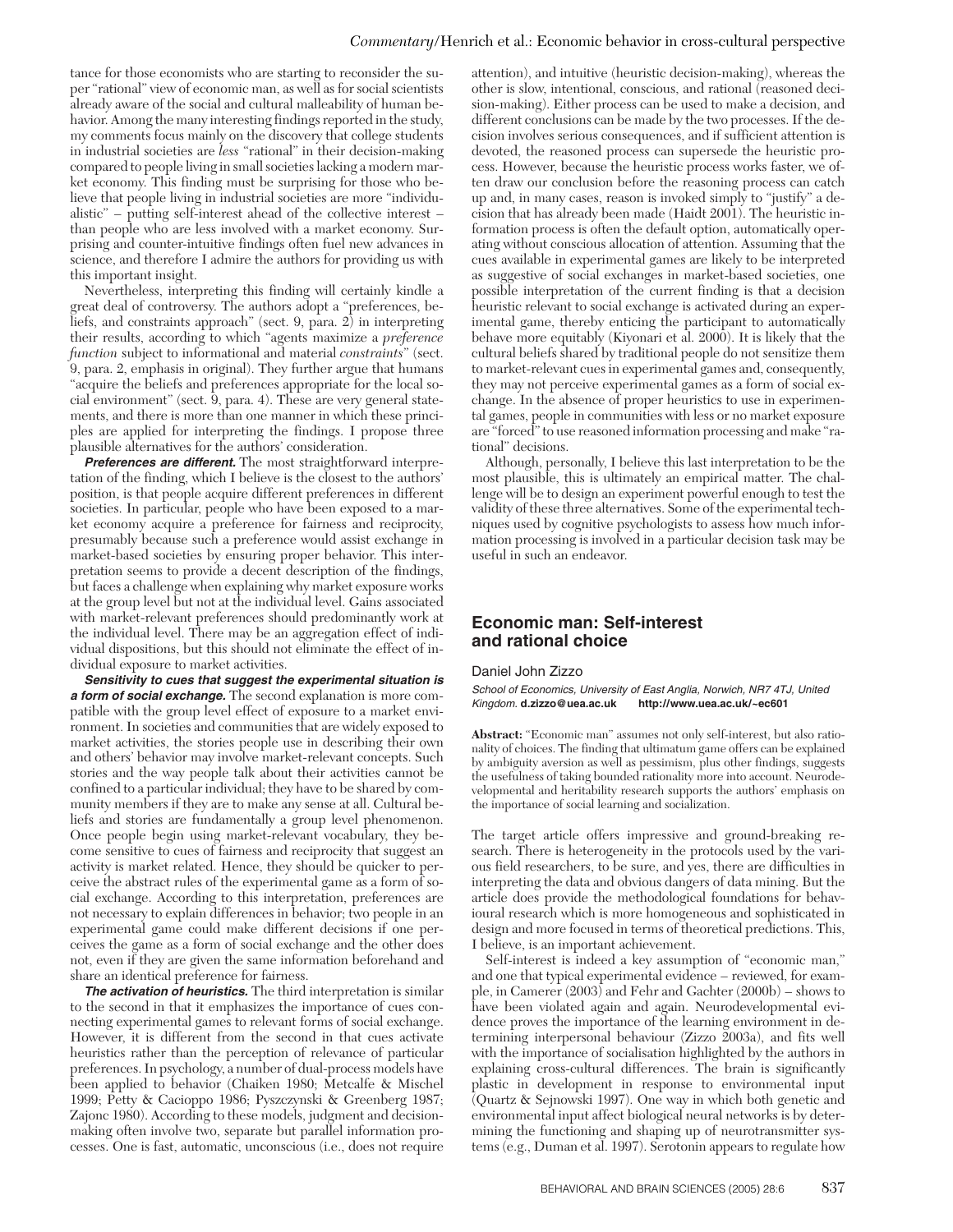agents perceive social decision problems (Zizzo 2002a), while dopamine might facilitate social learning processes (Zizzo 2002b). There is evidence suggesting a role for environmental input in how the serotonergic system works in individual brains, both with monkeys (Higley et al. 1993) and with humans (Oxenstierna et al. 1986). Monkeys growing up in a socially deprived environment have abnormally high levels of serotonin, related to inappropriate aggression (Higley et al. 1994; Kraemer et al. 1989; Lilly et al. 1992). In normally reared monkeys serotonin and dopamine are closely correlated, whereas in socially deprived monkeys they are not (Kraemer et al. 1989).

The authors' emphasis on the social learning of preferences is supported by heritability studies (e.g., Rutter 1997; Zizzo 2003a). For example, in Rushton et al. (1986), only around 50% of the variance of self-reported altruism, empathy, and aggressiveness is explained by the genes. Miles and Carey's (1997) meta-analysis found that genes might account for up to 50% of the variance in aggression in questionnaires and self-reports, but also that "observable ratings of laboratory behavior found no evidence for heritability and a very strong family environmental effect" (p. 207). Children growing up in different social environments may develop significantly different social preferences.

Self-interest, however, is not the only key assumption of "economic man," and the neurodevelopmental and heritability evidence can be interpreted both in terms of development of differential preferences as of differential social cognitive skills and perspectives. (Perfectly) rational choice – the idea that maximisation subject to informational and material constraints is all there is to choice – is the other key assumption, and the theoretical analysis provided by the authors is slightly unclear on this. Henrich et al. note the possibility of rationality limitations but claim that game playing does not require "very high levels of reasoning or omniscience" (sect. 9, para. 3). This may be so, but surely one possible source of cross-cultural variations lies in violations of the rationality rather than the self-interest axiom. Although this is not the focus of the authors' work, there are revealing signs that this is the case. The authors' largest dataset concerns ultimatum game offers, and they show that a possible explanation of ultimatum game offers behaviour lies in a combination of pessimistic beliefs and ambiguity aversion. Rubinstein (1998) defines the knowledge of the problem as one important dimension of economic rationality. Cross-cultural variations in how agents face up to uncertainty seem an obvious signal that there are not just differences in preferences, but also differences in cognition. It is suggestive that the Orma appeared to assimilate the public good game to what was for them a prototypical social setting, the *harambee*, because it indicates that something like similarity-based or case-based decision reasoning may be going on in the presence of an unfamiliar task (Gale et al. 1995; Gilboa & Schmeidler 2001; Zizzo 2003b). Indeed, as the authors recognize in their theoretical discussion, the correlation of the market integration index with behaviour can be explained in cognitive terms, in the development of "distinctive cognitive capacities and habits." Though the authors downplay the importance of framing in the discussion of the design, they themselves stress its possible role in the theoretical discussion. It is quite possible that some of the cognitive variations can be explained in terms of parsimonious and stable social utility functions; but whether this is generally true is very unclear, and decisionmaking approaches that explicitly recognise bounded rationality in determining the procedure of choice may be called for.

The attempts made by the authors to identify within-group variations in preferences and cognitive skills, and their impact on behaviour, were fairly unsystematic, so it is difficult to see what to make of them without additional research. This is not meant to be a criticism: in a first study of this scale, obviously not everything could be done. Still, that education does not predict game behaviour should not be taken as an indicator that cognitive abilities may not have played a role at the individual level. Transfer of knowledge from one task to another does take place in some cases but not in others (Reeves & Weisberg 1994; Zizzo 2005). Knowledge

of the laws of physics may not be especially helpful to be an expert billiard player: there is a difference between explicit knowledge that people learn and store in memory and implicit knowledge of how to actually do things (Shanks & St John 1994). Therefore, that education should modify game play should not be taken as a foregone conclusion, as implicit cognitive skills may differ from, say, abstract numeracy skills. On the "heterogeneity of preferences" front, there is evidence pointing to large and systematic differences in preferences within fairly homogenous populations (e.g., Burlando & Guala 2005), but this requires more complex experimental designs than those used by the authors. They may also, no doubt, be harder to implement in the field, but this is a challenge worth taking, I think.

## Authors' Response

## **Models of decision-making and the coevolution of social preferences**

Joseph Henrich,<sup>a</sup> Robert Boyd,<sup>b</sup> Samuel Bowles,<sup>c</sup> Colin Camerer,<sup>d</sup> Ernst Fehr,<sup>e</sup> Herbert Gintis,<sup>f</sup> Richard McElreath,<sup>g</sup> Michael Alvard,<sup>h</sup> Abigail Barr,i Jean Ensminger,<sup>j</sup> Natalie Smith Henrich,<sup>k</sup> Kim Hill,<sup>1</sup> Francisco Gil-White,<sup>m</sup> Michael Gurven,<sup>n</sup>

Frank W. Marlowe,<sup>o</sup> John Q. Patton,<sup>p</sup> and David Tracer<sup>q</sup> <sup>a</sup>*Department of Anthropology, Emory University, Atlanta, GA 30322;* <sup>b</sup>*Department of Anthropology, University of California, Los Angeles, Los Angeles, CA 90095;* c*Santa Fe Institute, 1399 Hyde Park Road, Santa Fe, NM 87501 and Faculty of Economics, University of Siena, 53100 Siena, Italy;* d*Division of Humanities and Social Sciences, Caltech, Pasadena, CA 91125;* e*University of Zurich, Bluemlisalpstrasse 10, CH-8006, Zurich, Switzerland;* <sup>f</sup> *Santa Fe Institute, Santa Fe, NM 87501 and Faculty of Economics, Central European University, H-1051 Budapest, Hungary;* <sup>g</sup>*Department of Anthropology, University of California, Davis, Davis, CA, 95616;* h*Department of Anthropology, Texas A & M University, College Station, Texas 77843-4352;* <sup>i</sup> *Centre for the Study of African Economies, University of Oxford, Oxford OX1 3UL, United Kingdom;* <sup>j</sup> *Division of Humanities and Social Sciences, Caltech, Pasadena, CA 91125-7700;*  <sup>k</sup>*ORC Macro, Atlanta, GA 30329;* <sup>l</sup> *Department of Anthropology, University of New Mexico, Albuquerque, NM 87131-1086;* m*Department of Psychology, University of Pennsylvania, Philadelphia, PA 19104-6196;* n*Department of Anthropology, University of California-Santa Barbara, Santa Barbara, CA 93106;* o*Department of Anthropology, Peabody Museum, Harvard University, Cambridge, MA 02138;* p*Department of Anthropology, California State University, Fullerton, Fullerton, CA 92834-6846;* q*Department of Anthropology and Health and Behavioral Sciences, University of Colorado at Denver, Denver, CO 80217.* **jhenric@emory.edu rboyd@anthro.ucla.edu bowles@santafe.edu camerer@hss.caltech.edu efehr@iew.unizh.ch hgintis@comcast.net mcelreath@ucdavis.edu Alvard@tamu.edu abigail.barr@economics.ox.ac.uk jensming@hss.caltech.edu natalie.henrich@gmail.com kimhill2@unm.edu fjgil@psych.upenn.edu gurven@anth.ucsb.edu**  $j$ ohnpatton@exchange.fullerton.edu **dtracer@carbon.cudenver.edu**

**Abstract:** We would like to thank the commentators for their generous comments, valuable insights and helpful suggestions. We begin this response by discussing the selfishness axiom and the importance of the preferences, beliefs, and constraints framework as a way of modeling some of the proximate influences on human behavior. Next, we broaden the discussion to ultimate-level (that is evolutionary) explanations, where we review and clarify gene-culture coevolutionary theory, and then tackle the possibility that evolutionary approaches that exclude culture might be sufficient to explain the data. Finally, we consider various methodological and epistemological concerns expressed by our commentators.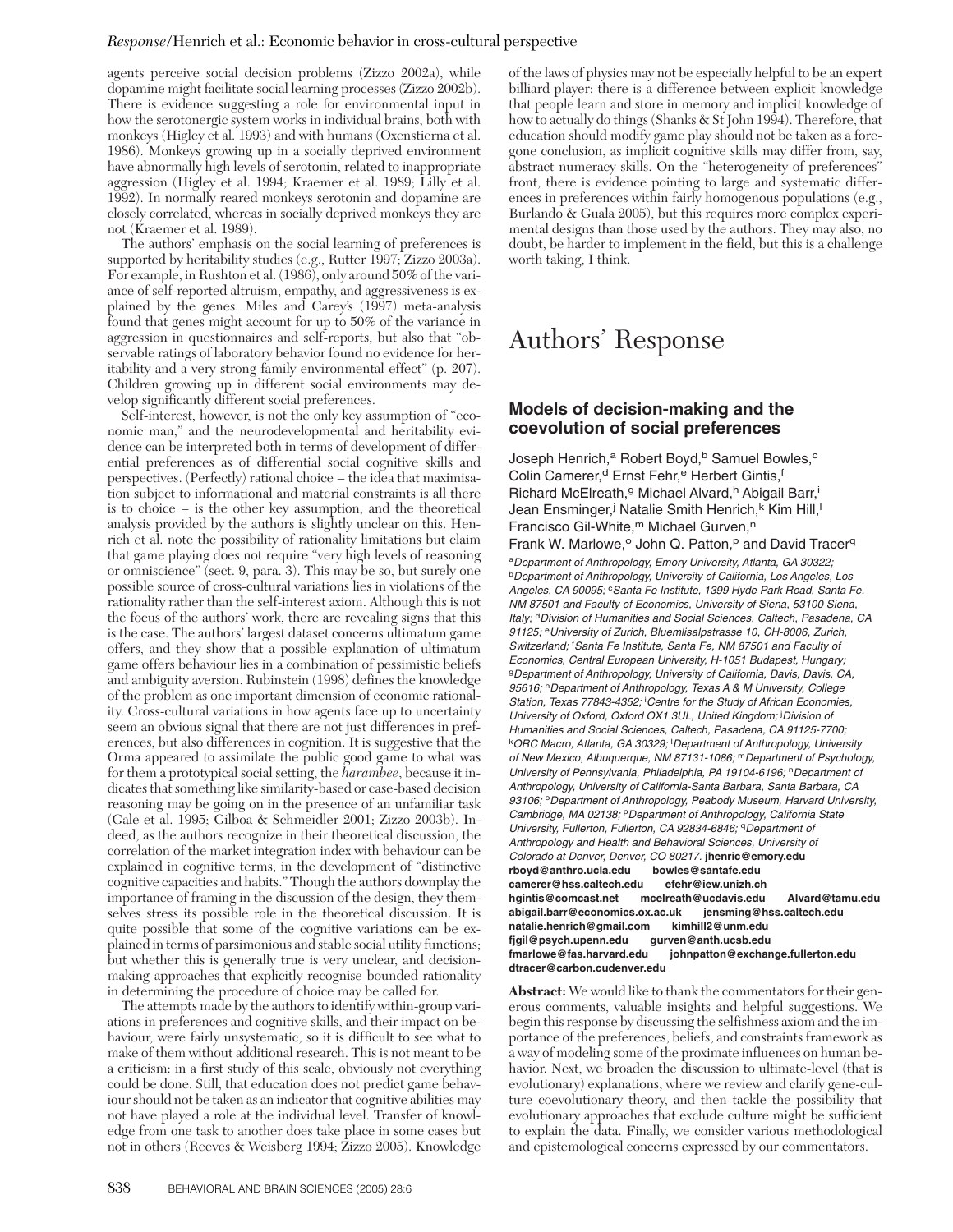## **R1. The preferences, beliefs, and constraints approach**

## *R1.1. The selfishness axiom*

Our primary interest was to explore the between- and within- group variation in other-regarding social behavior by exploiting potential cross-cultural variation across a wide range of small-scale societies. Our experiments produced evidence inconsistent with the selfishness axiom. This aspect of our work has attracted critical attention. Most of the commentaries here focus on three challenges: (1) Proximate modeling of the observed behavior; (2) explaining the ultimate (evolutionary) origins of the behavior; and (3) methodological validity of the experimental evidence.

The *proximate* motivations and sentiments of the decision-maker provide a modeling framework that stands independent of the evolutionary origins of those motivations and sentiments. *Ultimate* explanations provide evolutionary foundations for proximate accounts. We discuss below the competing explanations at both levels raised by commentators. Many *methodological* questions arise as part of a debate concerning which theories are consistent with our results.

We interpret the experimental results as consistent with an ultimate-level gene-culture coevolutionary view described in our target article and later in this response. However, these experiments were not designed as a test of alternative evolutionary approaches (see commentaries by **Krupp**, **Barclay**, **Daly**, **Kiyonari**, **Dingle & Wilson** [**Krupp et al**.], **Sullivan & Lyle**, **E**. **A**. **Smith**, **Burnham & Kurzban**) and no single study – including ours – can definitively prove or disprove any ultimate-level theory of the evolution of human sociality. So, our efforts here are unlikely to convince all the researchers who prefer alternative interpretations. Therefore, our immediate goal is to clarify differences across theories, establish agreed-upon facts, and create an interest in further experimentation and theorizing.

The proximate explanation we adopt to interpret our data – the preferences, beliefs, and constraints framework – is rooted in game theory, and hence is not a theory of how people make decisions at the detailed level of cognitive processes and affective states (although research linking our approach to neuroscientific theory is proceeding rapidly). Rather, our framework provides a set of formal tools for capturing and precisely modeling the actions people take in given situations, allowing researchers to include self-regarding and other-regarding *preferences* (e.g., motivational concerns about equity or relative payoff), *beliefs* (mental states that describe or model that world), and *constraints* (rules, such as you cannot keep your share if you "reject") in a coherent account. An important interpretation of our findings is that *preferences* for other-regarding behavior are common, in some fashion, in every society studied, but that these preferences are heterogeneous within societies and vary across populations. Our results are also consistent with the view that preferences are context-dependent and subject to cueing and framing effects. Our experiments do not allow a conclusive determination of which social preferences are involved, or indeed, whether the behaviors observed might not be the result of beliefs about the game rather than of social preferences. For example, positive offers in the dictator game could be sensibly described as *altruistic behavior*, which could be explained by empathetic

preferences (caring directly about the other's payoffs). However, from the preferences, beliefs, and constraints perspective, this could also result from other social preferences, such as an aversion to inequity, or from faulty beliefs – individuals with purely selfish preferences might have misunderstood the game, perceiving it as repeated even though it is a one-shot game.

Some commentators (**Krupp et al**. <sup>1</sup> and **Burnham & Kurzban**) assert that our critique of the selfishness axiom is redundant in view of the fact that it has already been widely rejected on the basis of existing studies. Krupp et al., for example, state that "the Ultimatum Game had already debunked *Homo economicus* before anyone took it overseas." But the selfishness axiom, vis-à-vis the human species, *could not* possibly have been universally rejected on scientific grounds, since no one has executed a research plan that captured a sufficient diversity of human societies to substantiate such a claim. So, if many in the social sciences did in fact believe that the selfishness axiom had long been rejected, they did so with *insufficient evidence*. Burnham & Kurzban, for example, note the long history of research on the selfishness axiom, but they cite only work *with students* from industrialized societies. The value of "going overseas" is underscored by Krupp et al.'s observation of the number of times cross-cultural work has forced psychologists to retract universalist claims.2

Moreover, the selfishness axiom does survive across the human sciences and, seemingly among commentators **E**. **A**. **Smith**, **Binmore**, **Sullivan & Lyle**, and **Burnham & Kurzban**. Each argues that some combination of selfish preferences and faulty beliefs about the game can explain the results of the behavioral experiments (undertaken by us and others) that, in our view, provide evidence against the selfishness axiom. We will discuss the empirical challenges to this view further on.

The selfishness axiom certainly survives in economics, as any undergraduate economics student will confirm. Although the rational actor model that provides abstract theoretical foundations for economics does not require the selfishness axiom, it is consistently and routinely deployed in textbooks and journal articles without comment or justification. What could be greater evidence of an implicit ingrained axiom, than the fact that a major assumption about the nature of human motivations is so often omitted from a field which otherwise specifies each mathematical assumption with such great precision? Such an omission has not always been in fashion. In 1881, a founder of the neoclassical paradigm, F. Y. Edgeworth, wrote: "The first principle of economics is that every agent is actuated only by self-interest" (cited in Bowles 2004, p. 96). In the years since, this assumption has been routinely deployed in the general equilibrium model and influential applications, like financial markets and life-cycle savings. The Fundamental Theorem of Welfare Economics depends in a deep manner on selfregarding preferences. Without a set of preferences, economic theory cannot make predictions. So economists must assume something in addition to consistency. The routine assumption is that preferences are selfish.

Our critique of the selfishness axiom is not based on the view that those motivated by other regarding preferences are behaving *irrationally* (though some – **Yamagishi**, for example – describe deviations from the selfishness axiom in this way). As is standard in decision theory (and in the preferences, beliefs, and constraints approach), we use the term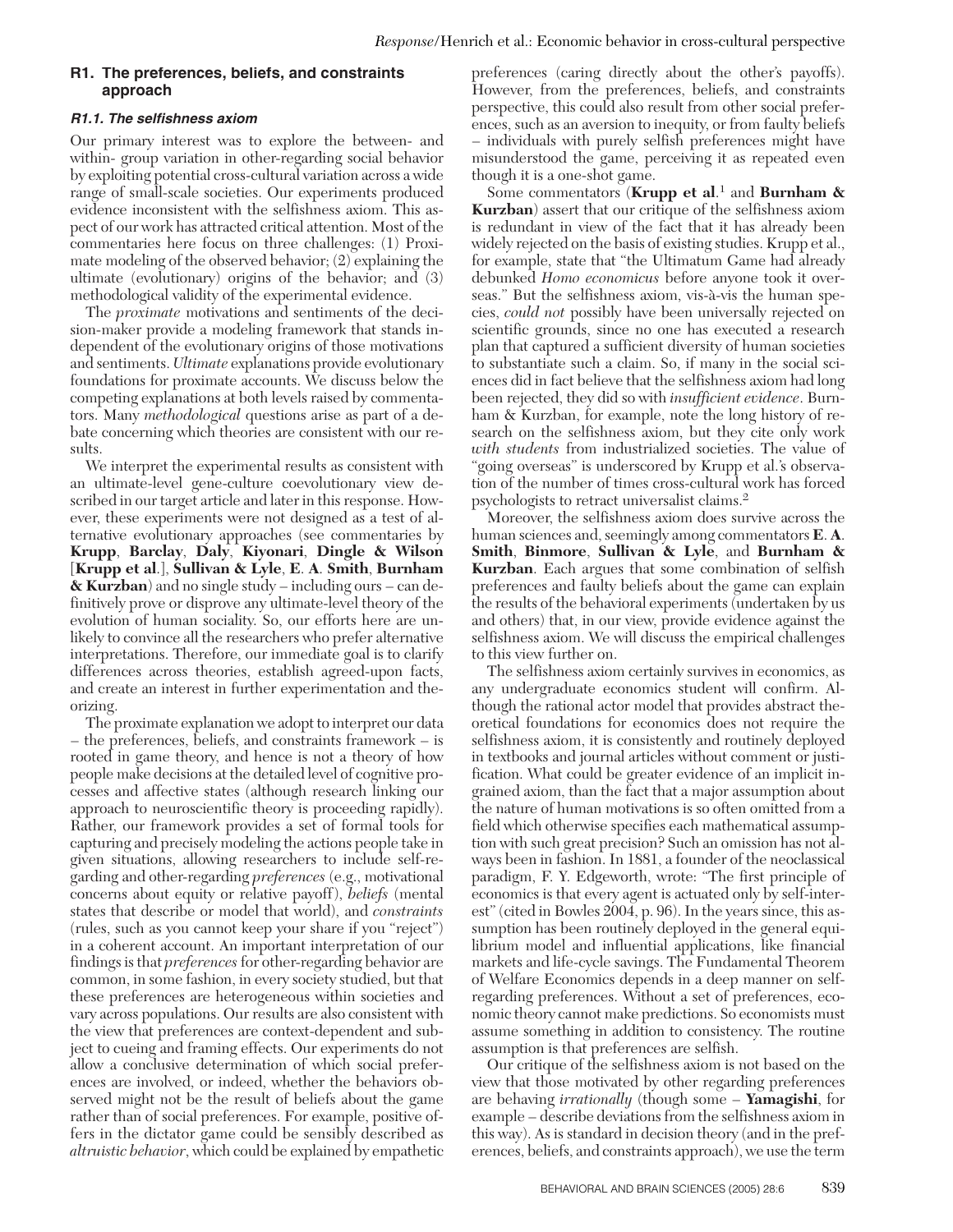rationality to mean consistency of behavior *without any attribution of selfishness*. Therefore, our findings do not bear on "rationality" per se, but rather on the importance of, and between-group variation in, other-regarding or non-selfish preferences. People can be rational and still care about equity, or care about others. Indeed, preferences for fairness appear to have a high degree of consistency, responding to changes in prices and budget constraints as other types of preferences do, satisfying the Generalized Axiom of Revealed Preference (Andreoni & Miller 2002; Andreoni et al. 2003).

## *R1.2. What people bring into the experiment*

Within the preferences, beliefs, and constraints model, individuals must bring beliefs and preferences to any decision-making situation; otherwise there could be no choice at all. Preferences specify how people rank outcomes, and beliefs specify how choices are mapped onto outcomes. Since peoples' psychology develops through the interaction of their genetic endowment and their environment, all preferences and beliefs are necessarily acquired in the "real world." Of course, people also form beliefs in response to the local conditions that surround any particular decision. Hence, we assume that people have preferences when they come into the game situation. They could be money maximizers, or they could prefer outcomes that place a positive value on the payoff of others, or they could have a taste for reciprocal behavior. But they must arrive with some preferences, which were at least partially constructed while growing up and living in a particular social and economic environment. Subjects also have to form beliefs about the experiment: Is the experimenter telling the truth? Will taking the money harm the experimenter? Will choices affect their reputations within their village? Subjects' inferences about these questions will certainly be affected by the beliefs that they bring to the experiment.

**E**. **A**. **Smith** is thus correct in asserting that experimental subjects bring what they have learned to the experimental setting. Indeed, among our findings, some of the most intriguing ones concern this process. But Smith's objection would have the most force if subjects failed to distinguish between the experimental situation and their natural social interactions. That is, can subjects adjust their beliefs to approximate the experimental reality? If not, they might, for example, act cooperatively in an experiment because they believed that non-cooperative acts would be punished in subsequent interactions (as they might be in a natural setting), and not as an expression of other-regarding preferences in a one-shot game. It is impossible to eliminate the latter possibility, but we believe that subjects' inferences are clearly affected by the reality of the experimental situation itself, for a number of reasons. In our studies, subjects' choices *were actually* anonymous, and could not affect their reputations with other locals. Every effort was made to provide cues that would lead subjects to recognize this reality. In most of the societies studied, subjects had developed a long-term relationship with the ethnographer and knew that he or she could be trusted. The structure of the experimental situation also made it as clear as possible that only the experimenter could find out what choices people made in the game. Since we expect that people will be good at making accurate inferences about these conditions (because of the nature of both our ancestral environments and daily life; see more on this below, contra **Heintz**), especially when significant resources are at stake, it is plausible that many, if not most, subjects made their choices knowing that their reputations would not be affected.

Thus, **E**. **A**. **Smith**'s claim that our explanatory proposals are "inconsistent" results from a failure to recognize the difference between preferences and beliefs in our model. We argued that preferences are influenced by learning and experience in growing up in a particular place, but that individuals retain an ability to adjust their beliefs to reality. This is consistent with the usual application of the preference, beliefs and constraints approach.

Moreover, **E**. **A**. **Smith**'s argument, interpreted within the preference, beliefs and constraints model, could be taken as arguing that preferences remain selfish, uninfluenced by learning or experience, while beliefs respond to life experience over years, but cannot readily adjust to the immediate decision situation. This approach suggests that certain aspects of belief formation are "cognitively impenetrable" psychological processes that lead people to behave as if they believed that their choices would affect reputations (**V**. **L**. **Smith**, **Heintz**, **Krupp et al**., **Sullivan & Lyle**), and that this influence explains all the observed prosociality among non-relatives. But this interpretation of the source of their behavior is hard to reconcile *with the variation in offers cross-culturally* (analyses reviewed in section R2), with existing laboratory data from behavioral economics, and with our knowledge of human ancestral environments (Fehr & Henrich 2003). We address this at greater length in our discussion of non-cultural evolutionary approaches in section R2.1.

## *R1.3. Heuristic and behavioral game theory*

Some commentators from psychology – **Gigerenzer & Gigerenzer**, **Fantino**, **Stolarz-Fantino**, **& Kennelly** [**Fantino et al**.], **Yamagishi**, and **Krupp et al**. – prefer an alternative conceptualization of decision-making to our preferences, beliefs, and constraints framework. Gigerenzer & Gigerenzer call theirs "adaptive tools" or "fast and frugal heuristics"; Yamagishi proposes a "social exchange" module; and Krupp et al. like "decision rules." We certainly appreciate the value of studying animal (including human) cognition in terms of heuristics and algorithms (*sensu* Herbert Simon). We are sympathetic to the views of these commentators and do not believe that our experiments provide (or could possibly have provided) telling evidence for the superiority of our decision-making framework over theirs. Moreover, we do not see these frameworks as true alternative conceptualizations, but rather as alternative descriptive languages. Often, a well-specified heuristic, module, or decision rule can be readily translated into the preferences, beliefs, and constraints framework. Contextually specific preferences, stochastic choice formulations, bounded degrees of induction, and biased belief formation can often express the essential behavior of heuristics (modules, etc.), while adding useful quantitative rigor in a flexible framework (e.g., **Ainslie**).

For example, **Gigerenzer & Gigerenzer** mention the "tit-for-tat" strategy in a repeated game, which can be heuristically described as "cooperate first and then do whatever the other person does." Tit-for-tat is readily translated as a strategy which satisfies preferences for earning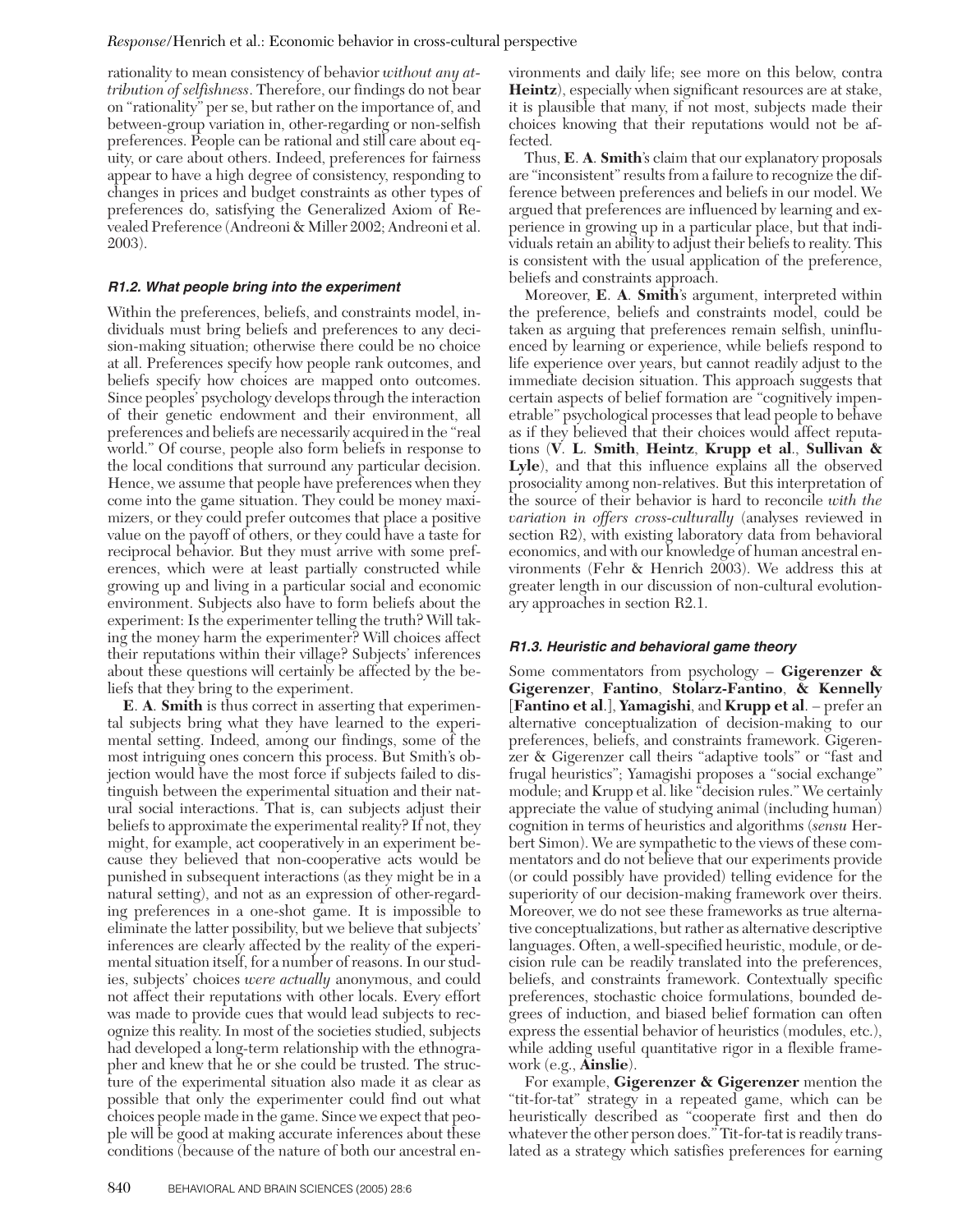current and future rewards in the face of constraints imposed by repeated play, fully reflecting the perceived costs, benefits, and time horizon of future interaction.<sup>3</sup> All this "rationality" can be biased and bounded in theoretically precise ways that facilitate falsification. Indeed, Gigerenzer and his research group have demonstrated that many heuristics (including their successful Take-The-Best) can be written as general linear models (Gigerenzer et al. 1999; see also Martignon et al. 2003). Similarly, as alternatives to the "other-regarding preferences" view that we favor, **Yamagishi** makes two eminently plausible suggestions for interpreting our findings. The first suggestion, that heuristics are activated, parallels Gigerenzer & Gigerenzer's suggestion; the second, that cues activate a social exchange module, could be captured with context-specific preferences.<sup>4</sup> Given that it has already been shown that the *same* cues have different effects in different populations, if Yamagishi's "social exchange" module is conceptualized as context-specific preferences, it would necessarily result in between-group differences in behavior. Of course, in the end, it may well be that some empirically important heuristics or modules cannot be readily translated into the preferences, beliefs, and constraints framework. But, for the moment, we would like to pursue our current project of enriching the preferences, beliefs, and constraints framework to take account of the insights offered by the heuristic approach. A parallel, valuable project is to extend the heuristic approach to capture some of the key features of the preferences, beliefs, and constraints approach, such as intentionality.

We are inclined toward the preferences, beliefs, and constraints framework as represented by behavioral game theory, because a proper theory should:

1. Make quantitative predictions about how individuals and populations will respond to changes in a specific experimental setup (after calibration in a population). For example, what happens if the benefit-to-cost ratio is doubled, or subjects are told the game will be repeated (e.g., Fischbacher et al. 2002)? A good theory should make precise predictions about how behavior responds to such changes.

2. Make quantitative predictions across experiments, within a population. A researcher should be able to use one set of experiments to estimate the distribution of some aspect of preferences or beliefs in a population, develop a new experiment, and, using estimates as input, make quantitative predictions about what new subjects will do in aggregate, or the same subjects individually (e.g., Fehr & Schmidt 1999).

3. Provide a framework for quantitatively comparing individuals and populations in a manner that abstracts from the details of any particular experiment. (Phase II of our current project is endeavoring to accomplish this.)

4. Capture the dynamics of learning when the same game is played repeatedly (Camerer & Ho 1999).

We understand that the preferences, beliefs, and constraints approach does not provide a detailed description of real psychological processes,<sup>5</sup> but we prefer an approximation that is useful because it is easily formalized and, when suitably amended to take account of what we know empirically from experiments, seems to predict much real world behavior. If clearly specified general theories of adaptive heuristics and/or modules turn out to deliver on the abovementioned four requirements better than the preferences, beliefs, and constraints framework can, we will change our

view. Or, more likely, a synthesis of the best parts of both approaches will emerge.

#### *R1.4. Orthodox economics*

**Binmore** says that the target article as well as our book, *Foundations of Human Sociality*, are "largely . . . devoted to claiming that 'economic man' is an experimental failure that needs to be replaced by an alternative paradigm." While some of the other commentators here do make such a broad claim, we do not. There is no doubt that self-interest is an important human motive, and that in "market-like" experiments (e.g., several agents competing for contracts, with limited or no ability to behave strategically, and limited or no direct interaction of subjects), the self-regarding actor model is well supported. However, in strategic interaction settings lacking this level of market anonymity and competition, the orthodox model predicts less well. We do not advocate – as Binmore fears – throwing out game theory or self-interest. Our moderate views on the appropriate behavioral foundations for social science are clearly laid out in: Gintis (2000) for game theory; Bowles (2004) for the preferences, beliefs, and constraints framework applied microeconomics; Camerer (2003) for behavioral game theory; Richerson and Boyd (2005) for gene-culture coevolution; and Henrich and Henrich (in press) for coevolutionary theory's application to the problem of cooperation.

**Binmore** worries that our results (and those of all other one-shot games) are due to "inexperienced subjects" and claims that "there is a huge literature which shows that adequately rewarded laboratory subjects learn to play income-maximizing Nash equilibria in a wide variety of games." It is certainly true that in many games, repeated play guides behavior in the direction of Nash equilibrium, often surprisingly rapidly. But repetition and experience do not generally lead to persistent income-maximizing play in games that involve other-regarding preferences, such as the ultimatum game (Abbink et al. 2001; Camerer 2003; Roth et al. 1991).<sup>6</sup>

Instead of using the ultimatum game, which is our primary focus, **Binmore** defends his learning claim by noting the well-known fact that in the public goods game subjects typically begin by contributing an average of half of their endowment, but finish, after 10 or so rounds, with about 90% of subjects entirely free-riding. This pattern is clearly a change in behavior over time, but it may not reflect learning (in the sense that subjects come to understand the game and its payoffs better). Players who conditionally cooperate – that is, cooperate because they expect others to do so – can only punish non-cooperation by giving less (Kiyonari et al. 2000; Kollock 1997; Watabe et al. 1996). So a decline in cooperation could simply reflect that conditionally cooperative subjects refuse to repeatedly subsidize free-riders, which leads to a decline in overall cooperation. Thus, because social preference models predict the same kind of decline as models of pure selfish interest (with learning), the public goods game is not the right place to look for decisive evidence against social preferences.

Furthermore, the learning interpretation is undermined by a key fact: Andreoni (1988) conducted a public goods game with several groups in which, after every series of rounds, group membership is reshuffled and the game is restarted. He found that after each restart, subjects' contributions jump back up to a mean of about half of the maxi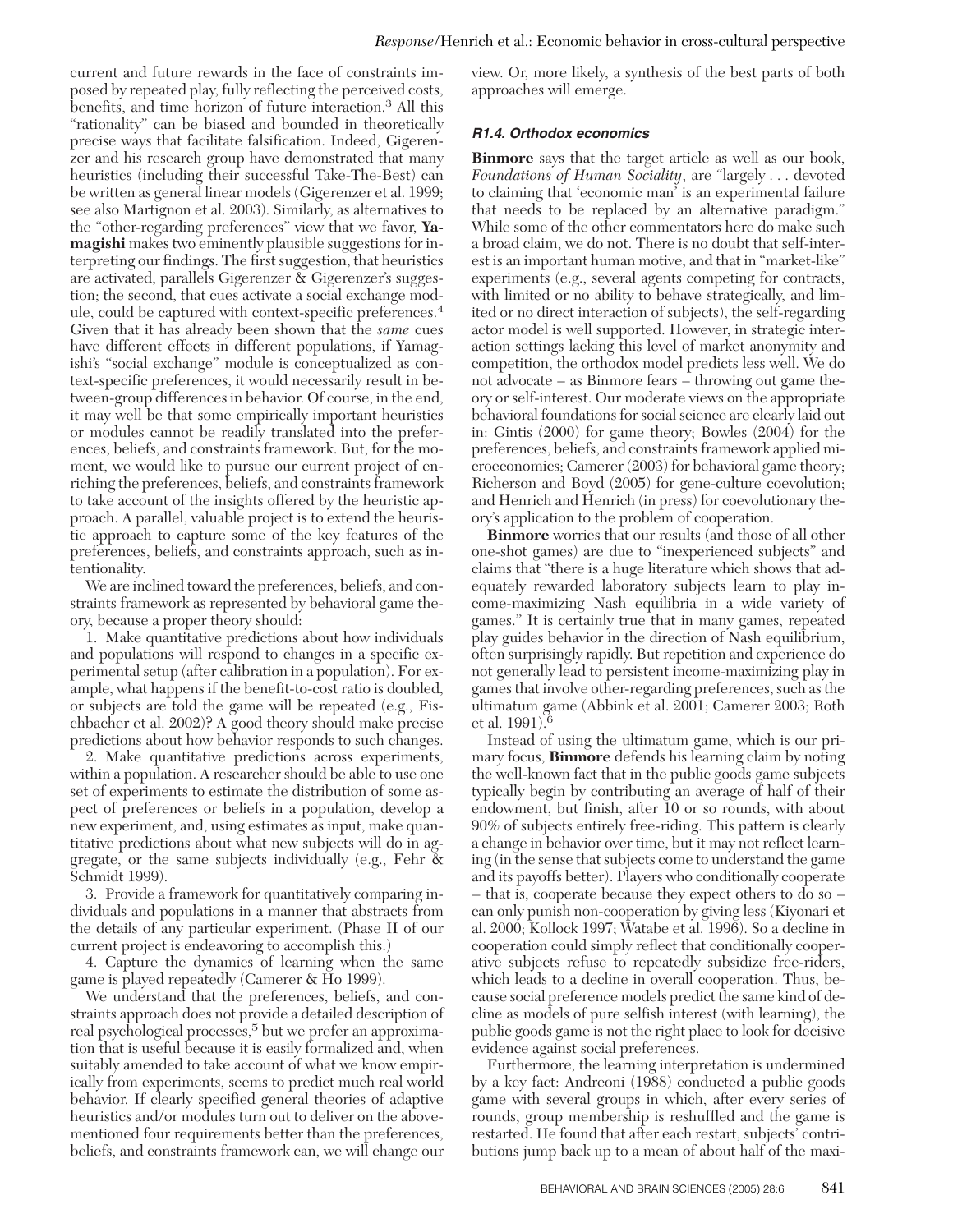mum contribution, and then once again begin to decay as the rounds progress. Surely subjects did not "unlearn'" the money-maximizing behavior between restarts. This and much additional evidence (Andreoni 1995) supports the explanation that public-spirited contributors want to retaliate against free-riders, and the only way available to them in the game is by not contributing themselves, which leads to a gradual decline. Moreover, subjects often report a punishment motive for the unraveling of cooperation retrospectively. Other evidence for our interpretation comes from Page et al. (2003).

## *R1.5. Nonhuman primates and other-regarding preferences*

Recent experiments have greatly illuminated the social behaviors of nonhuman primates, and may eventually document behaviors consistent with strong reciprocity, inequality aversion, and the other social preferences (Hauser et al. 2003; Brosnan & de Waal 2003). However, to date, we know of no published experimental positive evidence of other-regarding preferences in nonhuman primates (contra **Lucas & Wagner**), and recent experimental work among chimpanzees using economic experiments decisively demonstrates a lack of other-regarding preferences (Silk et al. 2005). This is consistent with our culture-gene coevolutionary approach to the phenomena in humans. Of course, we are optimistic about the use of theoretical and experimental tools from behavioral economics with nonhuman primates (some of us are even running such studies at this writing), but as yet the results are not very similar to those for humans.

First, although showing that tamarins, or any other animal (such as sticklebacks), will contingently cooperate in a repeated interaction (contingent on previous cooperation) is very important, it is not evidence of other-regarding preferences in one-shot games. Economists have long ago shown that purely self-interested preferences are sufficient to explain cooperation in dyadic interactions under conditions of repeated interaction.

Second, though **Brosnan & de Waal** do demonstrate that capuchins and chimpanzees can recognize social inequity, their findings show neither inequity aversion (as it has been defined in the economic literature) nor a consistency with actual human behavior in analogous circumstances. In their work, when a primate (either a capuchin monkey or a chimpanzee) sees another primate of the same species receive a larger reward, she sometimes trashes her (lesser) reward. This behavior is plausibly interpreted as a result of anger provoked by injustice. But, since discarding her own reward, without influencing the other player's reward, increases both her inequity vis-à-vis the other primate and her relative payoff difference (on the losing side), neither "inequity aversion" or "relative payoff maximization" can explain the behavior. Further, in linking the human and nonhuman literature, rejections in the ultimatum game have mistakenly been seen to be equivalent to the "discarding the reward" observed by Brosnan & de Waal. However, in the ultimatum game, unlike in Brosnan & de Waal's experiment, by rejecting the responder not only discards her own reward, but also discards an even larger reward for the proposer. The best human comparison for the primate experiment is the "impunity game" of Bolton and Zwick (1995). This game is a closer variant of the ultimatum

game in which the proposer gets her payoff whether the responder rejects or not; so a rejection harms the responder but does not harm the proposer. In the impunity game, humans rarely reject, in contrast to Brosnan's experiments with primates. So, the closest analogous human result is the opposite of the nonhuman primate finding (Henrich 2004b).

## **R2. Ultimate (evolutionary) explanations of beliefs and preferences**

The main focus of our target article was on the experimental results, but our "Discussion" section (sect. 9) also suggested an ultimate or evolutionary explanation of the observed patterns. As a theoretical framework for explaining both the origins of other-regarding preferences and the nature of their variation among populations, we introduced the gene-culture coevolution framework and indicated how it might inform our findings. Explaining the evolutionary origins of the behaviors observed in experiments, both our own and that of others, is an immensely challenging task. At this point, we can only offer scenarios that can be shown mathematically to be formally consistent and plausible in light of what we know about the conditions of life of our ancestors. Our experiments were not intended to distinguish among alternative models, although further research might do so.

The gene-culture coevolutionary approach begins from theoretical premises quite similar to those of evolutionary psychology and behavioral ecology. Our framework, however, emphasizes the additional possibility that adaptation to rapidly shifting evolutionary environments may have favored evolved psychological mechanisms that were specialized for various forms of learning, particularly complex forms of imitation (Richerson & Boyd 2000a; Tomasello 1999). We call the action of these mechanisms *cultural learning*. The idea is that, at a certain point in our cognitive evolution, the fidelity and frequency of cultural learning increased to the point that culturally transmitted ideas, technological know-how, ethical norms, and social strategies began to cumulate, adaptively, over generations. Once this cumulative threshold is passed, selection pressures for social learning or imitation, and the requisite cognitive abilities, take off. A species crossing this threshold becomes increasingly reliant on sophisticated social learning (Boyd & Richerson 1996). The fact that humans in all societies depend upon locally adaptive, complex behaviors and knowledge that no individual could learn individually (through direct experience) in a lifetime, motivates such a theory. The suggestion by **Kenrick & Sundie** that experiments pairing kin and nonkin could be a way of more precisely identifying the causal mechanisms of the gene-culture evolutionary process, is certainly a promising direction for new research.

Building on this foundation, in which individuals can acquire aspects of their psychology (e.g., motivations, skills, knowledge) *via* cultural learning, a substantial body of theoretical work shows how gene-culture interaction can explain human prosociality more plausibly than purely genetic inheritance models. In one class of these gene-culture models, combinations of culturally transmitted cooperation and punishment can spread through a population *via* cultural group selection. This spread alters the selective social environment faced by genes, so that within-group forces fa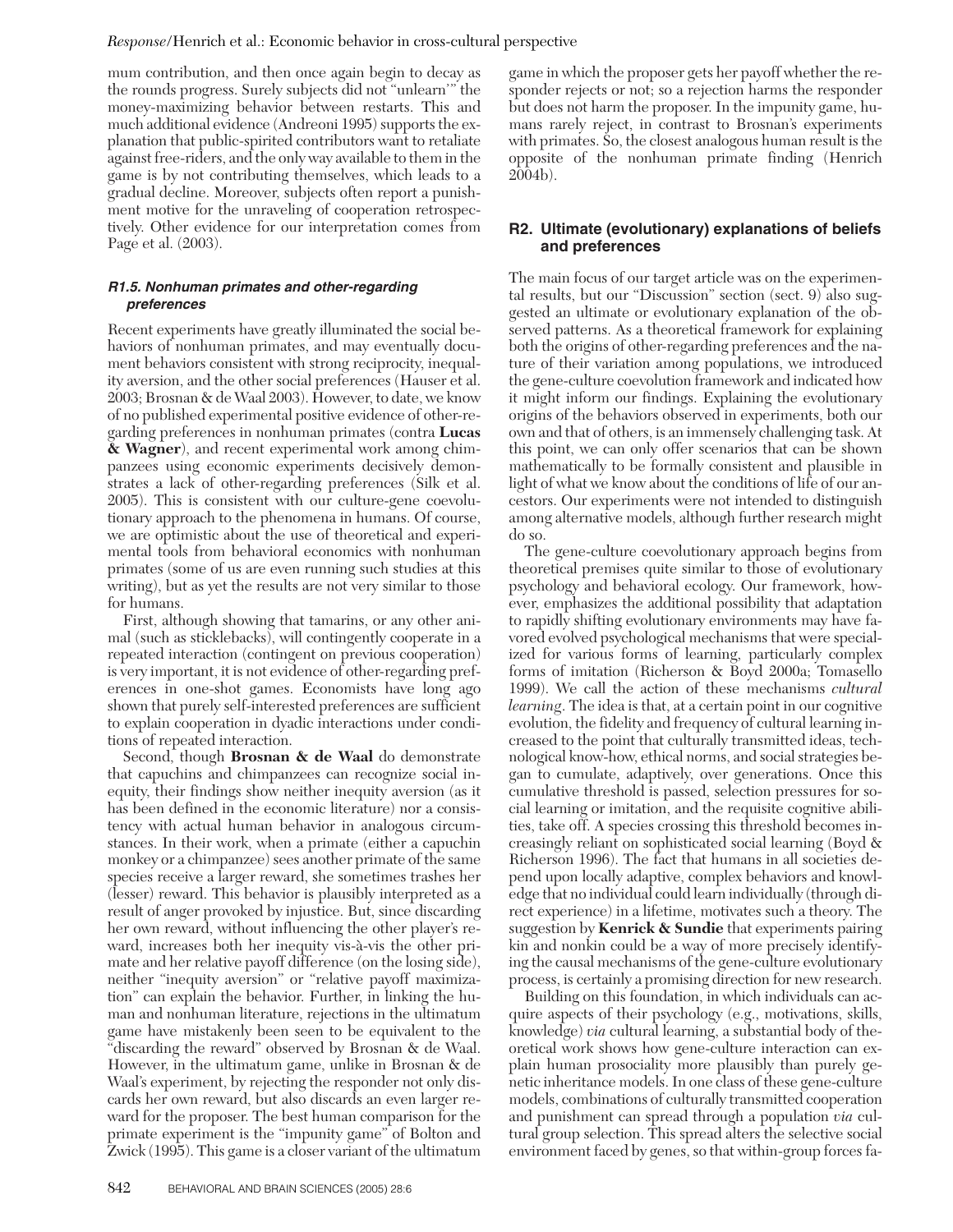vor alleles that create components of prosociality (Boyd & Richerson 2002; Boyd et al. 2003; Henrich 2004a; Henrich & Boyd 2001). A complementary approach shows that the capacity to internalize norms can favor significant levels of altruism (Gintis 2003a). These gene-culture coevolutionary processes are hypothesized to have occurred in ancestral human populations, but it is also plausible that purely cultural evolution has been contributing to the prosociality of human behavior (and perhaps in human dispositions) more rapidly over the last 10,000 years, since the environmentally stable Holocene began (Richerson & Boyd 2000a).

An important implication of these theories is that learning mechanisms operating on payoffs derived from social interaction typically produce multiple locally stable equilibria that vary in their overall group payoffs – some equilibria are more conducive to group survival and expansion than are others (Boyd & Richerson 1992; Henrich & Boyd 2001; Young 1998). As groups at different equilibria compete militarily for command over resources and in other ways, the social groups that landed on stable equilibria with greater group benefits from prosociality will proliferate at the expense of groups stuck at less group-beneficial local equilibria. This approach therefore allows different human groups to exhibit distinct culturally evolved equilibria with differing degrees of prosociality, along with a long-term trend towards more overall cooperation and greater social complexity over the last several thousand years (Diamond 1997). Cultural group selection therefore provides a foundation for **Markman et al**.'s comment that "social structures are designed for the long-term, and punishing other members of a culture who are acting selfishly may provide the best long-term reward for members of that culture."

Since culture-gene evolution will often lead to multiple equilibria, and this can be interpreted as differing moral systems which, to participants, appear morally sound, we agree with **Machery**, **Kelly & Stich** (**Machery et al**.), who view the empirical variability we observed as evidence for "a moderate form of moral anti-realism," denying the existence of a convincing universal morality.

**Lucas & Wagner** were concerned that we thought other-regarding preferences resulted entirely from cultural evolution. To the contrary, our gene-culture coevolutionary approach provides a mechanism by which natural selection acting on genes could have favored the kind of social behavior that Lucas & Wagner discuss and observe in kids.

Gene-culture coevolution can explain: (1) why humans are seemingly more prosocial than would be predicted by models that ignore cultural learning; (2) how learning processes and cultural evolution can modify our motivations – within the confines of universal constraints – to generate patterns of between-group variation, and why variables like market integration and the presence of local cooperative institutions might predict between-group variation (but not within-group variation); (3) why children and adults so readily imitate altruism in anonymous interactions (as described in the target article); and (4) why people seem to have both generalized-dispositional preferences and contextually specific preferences, the details of which vary across human societies. Before discussing the alternative (noncultural) evolutionary approaches highlighted by several commentators, we will first address claims (2) through (4) above, since doing so allows us to confront several of the commentators' concerns.

The application of a theory with learning dynamics solves what some commentators (**E**. **A**. **Smith**, **Yamagishi**) took to be a puzzling feature of our data: Why do we observe such a strong effect of market integration at the grouplevel, but few examples of such relationships at the individual-level, within groups? The reason could be that most people acquire most of their dispositions by imitating the dispositions of others in their group, but occasional individual experience and interaction between groups cause the distribution of attitudes within a group to adjust over time to the average level of market contact. For example, it might be that individuals who actively trade in markets tend to be considered more successful (because of wealth or language skills), causing their attitudes and dispositions to spread more rapidly (if imitation is payoff-dependent). Because the combination of learning and social interaction creates equilibria, which are characteristics of groups that cannot be reduced to accumulated individual effects, the forces creating variation *within* groups may not be the same as the forces creating variation *among* groups. Therefore, group-level variables which correlate with behavior may not bear any relation to individual-level variables.

Applying this framework to our experimental results, market integration may correlate with ultimatum game behavior because (1) contact and interaction in markets by some members of the population – via the imitation of successful or prestigious individuals – may have tipped the group into a different social equilibrium (which will affect everyone's preferences), or (2) because groups that are already at certain social equilibria may be more likely to diffuse market practices (i.e., markets may not lead to success, and thus spread, unless the group already has certain preferences and beliefs). Both of these are forms of cultural group selection that have been carefully modeled (Bowles 1998; Boyd & Richerson 2002). We agree with **Jankowiak** that we are far from having a good explanation for the fact that market integration is associated statistically with higher ultimatum game offers. He may be right in thinking (like many 18th century philosophers, including Adam Smith of "invisible hand" fame; see Ashraf et al., in press) that markets contribute to moral empathy and altruism toward strangers, but we are unaware of any very convincing evidence of this as yet.

Although our target article highlighted the predictive power of market integration and cooperative institutions, theoretical findings from gene-culture coevolution are highly consistent with **Gächter**, **Herrmann**, **& Thöni**'s (**Gächter et al**.'s) findings from Russia. Cultural evolutionary models of cooperation and punishment have shown that while punishment can stabilize cooperative behavior, it can also stabilize other norms (Boyd & Richerson 1992; Henrich & Boyd 2001). Gächter et al. confirm that people don't necessarily punish non-cooperators; instead they punish those who deviate from a group norm, even if that norm is far from cooperative or prosocial. In response to their comments, our focus on only two important dimensions of between-population variation (market integration and local cooperation) is certainly not meant to suggest there are no other important dimensions of cross-group variation, as their data helpfully illustrate.

Our focus on the possible use of various cultural learning mechanisms to adaptively acquire, modify, or hone motivations and preferences (among others things) provides an entry point for thinking about the continuum from gener-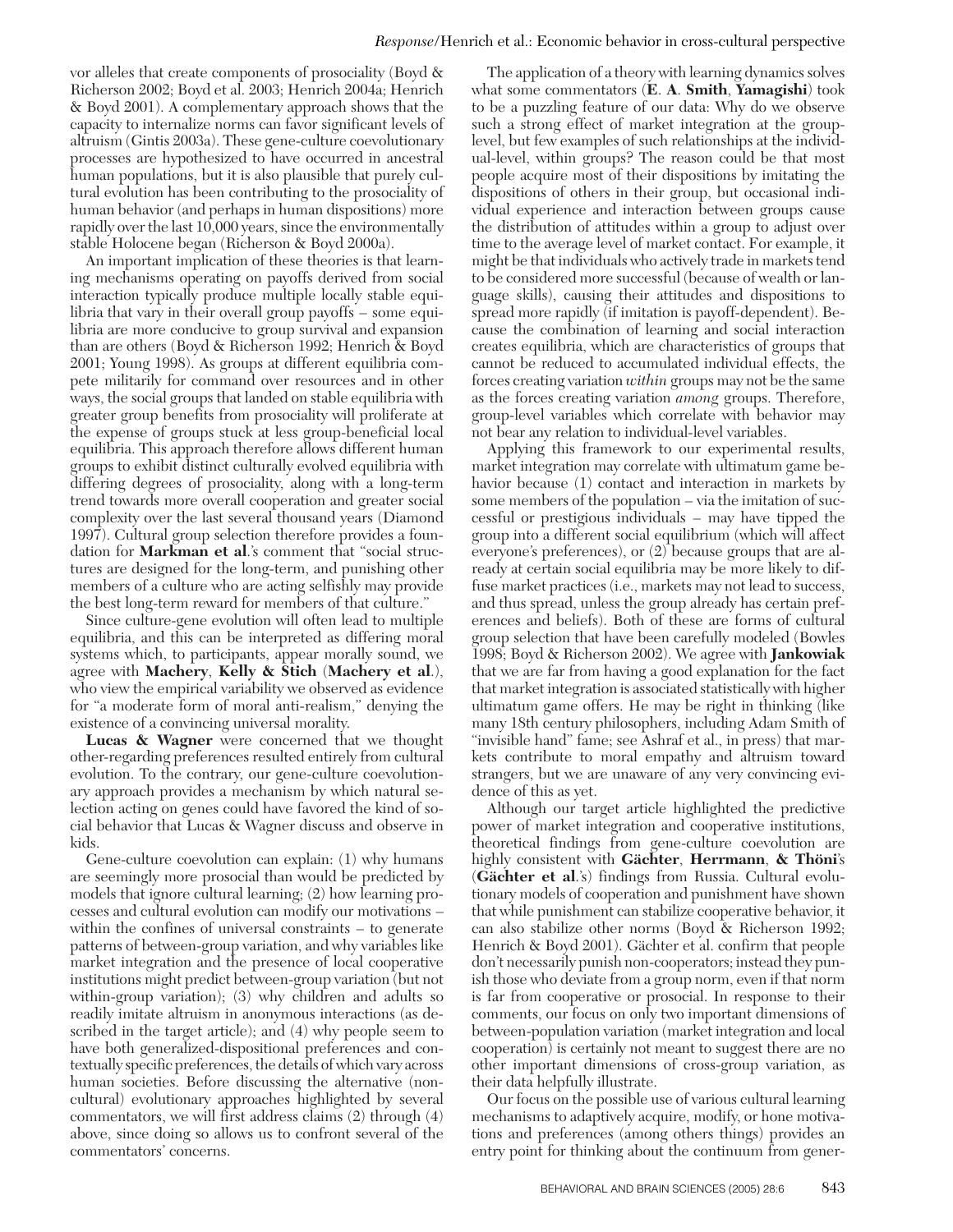alized (dispositional) to contextually specific preferences. In social life, learners will always need to infer the underlying preferences or motivations from the behavior of those they want to learn from (e.g., successful people) *in specific situations*. As a hedge against the costs of overgeneralization from specific situations (leading possibly to norm violations, punishment, and exploitation), learners might make inferences that confine preferences, at least initially, to a rather narrow set of circumstances consistent with direct observation. Studies of the development of prosocial behavior show that children first learn to be prosocial, often by imitation, in specific circumstances and don't generalize this prosociality to other situations. Over time, and through repeated exposure to stimuli favoring prosociality, children expand the range of circumstances in which they apply these patterns (Eisenberg & Mussen 1989). People reared in different societies are likely to have developed generalized dispositions related to fairness and punishment (of unfairness) to differing degrees – so sometimes we are measuring more dispositional traits that have been generalized to include the ambiguous game situations, and other times we may be measuring a context-specific trait/preference that the game is mapped onto. Furthermore, as **Zizzo**'s summary of the influence of environment on neurotransmitters suggests, culture and the culturally constructed environment may have numerous neurobiological pathways into brains, especially human brains.

In market societies, for example, the use of money in the game may be sufficient to cue very general dispositions towards "fairness" in market transactions (cues of anonymity, money, and strangers may activate default norms and the associated preferences for such situations). As noted in the target article, among American children in an ultimatum game involving money, fairness emerges first, then a "taste for punishing unfairness," but neither achieves "adult levels" until age 22. So, age matters a lot for ultimatum game play in the first two decades of life (Harbaugh et al. 2002), but then matters little after that point (Henrich, in press). In small-scale societies, where the nature of daily transactions is not highly variable, people may not have any generalized prosocial dispositions that apply to "ambiguous situations involving money and strangers." When we see fair offers in these places, it may be because people were able to map the game onto a local context associated with prosocial norms (as the Orma did, linking the public goods game to *harambee*). Thus, the correlation we found between ultimatum game offers and payoffs to cooperation may arise from context-specific cueing between local institutions and the game, whereas the correlation of ultimatum game offers with aggregate market integration could arise from cuing a more generalized set of preferences, which apply to situations involving money and anonymity. Of course, our data are silent on the plausibility of these interpretations.

This brings us to **Lucas & Wagner**'s additional data on prosocial behavior in children. They note that other research, which did not use money, found different results than those we described. We defend our use of Harbaugh et al.'s data as the appropriate set of comparative developmental data because they used money as we did.<sup>7</sup> But we also agree entirely with commentators who thought the results might have been different if payoffs were in a currency other than money, such as tobacco (in the case of Lamalera), honey, or meat. Given the manner in which preferences emerge, different exchange mediums could

certainly evoke different preferences, with different developmental trajectories. Children may first attach prosocial preferences to food because this is an early and frequent context in which kids observe prosocial behaviors by others.

The same line of thinking about developmental process and preference formation may help explain the pattern of rejections across societies. If people from a society mapped the game structure onto a local norm (and associated preferences) that called for the punishment of norm violations, responders would be likely to reject inappropriate offers. But if the game could not be readily linked to some context, people's decisions could be biased towards accepting whatever they were offered (without a norm to direct motivation, why give up free money?). This would explain the prevalence of groups that were unwilling to reject low offers (no norm mappings), and sheds light on the Au and Gnau's surprising tendency to reject offers that were *both* too high and too low. (In fact, the tendency to reject offers that are "too high" turns up in many other places in our more recent, as yet unpublished, work.)

This line of thinking may also illuminate the relationship that we observed between within-group variation in the ultimatum game (the standard deviation in ultimatum game offer for each group) and market integration, which are correlated  $-0.75$  ( $p = 0.0003$ ). Groups with less market integration were less able to consistently map the game onto a specific context, leading to a larger variance in offers in those groups.

Our findings do not provide strong support for either dispositional or contextually specific preferences. Post-game debriefings provided mixed insights as to whether "dispositions" or "contexts" were driving players' motivations. Despite efforts by many of the ethnographers, most participants did not spontaneously and clearly see the games as linked to a real life context. Whatever subjects were bringing into the game situation, a consciously accessible mapping between the game and a real life context was not common (of course, this mapping might occur unconsciously, in a manner that was not accessible even upon reflection). But it did exist in some cases, as the Orma analogizing our public goods game to their *harambee* showed.

#### *R2.1. Non-cultural evolutionary approaches*

If the game payoffs contribute to fitness, a fitness maximizer should never reject a positive offer in the one-shot anonymous ultimatum game. If our fitness maximizer is the proposer and she knew that the respondent is also a fitness maximizer, she should offer the smallest positive amount possible, knowing that the fitness-maximizing respondent will accept any positive offer. This *simple* fitness maximizing prediction is not supported in any society. Thus, our work provides an empirical challenge to evolutionary theory.

Many feel there is an immediate answer to this challenge: These apparent anomalies can be explained as the byproduct of selection in ancestral environments. This line of argument comes in two versions. One version emphasizes *preferences* and the second emphasizes *beliefs*. Both versions share a common opening: Natural selection faces constraints in constructing brains – even human ones – and we cannot expect individuals to make fitness-maximizing decisions in every case, especially in such artificial laboratory circumstances. In dealing with these constraints, the argument goes, natural selection should use the reliable features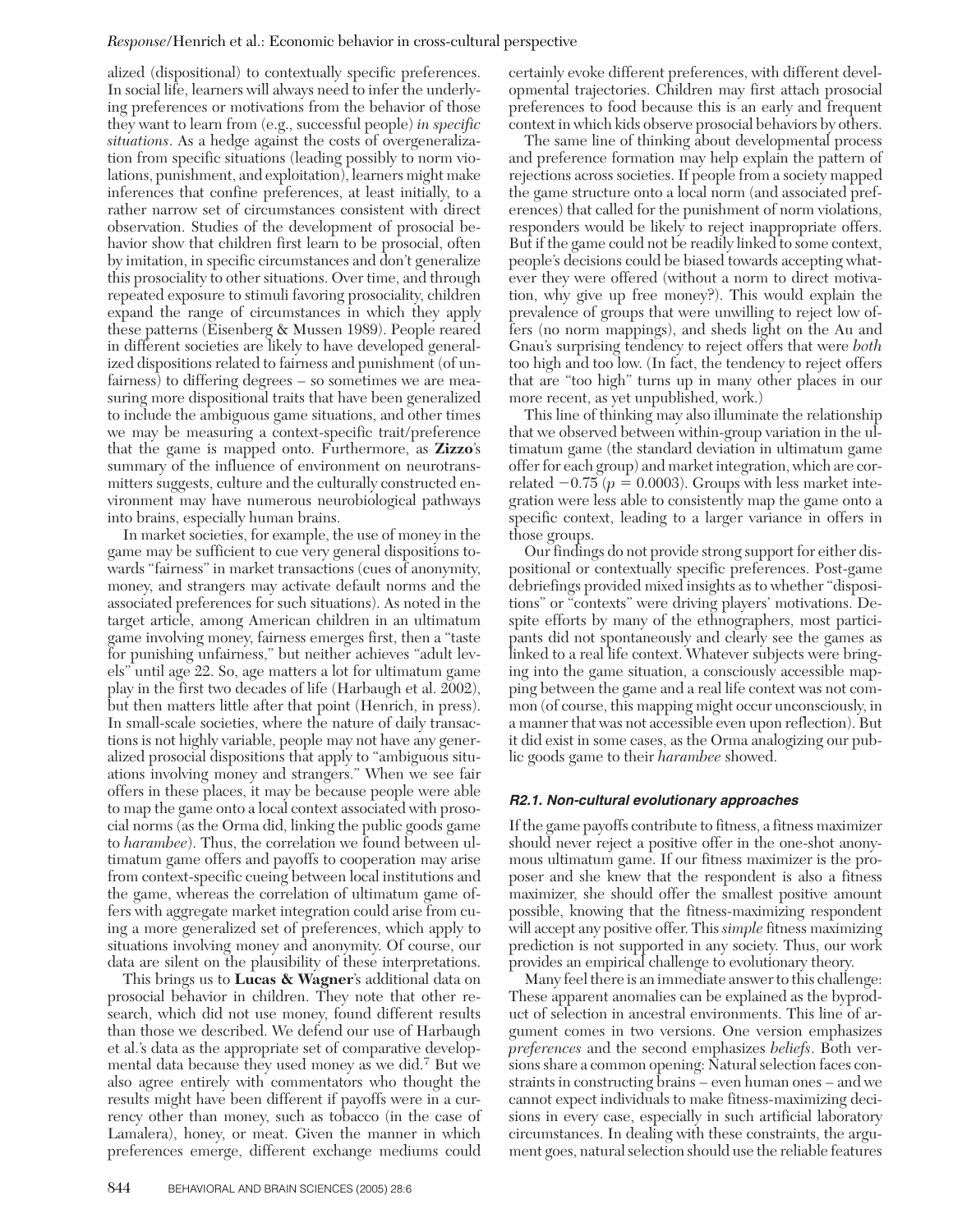of ancestral human societies to build in assumptions to calibrate our motivations and perceptions of the world (Johnson et at. 2003; Nowak et al. 2000).<sup>8</sup>

The belief version goes on to suggest that there may be certain assumptions built-in to our cognitive processing of social dilemmas that leads members of our species to systematically misunderstand (or disbelieve) some aspect of the experimental game. For example, if life in ancestral societies lacked fitness-relevant low-frequency interactions (like one-shot games), selection might have built human brains to default to the assumption that all interactions are repeated or reputational (Samuelson 2001). But people clearly are more prosocial in experiments with repeated interaction or reputation, vis-à-vis one-shot games (e.g., Camerer & Weigelt 1988). So the problem cannot lie in the inability to tell a one-shot game from a repeated interaction; the problem must be an inability to properly calibrate one's belief about the likelihood of reputational consequences all the way to zero (Fehr & Fischbacher 2003; Fehr & Henrich 2003; Fehr et al. 2002). This is the aforementioned "cognitive impenetrability" argument.

The preference version of this argument is very similar, except it asserts that natural selection built other-regarding preferences into our motivational system, perhaps to avoid making costly errors or as a short-cut heuristic device to save on information processing (**Heintz**), rather than operating through belief calibration.

There are two problems with this response to our work. First, these hypotheses proceed from factual assumptions about the nature of human ancestral environments, which, to our knowledge, have never been empirically scrutinized. Fehr and Henrich (2003) provide some (however limited) evidence from nonhuman primates, paleoanthropology, and foraging populations suggesting that "low-frequency fitness-relevant" interactions were important. If ancestral environments did have such interactions, natural selection should have calibrated our psychology to handle them – and the prediction might be that people accurately calibrate their beliefs and preferences to the game context. Furthermore, a general capacity to distinguish decisions with shortrun and long-run consequences (e.g., fishing versus building shelter) surely developed in nonstrategic domains, and that capacity would only need a few add-ons to be part of a general neural circuit to successfully distinguish one-shot and reputational strategic interactions with other humans.

Second, even if this canonical view of ancestral environments is accurate, recent modeling work exploring the emergence of cooperation via reciprocity has, for the first time, explicitly addressed the issue of whether the logic of reciprocal altruism will lead individuals to cooperate broadly, with any member of their group (as the above hypothesis requires), or only with their preferred partners (Hruschka & Henrich, in press). The findings are decisive: direct reciprocity does *not* predict some generalized prosociality towards other members of one's group. Instead, it predicts defection on most individuals in one's group, and only cooperation with a select set of partners. This runs directly counter to **Heintz**'s claim about strategies of "niceness."9

Our empirical findings present another challenge for these hypotheses. If humans, as a species, are generally geared to "assume" repeated interaction, and therefore offer 50/50 and reject low offers, why are there so many groups with few rejections of low offers? In a repeated ul-

timatum game, especially one with a long time horizon, individuals should reject low offers (Page 2000). If *Homo sapiens* cannot "understand" a one-shot game (because of their programming in ancestral environments), and preferences or beliefs automatically anticipate repeated interactions or reputational effects, responders should always reject low offers – *but subjects from many societies rarely do*. Moreover, some of the societies which generally don't reject low offers are considered to be much more similar to the conditions associated with ancestral human environments than other societies with high rejection rates. These societies should be more likely to impute a reputational or repeated interpretation to the game. We found the opposite.

Recent findings among chimpanzees using experimental games add a third puzzle for these hypotheses. Chimpanzees live in, and likely evolved in, small groups that interact frequently, and observational studies show evidence consistent with reciprocal altruism. However, in one-shot experiments, chimpanzees behave in a manner consistent with pure self-interest (Silk et al. 2005). So, despite their ancestral past and reliance on reciprocity, chimpanzees appear to have retained the ability to readily calibrate their beliefs to a one-shot game, while humans – under this hypothesis – apparently have not.

Since word of the variation in ultimatum game behavior observed in our project spread, new versions of this argument have emerged, based on the canonical evolutionary model. These arguments suggest that human minds should be selected to be sensitive to certain kinds of "contextual cues," and in particular, those that would have been essential to adaptively negotiating social life and managing reputation (Nowak et al. 2000) in our ancestral environments (**Krupp et al**., **Burnham & Kurzban**). Some examples might involve (1) the apparent degree of anonymity and possibilities for repeated interaction, (2) status differences, (3) property rights, and (4) signaling opportunities. Such suggestions are consistent with some experimental findings from students (Haley & Fessler 2005; Hoffman et al. 1994; Hoffman et al. 1998).

With this kind of context sensitivity potentially built into our evolved cognition, some have hypothesized that minor methodological variations across the experimental sites might have inadvertently cued universal human sensitivities to context, resulting in the group-level variation.

There are both theoretical shortcomings and empirical obstacles to consider in judging whether this argument can fully explain our results. Theoretically, this interpretation is underspecified in its current form. A good theory should delineate what contextual variations (and corresponding methodological modifications) will produce what changes in behavior. With such a specification, we could actually test to see if our methodological variations predict the differences in behavior – and thereby provide evidence concerning this hypothesis.

Empirically, four lines of evidence are inconsistent with this idea. First, as we explained in the target article and will return to in this response, the methodological variations that occurred across our work have not been shown to have important effects in the cases where they have been carefully tested, and do not appear to explain the variation across our sites. Several subsets of our data, in which neither the experimenters nor the protocols were varied, still showed substantial variation between groups.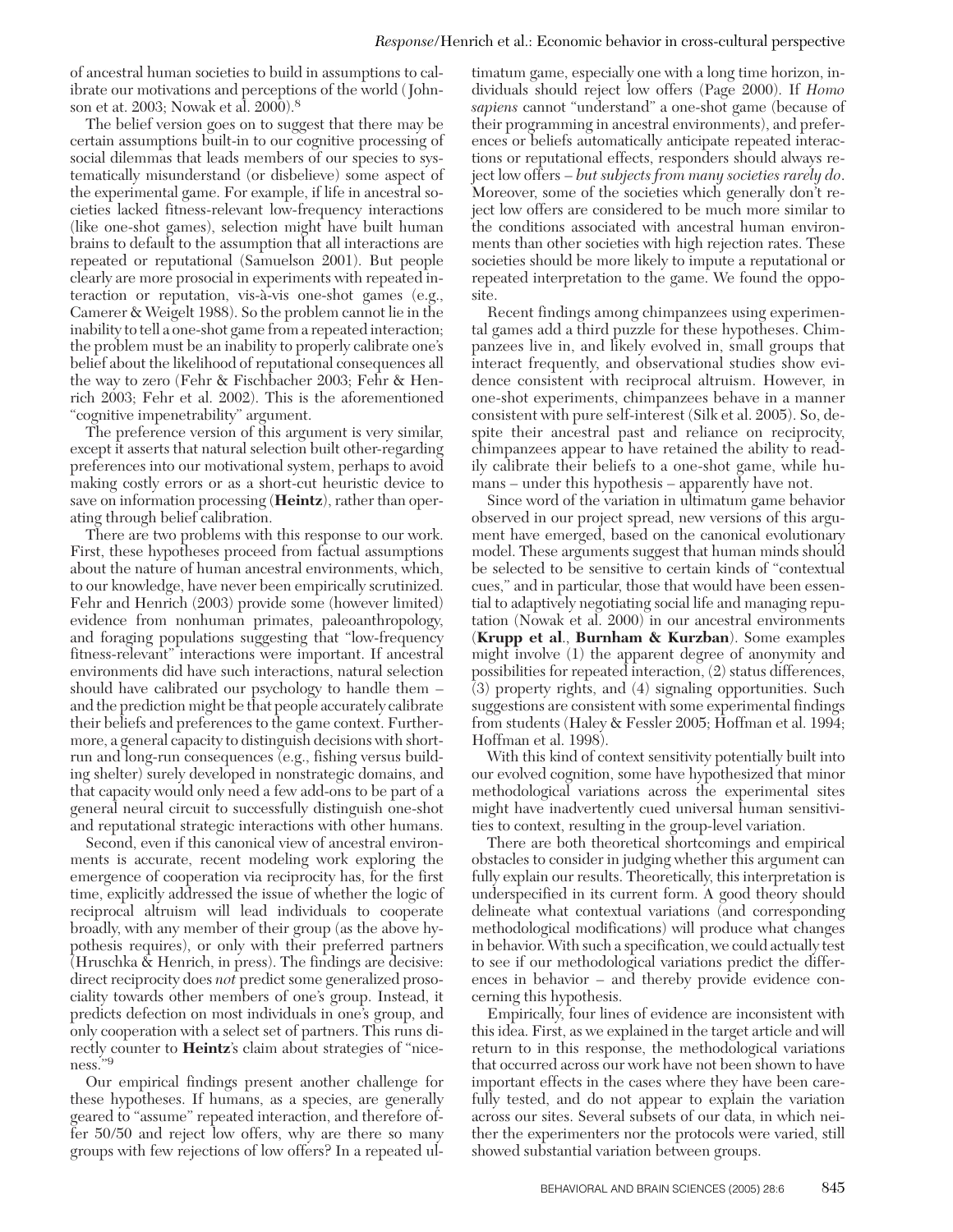Second, it is difficult to see how the correlation with market integration and payoffs to cooperation might be explained from the view that all cross-group variation is due to methodological variation.

Third, suppose our evolved cognition is sensitive to the local intensity of repeated interaction and reputational consequences (and, say, the paucity of one-shots). Now, in most of the small-scale societies, individuals interact all the time in small groups and have intense reputational effects, compared to most Western groups and student populations. The evolved cognition hypothesis therefore predicts *more* rejections in small-scale societies, and *fewer* rejections in developed sites. But rejection rates are quite low in many of the small-scale societies. Furthermore, even across the small-scale societies, there is substantial variation in the measures that might covary inversely with the intensity of reputation and repeated interaction (complexity, market integration, privacy, anonymous roles, settlement size). These variables are either *positively* correlated with mean ultimatum game offers, or bear no relationship. None of these variables produces the negative correlation between offers and repeated interaction frequency that the evolved cognition hypothesis predicts.10

Fourth, an ongoing Phase II of this project has largely eliminated methodological variation across sites and arrived at very similar findings for the ultimatum game, both within and across sites. This replication is powerful in two ways. First, we still obtain the same degree and patterns of variation between groups. Second, researchers redoing the ultimatum game among the populations, now using modified protocols which are more uniform across sites, still get the same answers. Thus, the results are replicated despite the difference between our first and second protocols.

## *R2.2. What do the canonical evolutionary models actually predict?*

Several commentators (**E**. **A**. **Smith**, **Krupp et**. **al**., **Sullivan & Lyle**, **Lucas & Wagner**) have quite a different notion of what the extensive body of formal models from evolutionary biology actually tells us about cooperation based on reciprocity and reputations than we do. In reciprocity models with repeated direct interactions, cooperation is unlikely to emerge if the size of cooperative groups is even moderately large (Boyd & Richerson 1988; Joshi 1987). Reputation-based cooperation in large groups – in which a defector's reputation is broadcasted widely to others with whom the defector did not interact directly – depend critically on high fidelity information about past behavior (Brandt & Sigmund 2004; Leimar & Hammerstein 2001; Mohtashemi & Mui 2003; Panchanathan & Boyd 2003). Panchanathan and Boyd show that if reputational information is even moderately noisy, or moderately unavailable (i.e., there is moderate anonymity), individuals should defect. Together, these acultural models suggest that natural selection acting in ancestral environments should have shaped our psychology in a manner that *immunized us*from cooperating in many of the real world and laboratory circumstances that we do cooperate in.

One of the larger problems we see in the interpretation of the work coming from evolutionary biology is the insufficient attention given to the issue of multiple stable equilibria. **E**. **A**. **Smith**'s commentary (see also **Burnham & Kurzban**), for example, claims that behaviors "that sacri-

qualities can be maintained – it need not have anything to do with cooperation or altruism (in fact, the signal can be wasteful, extravagant, and reduce a group's overall payoff; beating up one's neighbor is as good a demonstration of prowess in combat as warding off the enemy). Similarly, the Panchanathan and Boyd model shows that linking reputation to both a dyadic "helping game" and to an *n-person* interaction can create a stable cooperative outcome, in which people cooperate in both games. However, the model also shows that *n*-person interaction need not be a cooperative interaction: reputation can potentially stabilize *any behavior* in the *n*-person game, even behavior that reduces the group's overall payoff. Without specifying an *equilibrium selection mechanism*, these models are incomplete. There is clearly variability in "costly signals" (turtle hunting in some places, alligator wrestling and mountain climbing in others) and in "what goes into a good reputation" across human societies. Models of culture-gene evolutionary processes produce such variation naturally. Cultural

evolution can "experiment" with many stable equilibria, involving different costly signals and different ingredients for reputations. Cultural group selection can then favor those equilibria that provide the most group beneficial properties (it can build the observed link between costly signals and "providing group benefits"). Overall, this approach yields  $(1)$  an equilibrium selection mechanism that delivers more cooperative equilibria, (2) an explanation as to why the human species seems to have so many different kinds of costly signals and kinds of reputation, and (3) a mechanism for explaining the nature of the variation in costly signals and reputations – why do costly signals, for example, vary mostly between social groups (and much less within).

fice short-turn self-interest can be shown to be favored in various evolutionary regimes."11 However, the formal models themselves show that the emergence of cooperation is but *one possible equilibrium* (Gintis et al. 2001; Panchanathan & Boyd 2004). E. A. Smith's joint work with Gintis and Bowles nicely illustrates this: it shows that any behavior that provides an honest signal of certain underlying

### **R3. Methodological concerns**

## *R3.1. Protocols, anonymity, and the three-body problems*

This brings us to **V**. **L**. **Smith**'s methodological concern, which we and many of the commentators share: While the payoff and rules of the game were held as constant as we could hold them across sites, the game as understood and experienced by our subjects must have varied from site to site. For obvious reasons we cannot offer decisive evidence that these differences had little effect on our results; but on balance we do not think that they explain the main findings as summarized in our target article.

**Sosis** suggests that our methods vary in a manner that explains the variation. But his Table I leaves out our UCLA student control group, which had a high mean offer at 48%, but no corralling and only individual instruction. Adding UCLA to Sosis's table substantially shifts the balance. This table also disguises the fact that the Machiguenga experiment was done with half the sample using "corralling with talking" (but not about the game) and half using "instructions to individuals" only. These conditions produced no difference in behavior. The UCLA and Machiguenga stud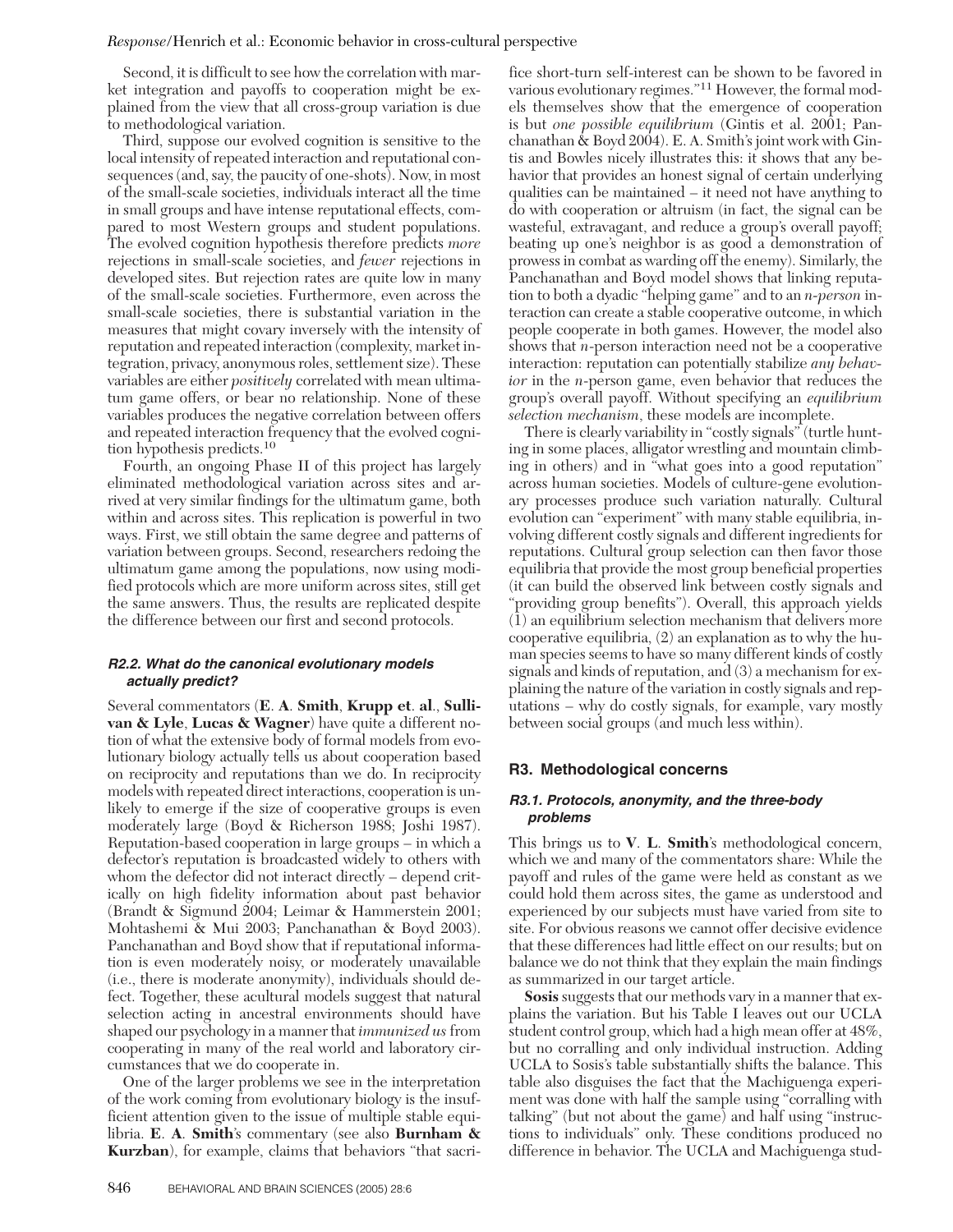ies provide controls at both ends of the offer spectrum and suggest that these differences do not dramatically influence the results. Finally, most of us did post-game interviews as Sosis did. However, unlike Sosis, we did not find players across sites with low offers or few rejections explaining that they did this because they wanted compensation for their time investment.

**Gigerenzer & Gigerenzer** suggest that subjects could have perceived the experimenter as a third player in the game, and that the presence of the experimenter may have had more influence than in university experiments. Ethnographers are even more acutely aware, than are experimental social scientists who interact with undergraduate subjects, of how the relationship between subject and experimenter could influence subjects' behavior. We worried mightily about this issue from the earliest stages of the project and offer three lines of evidence indicating the "threebody problem" is probably less severe in anthropological settings than in university laboratories.

First, as explained in the target article, an "experimenter experience" variable (the number of months the experimenter had spent at that field site prior to administering the game, ranging from 1 to 75 months) was *not* a significant predictor of between-group variation in mean offers, standard deviations, or responder rejections. Whatever influence the experimenter has does not correlate with the group's exposure to the experimenter.

Second, given the close relationship between subjects in small-scale societies and experimenters (compared to the relationships in university experiments), one might expect that offers (and perhaps rejections) would have increased, as subjects strive to impress the more influential experimenter with the subject's sense of equity or willingness to drive a hard bargain. Contrary to this conjecture, subjects in small-scale societies offered less, and rejected less frequently, than most student groups.

Third, among the Mapuche in Chile, Henrich explored experimenter effects by using four different experimenters (using a Prisoner's Dilemma Game), three locals from two ethnic groups, and one anthropologist (JH). Using a male experimenter from the Mapuche ethnic group as the point of reference for experimenter effects (in a multivariate regression), the sole anthropologist did *not influence* the chances of a Mapuche cooperating. However, when the experimenter was of a different, *locally salient*, ethnic group (a non-Mapuche Chilean) *and* male, the Mapuche cooperated less. It seems that local subjects are more concerned with how they might appear in front of some locals, within their social system of status and obligations, than they are about the anthropologist, who stands well outside their system. Further confirming this minimal outside-experimenter effect, Henrich and Smith (2004) also compared a single and a double-blind public good game protocol among the Mapuche, and found no additional influence of the double-blind treatment. In several societies, our postgame interviews and ad-hoc discussions with players and local assistants after the game also revealed nothing that suggested an experimenter effect, except in the case of Gil-White's Mongolian work (Gil-White [2004] responded in the best possible way – empirically – by simply redoing his experiment to clarify his position vis-à-vis the money).

The best evidence that methodological variation across sites does not explain our central findings comes from a second phase of the cross-cultural games project, using many

of the same societies, along with some new field sites. In this second project, we eliminated many sources of methodological variation by using (1) identical procedures across sites (e.g., uniformly corralling subjects and paying show-up fees), (2) a standardized game script (which was back-translated for each site for linguistic comparability), and (3) more tightly controlled stakes, involving only money. The results for ultimatum game offers across sites from this second phase are strikingly similar to the original results reported in our target article, with mean offers ranging from 25% to 51%. In sites such as the Hadza and Tsimane, where the most different procedures were used in Phase I, the more uniform Phase II experimental data look very much like the Phase I data; so the Phase I differences in procedures did not substantially affect the results. The widespread replication in Phase II gives the best possible assurance that the methodological variations described in the target article (and noted by **Sosis** and others) are not driving the between-group variation found in Phase I.

The Phase II results also address the three-body concern of **Gigerenzer & Gigerenzer**. In Phase II, we included four sets of double-blind dictator games, including one among U.S adults (non-students) from a small town in rural Missouri. Of these four data sets, the double-blind treatment matters only in the single U.S. group, and the effect size was much smaller than observed for the same treatment among university students (Cardenas 2005; Ensminger 2005; Lesorogol 2005a). These findings suggest that the differences between small-scale societies and students are not to be primarily explained by the three-body problem, though of course, three-body effects could exist in many other populations or protocols.<sup>12</sup>

**Sullivan & Lyle** questioned the effect of player-player anonymity, emphasizing that the imperfectness of the anonymity might have influenced play. First, weakening anonymity is typically thought to promote prosocial behavior, but the lower offers in most of the small-scale societies, compared to students (particularly the UCLA control) suggest the opposite effect. Second, among the Machiguenga (Henrich and Smith) and Ache (Hill and Gurven) playerplayer anonymity was manipulated using a public and private version of the public goods game and little or no effect was found (Henrich & Smith 2004; Hill & Gurven 2004). These results suggest that anonymity may matter to different degrees in the different places. So far, it appears that anonymity may matter less (not more) in populations from non-industrialized countries. Sullivan & Lyle also propose, despite the anonymity in the game, that relative status in the community may influence offers. We too suspect that in some societies people of different statuses might play differently when anonymity is relaxed (or if subjects don't believe that the game is anonymous). However, in most smallscale societies, higher status is highly correlated with age and male gender. The fact that age, sex, and age-times-sex interactions have little effect on offers and rejections indicate that these status effects are unlikely to have been an important force in our findings. Phase II made an even more explicitly study of status; thus far, no striking withingroup status effects have emerged.

## *R3.2. Contextual effects in experiments*

As we noted in the target article, one of the problems with discussing the importance of "context" in experimental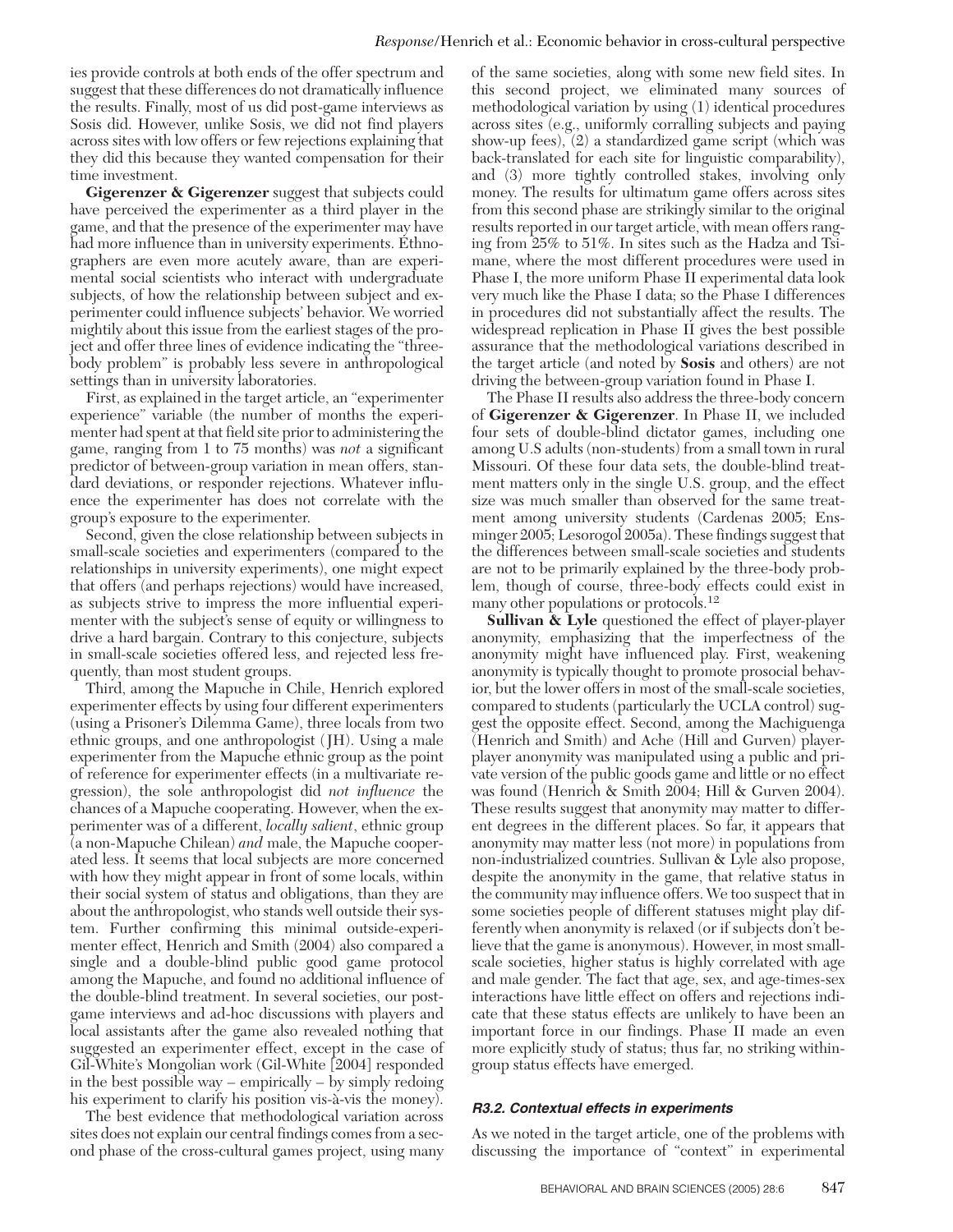games is that context effects are large in some games and small in others. We were keenly aware of potential contextual effects early in the design process. We decided to focus on the ultimatum game *precisely because* it had been shown to be more resistant to easy contextual manipulation than, for example, the dictator game – which is well known to be the most susceptible to framing effects.

Despite our deliberate choice of ultimatum rather than dictator game, several commentators nonetheless pointed to experiments involving dictator games, and in particular to Haley and Fessler's recent paper (**E**. **A**. **Smith**, **Sullivan & Lyle**, **Burnham & Kurzban**). Haley and Fessler (2005) manipulated two possible cues of anonymity in the dictator game (*not* in the ultimatum game). One treatment involved the presence of "eyes" on the gaming screen (cue of less anonymity). The other treatment required subjects to wear noise-reducing ear muffs (cue of more anonymity). Haley and Fessler found that one of their cues affected offers. We find the results plausible and not at all inconsistent with our views. The eyes may have indicated that moral behavior is appropriate in this situation, rather than that this is an opportunity to establish a reputation for morality. Moreover, this result, even if interpreted as a reputation effect, in no way contradicts our view: we of course accept the idea that forming reputations may affect behavior, sometimes in prosocial ways (Fehr & Fischbacher 2003); what we contest is the claim that *all* of the seemingly prosocial behavior in the experiments can be attributed to reputation building.

An important issue is also the *size* of any context effect (not just its statistical significance). A statistical regression of Haley and Fessler's data showed that "the presence of eyes" increased offers by 83 cents (out of a \$10 stake). Wearing ear muffs decreased offers by 63 cents.<sup>13</sup> These effects are, in fact, the same size or smaller than other framing effects (e.g., Eckel & Grossman 1996; Camerer 2003, Ch. 2), and do not seem as "dramatic" as **Sullivan & Lyle** suggest.

Haley and Fessler's hypothesis is that the presence of eyes, even highly stylized inanimate one, always cues an evolved reputational psychology. We do not find this hypothesis convincing. Presumably, as in many of the smallscale societies we lived among, there are irrelevant pairs of eyes everywhere. Rats, chickens, pigs, tapirs, monkeys, and human infants all have "eyes" which should not influence one's reputation. A mutant who reacts to just any "eyes" would presumably be selected against. Moreover, the contention that eyes always cue a reputational psychology is not consistent with the fact that ultimatum game offers among students do not differ substantially between games administered by a computer and games administered by a person. This means that the "eyes" (real eyes in this case) *in the ultimatum game* do not produce important effects. Using real eyes is presumably a more direct and powerful test than stylized eyes. These concerns also apply to **Burnham & Kurzban**'s claims about "eyes," and the weak effects of robot eyes on game play they cite.

A much higher-level effect of context comes from an analysis **Grace & Kemp** report in their commentary. They correlate measures of public spending on health and pensions (as a fraction of gross domestic product) with ultimatum offers and rejections across studies in different countries, using Oosterbeek et al.'s (2004) meta-analysis data. Higher public spending correlates with more rejections and with lower offers. Grace & Kemp suggest that responders in high-spending countries expect some equity (and hence reject low offers), but proposers expect the state to provide (and hence offer less). These intriguing findings suggest the value of using experimental data to study behavior at many levels, from the societies we studied to the national level (where a wide variety of statistics are often readily available).

**Heintz** proposes that our experiments lack ethnography. However, many of us applaud or have fully engaged the program Heintz suggests (combining "multivariate analysis" with qualitative ethnography), as presented in Henrich et al. (2004), and in other venues where we link to economic anthropology (Ensminger 2002; Henrich 2002; Tracer 2003).

## **R4. Conclusion**

As some commentators suggested (e.g., **Ostrom**, **Caporael**), the project of understanding the nature of human sociality depends on the integration of theories and methods from across the human sciences. Data must come from the entire range of human societies and social roles within them, as well as from nonhuman primates and other relevant species (e.g., cetaceans). Methods must integrate meticulous field observations with experiments as well as physiological measures. Both evolutionary theory and proximate psychological or behavioral theories need to continue to press towards increasingly rigorous formalizations, which facilitate testing, model comparison, and the assessment of both individual and population level heterogeneity (**Davies**), while sticking closely to the incoming empirical findings.

Despite lingering disciplinary prejudices in many academic institutions, this project is already well advanced, in part by the important research of many of our commentators. We are grateful for this opportunity to join with them and with our readers in facing these challenges.

#### NOTES

**1.** It is notable that the phrase "straw man" was used by **Krupp et al**. to argue that *Homo economicus* is long dead, and it is also used by **Binmore** to argue that *Homo economicus* is actually healthy and robust. The fact that such prestigious commentators can't agree on the state of health of *Homo economicus* is inconsistent with the assertion that we manufactured a straw man.

**2.** Some readers may have gotten the impression that economists had not done any cross-cultural work prior to our project from **Krupp et al**.'s statement that, "Any experimental economist implicitly operating on the premise that American undergraduates are representative of humankind must feel chastened. To some extent, this is *déjà vu* for psychologists, who have repeatedly seen cross-cultural studies complicate simple views of human nature." To clarify: The first ultimatum game (Güth et al. 1982) was done in Germany, and the literature jointly emerged from the U.S. and Europe. Within a decade, Roth et al. (1991) had done a good comparative study among students from Pittsburgh, Jerusalem, Ljubljana, and Tokyo showing little variation in offers. Then, and still before our project, a 1996 working paper appeared by Lisa Cameron using students and faculty in Indonesia (Yogyakarata), which also showed little variation in offers from previous studies (Cameron 1999).

**3.** In a roughly similar way, **Ainslie** sees ultimatum game offers and responses as heuristic byproducts of evolved emotions (like proposer guilt), or reflecting "self-signaling" (e.g., responders reject to convince themselves they are not meek).

**4.** Note that the broadest interpretation allows preferences to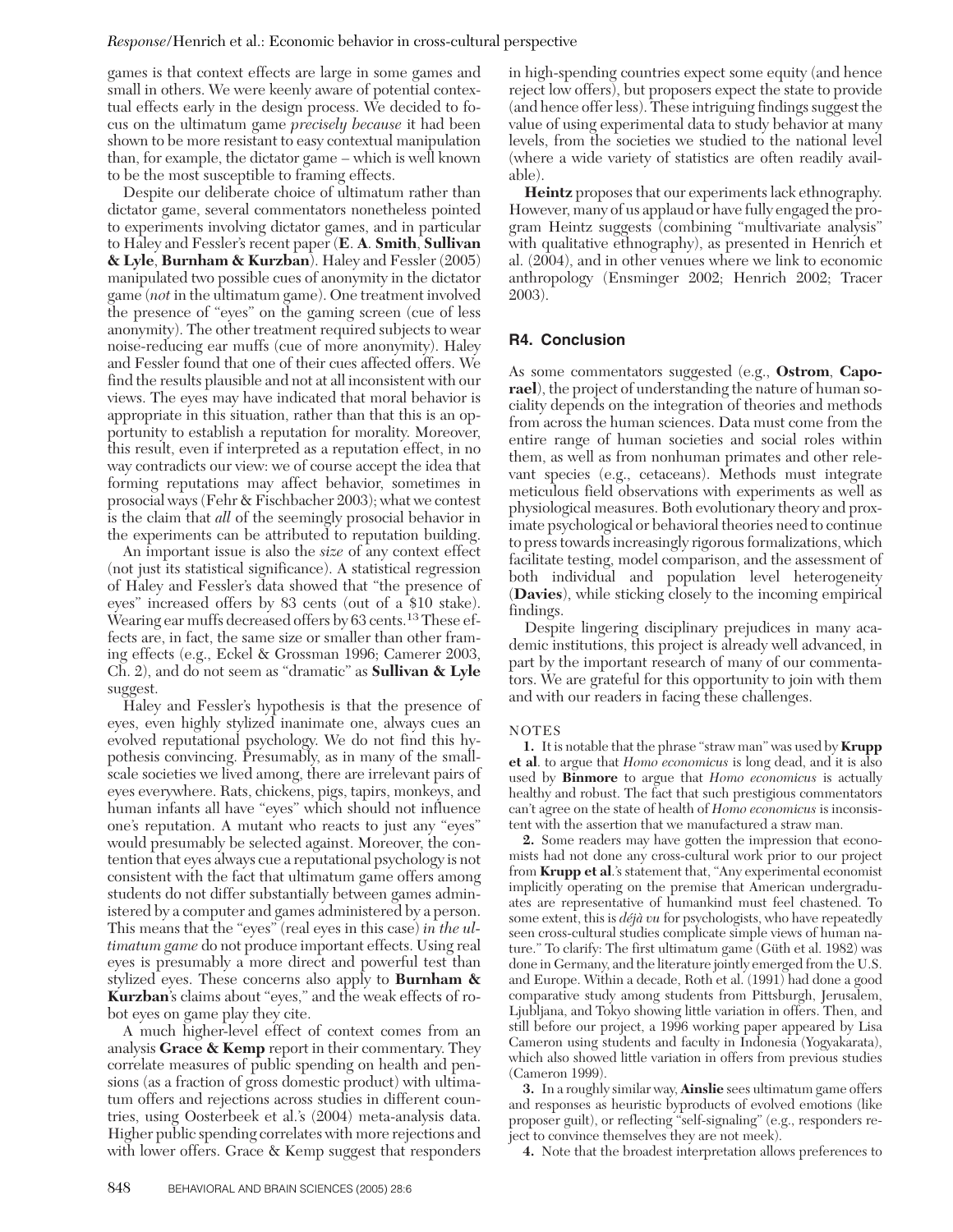depend on "states" – just as the taste for food depends on hunger. Many kinds of context dependence can be interpreted as state-dependence. Others depend on cognitive or perceptual interpretations of rewards or their value ("framing").

**5.** Neurobiologists could rightly argue that heuristics do not provide accurate descriptions of psychological processes, but progress in neuroeconomics is closing the gap between abstract reduced-form descriptions and neural detail (e.g., Camerer et al. 2005).

**6.** We note that if players in the ultimatum game are incomemaximizers, and if each knows the other is an income-maximizer, then the unique subgame perfect equilibrium requires the responder to accept any positive amount and the proposer to offer the minimum possible amount. Although this is uncontroversial, **Binmore** notes that there are other Nash equilibria of the game which are not subgame perfect but are compatible with self-interest – e.g., the proposer could offer half because she fears (mistakenly) that the responder would reject anything less. However, this sort of "incredible threat" – a threat or fear that will not be carried out if tested – is precisely what subgame perfection was designed to rule out, mathematically. The weaker set of Nash equilibria Binmore refers to also includes all possible offers – so the Nash equilibrium offer prediction can never be falsified by offer data. However, in any Nash equilibrium, there should be no rejections; so rejections cast doubt on the weaker Nash equilibrium account. Furthermore, even in the Nash equilibrium analysis, if players occasionally make errors, then the minimal-offer prediction is the only equilibrium.

**7.** We are less enthusiastic about the result on empathy discussed by **Lucas & Wagner**. Empathy should not be conflated with other-regarding preferences, since empathy is possibly an excellent tool for a fully self-interested individual to figure out how to manipulate conspecifics.

**8.** Price et al. (2002) have suggested that individuals *should* reject in the ultimatum game because they are really trying to maximize their fitness *relative* to the proposer. This suggestion is flawed because an individual who rejects a positive offer in order to eliminate their fitness deficit vis-à-vis *their* proposer will lose relative to other proposers and responders in the group who earn money. So the fitness advantage of rejection only holds if ancestral human groups were extremely small (Gintis et al. 2003; Hück & Oechssler 1999) – much smaller than any empirical data has yet suggested.

**9. Heintz** cites Axelrod's (1984) seminal work of two decades ago (see also Axelrod & Hamilton 1981). Substantial research since then – hundreds of papers – have modified and overturned some of Axelrod's findings (e.g., Bendor 1987; 1993; Bendor et al. 1996; Bendor et al. 1991; for a brief introduction to work since Axelrod, see Henrich & Henrich, in press: Ch. 3). In one instance of this literature, by allowing individuals to develop social networks of cooperative relationships, Hruschka and Henrich relaxed the assumption that individuals' payoffs are independent of the decisions of individuals they did not play directly and show that "niceness" (cooperate on first interaction) toward other group members is *not* a general characteristic of successful strategies in pairwise interactions (Hruschka & Henrich, in press).

**10.** An alternative way to think about this prediction is that those less familiar with one-shot interactions with strangers in real life may be less able to comprehend the one-shot anonymous character of the games, and hence perhaps be more likely to behave "as if" it is a repeated or reputational situation. That is, smallscale societies will offer more and reject more because they are less able to grasp the game. However, in fact, the people least familiar with one-shot, anonymous interactions are the ones who offered the least and failed to reject (ironically, coming closest to the prediction of game theory assuming selfishness).

**11. Burnham & Kurzban** cite models "based on signaling [. . .] or reputation" that they perceive as showing how people will modulate their behavior in response to anonymity. Their first citation for this, Smith and Bliege Bird (2000), is not a formal model. The second, Panchanthan and Boyd (2003), predicts that unless the fidelity of reputation is quite high (corresponding to essentially no anonymity), people should defect, which does not fit the experimental data at all. The third, Trivers (1971), deals with neither costly signaling nor reputation (it is about repeated interaction).

**12.** One reason why the experimenter might matter less in small-scale societies is that locals do not know what the anthropologist would consider a "good" offer (i.e., an offer that would cause an anthropologist to admire them). Outsiders to the field might be surprised to know that the people anthropologists study do not necessarily seek the approval of anthropologists; more often, they regard the anthropologists as mysterious or indecipherable. And you can't "please or impress the experimenter" unless you know what would please or impress him or her.

**13.** We used Haley and Fessler's (2005) data (which they generously supplied) in an ordinary least-squares regression predicting dictator game offers based on dummy variables for "wearing ear muffs" and "presence of eyes," in order to estimate the coefficients reported in the text.

## References

#### **Letters "a" and "r" appearing before authors' initials refer to target article and response respectively.**

- Aaker, J. L. & Lee, A. Y. (2001) "I" seek pleasures and "we" avoid pains: The role of self-regulatory goals in information processing and persuasion. *Journal of Consumer Research* 28(1):33–49. [ABM]
- Abbink, K., Bolton, G. & Sadrieh, A. (2001) Adaptive learning versus punishment in ultimatum bargaining. *Games and Economic Behavior* 37:1–25. [rJH]
- Acheson, J. (2003) *Capturing the commons: Devising institutions to manage the Maine Lobster Industry*. University Press of New England. [CH]
- Ackerman, J. M., Ledlow, S. E. & Kenrick, D. T. (2003) Friends are family, friends are strangers: Social cognition in social relationships. Paper presented at the annual meeting of the Society for Personality and Social Psychology, Austin, Texas, February 2003. [DTK]
- Ainslie, G. (1974) Impulse control in pigeons. *Journal of the Experimental Analysis of Behavior* 21:485–89. [TCB]
- Ainslie, G. (2001) *Breakdown of will*. Cambridge University Press. [GA]
- Ainslie, G. (2005) A précis of *Breakdown of Will*. *Behavioral and Brain Sciences*. 28(5):635–50. [GA]

Alcock, J. (2001) *The triumph of sociobiology*. Oxford University Press. [DTK]

- Alvard, M. (2004) The ultimatum game, fairness, and cooperation among big game hunters. In: *Foundations of human sociality: Economic experiments and ethnographic evidence from fifteen small-scale societies*, ed. J. Henrich, R. Boyd, S. Bowles, C. Camerer, E. Fehr & H. Gintis, pp. 413–35. Oxford University Press. [aJH, EAS]
- Andreoni, J. (1988) Why free ride? Strategies and learning in Public Goods experiments. *Journal of Public Economics* 37:291–304. [arJH]
- (1995) Cooperation in Public Goods experiments: Kindness or confusion? *American Economic Review* 85:891–904. [rJH]
- Andreoni, J. & Miller, J. H. (2002) Giving according to GARP: An experimental test of the consistency of preferences for altruism. *Econometrica* 70(2):737– 53. [arJH]
- Andreoni, J., Castillo, M. & Petrie, R. (2003) What do bargainers' preferences look like? Experiments with a convex Ultimatum Game. *American Economic Review* 93:672–85. [rJH]
- Ashraf, N., Camerer, C. & Loewenstein, G. (in press) Adam Smith, behavioraleconomist. *Journal of Economic Perspectives*. [rJH]
- Axelrod, R. (1984) *The evolution of cooperation*. Basic Books. [CH, rJH] Axelrod, R. & Hamilton, W. (1981) The evolution of cooperation. *Science*
- 211:1390–96. [rJH]
- Baerends, G. P. & Drent, R. H. (1982a) The herring gull and its egg. Part I. *Behaviour* (Suppl.) 17:1–312. [TCB]
- Baerends, G. P. & Drent, R. H. (1982b) The herring gull and its egg. Part II. *Behaviour* 82:1–415. [TCB]
- Baldwin, J. M. (1896) Physical and social heredity. *American Naturalist* 30:422–28.  $[a]$  $H]$

Bandura, A. (1977) *Social learning theory*. Prentice Hall. [aJH]

Barr, A. (2004) Kinship, familiarity, and trust: An experimental investigation. In: *Foundations of human sociality: Economic experiments and ethnographic*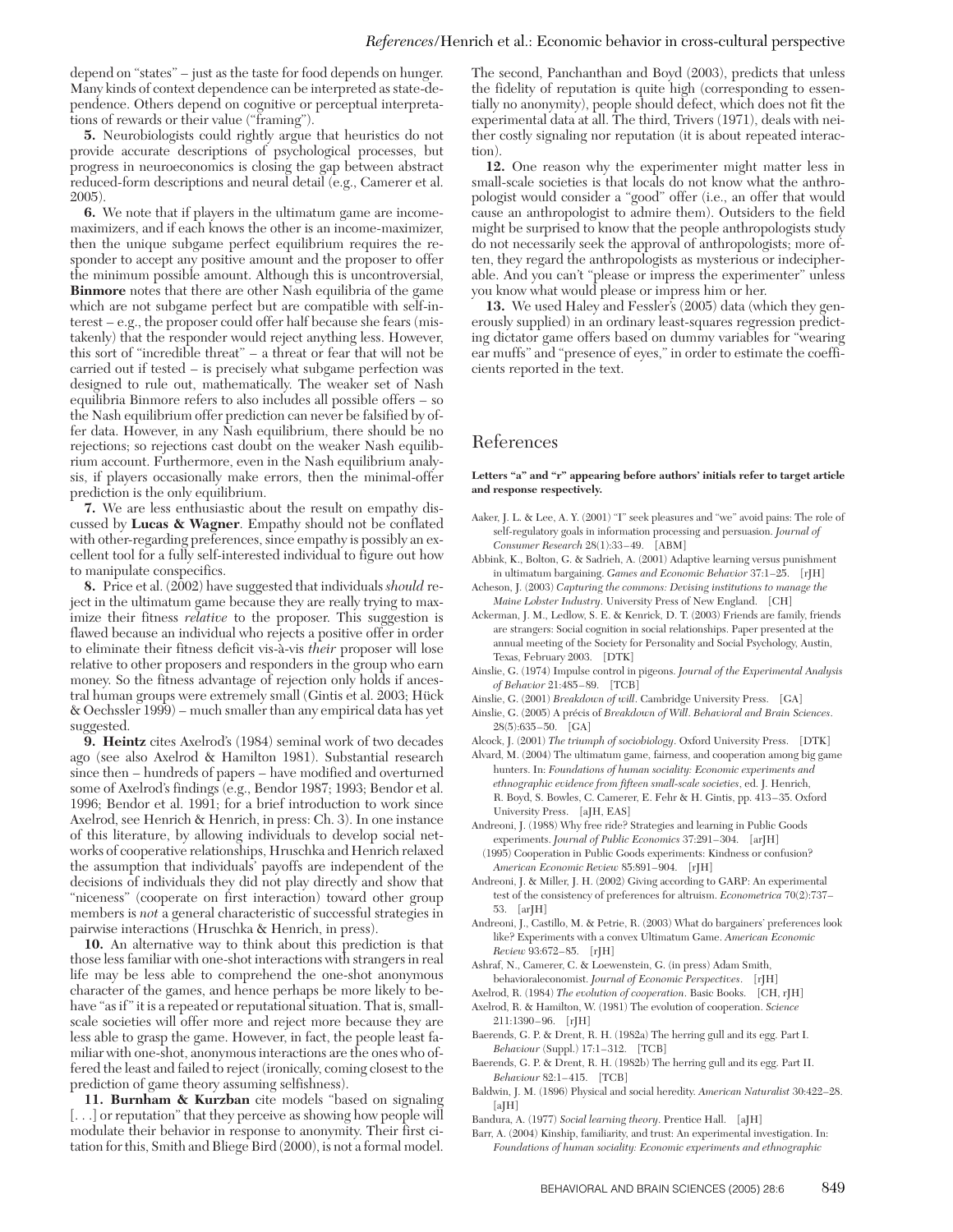*evidence from fifteen small-scale societies*, ed. J. Henrich, R. Boyd, S. Bowles, C. Camerer, E. Fehr & H. Gintis, pp. 305–34. Oxford University Press.  $[a]$ H $]$ 

Barry, H., Child, I. L. & Bacon, M. K. (1959) Relation of child training to subsistence economy. *American Anthropologist* 61:51–63. [aJH]

Bekoff, M. (2004) Wild justice, cooperation, and fair play: Minding manners, being nice, and feeling good. In: *The origins and nature of sociality*, ed. R. Sussman & A. Chapman, pp. 53–79. Aldine. [SFB]

Bendor, J. (1987) In good times and bad: Reciprocity in an uncertain world. *American Journal of Political Science* 31:531–58. [rJH]

(1993) Uncertainty and the evolution of cooperation. *Journal of Conflict Resolution* 37(4):709–34. [rJH]

Bendor, J., Kramer, R. & Swistak, P. (1996) Cooperation under uncertainty: What is new, what is true, and what is important. *American Sociological Review*  $61(2):333-38.$  [rJH]

Bendor, J., Kramer, R. M. & Stout, S. (1991) When in doubt: Cooperation in a noisy Prisoners'Dilemma. *Journal of Conflict Resolution* 35(4):691–719.  $[r[H]$ 

Berg, J., Dickhaut, J. & McCabe, K. (1995) Trust, reciprocity and social history. *Games and Economic Behavior* 10:122–42. [RS]

Binmore, K. (2005) *Natural justice*. Oxford University Press. [KB]

Binmore, K. & Samuelson, L. (1994) An economist's perspective on the evolution of norms. *Journal of Institutional and Theoretical Economics* 150:45–71. [KB]

Binmore, K., Gale, J. & Samuelson, L. (1995) Learning to be imperfect: The Ultimatum Game, *Games and Economic Behavior* 8:56–90. [KB]

Bischof-Kohler, D. (1994) Self object and interpersonal emotions. Identification of own mirror image, empathy and prosocial behavior in the 2nd year of life. *Zeitschrift fur experimentelle und angewandte Psychologie* 202(4):349–77.  $[ML]$ 

Bliege Bird, R. L. & Smith, E. A. (2005) Signaling theory, strategic interaction, and symbolic capital. *Current Anthropology* 46(2):221–48. [EAS]

Blurton Jones, N. (1984) Selfish origin of human food sharing: Tolerated theft. *Ethology and Sociobiology* 5:1–3. [aJH]

(1987) Tolerated theft: Suggestions about the ecology and evolution of sharing, hoarding, and scrounging. *Social Science Information* 26:31– 54.  $[a]$  $H$ ]

Bodner, R. & Prelec, D. (2001) The diagnostic value of actions in a self-signaling model. In: *Collected essays in psychology and economics*, ed. I. Brocas & J. Carillo. Oxford University Press. [GA]

Bolton, G. E. & Zwick, R. (1995) Anonymity versus punishment in ultimatum bargaining. *Games and Economic Behavior* 10(1):95–121. [rJH]

Boone, J. L. (1998) The evolution of magnanimity: When is it better to give than to receive? *Human Nature* 9(1):1–21. [EAS]

Bowles, S. (1998) Endogenous preferences: The cultural consequences of markets and other economic institutions. *Journal of Economic Literature* 36:75–111.  $\lceil \operatorname{ar} \Pi \rceil$ 

(2004) *Microeconomics: Behavior, institutions, and evolution*. Princeton University Press. [rJH]

Bowles, S. & Gintis, H. (2003) Origins of human cooperation. In: *Genetic and cultural evolution of cooperation*, ed. P. Hammerstein, pp. 429–43. MIT Press. [LRC, EAS, aJH]

Boyd, R. N. (1988) How to be a moral realist. In: *Essays on moral realism*, ed. G. Sayre-McCord, pp. 181–228. Cornell University Press. [EM]

Boyd, R. N., Gintis, H., Bowles, S. & Richerson, P. J. (2003) The evolution of altruistic punishment. *Proceedings of the National Academy of Sciences USA* 100(6):3531–35. [arJH]

Boyd, R. N. & Richerson, P. J. (1985) *Culture and the evolutionary process*. University of Chicago Press. [KB, aJH]

(1988) The evolution of reciprocity in sizable groups. *Journal of Theoretical Biology* 132:337–56. [rJH]

(1992) Punishment allows the evolution of cooperation (or anything else) in sizable groups. *Ethnology and Sociobiology* 13:171–95. [arJH]

(1996) Why culture is common, but cultural evolution is rare. *Proceedings of the British Academy* 88:77–93. [arJH]

(2002) Group beneficial norms can spread rapidly in a structured population. *Journal of Theoretical Biology* 215:287–296. [rJH]

Brandt, H. & Sigmund, K. (2004) The logic of reprobation: assessment and action rules for indirect reciprocation. *Journal of Theoretical Biology* 231(4):475–86.  $[r[H]$ 

Brandt, R. B. (1959) *Ethical theory: The problems of normative and critical ethics*. Prentice-Hall. [EM]

Brandts, J., Saijo, T. & Schram, A. (2004) How universal is behavior? A four country comparison of spite and cooperation in voluntary contribution mechanisms. *Public Choice* 119:381–424. [SG]

Brendl, C. M., Markman, A. B. & Messner, C. (2003) Devaluation of goalunrelated choice options. *Journal of Consumer Research* 29:463–73. [ABM]

Brewer, M. B. (1997) On the social origins of human nature. In: *The message of social psychology*, ed. C. McGarty & A. Haslam, pp. 54–62. Blackwell. [LRC]

(2003) Taking the social origins of human nature seriously: Toward a more imperialist social psychology. *Personality and Social Psychology Review* 8:107–13. [LRC]

Brewer, M. B. & Caporael, L. R. (in press) An evolutionary perspective on social identity: Revisiting groups. In: *Evolution and social psychology*, ed. J. A. Simpson, M. Schaller & D. T. Kenrick. Psychology Press. [LRC]

Brink, D. O. (1989) *Moral realism and the foundations of ethics*. Cambridge University Press. [EM]

Brosnan, S. F. (in press) Nonhuman species' reactions to inequity and their implications for fairness. *Journal of Social Justice*. [SFB]

Brosnan, S. F. & de Waal, F. B. M. (2003) Monkeys reject unequal pay. *Nature* 425(18): 297–99. [SFB, rJH]

Brosnan, S. F., Freeman, C. & de Waal, F. B. M. (submitted) Partner's behavior, not reward distribution, determines success in an unequal cooperative task in capuchin monkeys. *American Journal of Primatology*. [SFB]

Brosnan, S. F., Schiff, H. C. & de Waal, F. B. M. (2005) Tolerance for inequity may increase with social closeness in chimpanzees. *Proceedings of the Royal Society of London B* 272(1560):253–58. [SFB]

Bryan, J. H. (1971) Model affect and children's imitative altruism. *Child Development* 42(6):2061–65. [aJH, ML]

Bryan, J. H. & Walbek, N. H. (1970) Preaching and practicing generosity: Children's actions and reactions. *Child Development* 41(2):329–53. [aJH]

Bshary, R. & Schäffer, D. (2002) Choosy reef fish select cleaner fish that provide high-quality service. *Animal Behaviour* 63:557–64. [RJS]

Buchan, N. & Croson, R. (2004) The boundaries of trust: Own and others' actions in the US and China. *Journal of Economic Behavior and Organization* 55(4):485–504. [TCB]

Buchan, N., Croson, R. & Dawes, R. (2002) Swift neighbors and persistent strangers: A cross-cultural investigation of trust and reciprocity in social exchange. *American Journal of Sociology* 108(1):168–206. [SG]

Burlando, R. M. & Guala, F. (2005) Heterogeneous agents in public good experiments. *Experimental Economics* 8:35–54. [DJZ]

Burnham, T. C. (2003) Engineering altruism: A theoretical and experimental investigation of anonymity and gift giving. *Journal of Economic Behavior and Organization* 50(1):133–44. [TCB]

Burnham, T. C. & Hare, B. (in press) Engineering cooperation: Does involuntary neural activation increase public goods contributions? *Human Nature*. [TCB]

Call, J., Brauer, J., Kaminski, J. & Tomasello, M. (2003) Domestic dogs (*Canis familiaris*) are sensitive to the attentional state of humans. *Journal of Comparative Psychology* 117(3):257–63. [TCB]

Camerer, C. F. (1996) Rules for experimenting in psychology and economics, and why they differ. In: *Essays in honor of Reinhard Selten*, ed. W. Guth & E. van Damme. Springer-Verlag. [aJH]

(2003) *Behavioral Game Theory: Experiments in strategic interaction*. Princeton University Press. [KB, TCB, SG, arJH, DJZ]

Camerer, C. F. & Ho, T.-H. (1999) Experience-weighted attraction learning in normal form games. *Econometrica* 67(4):827–75. [rJH]

Camerer, C. F. & Hogarth, R. (1999) The effects of financial incentives in experiments: A review of capital-labor-production framework. *Cal Tech Social Science Working Paper*, 1059. [aJH]

Camerer, C. F. & Thaler, R. H. (1995) Anomalies: Ultimatums, dictators and manners. *Journal of Economic Persp*ectives 9:209–19. [DBK]

Camerer, C. F. & Weber, M. W. (1992) Recent developments in modelling preferences: Uncertainty and ambiguity. *Journal of Risk and Uncertainty* 5:325–70. [aJH]

Camerer, C. F. & Weigelt, K. (1988) Experimental tests of a sequential equilibrium reputation model. *Econometrica* 56:1–36. [rJH]

Camerer, C. F., Loewenstein, G. & Prelec, D. (2005) Neuroeconomics: How neuroscience can inform economics. *Journal of Economic Literature* 42:9–64. (Reprinted in Italian in *Sistemi Intelligenti* 2004(16):337–48.) [rJH]

Cameron, L. (1999) Raising the stakes in the Ultimatum Game: Experimental evidence from Indonesia. *Economic Inquiry* 37(1):47–59. [arJH, EM]

Campbell, D. T. (1965) Variation and selective retention in socio-cultural evolution. In: *Social change in developing areas: A reinterpretation of evolutionary theory*, ed. H. R. Barringer, G. I. Glanksten & R. W. Mack, pp. 19–49. Schenkman. [aJH]

Caporael, L. R. (1997) The evolution of truly social cognition: The core configurations model. *Personality and Social Psychology Review* 1:276–98. [LRC]

(2001) Parts and wholes: The evolutionary importance of groups. In: *Individual self, relational self, and collective self*, ed. C. Sedikides & M. B. Brewer, pp. 241–58. Psychology Press. [LRC]

(2003) Repeated assembly. In: *Alternative approaches to evolutionary psychology*, ed. S. Schur & F. Rauscher, pp. 71–90. Kluwer. [LRC]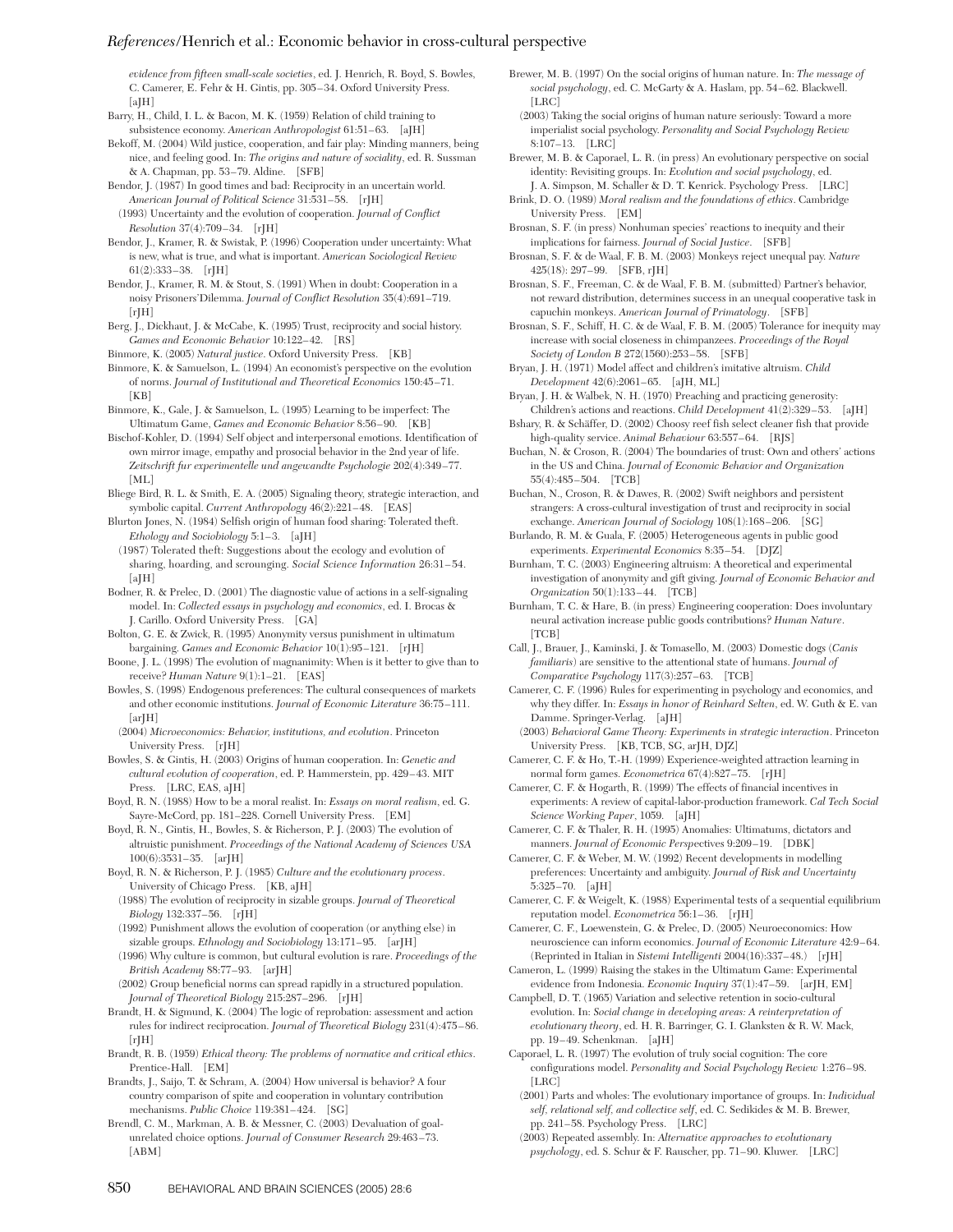- Caporael, L. R., Dawes, R. M., Orbell, J. M. & van de Kragt, A. J. C. (1989) Selfishness examined: Cooperation in the absence of egoistic incentives. *Behavioral and Brain Sciences* 12:683–739. [LRC, aJH]
- Cardenas, J. C. (2000) How do groups solve local commons dilemmas? Lessons from experimental economics in the field. *Environment, Development and Sustainability* 2:305–22. [EO]
- (2005) Double-blind Dictator Game: Sanquianga. Paper presented at the Roots of Human Sociality Conference, April 14–17, 2005, California Institute of Technology, Pasadena, CA. [rJH]
- Cardenas, J. C., Stranlund, J. & Willis, C. (2000) Local environmental control and institutional crowding-out. *World Development* 28(10):1719–33. [EO]
- Carpenter, J., Burks, S. & Verhoogen, E. (2005) Comparing students to workers: The effects of social framing on behavior in distribution games. In: *Field experiments in economics*, ed. J. Carpenter, G. Harrison & J. A. List. JAI Press. [aJH]
- Carpenter, J., Harrison, G. & List, J. A. (2005) *Field experiments in economics*. JAI Press. [RS]
- Cavalli-Sforza, L. L. & Feldman, M. (1981) *Cultural transmission and evolution*. Princeton University Press. [aJH]
- Chaiken, S. (1980) Heuristic versus systematic information processing and the use of source versus message cues in persuasion. *Journal of Personality and Social Psychology* 39:752–66. [TY]
- Charness, G. & Rabin, M. (2002) Social preferences: Some simple tests of a new model. *Quarterly Journal of Economics* 117(3):817–69. [aJH]
- Chase-Dunn, C. & Grimes, P. (1995) World-systems analysis. *Annual Review of Sociology* 21:387–417. [TD]
- Cherry, T., Frykblom, P. & Shogren, J. (2002) Hardnose the dictator. *American Economic Review* 92:1218–21. [VLS]
- Chow, C., Wagner, L. & Lucas, M. (2005) Fair game: Preschool children show sophisticated understanding on economic tasks. Poster presented at the 17th Annual Convention of the American Psychological Society, Los Angeles, CA, May 26–29, 2005. [ML]
- Clark, M. S. & Grote, N. K. (2003) Close relationships. In: *Handbook of psychology: Personality and social psychology, vol. 5*, ed. T. Millon & M. J. Lerner, pp. 447–61. Wiley. [SFB]
- Cole, M. (1996) *Cultural psychology: A once and future discipline*. Harvard University Press. [LRC]
- Cole, M. & Engestrom, Y. (1993) A cultural-historical approach to distributed cognition. In: *Distributed cognitions*, ed. G. Salomon, pp. 1–46. Cambridge University Press. [LRC]
- Crook, J. H. & Crook, S. J. (1988) Tibetan polyandry: Problems of adaptation and fitness. In: *Human reproductive behavior: A Darwinian perspective*, ed. L. Betzig, M. Borgerhoff-Mulder & P. Turke, pp. 97–114. Cambridge University Press. [DTK]
- Davies, N. (1981) *Human sacrifice in history and today*. Morrow. [GA]
- Davies, T., Shah, R., Ling, K. & Trochet, R. (in preparation) Intuitive preference aggregation: Tests of independence and consistency. [TD]
- Dawkins, R. (1990*) The selfish gene*. Oxford University Press. [ML] DeBruine, L. M. (2002) Facial resemblance enhances trust. *Proceedings of the*
- *Royal Society of London, Series B* 269:1307–12. [DBK] de Quervain, D. J., Fischbacher, U., Treyer, V., Schellhammer, M., Schnyder, U., Buck, A. & Fehr, E. (2004) The neural basis of altruistic punishment. *Science*
- 305:1254–58. [aJH] de Waal, F. B. M. (2000) Attitudinal reciprocity in food sharing among brown
- capuchin monkeys. *Animal Behavior* 60:253–61. [ML] (2005) How animals do business. *Scientific American* 291:72–79. [VLS]
- de Waal, F. B. M. & Davis, J. M. (2003) Capuchin cognitive ecology: Cooperation based on projected returns. *Neuropsychologia* 41:221–28. [SFB]
- Diamond, J. M. (1997) *Guns, germs, and steel: The fates of human societies*. W. W. Norton. [rJH]
- Doris, J. M. & Stich, S. P. (forthcoming) As a matter of fact: Empirical perspective on ethics. In: *The Oxford handbook of contemporary analytic philosophy*, F. Jackson & M. Smith. Oxford University Press. [EM]
- Duman, R. S., Heninger, G. R. & Nestler, E. J. (1997) A molecular and cellular theory of depression. *Archives of General Psychiatry* 54:597–606.  $[D|Z]$
- Durham, W. H. (1991) *Coevolution: Genes, culture, and human diversity*. Stanford University Press. [aJH]
- Eckel, C. & Grossman, P. (1996) Altruism in anonymous dictator games. *Games and Economic Behavior* 16:181–91. [rJH]
- Eisenberg, N. & Mussen, P. H. (1989) *The roots of prosocial behavior in children*. Cambridge University Press. [rJH]
- Elliot, R. & Vasta, R. (1970) The modeling of sharing: Effects associated with vicarious reinforcement, symbolization, age, and generalization. *Journal of Experimental Child Psychology* 10:8–15. [aJH]
- Ensminger, J. (1992) *Making a market: The institutional transformation of an African society*. Cambridge University Press. [CH]
	- (2002) Experimental economics: A powerful new method for theory testing in

anthropology. In: *Theory in economic anthropology*, ed. J. Ensminger, pp. 59– 78. Altamira Press. [rJH]

- (2004) Market integration and fairness: Evidence from ultimatum, dictator and public goods experiments in East Africa. In: *Foundations of human sociality: Economic experiments and ethnographic evidence from fifteen small-scale societies*, ed. J. Henrich, R. Boyd, S. Bowles, C. Camerer, E. Fehr & H. Gintis, pp. 356–81. Oxford University Press. [aJH]
- (2005) Double blind versus standard Dictator Games: U.S. and Orma. Paper presented at the Roots of Human Sociality Conference, April 14–17, 2005, California Institute of Technology, Pasadena, CA. [rJH]
- Fehr, E. & Fischbacher, U. (2003) The nature of human altruism: Proximate patterns and evolutionary origins. *Nature* 425:785–91. [rJH, EAS]
- Fehr, E., Fischbacher, U. & Gächter, S. (2002) Strong reciprocity, human cooperation and the enforcement of social norms. *Human Nature* 13:1–25.  $\lceil \operatorname{ar} \Pi \rceil$
- Fehr, E. & Gächter, S. (2000a) Cooperation and punishment in public goods experiments. *American Economic Review* 90(4):980–95. [KB, SG, aJH]
- Fehr, E. & Gächter, S. (2000b) Fairness and retaliation: The economics of reciprocity. *Journal of Economic Perspectives* 14:159–81. [DJZ]
- Fehr, E. & Gächter, S. (2002) Altruistic punishment in humans. *Nature* 415:137– 40. [aJH]
- Fehr, E. & Henrich, J. (2003) Is strong reciprocity a maladaptation? On the evolutionary foundations of human altruism. In: *The genetic and cultural evolution of cooperation*, ed. P. Hammerstein, pp. 55–82. MIT Press. [rJH, EAS]
- Fehr, E. & Schmidt, K. (1999) A theory of fairness, competition, and cooperation. *Quarterly Journal of Economics* 114:817–68. [GG, arJH]
- Ferraro, F., Pfeffer, J. & Sutton, R. I. (2005) Economics language and assumptions: How theories can become self-fulfilling. *Academy of Management Review* 30:8–24. [TD]
- Ferraro, P. J. & Cummings, R. G. (2005) Cultural diversity, discrimination and economic outcomes: an experimental analysis. Experimental Working Paper 2003–002 (revised 1/05), Georgia State University, Atlanta, GA
- Fishbach, A., Friedman, R. S. & Kruglanski, A. W. (2003) Leading us not into temptation: Momentary allurements elicit overriding goal activation. *Journal of Personality and Social Psychology* 84(2):296–309. [ABM]
- Fischbacher, U., Fong, C. M. & Fehr, E. (2002) Fairness and the power of competition. Unpublished manuscript, University of Zurich. [arJH]
- Fiske, A. P. (1992) The four elementary forms of sociality: Framework for a unified theory of social relations. *Psychological Review* 99:689–723. [DTK]
- Fiske, A. P. & Tetlock, P. E. (1997) Taboo trade-offs: Reactions to transactions that transgress the spheres of justice. *Political Psychology* 18(2):255–97. [ABM]
- Fiske, S. T. (2003) The discomfort index: How to spot a really good idea whose time has come. *Psychological Inquiry* 14:203–208. [LRC]
- Frank, R. H. (2001) Cooperation through emotional commitment. In: *Evolution and the capacity for commitment*, ed. R. M. Nesse, pp. 57–76. Russell Sage Foundation. [EAS]

Frank, R. H., Gilovich, T. D. & Regan, D. T. (1993) Does studying economics

inhibit cooperation? *Journal of Economic Perspectives* 7:159–71. [GA, TD] Fudenberg, D. & Levine, D. (1998) *The theory of learning in games*. MIT Press. [aJH]

Gächter, S., Herrmann, B. & Thöni, C. (in preparation) Understanding determinants of social capital: Cooperation and informal social sanctions in a cross-societal perspective. University of Nottingham. [SG]

Gale, J., Binmore, K. G. & Samuelson, L. (1995) Learning to be imperfect: The ultimatum game. *Games and Economic Behavior* 8:856–90. [DJZ]

- Gangestad, S. W. & Buss, D. M. (1993) Pathogen prevalence and human mate preferences. *Ethology and Sociobiology* 14:89–96. [DBK]
- Gardner, R., Herr, A., Ostrom, E. & Walker, J. A. (2000) The power and limitations of proportional cutbacks in common-pool resources. *Journal of Development Economics* 62:515–33. [EO]
- Gigerenzer, G., Todd, P. M. & the ABC Research Group (1999) *Simple heuristics that make us smart*. Oxford University Press. [CH, rJH]
- Gilboa, I. & Schmeidler, D. (2001) *A theory of case-based decisions*. Cambridge University Press. [DJZ]
- Gil-White, F. (2004) Ultimatum game with an ethnicity manipulation: Results from Khovdiin Bulgan Cum, Mongolia. In: *Foundations of human sociality: Economic experiments and ethnographic evidence from fifteen small-scale societies*, ed. J. Henrich, R. Boyd, S. Bowles, C. Camerer, E. Fehr & H. Gintis, pp. 260–304. Oxford University Press. [arJH]
- Gintis, H. (2000) *Game theory evolving*. Princeton University Press. [TCB, arJH]
- Gintis, H. (2003a) The hitchhiker's guide to altruism: Gene-culture coevolution, and the internalization of norms. *Journal of Theoretical Biology* 220(4):407– 18. [arJH]
- (2003b) Solving the puzzle of prosociality. *Rationality and Society* 15(2):155–87.  $[a]$  $H]$
- Gintis, H., Bowles, S., Boyd, R. & Fehr, E. (2003) Explaining altruistic behavior in humans. *Evolution and Human Behavior* 24:153–72. [rJH, EAS]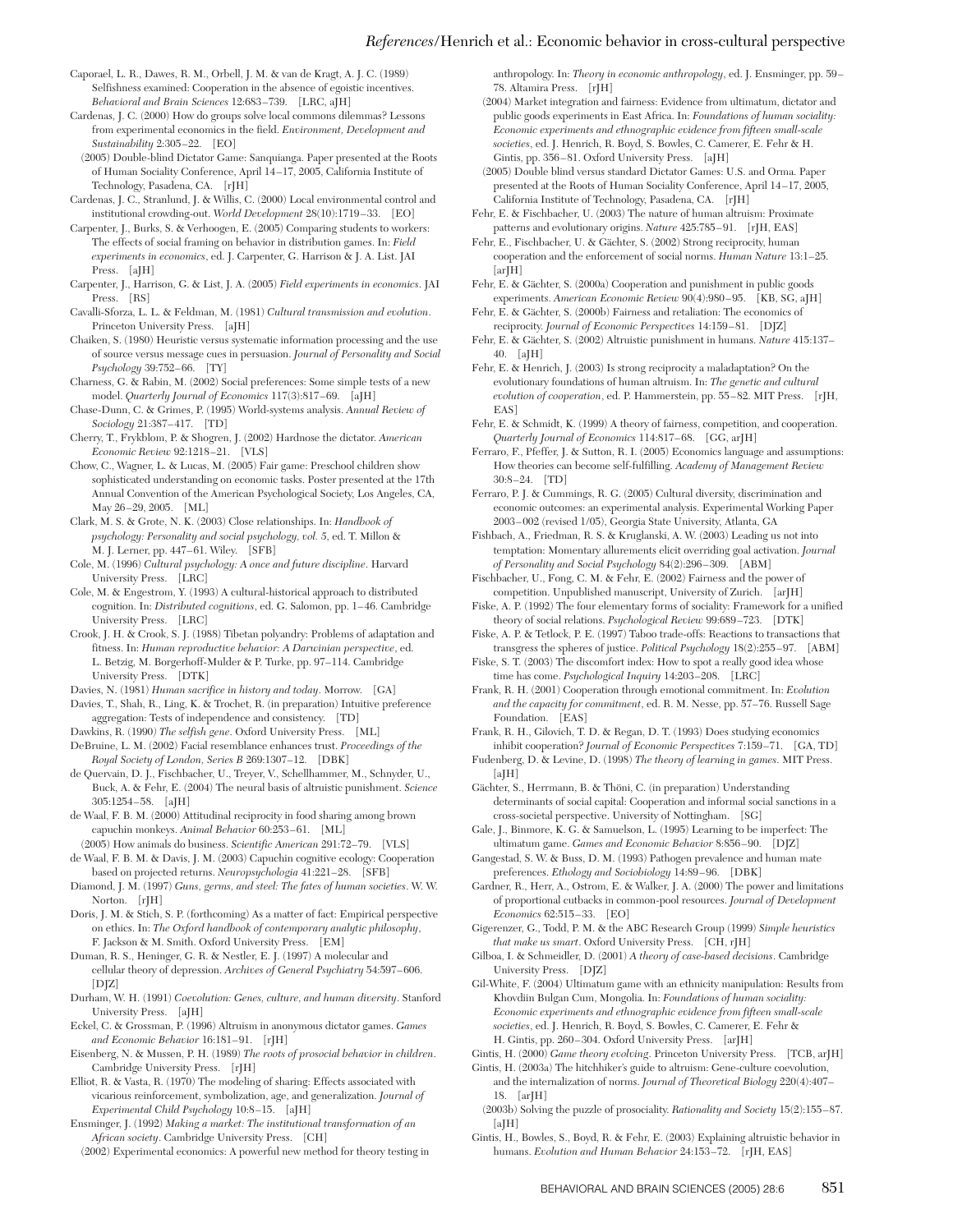- Gintis, H., Smith, E. A. & Bowles, S. L. (2001) Costly signaling and cooperation. *Journal of Theoretical Biology* 213(1):103–19. [rJH, EAS]
- Greenfeld, L. (2001) *The spirit of capitalism: Nationalism and economic growth*. Harvard University Press. [WJ]

Grusec, J. E. (1971) Power and the internalization of self-denial. *Child Development* 42(1):93–105. [aJH, ML]

Grusec, J. E. & Kuczynski, L. (1997) *Parenting and children's internalization of values: A handbook of contemporary theory*. Wiley. [aJH]

Grusec, J. E., Saas-Kortsaak, P. & Simutis, Z. M. (1978) The role of example and moral exhortation in the training of altruism. *Child Development* 49(3):920– 23.  $[a]H]$ 

Gurven, M. (2004a) Does market exposure affect economic game behavior? The ultimatum game and the public goods game among the Tsimane of Bolivia. In: *Foundations of human sociality: Economic experiments and ethnographic evidence from fifteen small-scale societies*, ed. J. Henrich, R. Boyd, S. Bowles, C. Camerer, E. Fehr & H. Gintis, pp. 194–231. Oxford University Press.  $[a]$ H, EAS $]$ 

(2004b) Economic games among the Amazonian Tsimane: Exploring the roles of market access, costs of giving, and cooperation on pro-social game behavior. *Experimental Economics* 7:5–24. [EAS]

Guth, W., Schmittberger, R. & Schwarze, B. (1982) An experimental analysis of ultimatum bargaining. *Journal of Economic Behavior and Organization* 3(4):367–88. [TCB, RG, rJH]

Haidt, J. (2001) The emotional and its rational tail: A social intuitionist approach to moral judgment. *Psychological Review* 108:814–34. [TY]

Haley, K. & Fessler, D. (2005) Nobody's watching? Subtle cues affect generosity in an anonymous economic game. *Evolution and Human Behavior* 26(3):245– 56. [TCB, rJH, EAS, RJS]

- Hamilton, W. D. (1964) The genetical evolution of social behaviour, Parts I and II. *Journal of Theoretical Biology* 7:1–52. [EAS]
- Hampton, R. R. (1994) Sensitivity to information specifying the line of gaze of humans in sparrows (*Passer domesticus*). *Behaviour* 130(1–2):41–51. [TCB]
- Harbaugh, W. T. & Krause, K. (2000) Children's altruism in public goods and dictator experiments. *Economic Inquiry* 38(1):95–109. [aJH]

Harbaugh, W. T., Krause, K. & Liday, S. G. (2002) Bargaining by children. Available at: http://economics.uoregon.edu/papers/UO-2002-4\_Harbaugh\_ Kid\_Bargaining.pdf. [arJH]

Harbaugh, W., Krause, K. & Liday, S. (2004) Bargaining in children. Working paper, Department of Economics, University of Oregon. [ML]

Hardin, G. (1968) The tragedy of the commons. *Science* 162:1243–48. [EO]

Hare, B., Call, J. & Tomasello, M. (2001) Do chimpanzees know what conspecifics know? *Animal Behaviour* 61(1)139–51. [TCB]

Harman, G. (1977) *The nature of morality*. Oxford University Press. [EM]

Haskell, T. (1985) Capitalism and the origins of the humanitarian sensibility (Parts 1 and 2). *American Historical Review* 90(2):339–61; 90(3):547–66. [WJ]

(1998) *Objectivity is not neutrality*. Johns Hopkins University Press. [WJ]

Haskell, T. & Teichgraeber, R., eds. (1993) *The culture of the market*. Cambridge University Press. [WJ]

Hauser, M., Chen, K., Chen, F. & Chuang, W. (2003) Give unto others: Genetically unrelated cotton-top tamarin monkeys preferentially give food to those who altruistically give food back. *Proceedings of the Royal Society of London: Biology* 270:2363–70. [rJH, ML]

Hayashi, N., Ostrom, E., Walker, J. & Yamagishi, T. (1999) Reciprocity, trust, and the sense of control. *Rationality and Society* 11(1):27–46. [aJH]

Henrich, J. (2000) Does culture matter in economic behavior: Ultimatum game bargaining among the Machiguenga. *American Economic Review* 90(4):973– 80. [aJH, RS]

(2002) Decision-making, cultural transmission and adaptation in economic anthropology. In: *Theory in economic anthropology*, ed. J. Ensminger, pp. 251–95. Rowman and Littlefield. [rJH]

(2004a) Cultural group selection, coevolutionary processes and large-scale cooperation. *Journal of Economic Behavior and Organization* 53:3–35.  $[r[H]$ 

(2004b) Inequity aversion in capuchins? *Nature* 428:139. [rJH]

(in press) A cultural species. In: *Explaining culture scientifically*, ed. M. Brown. University of Washington Press. [rJH]

Henrich, J. & Boyd, R. (2001) Why people punish defectors: Weak conformist transmission can stabilize costly enforcement of norms in cooperative dilemmas. *Journal of Theoretical Biology* 208:79–89. [arJH]

Henrich, J. & Gil-White, F. (2001) The evolution of prestige: Freely conferred deference as a mechanism for enhancing the benefits of cultural transmission. *Evolution and Human Behavior* 22(3):165–96. [aJH]

Henrich, J. & Henrich, N. S. (in press) *Culture and the origins of cooperation.* Oxford University Press. [arJH]

Henrich, J. & McElreath, R. (2002) Are peasants risk-averse decision makers? *Current Anthropology* 43(1):172–81. [aJH]

Henrich, J. & Smith, N. (2004) Comparative experimental evidence from Machiguenga, Mapuche, and American populations. In: *Foundations of human sociality: Economic experiments and ethnographic evidence from fifteen small-scale societies*, ed. J. Henrich, R. Boyd, S. Bowles, C. Camerer, E. Fehr & H. Gintis, pp. 125–67. Oxford University Press. [arJH]

Henrich, J., Boyd, R., Bowles, S., Camerer, C., Fehr, E. & Gintis, H., eds. (2004) *Foundations of human sociality: Economic experiments and ethnographic evidence from fifteen small-scale societies*. Oxford University Press. [KB, arJH, EM, RS]

Henrich, J., Boyd, R., Bowles, S., Camerer, C., Fehr, E., Gintis, H. & McElreath, R. (2004) Overview and synthesis. In: *Foundations of human sociality*, ed. J. Henrich, R. Boyd, S. Bowles, C. Camerer, E. Fehr, & H. Gintis, pp. 8–54. Oxford University Press. [GG]

Higley, J. D., Linnoila, M. & Suomi, S. J. (1994) Ethological contributions. In: *Handbook of aggressive and destructive behavior in psychiatric patients*, ed. M. Hersen, R. T. Ammerman & L. A. Sisson. Plenum Press. [DJZ]

Higley, J. D., Thompson, W. W., Champoux, M., Goldman, D., Haesert, M., Kraemer, G. W., Scanlan, J. M., Suomi, S. J. & Linnoila, M. (1993) Paternal and maternal genetic and environmental contributions to cerebrospinal fluid monoamine metabolites in rhesus monkeys (*Macaca mulatta)*. *Archives of General Psychiatry* 50:615–23. [DJZ]

Hill, E. & Sally, D. (2004) Dilemmas and bargains: Autism, theory of mind, cooperation and fairness. University College London. [aJH, ML]

Hill, K. & Gurven, M. (2004) Economic experiments to examine fairness and cooperation among the Ache Indians of Paraguay. In: *Foundations in Human Sociality: Economic experiments and ethnographic evidence from fifteen small-scale societies*, ed. J. Henrich, R. Boyd, S. Bowles, C. Camerer, E. Fehr & H. Gintis, pp. 382–412. Oxford University Press. [GG, arJH, EAS]

Hirshleifer, J. (1987) On the emotions as guarantors of threats and promises. In: *The latest on the best: Essays on evolution and optimality*, ed. J. Dupré, pp. 307–26. MIT Press. [EAS]

(2001) Game-theoretic interpretations of commitment. In: *Evolution and the capacity for commitment*, ed. R. M. Nesse, pp. 77–98. Russell Sage Foundation. [EAS]

- Hoffman, E., McCabe, K., Shachat, K. & Smith, V. (1994) Preferences, property rights, and anonymity in bargaining games. *Game and Economic Behavior* 7:346–80. [TD, arJH, VLS]
- Hoffman, E., McCabe, K. A. & Smith, V. L. (1996a) On expectations and the monetary stakes in ultimatum games. *International Journal of Game Theory* 25(3):289–301. [aJH]

Hoffman, E., McCabe, K. & Smith, V. L. (1996b) Social distance and otherregarding behavior in dictator games. *American Economic Review* 86(3):653– 60. [TCB, VLS]

Hoffman, E., McCabe, K. A. & Smith, V. L. (1998) Behavioral foundations of reciprocity: Experimental economics and evolutionary psychology. *Economic Inquiry* 36:335–52. [arJH]

Howell, S. (1997) Introduction. In: *The ethnography of moralities*, ed. S. Howell, pp. 1–24. Routledge. [WJ]

Hruschka, D. & Henrich, J. (in press) Friendship, cliquishness, and the emergence of cooperation. *Journal of Theoretical Biology*. [rJH]

Hück, S. & Oechssler, J. (1999) The indirect evolutionary approach to explaining fair allocations. *Games and Economic Behavior* 28:13–24. [rJH]

Hull, D. L. (1988) *Science as a process*. University of Chicago Press. [LRC]

- Humphrey, C. (1997) A exemplars and rules: Aspects of the discourse of moralities in Mongolia. In: *The ethnography of moralities*, ed. S. Howell, pp. 25–49. Routledge. [WJ]
- Hutchins, E. (1996) *Cognition in the wild*. MIT Press. [LRC, CH]
- Iacoboni, M., Woods, R. P., Brass, M., Bekkering, H., Mazziotta, J. C. & Rizzolatti, G. (1999) Cortical mechanisms of imitation. *Science* 286:2526– 28. [GA]
- International Labour Organisation (2000) Cost of Social Security World Labour Report 2000. Available at: http://www.ilo.org/public/english/protection/ socfas/research/stat/table14.htm. [RG]

Irons, W. G. (2001) Religion as a hard-to-fake sign of commitment. In: *Evolution and the capacity for commitment*, ed. R. M. Nesse, pp. 292–309. Russell Sage Foundation. [EAS]

Jankowiak, W. (2004) Market reform and the expansion of China's moral horizon. In: *Well being, family affections, and ethical nationalism in urban China*, ed. W. Jankowiak. Special issue of *The Journal of Urban Anthropology and Studies of Cultural Systems and World Economic Development* 33(24):167– 210. [WJ]

- Johnson, A. (2003) *Families of the forest: Matsigenka Indians of the Peruvian Amazon*. University of California. [aJH]
- Johnson, A. & Earle, T. (2000) *The evolution of human societies* (2nd edition). Stanford University Press. [aJH]
- Johnson, D., Stopka, P. & Knights, S. (2003) The puzzle of human cooperation. *Nature* 421:911–12. [rJH]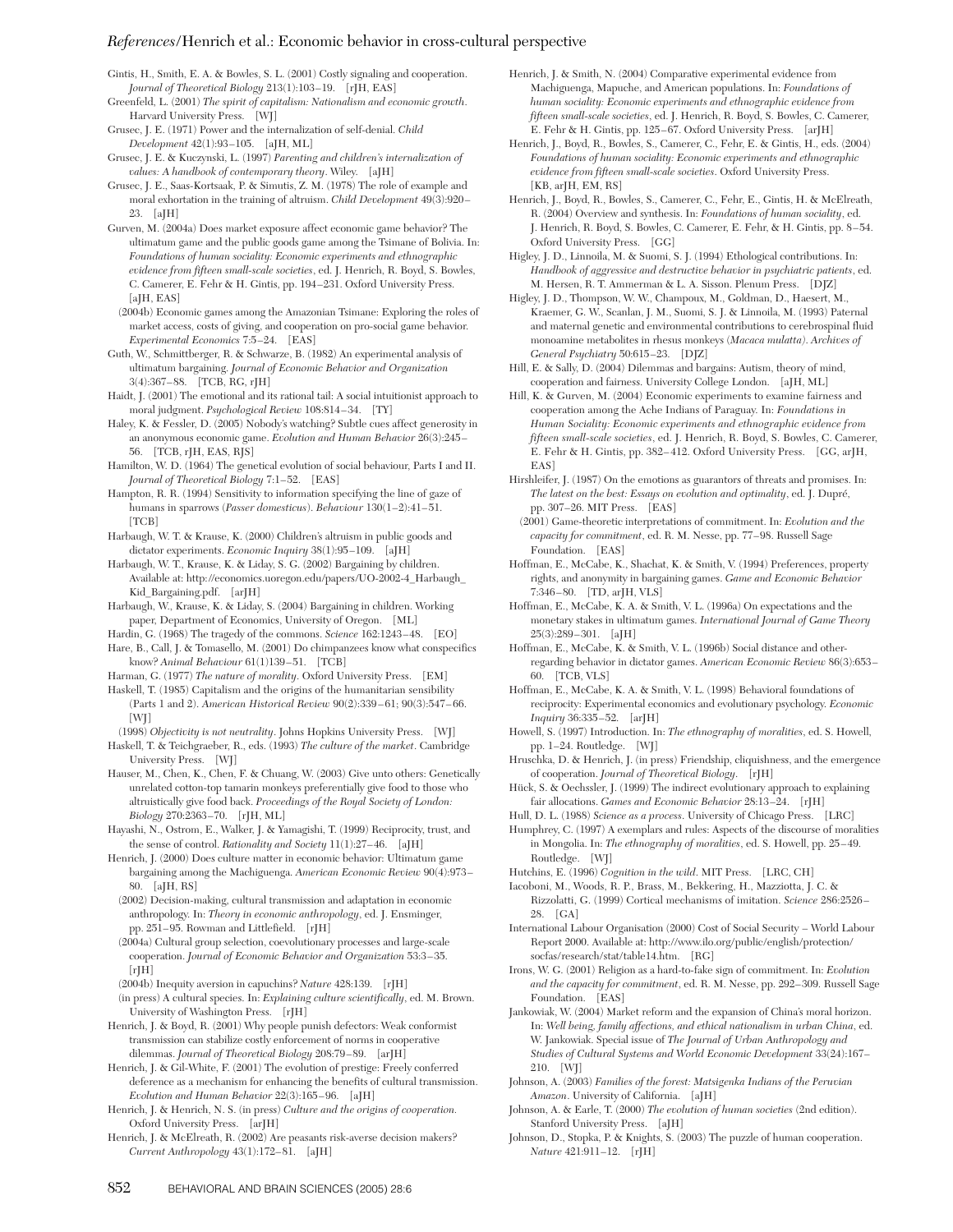- Jones, D. (2000) Group nepotism and human kinship. *Current Anthropology* 41(5):779–809. [EAS]
- Jordan, B. (1999) Begging: The global context and international comparisons. In: *Begging questions: Street-level economic activity and social policy failure*, ed. H. Dean, pp. 43–62. Policy Press. [RG]
- Joshi, N. V. (1987) Evolution of cooperation by reciprocation within structured demes. *Journal of Genetics* 66(1):69–84. [rJH]
- Kachelmeier, S. & Shehata, M. (1997) Internal auditing and voluntary cooperation in firms: A cross-cultural experiment. *The Accounting Review* 72(3):407–31.  $[SG, a]H]$
- Kagel, J. H. & Roth, A. E., eds. (1995) *Handbook of experimental economics*. Princeton University Press. [KB, aJH]

Kahneman, D., Slovic, P. & Tversky, A. (1982) *Judgement under uncertainty*. Cambridge University Press.

- Kaplan, H. & Hill, K. (1985) Food sharing among Ache foragers: Tests of explanatory hypotheses. *Current Anthropology* 26:223–45. [aJH]
- Kenrick, D. T. & Keefe, R. C. (1992) Age preferences in mates reflect sex differences in human reproductive strategies. *Behavioral and Brain Sciences* 15:75–133. [DTK]
- Kenrick, D. T. & Li, N. P. (2000) The Darwin is in the details. *American Psychologist* 55:1060–61. [DTK]

Kenrick, D. T. & Sundie, J. M. (in press) Dynamical evolutionary psychology and mathematical modeling: Quantifying the implications of qualitative biases. In: *The evolution of mind: Fundamental questions and controversies*, ed. S. W. Gangestad & J. A. Simpson. Guildford Press. [DTK]

Kenrick, D. T., Becker, D. V., Butner, J., Li, N. P. & Maner, J. K. (2003a) Evolutionary cognitive science: Adding what and why to how the mind works. In: *From mating to mentality: Evaluating evolutionary psychology*, ed. K. Sterelney & J. Fitness, pp. 13–38. Psychology Press. [DTK]

- Kenrick, D. T., Li, N. P. & Butner, J. (2003b) Dynamical evolutionary psychology: Individual decision-rules and emergent social norms. *Psychological Review* 110:3–28. [DTK]
- Kiyonari, T., Tanida, S. & Yamagishi, T. (2000) Social exchange and reciprocity: Confusion or a heuristic? *Evolution and Human Behavior* 21:411–27. [rJH, DBK, TY]
- Knez, M. J. & Camerer, C. F. (1995) Outside options and social comparison in three-player ultimatum game experiments. *Games and Economic Behavior*  $10(1):65-94.$  [aJH]
- Kohn, M. (1990) Position in the class structure and psychological functioning in the U.S., Japan, and Poland. *American Journal of Sociology* 95:964–1008.  $[a]$  $H]$
- Kollock, P. (1997) Transforming social dilemmas: group identity and cooperation. In: *Modeling rational and moral agents*, ed. P. Danielson, pp. 186–210. Oxford University Press. [rJH]
- Kraemer, G. W., Ebert, M. H., Schmidt, D. E. & McKinney, W. T. (1989) A longitudinal study of the effect of different social rearing conditions on cerebrospinal fluid norepinephrine and biogenic amine metabolites in rhesus monkeys. *Neuropsychopharmacology* 2:175–89. [DJZ]
- Kurzban, R. (2001) The social psychophysics of cooperation: Nonverbal communication in a public goods game. *Journal of Nonverbal Behavior* 25(4):241–59. [TCB]

Laham, S. M., Gonsalkorale, K. & von Hippel, W. (2005) Darwinian grandparenting: Preferential investment in more certain kin. *Personality and Social Psychology Bulletin* 31:63–72. [DTK]

Laland, K. N., Odling-Smee, J. & Feldman, M. W. (2000) Niche construction, biological evolution, and cultural change. *Behavavioral and Brain Science* 23:131–75. [LRC]

Larrick, R. P. & Blount, S. (1997) The claiming effect: Why players are more generous in social dilemmas than in ultimatum games. *Journal of Personality and Social Psychology* 72(4):810–25. [aJH]

Leach, C. W., Spears, R., Branscombe, N. R. & Doosje, B. (2003) Malicious pleasure: Schadenfreude at the suffering of another group. *Journal of Personality and Social Psychology* 84:932–43. [GA]

Ledlow, S. E. & Linder, D. E. (2003) Kinship, familiarity and frame in a simulated social dilemma. Paper presented at the annual meeting of the Western Psychological Association, Vancouver, British Columbia, May 2003. [DTK]

- Ledyard, J. O. (1995) Public Goods: A survey of experimental research. In: *Handbook of experimental economics*, ed. J. Kagel & A. Roth, pp. 111–94. Princeton University Press. [KB, aJH]
- Lee, A. Y., Aaker, J. L. & Gardner, W. (2000) The pleasures and pains of distinct self-construals: The role of interdependence in regulatory focus. *Journal of Personality and Social Psychology* 78(6):1122–34. [ABM]
- Leimar, O. & Hammerstein, P. (2001) Evolution of cooperation through indirect reciprocity. *Proceedings of the Royal Society of London, Series B: Biological Sciences* 268(1468):745–53. [rJH]
- Lesorogol, C. (2005a) Double-blind dictator game: Samburu. Paper presented at the Roots of Human Sociality Conference, California Institute of Technology, Pasadena, CA, April 14–17, 2005. [rJH]
- (2005b) Experiments and ethnography: Combining methods for better understanding of behavior and change. *Current Anthropology* 46:129–36. [RS]
- Liberman, V., Samuels, S. M. & Ross, L. (2004) The name of the game: Predictive power of reputations versus situational labels in determining prisoner's dilemma game moves. *Personality and Social Psychology Bulletin* 30:1175– 85. [TD]
- Lilly, A., Nix, P., Mehlman, P. T., Higley, J. D., Ward, G., Taub, D. M. & Brown, G. L (1992) Effect of PCPA in a male rhesus monkey with an extremely deviant CNS serotonin metabolism disorder. *American Journal of Primatology* 27:44.  $[D]Z$
- List, J. A. & Cherry, T. L. (2000) Learning to accept in ultimatum games: Evidence from an experimental design that generates low offers. *Experimental Economics* 3:11–31. [aJH]
- Loewenstein, G. (1999) Experimental economics form the vantage point of view of behavioral economics. *Economic Journal* 109:F25–F34. [aJH]
- Loewenstein, G. F., Thompson, L. & Bazerman, M. H. (1989) Social utility and decision making in interpersonal contexts. *Journal of Personality and Social Psychology* 57(3):426–41. [SFB]
- Low, B. S. (1990) Marriage systems and pathogen stress in human societies. *American Zoologist* 30:325–39. [DBK]
- Mackie, J. L. (1977) *Ethics: Inventing right and wrong*. Penguin Books. [EM]
- Markman, A. B. & Medin, D. L. (2002) Decision making. In: *Stevens handbook of experimental psychology*, ed. D. L. Medin & H. Pashler, pp. 413–66. Wiley. [ABM]
- Marlowe, F. W. (2004a) Dictators and ultimatums in an egalitarian society of hunter-gatherers: The Hadza of Tanzania. In: *Foundations of human sociality: Economic experiments and ethnographic evidence from fifteen small-scale societies*, ed. J. Henrich, R. Boyd, S. Bowles, C. Camerer, E. Fehr & H. Gintis, pp. 168–93. Oxford University Press. [aJH, EAS]
- (2004b) What explains Hadza food sharing? In: *Research in Economic Anthropology: Socioeconomic aspects of human behavioral ecology*, *vol. 23*, ed. M. Alvard, pp. 67–86. JAI Press. [aJH, EAS]
- Martignon, L., Vitouch, O., Takezawa, M. & Forster, M. R. (2003) Naive and yet enlightened: From natural frequencies to fast and frugal decision trees. In: *Thinking: Psychological perspective on reasoning, judgment, and decision making*, ed. D. Hardman & L. Macchi, pp. 189–211. Wiley. [rJH]
- Martin, G. B. & Clark, R. D. (1982) Distress crying in neonates: Species and peer specificity. *Developmental Psychology* 18:3–9. [ML]
- Marwell, G. & Ames, R. E. (1981) Economists free ride, does anyone else? *Journal of Public Economics* 15:295–310. [TD]
- McCabe, K. A., Rassenti, S. & Smith, V. L. (1996) Game theory and reciprocity in some extensive form experimental games. *Proceedings of the National Academy of Sciences USA* 93:13421–28. [VLS]
- McCabe, K. A., Rigdon, M. & Smith, V. L. (2003) Positive reciprocity and intentions in trust games. *Journal of Economic Behavior and Organization* 52:267–75. [VLS]
- McElreath, R., Boyd, R. & Richerson, P. (2003) Shared norms can lead to the evolution of ethnic markers. *Current Anthropology* 44(1):123–29. [aJH]
- Medin, D. L., Goldstone, R. L. & Markman, A. B. (1995) Comparison and choice: Relations between similarity processing and decision processing. *Psychonomic Bulletin and Review* 2(1):1–19. [ABM]

Metcalfe, J. & Mischel, W. (1999) A hot/cool-system analysis of delay of gratification: Dynamics of willpower. *Psychological Review* 106:3–19.  $[TY]$ 

- Meyer, J. W., Boli, J., Thomas, G. M. & Ramirez, F. O. (1997) World society and the nation-state. *American Journal of Sociology* 103:144–81. [TD]
- Midlarsky, E. & Bryan, J. H. (1972) Affect expressions and children's imitative altruism. *Journal of Experimental Child Psychology* 6:195–203. [aJH]
- Miles, D. R. & Carey, G. (1997) Genetic and environmental architecture of human aggression. *Journal of Personality and Social Psychology* 72:207–17. [DJZ]
- Milinski, M., Semmann, D. & Krambeck, H.-J. (2002) Donors to charity gain in both indirect reciprocity and political reputation. *Proceedings of the Royal Society of London, Series B* 269:881–83. [EAS]
- Miller, D. T. (1999) The norm of self-interest. *American Psychologist* 54:1–8. [TD]
- Mischel, W. & Liebert, R. M. (1966) Effects of discrepancies between observed and imposed reward criteria on their acquisition and transmission. *Journal of Personality and Social Psychology* 3:45–53. [aJH]
- Mohtashemi, M. & Mui, L. (2003) Evolution of indirect reciprocity by social information: the role of trust and reputation in evolution of altruism. *Journal of Theoretical Biology* 223(4):523–31. [rJH]
- Monroe, K. (1996) *The heart of altruism: Perception of a common humanity*. Princeton University Press. [WJ]
- Murnighan, J. K. & Saxon, M. S. (1998) Ultimatum bargaining by children and adults. *Journal of Economic Psychology* 19(4):415–45. [aJH]
- North, D. C. 2005 *Understanding the process of economic change*. Princeton University Press. [EO]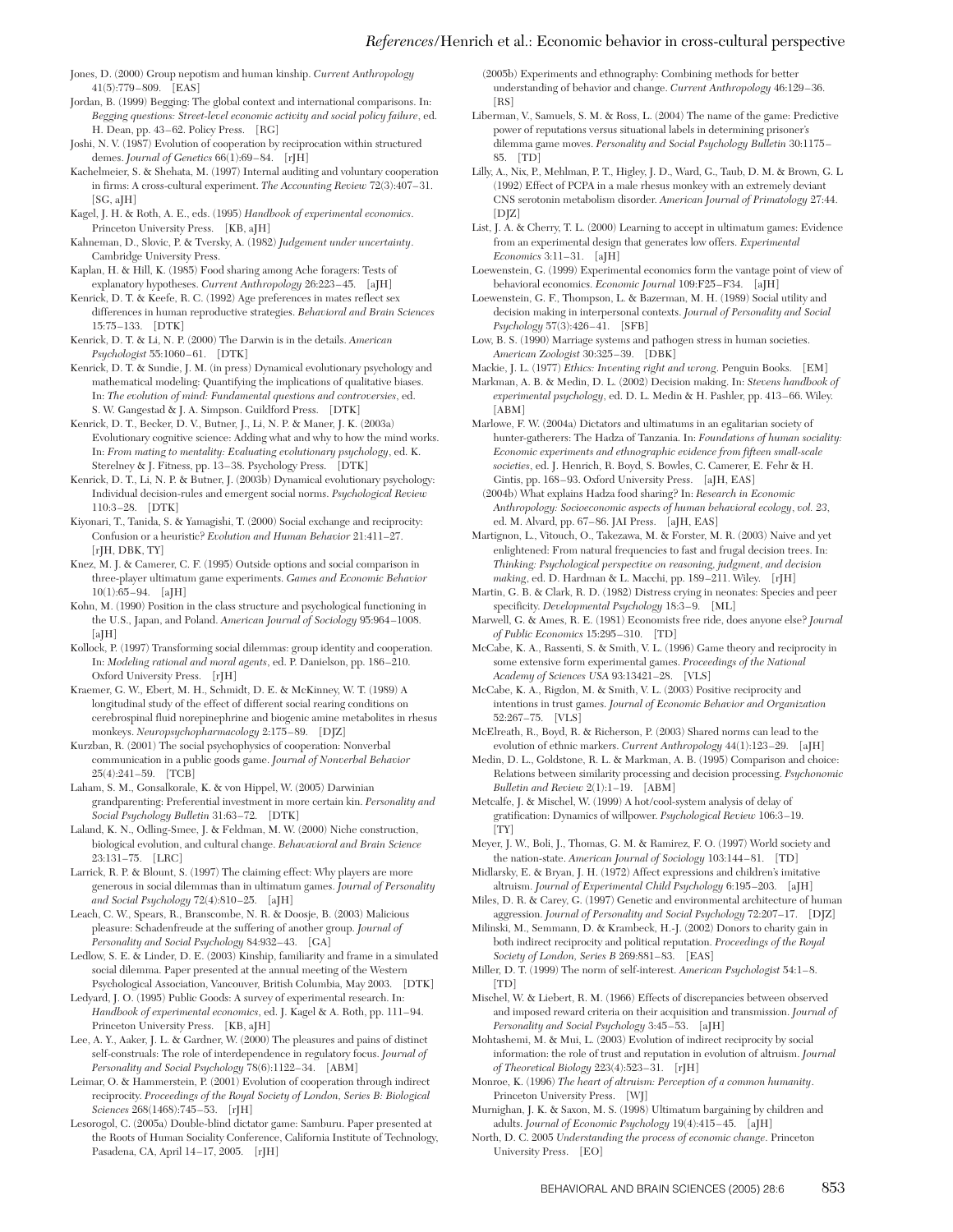- Nowak, M. A., Page, K. M. & Sigmund, K. (2000) Fairness versus reason in the Ultimatum Game. *Science* 289(5485):1773–75. [rJH]
- Olson, M. (1965) *The logic of collective action. Public goods and the theory of groups*. Harvard University Press. [EO]
- Oosterbeek, H., Sloof, R. & van de Kuilen, G. (2004) Cultural differences in ultimatum experiments: Evidence from a meta-analysis. *Experimental Economics* 7:171–88. Available at: http://ideas.repec.org/p/wpa/wuwpex/ 0401003.html [SG, RG, rJH]
- Orbell, J. M., van de Kragt, A. J. C. & Dawes, R. M. (1988) Explaining discussion induced cooperation. *Journal of Personality and Social Psychology* 40:45–51.  $|RS|$
- Ostrom, E. (2005) *Understanding institutional diversity*. Princeton University Press. [EO]
- Ostrom, E. & Walker, J. (2003) *Trust and reciprocity: Interdisciplinary lessons from experimental research*. Russell Sage Foundation. [EO]
- Ostrom, E., Gardner, R. & Walker, J. (1994) *Rules, games, and common-pool resources*. University of Michigan Press. [EO]
- Oxenstierna, G., Edman, G., Iselius, L., Oreland, L., Ross, S. B. & Sedvall, G. (1986) Concentrations of monoamine metabolites in the cerebrospinal fluid of twins and unrelated individuals: A genetic study. *Journal of Psychiatric Research* 20:19–20. [DJZ]
- Paciotti, B. & Hadley, C. (2003) The ultimatum game in southwestern Tanzania: Ethnic variation and institutional scope. *Current Anthropology* 44:427–32. [RS]
- Paciotti, B., Hadley C., Holmes, C. & Borgerhoff Mulder, M. (2005) Grass-roots justice in Tanzania. *American Scientist* 93:58–65. [RS]
- Page, K. M. (2000) A generalized adaptive dynamics framework can describe the evolutionary Ultimatum Game. *Journal of Theoretical Biology* 209:173–79.  $[r[H]$
- Page, T., Putterman, L. & Unel, B. (2003) Voluntary association in Public Goods experiments: Reciprocity, mimicry, and efficiency. Working paper.  $[r]H]$
- Panchanathan, K. & Boyd, R. (2003) A tale of two defectors: The importance of standing for the evolution of indirect reciprocity. *Journal of Theoretical Biology* 224:115–26. [TCB, rJH]
- (2004) Indirect reciprocity can stabilize cooperation without the second-order free rider problem. *Nature* 432:499–502. [rJH, EAS]
- Parsons, T. (1967) *Sociological theory and modern society*. Free Press. [aJH]
- Patton, J. Q. (2004) Coalitional effects on reciprocal fairness in the ultimatum game: A case from the Ecuadorian Amazon. In: *Foundations of human sociality: Economic experiments and ethnographic evidence from fifteen smallscale societies*, ed. J. Henrich, R. Boyd, S. Bowles, C. Camerer, E. Fehr & H. Gintis, pp. 96–124. Oxford University Press. [aJH, EAS]
- Patton, J. Q. (2005) Meat sharing for coalitional support. *Evolution and Human Behavior* 26(2):137–57. [EAS]
- Petty, R. E. & Cacioppe, J. T. (1986) The elaboration likelihood model of persuasion. *Advances in Experimental Social Psychology* 19:123–205. Academic Press. [TY]
- Pillutla, M. M. & Chen, X.-P. (1999) Social norms and cooperation in social dilemmas: The effects of context and feedback. *Organizational Behavior and Human Decision Processes* 78(2):81–103. [aJH]
- Presbie, R. J. & Coiteux, P. F. (1971) Learning to be generous or stingy: Imitation of sharing behavior as a function of model generosity and vicarious reinforcement. *Child Development* 42(4):1033–38. [aJH, ML]
- Price, M. E. (2005) Punitive sentiment among the Shuar and in industrialized societies: Cross-cultural similarities. *Evolution and Human Behavior* 26:279– 87. [DBK]
- Price, M. E., Tooby, J. & Cosmides, L. (2002) Punitive sentiment as an anti-free rider psychological device. *Evolution and Human Behavior* 23:203–31.  $|r|H|$
- Pruitt, D. G. & Kimmel, M. J. (1977) Twenty years of experimental gaming: Critique, synthesis, and suggestions for the future. *Annual Review of Psychology* 28:363–92. [DBK]
- Pulliam, H. R. & Dunford, C. (1980) *Programmed to learn: An essay on the evolution of culture*. Columbia University Press. [aJH]
- Pyszczynski, T. & Greenberg, J. (1987) Toward an integration of cognitive and motivational perspectives on social inference: A biased hypothesis-testing model. *Advances in Experimental Social Psychology* 20:297–340. [TY]
- Quartz, S. R. & Sejnowski, T. J. (1997) The neural basis of cognitive development: A constructivist manifesto. *Behavioral and Brain Sciences* 20:537–96. [DJZ]
- Rachlin, H. (1970) *Introduction to modern behaviorism*. Freeman. [TCB]
- Rapoport, A. & Chammah, A. (1965) *Prisoner's dilemma*. University of Michigan Press. [TCB]
- Rawls, J. (1971) *A theory of justice*. Harvard University Press. [EM]
- Reeves, L. M. & Weisberg, R. W. (1994) The role of content and abstract information in analogical transfer. *Psychological Bulletin* 115:381–400.  $|DIZ|$
- Rege, M. & Telle, K. (2004) The impact of social approval and framing on

cooperation in public good situations. *Journal of Public Economics* 88(7– 8):1625–44. [TCB]

- Rice, M. E. & Grusec, J. E. (1975) Saying and doing: Effects of observer performance. *Journal of Personality and Social Psychology* 32:584–93.  $[a]$ H]
- Richerson, P. J. & Boyd, R. (2000a) Climate, culture and the evolution of cognition. In: *The evolution of cognition*, ed. C. M. Heyes, pp. 329–45. MIT Press.  $[r[H]$
- (2000b) Complex societies: The evolutionary dynamics of a crude superorganism. *Human Nature* 10:253–89. [aJH]

(2005) *Not by genes alone: How culture transformed human evolution*. University of Chicago Press. [rJH]

- Richerson, P. J., Boyd, R. T. & Henrich, J. (2003) Cultural evolution of human cooperation. In: *The genetic and cultural evolution of cooperation*, ed. P. Hammerstein, pp. 357–88. MIT Press. [EAS]
- Rogoff, B. (2003) *The cultural nature of human development*. Oxford University Press. [LRC]
- Rosenthal, T. L. & Zimmerman, B. J. (1978) *Social learning and cognition*. Academic Press. [aJH]
- Ross, L. & Ward, A. (1996) Naive realism: Implications for social conflict and misunderstanding. In: *Values and knowledge*, ed. T. Brown, E. Reed & E. Turiel. Erlbaum. [aJH]
- Roth, A. E. (1995) Bargaining experiments. In: *The handbook of experimental economics*, ed. J. H. Kagel & A. E. Roth, pp. 253–48. Princeton University Press. [aJH]
- Roth, A. E., Prasnikar, V., Okuno-Fujiwara, M. & Zamir, S. (1991) Bargaining and market behavior in Jerusalem, Ljubljana, Pittburgh and Tokyo: An experimental study. *American Economic Review* 81(5):1068–95. [arJH]
- Rubinstein, A. (1998) *Modeling bounded rationality*. MIT Press. [DJZ]
- Ruffle, B. & Sosis, R. (in press) Cooperation and the in-group-out-group bias: a field test on Israeli kibbutzim and city residents. *Journal of Economic Behavior and Organization*. [RS]
- Rushton, J. P. (1975) Generosity in children: Immediate and long term effects of modeling, preaching, and moral judgement. *Journal of Personality and Social Psychology* 31:459–66. [aJH]
- Rushton, J. P., Fulker, D. W., Neale, M. C., Nias, D. K. B. & Eysenck, H. J. (1986) Altruism and aggression: the heritability of individual differences. *Journal of Personality and Social Psychology* 50:1192–98. [DJZ]
- Rutter, M. L. (1997) Nature-nurture integration: The example of antisocial behaviour. *American Psychologist* 52:390–98. [DJZ]
- Sally, D. (1995) Conversation and cooperation in social dilemmas: A metaanalysis of experiments from 1958 to 1992. *Rationality and Society* 7:58–92.  $[KB, a]H]$
- Samuelson, L. (2001) Adaptations, analogies and anomalies. *Journal of Economic Theory* 97:320–66. [rJH]
- Sanfey, A. G., Rilling, J. K., Aronson, J. A., Nystrom, L. E. & Cohen, J. D. (2003) The neural basis of economic decision-making in the ultimatum game. *Science* 300:1755–58. [aJH]
- Shanks, D. R. & St. John, M. F. (1994) Characteristics of dissociable human learning systems. *Behavioral and Brain Sciences* 17:367–447. [DJZ]
- Sherif, M. I. (1937) An experimental approach to the study of attitudes. *Sociometry* 1:90–98. [aJH]
- Sherman, P. W. & Hash, G. A. (2001) Why vegetable recipes are not very spicy. *Evolution and Human Behavior* 22:147–64. [DTK, DBK]
- Silk, J. B., Brosnan, S. F., Vonk, J., Henrich, J., Povinelli, D. J., Richardson, A. S., Lambeth, S. P., Mascaro, J. & Shapiro, S. J. (2005) Chimpanzees are indifferent to the welfare of unrelated group members. *Nature* 437:1357–59.  $[r]H]$
- Slonim, R. & Roth, A. E. (1998) Learning in high stakes ultimatum games: An experiment in the Slovak Republic. *Econometrica* 66(3):569–96. [aJH]
- Smith, A. (1759/1966) *The theory of moral sentiments*, ed. A. Millar, A. Kincaid & J. Bell. A. M. Kelley. (Originally published in 1759).
- Smith, E. A. & Bliege Bird, R. (2000) Turtle hunting and tombstone opening: Public generosity as costly signaling. *Evolution and Human Behavior* 21(4):245–61. [TCB]
- Smith, M. (1993) Realism. In: *A companion to ethics*, ed. P. Singer, pp. 399–410. Blackwell. [EM]
- Smith, M. S., Kish, B. J. & Crawford, C. B. (1987) Inheritance of wealth as human kin investment. *Ethology and Sociobiology* 8:171–81. [DTK]
- Smith, V. L. (1998) The two faces of Adam Smith. Southern economic association distinguished guest lecture. *Southern Economic Journal* 65:1–19. [VLS]
- Smith, V. L. (2003) Constructivist and ecological rationality in economics. *American Economic Review* 93:465–508. [VLS]
- Sosis, R. & Alcorta, C. (2003) Signaling, solidarity, and the sacred: The evolution of religious behavior. *Evolutionary Anthropology* 12(6):264–74. [EAS]
- Sosis, R. & Ruffle, B. (2003) Religious ritual and cooperation: Testing for a relationship on Israeli religious and secular kibbutzim. *Current Anthropology* 44:713–22. [RS]